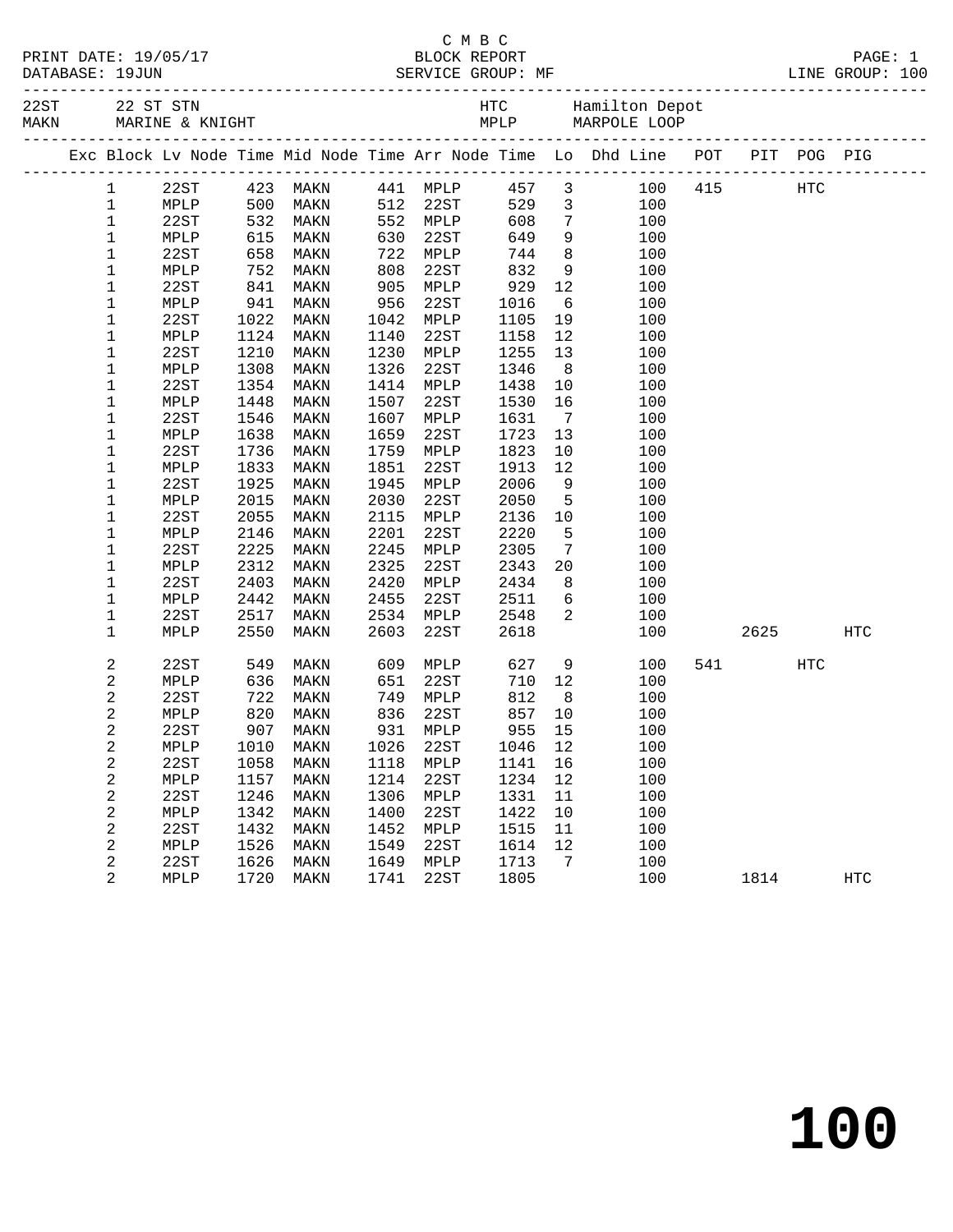|  |                |                 |      |          |      |          |      |                 | Exc Block Lv Node Time Mid Node Time Arr Node Time Lo Dhd Line POT |      | PIT POG PIG |     |
|--|----------------|-----------------|------|----------|------|----------|------|-----------------|--------------------------------------------------------------------|------|-------------|-----|
|  | 3              | 22ST            |      | 435 MAKN |      | 453 MPLP | 509  |                 | $4\overline{ }$<br>100 427                                         |      | HTC         |     |
|  | 3              | MPLP            | 513  | MAKN     | 525  | 22ST     | 542  | 13              | 100                                                                |      |             |     |
|  | 3              | 22ST            | 555  | MAKN     |      | 615 MPLP | 634  | 9               | 100                                                                |      |             |     |
|  | $\mathsf{3}$   | MPLP            | 643  | MAKN     | 658  | 22ST     | 717  | 12              | 100                                                                |      |             |     |
|  | $\mathsf{3}$   | 22ST            | 729  | MAKN     | 756  | MPLP     | 819  | 8               | 100                                                                |      |             |     |
|  | 3              | MPLP            | 827  | MAKN     | 843  | 22ST     | 904  | 14              | 100                                                                |      |             |     |
|  | 3              | 22ST            | 918  | MAKN     | 942  | MPLP     | 1006 | 16              | 100                                                                |      |             |     |
|  | 3              | MPLP            | 1022 | MAKN     | 1038 | 22ST     | 1058 | 12              | 100                                                                |      |             |     |
|  | 3              | 22ST            | 1110 | MAKN     | 1130 | MPLP     | 1153 | 16              | 100                                                                |      |             |     |
|  | 3              | MPLP            | 1209 | MAKN     | 1226 | 22ST     | 1246 | 12              | 100                                                                |      |             |     |
|  | 3              | 22ST            | 1258 | MAKN     | 1318 | MPLP     | 1342 | 10              | 100                                                                |      |             |     |
|  | 3              | MPLP            | 1352 | MAKN     | 1410 | 22ST     | 1430 | 12              | 100                                                                |      |             |     |
|  | $\mathsf{3}$   | 22ST            | 1442 | MAKN     | 1502 | MPLP     | 1525 | 8 <sup>8</sup>  | 100                                                                |      |             |     |
|  | 3              | MPLP            | 1533 | MAKN     | 1556 | 22ST     | 1621 | 12              | 100                                                                |      |             |     |
|  | 3              | 22ST            | 1633 | MAKN     | 1656 | MPLP     | 1720 | $\overline{7}$  | 100                                                                |      |             |     |
|  | 3              | MPLP            | 1727 | MAKN     | 1748 | 22ST     | 1811 |                 | 100                                                                | 1820 |             | HTC |
|  |                |                 |      |          |      |          |      |                 |                                                                    |      |             |     |
|  | 4              | 22ST            | 455  | MAKN     | 513  | MPLP     | 529  | $4\overline{ }$ | 100                                                                | 447  | <b>HTC</b>  |     |
|  | 4              | MPLP            | 533  | MAKN     | 545  | 22ST     | 602  | 5               | 100                                                                |      |             |     |
|  | 4              | 22ST            | 607  | MAKN     | 627  | MPLP     | 646  | 11              | 100                                                                |      |             |     |
|  | 4              | MPLP            | 657  | MAKN     | 712  | 22ST     | 732  | 11              | 100                                                                |      |             |     |
|  | 4              | 22ST            | 743  | MAKN     | 809  | MPLP     | 833  | 8               | 100                                                                |      |             |     |
|  | 4              | MPLP            | 841  | MAKN     | 857  | 22ST     | 918  | 14              | 100                                                                |      |             |     |
|  | $\overline{4}$ | 22ST            | 932  | MAKN     | 954  | MPLP     | 1016 | 18              | 100                                                                |      |             |     |
|  | 4              | MPLP            | 1034 | MAKN     | 1050 | 22ST     | 1110 | 12              | 100                                                                |      |             |     |
|  | 4              | 22ST            | 1122 | MAKN     | 1142 | MPLP     | 1205 | 16              | 100                                                                |      |             |     |
|  | $\overline{4}$ | MPLP            | 1221 | MAKN     | 1238 | 22ST     | 1258 | 12              | 100                                                                |      |             |     |
|  | 4              | 22ST            | 1310 | MAKN     | 1330 | MPLP     | 1354 | - 8             | 100                                                                |      |             |     |
|  | 4              | MPLP            | 1402 | MAKN     | 1420 | 22ST     | 1440 | 10              | 100                                                                |      |             |     |
|  | 4              | 22ST            | 1450 | MAKN     | 1510 | MPLP     | 1533 | $\overline{7}$  | 100                                                                |      |             |     |
|  | 4              | MPLP            | 1540 | MAKN     | 1603 | 22ST     | 1628 | 12              | 100                                                                |      |             |     |
|  | 4              | 22ST            | 1640 | MAKN     | 1703 | MPLP     | 1727 | $4\overline{4}$ | 100                                                                |      |             |     |
|  | 4              | MPLP            | 1731 | MAKN     | 1752 | 22ST     | 1815 | 13              | 100                                                                |      |             |     |
|  | $\overline{4}$ | 22ST            | 1828 | MAKN     | 1851 | MPLP     | 1913 | 8               | 100                                                                |      |             |     |
|  | 4              | MPLP            | 1921 | MAKN     | 1936 | 22ST     | 1956 | 14              | 100                                                                |      |             |     |
|  | 4              | 22ST            | 2010 | MAKN     | 2030 | MPLP     | 2051 | 14              | 100                                                                |      |             |     |
|  | 4              | MPLP            | 2105 | MAKN     | 2120 | 22ST     | 2139 | 16              | 100                                                                |      |             |     |
|  | 4              | 22ST            | 2155 | MAKN     | 2215 | MPLP     | 2235 | 12              | 100                                                                |      |             |     |
|  | 4              | MPLP            | 2247 | MAKN     | 2301 | 22ST     | 2320 | 5               | 100                                                                |      |             |     |
|  | 4              | 22ST            | 2325 | MAKN     | 2345 | MPLP     | 2401 | $6\overline{6}$ | 100                                                                |      |             |     |
|  | 4              | $\texttt{MPLP}$ | 2407 | MAKN     | 2420 | 22ST     | 2437 | $\mathbf{3}$    | 100                                                                |      |             |     |
|  | 4              | 22ST            | 2440 | MAKN     | 2457 | MPLP     | 2511 | 2               | 100                                                                |      |             |     |
|  | 4              | MPLP            | 2513 | MAKN     | 2526 | 22ST     | 2541 |                 | 100                                                                | 2548 |             | HTC |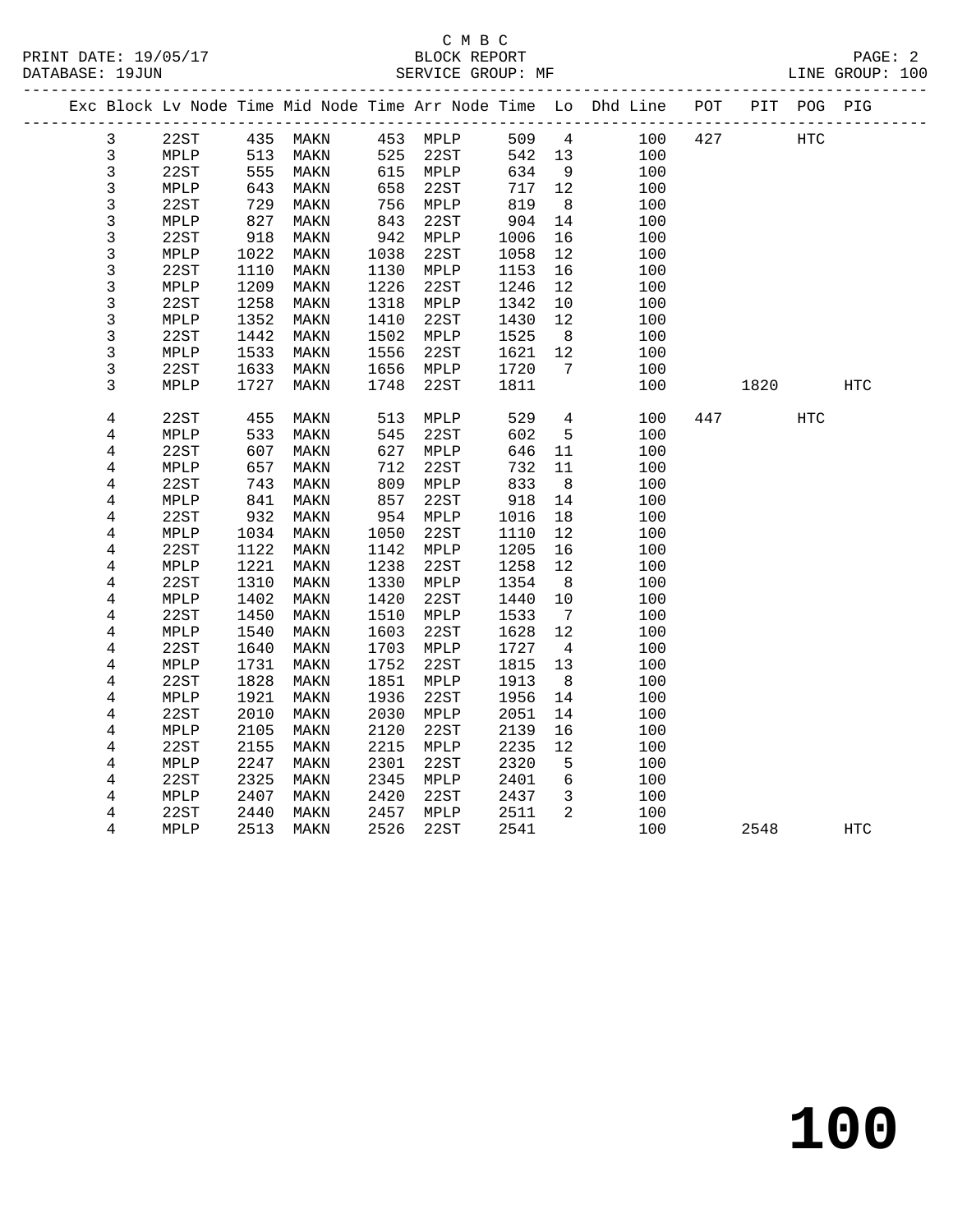## C M B C

| DATABASE: 19JUN |   |                 |      | SERVICE GROUP: MF            |      |           |         |                              | LINE GROUP: 100                                                                |     |       |            |                   |  |
|-----------------|---|-----------------|------|------------------------------|------|-----------|---------|------------------------------|--------------------------------------------------------------------------------|-----|-------|------------|-------------------|--|
|                 |   |                 |      |                              |      |           |         |                              | Exc Block Lv Node Time Mid Node Time Arr Node Time Lo Dhd Line POT PIT POG PIG |     |       |            |                   |  |
|                 | 5 |                 |      | 22ST 526 MAKN 546 MPLP 602 8 |      |           |         |                              | 100                                                                            | 518 | HTC   |            |                   |  |
|                 | 5 | MPLP            | 610  | MAKN                         | 623  | 22ST      | 642     | 9                            | 100                                                                            |     |       |            |                   |  |
|                 | 5 | 22ST            | 651  | MAKN                         |      | 715 MPLP  | 737     | 8 <sup>8</sup>               | 100                                                                            |     |       |            |                   |  |
|                 | 5 | MPLP            | 745  | MAKN                         | 801  | 22ST      | 823     | 10                           | 100                                                                            |     |       |            |                   |  |
|                 | 5 | 22ST            | 833  | MAKN                         | 858  | MPLP      | 922     | 10                           | 100                                                                            |     |       |            |                   |  |
|                 | 5 | MPLP            | 932  | MAKN                         | 947  | 22ST      | 1007    | $\overline{\mathbf{3}}$      | 100                                                                            |     |       |            |                   |  |
|                 | 5 | 22ST            | 1010 | MAKN                         | 1030 | MPLP      | 1053    | 19                           | 100                                                                            |     |       |            |                   |  |
|                 | 5 | MPLP            | 1112 | MAKN                         | 1128 | 22ST      | 1146    | 12                           | 100                                                                            |     |       |            |                   |  |
|                 | 5 | 22ST            | 1158 | MAKN                         | 1218 | MPLP      | 1243    | 13                           | 100                                                                            |     |       |            |                   |  |
|                 | 5 | MPLP            | 1256 | MAKN                         | 1314 | 22ST      | 1334    | 12                           | 100                                                                            |     |       |            |                   |  |
|                 | 5 | 22ST            | 1346 | MAKN                         | 1406 | MPLP      | 1430    | 11                           | 100                                                                            |     |       |            |                   |  |
|                 | 5 | MPLP            | 1441 | MAKN                         | 1459 | 22ST      | 1524    | 15                           | 100                                                                            |     |       |            |                   |  |
|                 | 5 | 22ST            | 1539 | MAKN                         | 1600 | MPLP      | 1624    | $\overline{7}$               | 100                                                                            |     |       |            |                   |  |
|                 | 5 | MPLP            | 1631 | MAKN                         | 1652 | 22ST      | 1716    | 13                           | 100                                                                            |     |       |            |                   |  |
|                 | 5 | 22ST            | 1729 | MAKN                         | 1752 | MPLP      | 1816    | 7                            | 100                                                                            |     |       |            |                   |  |
|                 | 5 | MPLP            | 1823 | MAKN                         | 1842 | 22ST      | 1904    | 6                            | 100                                                                            |     |       |            |                   |  |
|                 | 5 | 22ST            | 1910 | MAKN                         | 1930 | MPLP      | 1951    | 9                            | 100                                                                            |     |       |            |                   |  |
|                 | 5 | MPLP            | 2000 | MAKN                         | 2015 | 22ST      | 2035    |                              | 100                                                                            |     | 2042  |            | HTC               |  |
|                 |   |                 |      |                              |      |           |         |                              |                                                                                |     |       |            |                   |  |
|                 | 6 | 22ST            | 543  | MAKN                         | 603  | MPLP      | 621     | 8                            | 100                                                                            |     | 535 7 | <b>HTC</b> |                   |  |
|                 | 6 | MPLP            | 629  | MAKN                         | 644  | 22ST      | 703     | $\overline{7}$               | 100                                                                            |     |       |            |                   |  |
|                 | 6 | 22ST            | 710  | MAKN                         | 736  | MPLP      | 758     | 8                            | 100                                                                            |     |       |            |                   |  |
|                 | 6 | MPLP            | 806  | MAKN                         | 822  | 22ST      | 843     | 14                           | 100                                                                            |     |       |            |                   |  |
|                 | 6 | 22ST            | 857  | MAKN                         | 921  | MPLP      | 945     | 15                           | 100                                                                            |     |       |            |                   |  |
|                 | 6 | MPLP            | 1000 | MAKN                         | 1016 | 22ST      | 1036    | 10                           | 100                                                                            |     |       |            |                   |  |
|                 | 6 | 22ST            | 1046 | MAKN                         | 1106 | MPLP      | 1129    | 14                           | 100                                                                            |     |       |            |                   |  |
|                 | 6 | MPLP            | 1143 | MAKN                         | 1200 | 22ST      | 1222    | 12                           | 100                                                                            |     |       |            |                   |  |
|                 | 6 | 22ST            | 1234 | MAKN                         | 1254 | MPLP      | 1319    | 13                           | 100                                                                            |     |       |            |                   |  |
|                 | 6 | MPLP            | 1332 | MAKN                         | 1350 | 22ST      | 1410    | 12                           | 100                                                                            |     |       |            |                   |  |
|                 | 6 | 22ST            | 1422 | MAKN                         | 1444 | MPLP      | 1511    | $7\overline{ }$              | 100                                                                            |     |       |            |                   |  |
|                 | 6 | MPLP            | 1518 | MAKN                         | 1542 | 22ST      | 1607    | 12                           | 100                                                                            |     |       |            |                   |  |
|                 | 6 | 22ST            | 1619 | MAKN                         | 1642 | MPLP      | 1706    | $7\phantom{.0}\phantom{.0}7$ | 100                                                                            |     |       |            |                   |  |
|                 | 6 | MPLP            | 1713 | MAKN                         | 1734 | 22ST      | 1800    | 16                           | 100                                                                            |     |       |            |                   |  |
|                 | 6 | 22ST            | 1816 | MAKN                         | 1839 | MPLP      | 1903    | 6                            | 100                                                                            |     |       |            |                   |  |
|                 | 6 | MPLP            | 1909 | MAKN                         | 1924 | 22ST      | 1944    | 11                           | 100                                                                            |     |       |            |                   |  |
|                 | 6 | 22ST            | 1955 | MAKN                         | 2015 | MPLP      | 2036    | 9                            | 100                                                                            |     |       |            |                   |  |
|                 | 6 | MPLP            | 2045 | MAKN                         | 2100 | 22ST      | 2119    | 16                           | 100                                                                            |     |       |            |                   |  |
|                 | 6 | 22ST            | 2135 | MAKN                         |      | 2155 MPLP | 2216 10 |                              | 100                                                                            |     |       |            |                   |  |
|                 | 6 | $\texttt{MPLP}$ |      | 2226 MAKN 2240 22ST          |      |           |         |                              | 2300 100                                                                       |     | 2307  |            | $_{\mathrm{HTC}}$ |  |
|                 |   |                 |      |                              |      |           |         |                              |                                                                                |     |       |            |                   |  |
|                 | 7 | 22ST            | 515  | MAKN                         | 535  | MPLP      | 551     | 5                            | 100                                                                            | 507 |       | HTC        |                   |  |
|                 | 7 | MPLP            | 556  | MAKN                         | 609  | 22ST      | 628     | 5                            | 100                                                                            |     |       |            |                   |  |
|                 | 7 | 22ST            | 633  | MAKN                         | 655  | MPLP      | 715     | 9                            | 100                                                                            |     |       |            |                   |  |
|                 | 7 | MPLP            | 724  | MAKN                         | 740  | 22ST      | 802     | 10                           | 100                                                                            |     |       |            |                   |  |
|                 | 7 | 22ST            | 812  | MAKN                         | 837  | MPLP      | 901     | 10                           | 100                                                                            |     |       |            |                   |  |
|                 | 7 | MPLP            | 911  | MAKN                         | 926  | 22ST      | 948     | 10                           | 100                                                                            |     |       |            |                   |  |
|                 | 7 | 22ST            | 958  | MAKN                         | 1018 | MPLP      | 1041    | 17                           | 100                                                                            |     |       |            |                   |  |
|                 | 7 | MPLP            | 1058 | MAKN                         | 1114 | 22ST      | 1134    | 12                           | 100                                                                            |     |       |            |                   |  |
|                 | 7 | 22ST            | 1146 | MAKN                         | 1206 | MPLP      | 1229    | 15                           | 100                                                                            |     |       |            |                   |  |
|                 | 7 | MPLP            | 1244 | MAKN                         | 1302 | 22ST      | 1324    | 13                           | 100                                                                            |     |       |            |                   |  |
|                 | 7 | 22ST            | 1337 | MAKN                         | 1357 | MPLP      | 1421    | 11                           | 100                                                                            |     |       |            |                   |  |
|                 | 7 | MPLP            | 1432 | MAKN                         | 1450 | 22ST      | 1511    | 14                           | 100                                                                            |     |       |            |                   |  |
|                 | 7 | 22ST            | 1525 | MAKN                         | 1546 | MPLP      | 1610    | 7                            | 100                                                                            |     |       |            |                   |  |
|                 | 7 | MPLP            | 1617 | MAKN                         | 1638 | 22ST      | 1704    | 11                           | 100                                                                            |     |       |            |                   |  |
|                 | 7 | 22ST            | 1715 | MAKN                         | 1738 | MPLP      | 1802    | 10                           | 100                                                                            |     |       |            |                   |  |
|                 | 7 | MPLP            | 1812 | MAKN                         | 1831 | 22ST      | 1853    |                              | 100                                                                            |     | 1902  |            | <b>HTC</b>        |  |
|                 |   |                 |      |                              |      |           |         |                              |                                                                                |     |       |            |                   |  |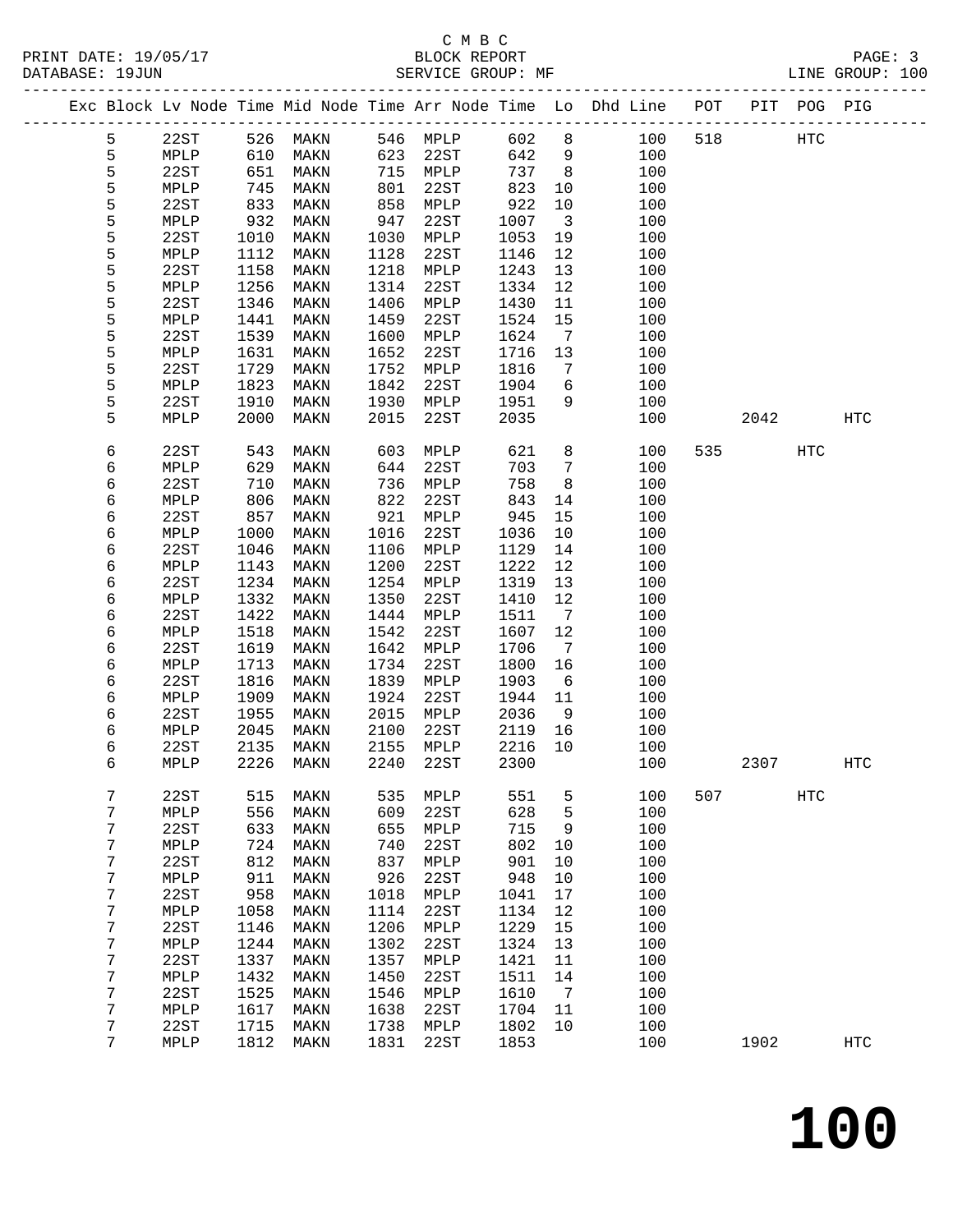|  |      |      |      |           |      |           |        |                 | Exc Block Lv Node Time Mid Node Time Arr Node Time Lo Dhd Line POT |      |      | PIT POG PIG |                   |
|--|------|------|------|-----------|------|-----------|--------|-----------------|--------------------------------------------------------------------|------|------|-------------|-------------------|
|  | 8    | 22ST | 500  | MAKN      |      | 520 MPLP  | 536    | $7\phantom{.0}$ | 100                                                                | 452  |      | HTC         |                   |
|  | 8    | MPLP | 543  | MAKN      | 555  | 22ST      | 614    | $\overline{4}$  | 100                                                                |      |      |             |                   |
|  | 8    | 22ST | 618  | MAKN      | 640  | MPLP      | 700    | 11              | 100                                                                |      |      |             |                   |
|  | 8    | MPLP | 711  | MAKN      | 726  | 22ST      | 746    | 11              | 100                                                                |      |      |             |                   |
|  | 8    | 22ST | 757  | MAKN      | 823  | MPLP      | 847    | 19              | 100                                                                |      |      |             |                   |
|  | 8    | MPLP | 906  | MAKN      | 921  | 22ST      | 941    | 5               | 100                                                                |      |      |             |                   |
|  | 8    | 22ST | 946  | MAKN      | 1006 | MPLP      | 1029   | 17              | 100                                                                |      |      |             |                   |
|  | 8    | MPLP | 1046 | MAKN      | 1102 | 22ST      | 1122   | 12              | 100                                                                |      |      |             |                   |
|  | 8    | 22ST | 1134 | MAKN      | 1154 | MPLP      | 1217   | 15              | 100                                                                |      |      |             |                   |
|  | 8    | MPLP | 1232 | MAKN      | 1250 | 22ST      | 1310   | 9               | 100                                                                |      |      |             |                   |
|  | 8    | 22ST | 1319 | MAKN      | 1339 | MPLP      | 1403   | 9               | 100                                                                |      |      |             |                   |
|  | 8    | MPLP | 1412 | MAKN      | 1430 | 22ST      | 1450   | 15              | 100                                                                |      |      |             |                   |
|  | 8    | 22ST | 1505 | MAKN      | 1525 | MPLP      | 1548   | 8               | 100                                                                |      |      |             |                   |
|  | 8    | MPLP | 1556 | MAKN      | 1617 | 22ST      | 1641   | 13              | 100                                                                |      |      |             |                   |
|  | 8    | 22ST | 1654 | MAKN      | 1717 | MPLP      | 1741   | $7\phantom{.0}$ | 100                                                                |      |      |             |                   |
|  | 8    | MPLP | 1748 | MAKN      | 1809 | 22ST      | 1832   | 11              | 100                                                                |      |      |             |                   |
|  | 8    | 22ST | 1843 | MAKN      | 1903 | MPLP      | 1925   | 8               | 100                                                                |      |      |             |                   |
|  | 8    | MPLP | 1933 | MAKN      | 1948 | 22ST      | 2009   |                 | 100                                                                |      | 2016 |             | <b>HTC</b>        |
|  | 9    | 22ST | 538  | MAKN      | 558  | MPLP      | 614    | 10              | 100                                                                | 530  |      | HTC         |                   |
|  | 9    | MPLP | 624  | MAKN      | 637  | 22ST      | 656    | 9               | 100                                                                |      |      |             |                   |
|  | 9    | 22ST | 705  | MAKN      | 729  | MPLP      | 751    | 8               | 100                                                                |      |      |             |                   |
|  | 9    | MPLP | 759  | MAKN      | 815  | 22ST      | 836    | 13              | 100                                                                |      |      |             |                   |
|  | 9    | 22ST | 849  | MAKN      | 913  | MPLP      | 937    | 11              | 100                                                                |      |      |             |                   |
|  | 9    | MPLP | 948  | MAKN      | 1004 | 22ST      | 1026   | 8               | 100                                                                |      |      |             |                   |
|  | 9    | 22ST | 1034 | MAKN      | 1054 | MPLP      | 1117   | 19              | 100                                                                |      |      |             |                   |
|  | 9    | MPLP | 1136 | MAKN      | 1152 | 22ST      | 1210   | 12              | 100                                                                |      |      |             |                   |
|  | 9    | 22ST | 1222 | MAKN      | 1242 | MPLP      | 1307   | 13              | 100                                                                |      |      |             |                   |
|  | 9    | MPLP | 1320 | MAKN      | 1338 | 22ST      | 1358   | 15              | 100                                                                |      |      |             |                   |
|  | 9    | 22ST | 1413 | MAKN      | 1433 | MPLP      | 1458   | 13              | 100                                                                |      |      |             |                   |
|  | 9    | MPLP | 1511 | MAKN      | 1535 | 22ST      | 1600   | 12              | 100                                                                |      |      |             |                   |
|  | 9    | 22ST | 1612 | MAKN      | 1635 | MPLP      | 1659   | $\overline{7}$  | 100                                                                |      |      |             |                   |
|  | 9    | MPLP | 1706 | MAKN      | 1727 | 22ST      | 1751   | 13              | 100                                                                |      |      |             |                   |
|  | 9    | 22ST | 1804 | MAKN      | 1827 | MPLP      | 1851   | 7               | 100                                                                |      |      |             |                   |
|  | 9    | MPLP | 1858 | MAKN      | 1913 | 22ST      | 1934   | 6               | 100                                                                |      |      |             |                   |
|  | 9    | 22ST | 1940 | MAKN      | 2000 | MPLP      | 2021   | 9               | 100                                                                |      |      |             |                   |
|  | 9    | MPLP | 2030 | MAKN      | 2045 | 22ST      | 2105   | 10              | 100                                                                |      |      |             |                   |
|  | 9    | 22ST | 2115 | MAKN      | 2135 | MPLP      | 2156   | 10              | 100                                                                |      |      |             |                   |
|  | 9    | MPLP | 2206 | MAKN      | 2220 | 22ST      | 2239   | 16              | 100                                                                |      |      |             |                   |
|  | 9    | 22ST |      | 2255 MAKN |      | 2315 MPLP | 2331 6 |                 | 100                                                                |      |      |             |                   |
|  | 9    | MPLP | 2337 | MAKN      | 2350 | 22ST      | 2409   |                 | 100                                                                |      | 2416 |             | HTC               |
|  | 10   | 22ST | 1511 | MAKN      | 1532 | MPLP      | 1556   | 7               | 100                                                                | 1455 |      | HTC         |                   |
|  | 10   | MPLP | 1603 | MAKN      | 1624 | 22ST      | 1648   | 13              | 100                                                                |      |      |             |                   |
|  | $10$ | 22ST | 1701 | MAKN      | 1724 | MPLP      | 1748   | 7               | 100                                                                |      |      |             |                   |
|  | 10   | MPLP | 1755 | MAKN      | 1816 | 22ST      | 1839   |                 | 100                                                                |      | 1848 |             | $_{\mathrm{HTC}}$ |
|  | 11   | 22ST | 645  | MAKN      | 708  | MPLP      | 730    | 8               | 100                                                                | 633  |      | HTC         |                   |
|  | 11   | MPLP | 738  | MAKN      | 754  | 22ST      | 816    | 10              | 100                                                                |      |      |             |                   |
|  | 11   | 22ST | 826  | MAKN      | 851  | MPLP      | 915    | 11              | 100                                                                |      |      |             |                   |
|  | 11   | MPLP | 926  | MAKN      | 941  | 22ST      | 1001   |                 | 100                                                                |      | 1010 |             | <b>HTC</b>        |
|  | 12   | 22ST | 445  | MAKN      | 503  | MPLP      | 519    | 4               | 100                                                                | 437  |      | HTC         |                   |
|  | 12   | MPLP | 523  | MAKN      | 535  | 22ST      | 552    | 8               | 100                                                                |      |      |             |                   |
|  | 12   | 22ST | 600  | MAKN      | 620  | MPLP      | 639    | 11              | 100                                                                |      |      |             |                   |
|  | 12   | MPLP | 650  | MAKN      | 705  | 22ST      | 725    | 11              | 100                                                                |      |      |             |                   |
|  |      |      |      |           |      |           |        |                 |                                                                    |      |      |             |                   |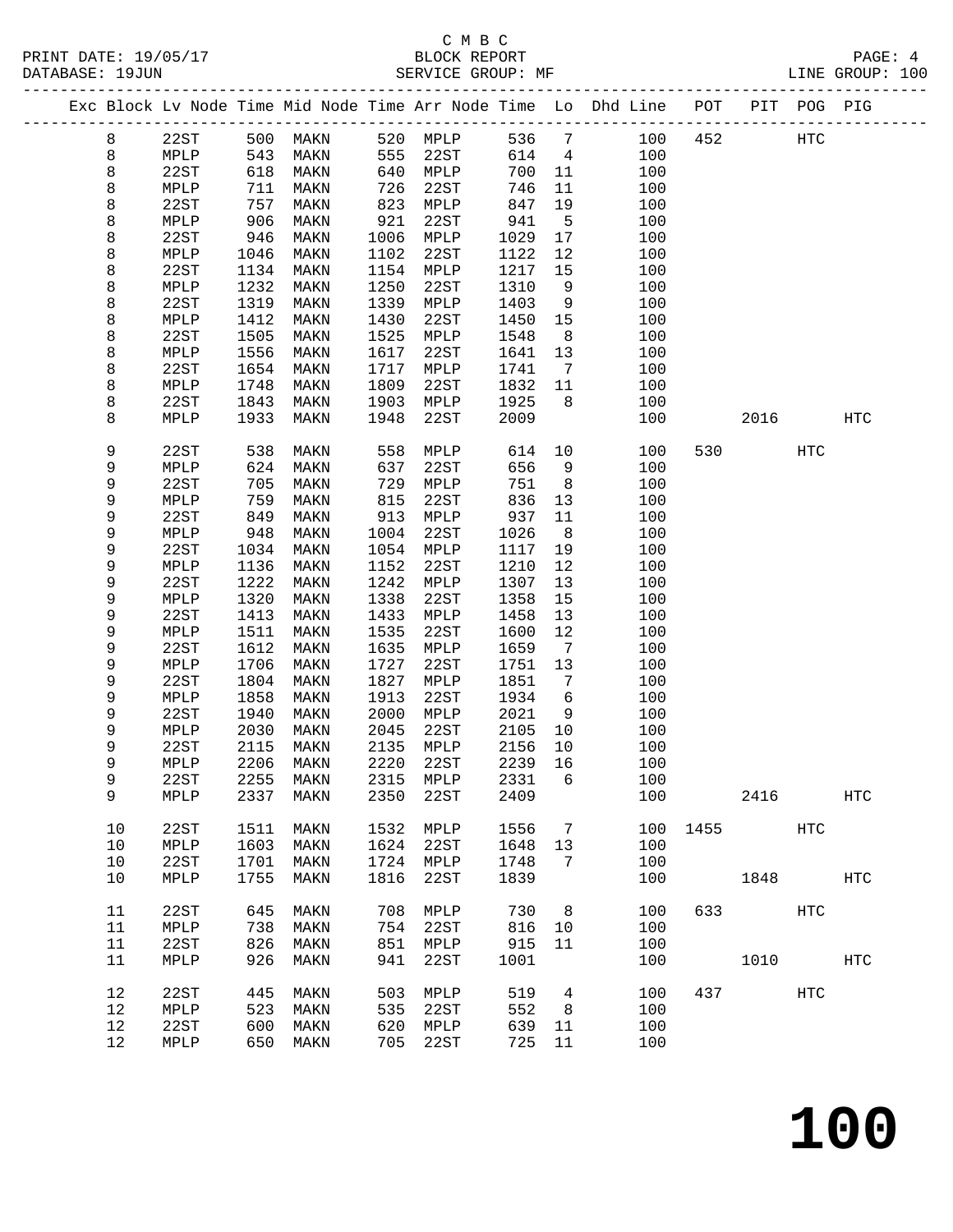| Exc Block Lv Node Time Mid Node Time Arr Node Time Lo Dhd Line POT<br>PIT POG PIG<br>22ST 736 MAKN 802 MPLP 826 8 100<br>MPLP 834 MAKN 850 22ST 911 100<br>12<br>12<br>920<br>100<br>HTC<br>13<br>508<br>528<br>544<br>6<br>22ST<br>MAKN<br>MPLP<br>100<br>500 000<br>HTC<br>13<br>550<br>602<br>22ST<br>619<br>100<br>MPLP<br>MAKN<br>$7\phantom{0}$<br>13<br>22ST<br>626<br>648<br>708<br>100<br>MAKN<br>MPLP<br>9<br>13<br>717<br>22ST<br>755<br>100<br>MPLP<br>MAKN<br>733<br>10<br>13<br>805<br>854<br>22ST<br>MAKN<br>830<br>MPLP<br>$\overline{3}$<br>100<br>13<br>857<br>913<br>22ST<br>934<br>100<br>MPLP<br>MAKN<br>943<br>HTC<br>14<br>22ST<br>1410<br>1430<br>MPLP<br>1455<br>$6\overline{6}$<br>MAKN<br>100 1358<br>HTC<br>1501<br>MAKN<br>1521<br>22ST<br>14<br>MPLP<br>1544<br>14<br>100<br>1558<br>1621<br>14<br>22ST<br>MAKN<br>MPLP<br>1645<br>100<br>$\overline{7}$<br>14<br>$\texttt{MPLP}$<br>1652<br>MAKN<br>1713<br>22ST<br>100<br>1739 13<br>14<br>22ST<br>1752<br>1815<br>1839<br>100<br>MAKN<br>MPLP<br>10<br>14<br>1849<br>1904<br>22ST<br>1924<br>100<br>MPLP<br>MAKN<br>1931<br>HTC<br>15<br>1328<br>10<br>22ST<br>MAKN<br>1348<br>MPLP<br>1412<br>100 1316<br>HTC<br>15<br>1422<br>1440<br>22ST<br>1500<br>18<br>MPLP<br>MAKN<br>100<br>15<br>22ST<br>1518<br>1539 MPLP<br>1603<br>MAKN<br>$\overline{7}$<br>100<br>15<br>1610<br>1631<br>22ST<br>1657<br>MPLP<br>MAKN<br>11<br>100<br>15<br>22ST<br>1708<br>1731<br>1755<br>100<br>MAKN<br>MPLP<br>$\overline{7}$<br>1823<br>15<br>1802<br>22ST<br>1846<br>9<br>100<br>MPLP<br>MAKN<br>1915<br>8 <sup>8</sup><br>15<br>22ST<br>1855<br>1937<br>100<br>MAKN<br>MPLP<br>15<br>1945<br>22ST<br>2020<br>$5^{\circ}$<br>MPLP<br>MAKN<br>2000<br>100<br>15<br>2025<br>2045<br>2106<br>22ST<br>MAKN<br>MPLP<br>19<br>100<br>15<br>2125<br>2140<br>22ST<br>2200<br>100<br>MPLP<br>MAKN<br>2207<br>HTC<br>16<br>612<br>654 10<br>600<br>HTC<br>22ST<br>MAKN<br>634<br>MPLP<br>100<br>16<br>704<br>MAKN<br>22ST<br>739<br>100<br>MPLP<br>719<br>11<br>16<br>22ST<br>750<br>816 MPLP<br>840<br>10<br>MAKN<br>100<br>850<br>22ST<br>925<br>934<br>16<br>MPLP<br>MAKN<br>905<br>100<br>HTC<br>17<br>22ST<br>1417<br>1437<br>1502<br>1405<br>MAKN<br>MPLP<br>$6\overline{6}$<br>100<br>HTC<br>17<br>$\texttt{MPLP}$<br>1508<br>MAKN<br>1528<br>22ST<br>1553<br>100<br>12<br>17<br>22ST<br>1605<br>1628 MPLP<br>1652<br>100<br>MAKN<br>$\overline{7}$<br>17<br>1659<br>1720<br>22ST<br>1744<br>HTC<br>MPLP<br>MAKN<br>100<br>1753<br>18<br>717 MAKN<br>805<br>8<br>100<br>702<br>HTC<br>22ST<br>743 MPLP<br>18 MPLP 813 MAKN 829 22ST 850 100 902<br>$_{\rm HTC}$<br>19<br>22ST<br>556<br>520<br>540<br>100<br>512<br>HTC<br>MAKN<br>MPLP<br>7<br>19<br>603<br>616<br>22ST<br>635<br>100<br>MPLP<br>MAKN<br>3<br>19<br>22ST<br>638<br>723<br>100<br>MAKN<br>701<br>MPLP<br>8<br>19<br>731<br>22ST<br>809<br>MPLP<br>MAKN<br>747<br>100<br>10<br>19<br>844<br>908<br>100<br>22ST<br>819<br>MAKN<br>MPLP<br>12<br>19<br>920<br>935<br>22ST<br>955<br>MPLP<br>MAKN<br>100<br>1004<br>HTC<br>20<br>22ST<br>1457<br>1517<br>1540<br>100<br>1441<br>HTC<br>MAKN<br>MPLP<br>7<br>20<br>1610<br>22ST<br>1547<br>MAKN<br>1637<br>100<br>MPLP<br>10<br>20<br>1710<br>100<br>22ST<br>1647<br>MPLP<br>1734<br>MAKN<br>7<br>20<br>1802<br>22ST<br>1827<br>100<br>MPLP<br>1741 MAKN<br>1836<br>HTC |  |  |  |  |  |  |  |  |
|------------------------------------------------------------------------------------------------------------------------------------------------------------------------------------------------------------------------------------------------------------------------------------------------------------------------------------------------------------------------------------------------------------------------------------------------------------------------------------------------------------------------------------------------------------------------------------------------------------------------------------------------------------------------------------------------------------------------------------------------------------------------------------------------------------------------------------------------------------------------------------------------------------------------------------------------------------------------------------------------------------------------------------------------------------------------------------------------------------------------------------------------------------------------------------------------------------------------------------------------------------------------------------------------------------------------------------------------------------------------------------------------------------------------------------------------------------------------------------------------------------------------------------------------------------------------------------------------------------------------------------------------------------------------------------------------------------------------------------------------------------------------------------------------------------------------------------------------------------------------------------------------------------------------------------------------------------------------------------------------------------------------------------------------------------------------------------------------------------------------------------------------------------------------------------------------------------------------------------------------------------------------------------------------------------------------------------------------------------------------------------------------------------------------------------------------------------------------------------------------------------------------------------------------------------------------------------------------------------------------------------------------------------------------------------------------------------------------------------------------------------------------------------------------------------------------------------------------------------------------------------------------------------------------------------------------------------------------------------------------------------------------------------------------------------------------------------------------------------------------------------------------------------------------------------------------------------------------------------------------------------------------------------------------------------------------------------------------------|--|--|--|--|--|--|--|--|
|                                                                                                                                                                                                                                                                                                                                                                                                                                                                                                                                                                                                                                                                                                                                                                                                                                                                                                                                                                                                                                                                                                                                                                                                                                                                                                                                                                                                                                                                                                                                                                                                                                                                                                                                                                                                                                                                                                                                                                                                                                                                                                                                                                                                                                                                                                                                                                                                                                                                                                                                                                                                                                                                                                                                                                                                                                                                                                                                                                                                                                                                                                                                                                                                                                                                                                                                                      |  |  |  |  |  |  |  |  |
|                                                                                                                                                                                                                                                                                                                                                                                                                                                                                                                                                                                                                                                                                                                                                                                                                                                                                                                                                                                                                                                                                                                                                                                                                                                                                                                                                                                                                                                                                                                                                                                                                                                                                                                                                                                                                                                                                                                                                                                                                                                                                                                                                                                                                                                                                                                                                                                                                                                                                                                                                                                                                                                                                                                                                                                                                                                                                                                                                                                                                                                                                                                                                                                                                                                                                                                                                      |  |  |  |  |  |  |  |  |
|                                                                                                                                                                                                                                                                                                                                                                                                                                                                                                                                                                                                                                                                                                                                                                                                                                                                                                                                                                                                                                                                                                                                                                                                                                                                                                                                                                                                                                                                                                                                                                                                                                                                                                                                                                                                                                                                                                                                                                                                                                                                                                                                                                                                                                                                                                                                                                                                                                                                                                                                                                                                                                                                                                                                                                                                                                                                                                                                                                                                                                                                                                                                                                                                                                                                                                                                                      |  |  |  |  |  |  |  |  |
|                                                                                                                                                                                                                                                                                                                                                                                                                                                                                                                                                                                                                                                                                                                                                                                                                                                                                                                                                                                                                                                                                                                                                                                                                                                                                                                                                                                                                                                                                                                                                                                                                                                                                                                                                                                                                                                                                                                                                                                                                                                                                                                                                                                                                                                                                                                                                                                                                                                                                                                                                                                                                                                                                                                                                                                                                                                                                                                                                                                                                                                                                                                                                                                                                                                                                                                                                      |  |  |  |  |  |  |  |  |
|                                                                                                                                                                                                                                                                                                                                                                                                                                                                                                                                                                                                                                                                                                                                                                                                                                                                                                                                                                                                                                                                                                                                                                                                                                                                                                                                                                                                                                                                                                                                                                                                                                                                                                                                                                                                                                                                                                                                                                                                                                                                                                                                                                                                                                                                                                                                                                                                                                                                                                                                                                                                                                                                                                                                                                                                                                                                                                                                                                                                                                                                                                                                                                                                                                                                                                                                                      |  |  |  |  |  |  |  |  |
|                                                                                                                                                                                                                                                                                                                                                                                                                                                                                                                                                                                                                                                                                                                                                                                                                                                                                                                                                                                                                                                                                                                                                                                                                                                                                                                                                                                                                                                                                                                                                                                                                                                                                                                                                                                                                                                                                                                                                                                                                                                                                                                                                                                                                                                                                                                                                                                                                                                                                                                                                                                                                                                                                                                                                                                                                                                                                                                                                                                                                                                                                                                                                                                                                                                                                                                                                      |  |  |  |  |  |  |  |  |
|                                                                                                                                                                                                                                                                                                                                                                                                                                                                                                                                                                                                                                                                                                                                                                                                                                                                                                                                                                                                                                                                                                                                                                                                                                                                                                                                                                                                                                                                                                                                                                                                                                                                                                                                                                                                                                                                                                                                                                                                                                                                                                                                                                                                                                                                                                                                                                                                                                                                                                                                                                                                                                                                                                                                                                                                                                                                                                                                                                                                                                                                                                                                                                                                                                                                                                                                                      |  |  |  |  |  |  |  |  |
|                                                                                                                                                                                                                                                                                                                                                                                                                                                                                                                                                                                                                                                                                                                                                                                                                                                                                                                                                                                                                                                                                                                                                                                                                                                                                                                                                                                                                                                                                                                                                                                                                                                                                                                                                                                                                                                                                                                                                                                                                                                                                                                                                                                                                                                                                                                                                                                                                                                                                                                                                                                                                                                                                                                                                                                                                                                                                                                                                                                                                                                                                                                                                                                                                                                                                                                                                      |  |  |  |  |  |  |  |  |
|                                                                                                                                                                                                                                                                                                                                                                                                                                                                                                                                                                                                                                                                                                                                                                                                                                                                                                                                                                                                                                                                                                                                                                                                                                                                                                                                                                                                                                                                                                                                                                                                                                                                                                                                                                                                                                                                                                                                                                                                                                                                                                                                                                                                                                                                                                                                                                                                                                                                                                                                                                                                                                                                                                                                                                                                                                                                                                                                                                                                                                                                                                                                                                                                                                                                                                                                                      |  |  |  |  |  |  |  |  |
|                                                                                                                                                                                                                                                                                                                                                                                                                                                                                                                                                                                                                                                                                                                                                                                                                                                                                                                                                                                                                                                                                                                                                                                                                                                                                                                                                                                                                                                                                                                                                                                                                                                                                                                                                                                                                                                                                                                                                                                                                                                                                                                                                                                                                                                                                                                                                                                                                                                                                                                                                                                                                                                                                                                                                                                                                                                                                                                                                                                                                                                                                                                                                                                                                                                                                                                                                      |  |  |  |  |  |  |  |  |
|                                                                                                                                                                                                                                                                                                                                                                                                                                                                                                                                                                                                                                                                                                                                                                                                                                                                                                                                                                                                                                                                                                                                                                                                                                                                                                                                                                                                                                                                                                                                                                                                                                                                                                                                                                                                                                                                                                                                                                                                                                                                                                                                                                                                                                                                                                                                                                                                                                                                                                                                                                                                                                                                                                                                                                                                                                                                                                                                                                                                                                                                                                                                                                                                                                                                                                                                                      |  |  |  |  |  |  |  |  |
|                                                                                                                                                                                                                                                                                                                                                                                                                                                                                                                                                                                                                                                                                                                                                                                                                                                                                                                                                                                                                                                                                                                                                                                                                                                                                                                                                                                                                                                                                                                                                                                                                                                                                                                                                                                                                                                                                                                                                                                                                                                                                                                                                                                                                                                                                                                                                                                                                                                                                                                                                                                                                                                                                                                                                                                                                                                                                                                                                                                                                                                                                                                                                                                                                                                                                                                                                      |  |  |  |  |  |  |  |  |
|                                                                                                                                                                                                                                                                                                                                                                                                                                                                                                                                                                                                                                                                                                                                                                                                                                                                                                                                                                                                                                                                                                                                                                                                                                                                                                                                                                                                                                                                                                                                                                                                                                                                                                                                                                                                                                                                                                                                                                                                                                                                                                                                                                                                                                                                                                                                                                                                                                                                                                                                                                                                                                                                                                                                                                                                                                                                                                                                                                                                                                                                                                                                                                                                                                                                                                                                                      |  |  |  |  |  |  |  |  |
|                                                                                                                                                                                                                                                                                                                                                                                                                                                                                                                                                                                                                                                                                                                                                                                                                                                                                                                                                                                                                                                                                                                                                                                                                                                                                                                                                                                                                                                                                                                                                                                                                                                                                                                                                                                                                                                                                                                                                                                                                                                                                                                                                                                                                                                                                                                                                                                                                                                                                                                                                                                                                                                                                                                                                                                                                                                                                                                                                                                                                                                                                                                                                                                                                                                                                                                                                      |  |  |  |  |  |  |  |  |
|                                                                                                                                                                                                                                                                                                                                                                                                                                                                                                                                                                                                                                                                                                                                                                                                                                                                                                                                                                                                                                                                                                                                                                                                                                                                                                                                                                                                                                                                                                                                                                                                                                                                                                                                                                                                                                                                                                                                                                                                                                                                                                                                                                                                                                                                                                                                                                                                                                                                                                                                                                                                                                                                                                                                                                                                                                                                                                                                                                                                                                                                                                                                                                                                                                                                                                                                                      |  |  |  |  |  |  |  |  |
|                                                                                                                                                                                                                                                                                                                                                                                                                                                                                                                                                                                                                                                                                                                                                                                                                                                                                                                                                                                                                                                                                                                                                                                                                                                                                                                                                                                                                                                                                                                                                                                                                                                                                                                                                                                                                                                                                                                                                                                                                                                                                                                                                                                                                                                                                                                                                                                                                                                                                                                                                                                                                                                                                                                                                                                                                                                                                                                                                                                                                                                                                                                                                                                                                                                                                                                                                      |  |  |  |  |  |  |  |  |
|                                                                                                                                                                                                                                                                                                                                                                                                                                                                                                                                                                                                                                                                                                                                                                                                                                                                                                                                                                                                                                                                                                                                                                                                                                                                                                                                                                                                                                                                                                                                                                                                                                                                                                                                                                                                                                                                                                                                                                                                                                                                                                                                                                                                                                                                                                                                                                                                                                                                                                                                                                                                                                                                                                                                                                                                                                                                                                                                                                                                                                                                                                                                                                                                                                                                                                                                                      |  |  |  |  |  |  |  |  |
|                                                                                                                                                                                                                                                                                                                                                                                                                                                                                                                                                                                                                                                                                                                                                                                                                                                                                                                                                                                                                                                                                                                                                                                                                                                                                                                                                                                                                                                                                                                                                                                                                                                                                                                                                                                                                                                                                                                                                                                                                                                                                                                                                                                                                                                                                                                                                                                                                                                                                                                                                                                                                                                                                                                                                                                                                                                                                                                                                                                                                                                                                                                                                                                                                                                                                                                                                      |  |  |  |  |  |  |  |  |
|                                                                                                                                                                                                                                                                                                                                                                                                                                                                                                                                                                                                                                                                                                                                                                                                                                                                                                                                                                                                                                                                                                                                                                                                                                                                                                                                                                                                                                                                                                                                                                                                                                                                                                                                                                                                                                                                                                                                                                                                                                                                                                                                                                                                                                                                                                                                                                                                                                                                                                                                                                                                                                                                                                                                                                                                                                                                                                                                                                                                                                                                                                                                                                                                                                                                                                                                                      |  |  |  |  |  |  |  |  |
|                                                                                                                                                                                                                                                                                                                                                                                                                                                                                                                                                                                                                                                                                                                                                                                                                                                                                                                                                                                                                                                                                                                                                                                                                                                                                                                                                                                                                                                                                                                                                                                                                                                                                                                                                                                                                                                                                                                                                                                                                                                                                                                                                                                                                                                                                                                                                                                                                                                                                                                                                                                                                                                                                                                                                                                                                                                                                                                                                                                                                                                                                                                                                                                                                                                                                                                                                      |  |  |  |  |  |  |  |  |
|                                                                                                                                                                                                                                                                                                                                                                                                                                                                                                                                                                                                                                                                                                                                                                                                                                                                                                                                                                                                                                                                                                                                                                                                                                                                                                                                                                                                                                                                                                                                                                                                                                                                                                                                                                                                                                                                                                                                                                                                                                                                                                                                                                                                                                                                                                                                                                                                                                                                                                                                                                                                                                                                                                                                                                                                                                                                                                                                                                                                                                                                                                                                                                                                                                                                                                                                                      |  |  |  |  |  |  |  |  |
|                                                                                                                                                                                                                                                                                                                                                                                                                                                                                                                                                                                                                                                                                                                                                                                                                                                                                                                                                                                                                                                                                                                                                                                                                                                                                                                                                                                                                                                                                                                                                                                                                                                                                                                                                                                                                                                                                                                                                                                                                                                                                                                                                                                                                                                                                                                                                                                                                                                                                                                                                                                                                                                                                                                                                                                                                                                                                                                                                                                                                                                                                                                                                                                                                                                                                                                                                      |  |  |  |  |  |  |  |  |
|                                                                                                                                                                                                                                                                                                                                                                                                                                                                                                                                                                                                                                                                                                                                                                                                                                                                                                                                                                                                                                                                                                                                                                                                                                                                                                                                                                                                                                                                                                                                                                                                                                                                                                                                                                                                                                                                                                                                                                                                                                                                                                                                                                                                                                                                                                                                                                                                                                                                                                                                                                                                                                                                                                                                                                                                                                                                                                                                                                                                                                                                                                                                                                                                                                                                                                                                                      |  |  |  |  |  |  |  |  |
|                                                                                                                                                                                                                                                                                                                                                                                                                                                                                                                                                                                                                                                                                                                                                                                                                                                                                                                                                                                                                                                                                                                                                                                                                                                                                                                                                                                                                                                                                                                                                                                                                                                                                                                                                                                                                                                                                                                                                                                                                                                                                                                                                                                                                                                                                                                                                                                                                                                                                                                                                                                                                                                                                                                                                                                                                                                                                                                                                                                                                                                                                                                                                                                                                                                                                                                                                      |  |  |  |  |  |  |  |  |
|                                                                                                                                                                                                                                                                                                                                                                                                                                                                                                                                                                                                                                                                                                                                                                                                                                                                                                                                                                                                                                                                                                                                                                                                                                                                                                                                                                                                                                                                                                                                                                                                                                                                                                                                                                                                                                                                                                                                                                                                                                                                                                                                                                                                                                                                                                                                                                                                                                                                                                                                                                                                                                                                                                                                                                                                                                                                                                                                                                                                                                                                                                                                                                                                                                                                                                                                                      |  |  |  |  |  |  |  |  |
|                                                                                                                                                                                                                                                                                                                                                                                                                                                                                                                                                                                                                                                                                                                                                                                                                                                                                                                                                                                                                                                                                                                                                                                                                                                                                                                                                                                                                                                                                                                                                                                                                                                                                                                                                                                                                                                                                                                                                                                                                                                                                                                                                                                                                                                                                                                                                                                                                                                                                                                                                                                                                                                                                                                                                                                                                                                                                                                                                                                                                                                                                                                                                                                                                                                                                                                                                      |  |  |  |  |  |  |  |  |
|                                                                                                                                                                                                                                                                                                                                                                                                                                                                                                                                                                                                                                                                                                                                                                                                                                                                                                                                                                                                                                                                                                                                                                                                                                                                                                                                                                                                                                                                                                                                                                                                                                                                                                                                                                                                                                                                                                                                                                                                                                                                                                                                                                                                                                                                                                                                                                                                                                                                                                                                                                                                                                                                                                                                                                                                                                                                                                                                                                                                                                                                                                                                                                                                                                                                                                                                                      |  |  |  |  |  |  |  |  |
|                                                                                                                                                                                                                                                                                                                                                                                                                                                                                                                                                                                                                                                                                                                                                                                                                                                                                                                                                                                                                                                                                                                                                                                                                                                                                                                                                                                                                                                                                                                                                                                                                                                                                                                                                                                                                                                                                                                                                                                                                                                                                                                                                                                                                                                                                                                                                                                                                                                                                                                                                                                                                                                                                                                                                                                                                                                                                                                                                                                                                                                                                                                                                                                                                                                                                                                                                      |  |  |  |  |  |  |  |  |
|                                                                                                                                                                                                                                                                                                                                                                                                                                                                                                                                                                                                                                                                                                                                                                                                                                                                                                                                                                                                                                                                                                                                                                                                                                                                                                                                                                                                                                                                                                                                                                                                                                                                                                                                                                                                                                                                                                                                                                                                                                                                                                                                                                                                                                                                                                                                                                                                                                                                                                                                                                                                                                                                                                                                                                                                                                                                                                                                                                                                                                                                                                                                                                                                                                                                                                                                                      |  |  |  |  |  |  |  |  |
|                                                                                                                                                                                                                                                                                                                                                                                                                                                                                                                                                                                                                                                                                                                                                                                                                                                                                                                                                                                                                                                                                                                                                                                                                                                                                                                                                                                                                                                                                                                                                                                                                                                                                                                                                                                                                                                                                                                                                                                                                                                                                                                                                                                                                                                                                                                                                                                                                                                                                                                                                                                                                                                                                                                                                                                                                                                                                                                                                                                                                                                                                                                                                                                                                                                                                                                                                      |  |  |  |  |  |  |  |  |
|                                                                                                                                                                                                                                                                                                                                                                                                                                                                                                                                                                                                                                                                                                                                                                                                                                                                                                                                                                                                                                                                                                                                                                                                                                                                                                                                                                                                                                                                                                                                                                                                                                                                                                                                                                                                                                                                                                                                                                                                                                                                                                                                                                                                                                                                                                                                                                                                                                                                                                                                                                                                                                                                                                                                                                                                                                                                                                                                                                                                                                                                                                                                                                                                                                                                                                                                                      |  |  |  |  |  |  |  |  |
|                                                                                                                                                                                                                                                                                                                                                                                                                                                                                                                                                                                                                                                                                                                                                                                                                                                                                                                                                                                                                                                                                                                                                                                                                                                                                                                                                                                                                                                                                                                                                                                                                                                                                                                                                                                                                                                                                                                                                                                                                                                                                                                                                                                                                                                                                                                                                                                                                                                                                                                                                                                                                                                                                                                                                                                                                                                                                                                                                                                                                                                                                                                                                                                                                                                                                                                                                      |  |  |  |  |  |  |  |  |
|                                                                                                                                                                                                                                                                                                                                                                                                                                                                                                                                                                                                                                                                                                                                                                                                                                                                                                                                                                                                                                                                                                                                                                                                                                                                                                                                                                                                                                                                                                                                                                                                                                                                                                                                                                                                                                                                                                                                                                                                                                                                                                                                                                                                                                                                                                                                                                                                                                                                                                                                                                                                                                                                                                                                                                                                                                                                                                                                                                                                                                                                                                                                                                                                                                                                                                                                                      |  |  |  |  |  |  |  |  |
|                                                                                                                                                                                                                                                                                                                                                                                                                                                                                                                                                                                                                                                                                                                                                                                                                                                                                                                                                                                                                                                                                                                                                                                                                                                                                                                                                                                                                                                                                                                                                                                                                                                                                                                                                                                                                                                                                                                                                                                                                                                                                                                                                                                                                                                                                                                                                                                                                                                                                                                                                                                                                                                                                                                                                                                                                                                                                                                                                                                                                                                                                                                                                                                                                                                                                                                                                      |  |  |  |  |  |  |  |  |
|                                                                                                                                                                                                                                                                                                                                                                                                                                                                                                                                                                                                                                                                                                                                                                                                                                                                                                                                                                                                                                                                                                                                                                                                                                                                                                                                                                                                                                                                                                                                                                                                                                                                                                                                                                                                                                                                                                                                                                                                                                                                                                                                                                                                                                                                                                                                                                                                                                                                                                                                                                                                                                                                                                                                                                                                                                                                                                                                                                                                                                                                                                                                                                                                                                                                                                                                                      |  |  |  |  |  |  |  |  |
|                                                                                                                                                                                                                                                                                                                                                                                                                                                                                                                                                                                                                                                                                                                                                                                                                                                                                                                                                                                                                                                                                                                                                                                                                                                                                                                                                                                                                                                                                                                                                                                                                                                                                                                                                                                                                                                                                                                                                                                                                                                                                                                                                                                                                                                                                                                                                                                                                                                                                                                                                                                                                                                                                                                                                                                                                                                                                                                                                                                                                                                                                                                                                                                                                                                                                                                                                      |  |  |  |  |  |  |  |  |
|                                                                                                                                                                                                                                                                                                                                                                                                                                                                                                                                                                                                                                                                                                                                                                                                                                                                                                                                                                                                                                                                                                                                                                                                                                                                                                                                                                                                                                                                                                                                                                                                                                                                                                                                                                                                                                                                                                                                                                                                                                                                                                                                                                                                                                                                                                                                                                                                                                                                                                                                                                                                                                                                                                                                                                                                                                                                                                                                                                                                                                                                                                                                                                                                                                                                                                                                                      |  |  |  |  |  |  |  |  |
|                                                                                                                                                                                                                                                                                                                                                                                                                                                                                                                                                                                                                                                                                                                                                                                                                                                                                                                                                                                                                                                                                                                                                                                                                                                                                                                                                                                                                                                                                                                                                                                                                                                                                                                                                                                                                                                                                                                                                                                                                                                                                                                                                                                                                                                                                                                                                                                                                                                                                                                                                                                                                                                                                                                                                                                                                                                                                                                                                                                                                                                                                                                                                                                                                                                                                                                                                      |  |  |  |  |  |  |  |  |
|                                                                                                                                                                                                                                                                                                                                                                                                                                                                                                                                                                                                                                                                                                                                                                                                                                                                                                                                                                                                                                                                                                                                                                                                                                                                                                                                                                                                                                                                                                                                                                                                                                                                                                                                                                                                                                                                                                                                                                                                                                                                                                                                                                                                                                                                                                                                                                                                                                                                                                                                                                                                                                                                                                                                                                                                                                                                                                                                                                                                                                                                                                                                                                                                                                                                                                                                                      |  |  |  |  |  |  |  |  |
|                                                                                                                                                                                                                                                                                                                                                                                                                                                                                                                                                                                                                                                                                                                                                                                                                                                                                                                                                                                                                                                                                                                                                                                                                                                                                                                                                                                                                                                                                                                                                                                                                                                                                                                                                                                                                                                                                                                                                                                                                                                                                                                                                                                                                                                                                                                                                                                                                                                                                                                                                                                                                                                                                                                                                                                                                                                                                                                                                                                                                                                                                                                                                                                                                                                                                                                                                      |  |  |  |  |  |  |  |  |
|                                                                                                                                                                                                                                                                                                                                                                                                                                                                                                                                                                                                                                                                                                                                                                                                                                                                                                                                                                                                                                                                                                                                                                                                                                                                                                                                                                                                                                                                                                                                                                                                                                                                                                                                                                                                                                                                                                                                                                                                                                                                                                                                                                                                                                                                                                                                                                                                                                                                                                                                                                                                                                                                                                                                                                                                                                                                                                                                                                                                                                                                                                                                                                                                                                                                                                                                                      |  |  |  |  |  |  |  |  |
|                                                                                                                                                                                                                                                                                                                                                                                                                                                                                                                                                                                                                                                                                                                                                                                                                                                                                                                                                                                                                                                                                                                                                                                                                                                                                                                                                                                                                                                                                                                                                                                                                                                                                                                                                                                                                                                                                                                                                                                                                                                                                                                                                                                                                                                                                                                                                                                                                                                                                                                                                                                                                                                                                                                                                                                                                                                                                                                                                                                                                                                                                                                                                                                                                                                                                                                                                      |  |  |  |  |  |  |  |  |
|                                                                                                                                                                                                                                                                                                                                                                                                                                                                                                                                                                                                                                                                                                                                                                                                                                                                                                                                                                                                                                                                                                                                                                                                                                                                                                                                                                                                                                                                                                                                                                                                                                                                                                                                                                                                                                                                                                                                                                                                                                                                                                                                                                                                                                                                                                                                                                                                                                                                                                                                                                                                                                                                                                                                                                                                                                                                                                                                                                                                                                                                                                                                                                                                                                                                                                                                                      |  |  |  |  |  |  |  |  |
|                                                                                                                                                                                                                                                                                                                                                                                                                                                                                                                                                                                                                                                                                                                                                                                                                                                                                                                                                                                                                                                                                                                                                                                                                                                                                                                                                                                                                                                                                                                                                                                                                                                                                                                                                                                                                                                                                                                                                                                                                                                                                                                                                                                                                                                                                                                                                                                                                                                                                                                                                                                                                                                                                                                                                                                                                                                                                                                                                                                                                                                                                                                                                                                                                                                                                                                                                      |  |  |  |  |  |  |  |  |
|                                                                                                                                                                                                                                                                                                                                                                                                                                                                                                                                                                                                                                                                                                                                                                                                                                                                                                                                                                                                                                                                                                                                                                                                                                                                                                                                                                                                                                                                                                                                                                                                                                                                                                                                                                                                                                                                                                                                                                                                                                                                                                                                                                                                                                                                                                                                                                                                                                                                                                                                                                                                                                                                                                                                                                                                                                                                                                                                                                                                                                                                                                                                                                                                                                                                                                                                                      |  |  |  |  |  |  |  |  |
|                                                                                                                                                                                                                                                                                                                                                                                                                                                                                                                                                                                                                                                                                                                                                                                                                                                                                                                                                                                                                                                                                                                                                                                                                                                                                                                                                                                                                                                                                                                                                                                                                                                                                                                                                                                                                                                                                                                                                                                                                                                                                                                                                                                                                                                                                                                                                                                                                                                                                                                                                                                                                                                                                                                                                                                                                                                                                                                                                                                                                                                                                                                                                                                                                                                                                                                                                      |  |  |  |  |  |  |  |  |
|                                                                                                                                                                                                                                                                                                                                                                                                                                                                                                                                                                                                                                                                                                                                                                                                                                                                                                                                                                                                                                                                                                                                                                                                                                                                                                                                                                                                                                                                                                                                                                                                                                                                                                                                                                                                                                                                                                                                                                                                                                                                                                                                                                                                                                                                                                                                                                                                                                                                                                                                                                                                                                                                                                                                                                                                                                                                                                                                                                                                                                                                                                                                                                                                                                                                                                                                                      |  |  |  |  |  |  |  |  |
|                                                                                                                                                                                                                                                                                                                                                                                                                                                                                                                                                                                                                                                                                                                                                                                                                                                                                                                                                                                                                                                                                                                                                                                                                                                                                                                                                                                                                                                                                                                                                                                                                                                                                                                                                                                                                                                                                                                                                                                                                                                                                                                                                                                                                                                                                                                                                                                                                                                                                                                                                                                                                                                                                                                                                                                                                                                                                                                                                                                                                                                                                                                                                                                                                                                                                                                                                      |  |  |  |  |  |  |  |  |
|                                                                                                                                                                                                                                                                                                                                                                                                                                                                                                                                                                                                                                                                                                                                                                                                                                                                                                                                                                                                                                                                                                                                                                                                                                                                                                                                                                                                                                                                                                                                                                                                                                                                                                                                                                                                                                                                                                                                                                                                                                                                                                                                                                                                                                                                                                                                                                                                                                                                                                                                                                                                                                                                                                                                                                                                                                                                                                                                                                                                                                                                                                                                                                                                                                                                                                                                                      |  |  |  |  |  |  |  |  |
|                                                                                                                                                                                                                                                                                                                                                                                                                                                                                                                                                                                                                                                                                                                                                                                                                                                                                                                                                                                                                                                                                                                                                                                                                                                                                                                                                                                                                                                                                                                                                                                                                                                                                                                                                                                                                                                                                                                                                                                                                                                                                                                                                                                                                                                                                                                                                                                                                                                                                                                                                                                                                                                                                                                                                                                                                                                                                                                                                                                                                                                                                                                                                                                                                                                                                                                                                      |  |  |  |  |  |  |  |  |
|                                                                                                                                                                                                                                                                                                                                                                                                                                                                                                                                                                                                                                                                                                                                                                                                                                                                                                                                                                                                                                                                                                                                                                                                                                                                                                                                                                                                                                                                                                                                                                                                                                                                                                                                                                                                                                                                                                                                                                                                                                                                                                                                                                                                                                                                                                                                                                                                                                                                                                                                                                                                                                                                                                                                                                                                                                                                                                                                                                                                                                                                                                                                                                                                                                                                                                                                                      |  |  |  |  |  |  |  |  |
|                                                                                                                                                                                                                                                                                                                                                                                                                                                                                                                                                                                                                                                                                                                                                                                                                                                                                                                                                                                                                                                                                                                                                                                                                                                                                                                                                                                                                                                                                                                                                                                                                                                                                                                                                                                                                                                                                                                                                                                                                                                                                                                                                                                                                                                                                                                                                                                                                                                                                                                                                                                                                                                                                                                                                                                                                                                                                                                                                                                                                                                                                                                                                                                                                                                                                                                                                      |  |  |  |  |  |  |  |  |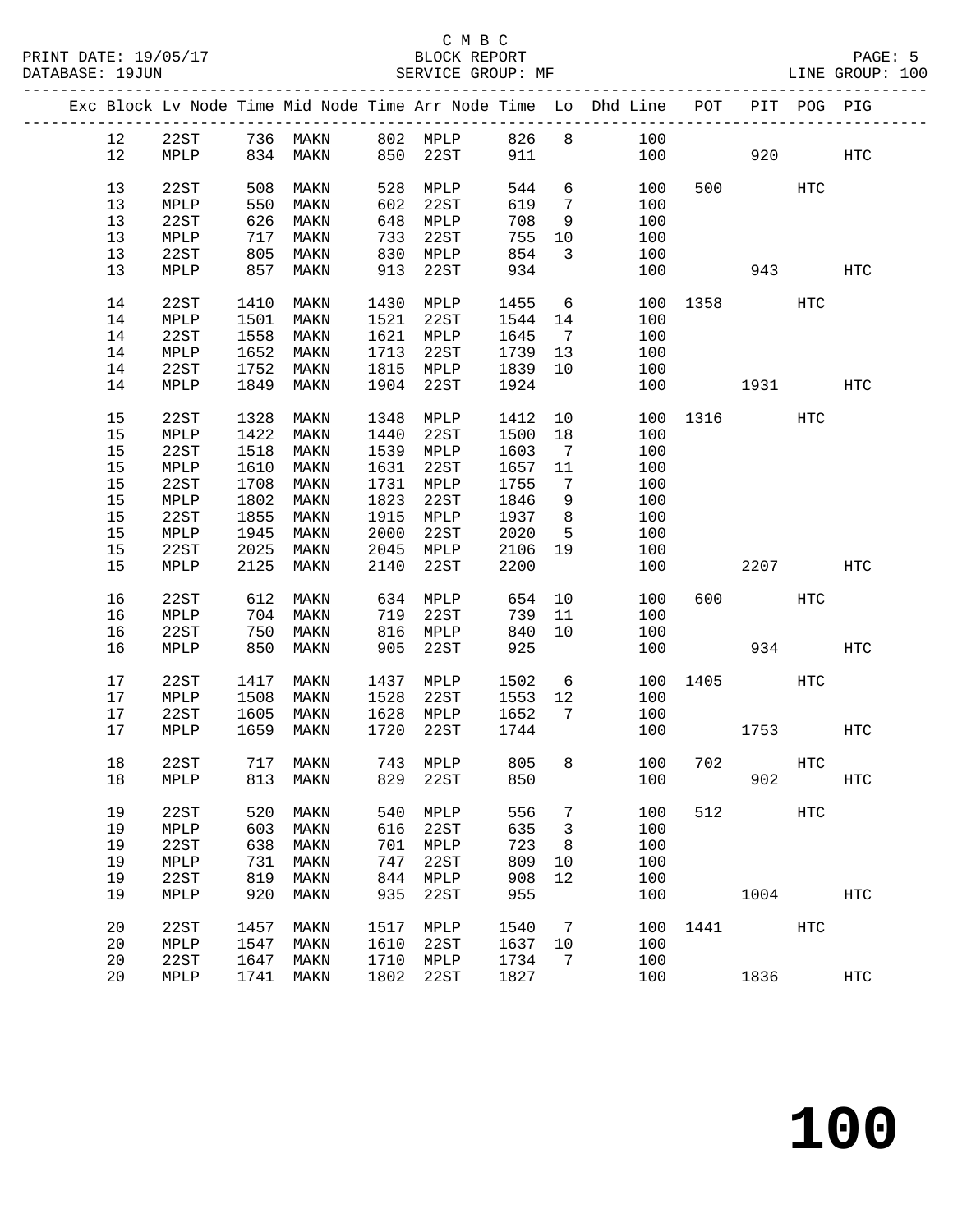|    |      |      |      |      |      |      |    | Exc Block Ly Node Time Mid Node Time Arr Node Time Lo Dhd Line | POT      | PIT  | POG | PIG |
|----|------|------|------|------|------|------|----|----------------------------------------------------------------|----------|------|-----|-----|
| 21 | 22ST | 1403 | MAKN | 1423 | MPLP | 1447 | -8 | 100                                                            | 1351     |      | HTC |     |
| 21 | MPLP | 1455 | MAKN | 1514 | 22ST | 1537 | 16 | 100                                                            |          |      |     |     |
| 21 | 22ST | 1553 | MAKN | 1614 | MPLP | 1638 | 7  | 100                                                            |          |      |     |     |
| 21 | MPLP | 1645 | MAKN | 1706 | 22ST | 1730 | 13 | 100                                                            |          |      |     |     |
| 21 | 22ST | 1743 | MAKN | 1806 | MPLP | 1830 | 12 | 100                                                            |          |      |     |     |
| 21 | MPLP | 1842 | MAKN | 1901 | 22ST | 1923 |    | 100                                                            |          | 1930 |     | HTC |
|    |      |      |      |      |      |      |    |                                                                |          |      |     |     |
| 22 | 22ST | 1532 | MAKN | 1553 | MPLP | 1617 | 7  |                                                                | 100 1516 |      | HTC |     |
| 22 | MPLP | 1624 | MAKN | 1645 | 22ST | 1709 | 13 | 100                                                            |          |      |     |     |
| 22 | 22ST | 1722 | MAKN | 1745 | MPLP | 1809 | 8  | 100                                                            |          |      |     |     |
| 22 | MPLP | 1817 | MAKN | 1838 | 22ST | 1901 |    | 100                                                            |          | 1908 |     | HTC |
|    |      |      |      |      |      |      |    |                                                                |          |      |     |     |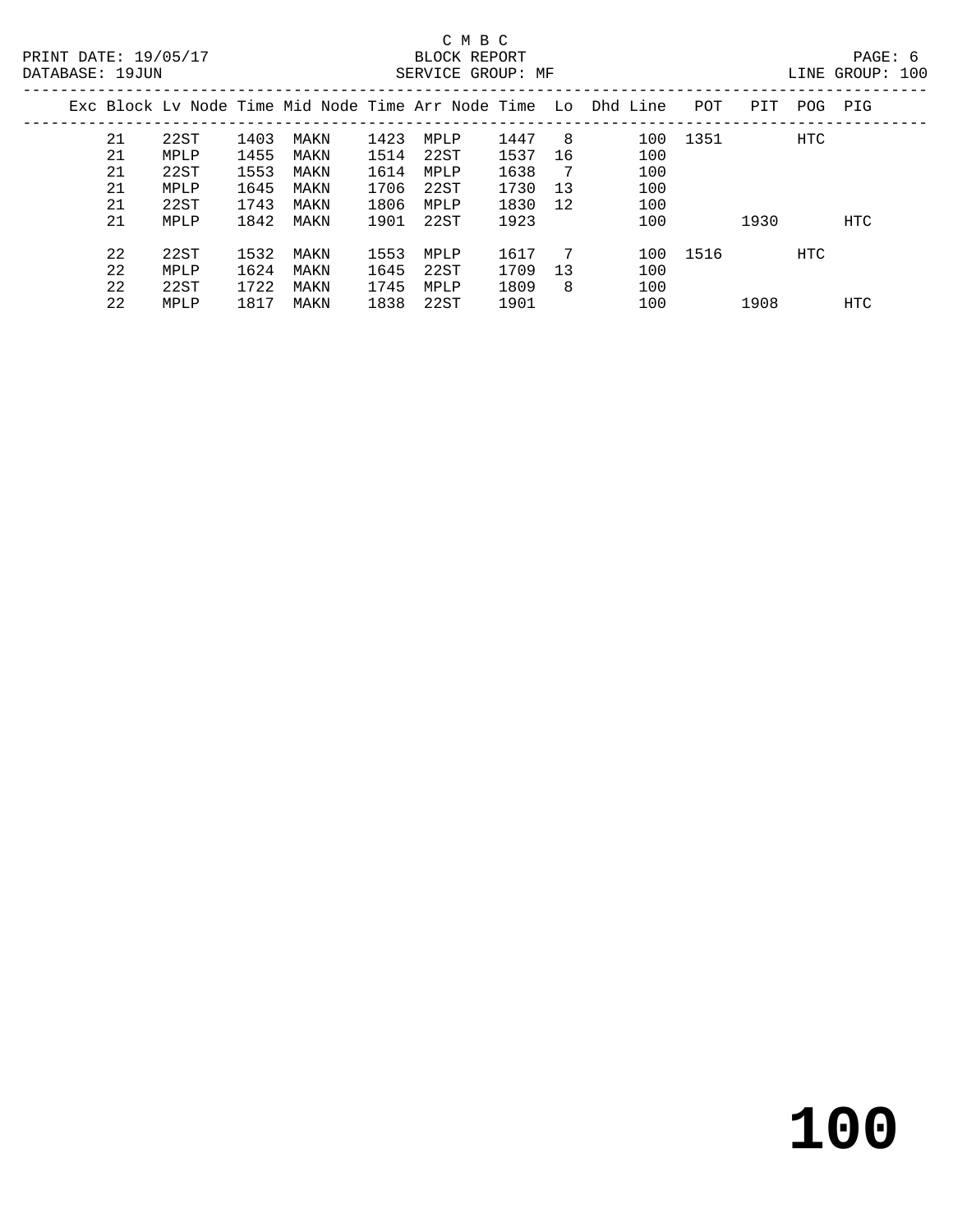| PRINT DATE: 19/05/17<br>DATABASE: 19JUN                                         |                                                                             |                                                                                                                                         |                                      |                                                                                                                                                                                                                                                                                                                                                                                                                                                                |                                                                             |                                          | C M B C                              |                                                                                       |                                                                                                                                                                                                                                                 |             |            |     |
|---------------------------------------------------------------------------------|-----------------------------------------------------------------------------|-----------------------------------------------------------------------------------------------------------------------------------------|--------------------------------------|----------------------------------------------------------------------------------------------------------------------------------------------------------------------------------------------------------------------------------------------------------------------------------------------------------------------------------------------------------------------------------------------------------------------------------------------------------------|-----------------------------------------------------------------------------|------------------------------------------|--------------------------------------|---------------------------------------------------------------------------------------|-------------------------------------------------------------------------------------------------------------------------------------------------------------------------------------------------------------------------------------------------|-------------|------------|-----|
| 22ST<br>6&6S<br>BW02<br>$CL - E$<br>EDST<br>FN37<br>HTC<br>LOST<br>NWST<br>SPST |                                                                             | 22 ST STN<br>6 AV & 6 ST<br>NORTH FRASER WA<br>Hamilton Depot<br>HAMITICON DEPOC<br>LOUGHEED STN<br>NEW WESTMINSTER STN<br>SPERLING STN |                                      | BRENTWOOD STN BAY2<br>CANADA WAY & LEDGER-EAST<br>EDMONDS STN<br>$\begin{minipage}{0.9\linewidth} \textbf{NORTH} \textbf{ FRASER} \textbf{WAY} \textbf{AT} \textbf{3700} \textbf{BLOCK} \textbf{99.3}\textbf{98.3}\textbf{99.4}\textbf{99.5}\textbf{19.6}\textbf{19.6}\textbf{19.6}\textbf{19.6}\textbf{19.6}\textbf{19.6}\textbf{19.6}\textbf{19.6}\textbf{19.6}\textbf{19.6}\textbf{19.6}\textbf{19.6}\textbf{19.6}\textbf{19.6}\textbf{19.6}\textbf{19.6}\$ |                                                                             |                                          | 6&6W<br>SFU<br>__________________    |                                                                                       | 6&6N 6 AV & 6 ST<br>6 ST & 6 AV<br>BW04 BRENTWOOD STN BAY4<br>CL-W     CANADA WAY & LEDGER-WEST<br>FGLW       NORTH FRASER WAY & GLENLYON<br>NORTH FRASER WAY & GLENLYON WB<br>LKST LAKE CITY STATION<br>MTST METROTOWN STATION<br>SFU EXCHANGE |             |            |     |
|                                                                                 |                                                                             |                                                                                                                                         |                                      |                                                                                                                                                                                                                                                                                                                                                                                                                                                                |                                                                             |                                          |                                      |                                                                                       | Exc Block Lv Node Time Mid Node Time Arr Node Time Lo Dhd Line POT PIT POG PIG                                                                                                                                                                  |             |            |     |
|                                                                                 | $1 \quad \blacksquare$<br>$\mathbf{1}$<br>1<br>$\mathbf{1}$<br>$\mathbf{1}$ | EDST<br>NWST<br>EDST<br>NWST                                                                                                            |                                      | NWST 658 6&6N 706 EDST<br>724 6&6S 738 NWST<br>757 6&6N 805 EDST<br>825 6&6S 840 NWST<br>757 6&6N<br>825 6&6S<br>857 CL-W                                                                                                                                                                                                                                                                                                                                      |                                                                             | 919 BW04                                 | 823<br>848<br>933                    |                                                                                       | 722 2 106 643 HTC<br>746 11 106<br>$\begin{array}{ccc} 2 & \hspace{1.5mm} 106 \\ 9 & \hspace{1.5mm} 106 \end{array}$<br>123                                                                                                                     | 1005 - 100  |            | HTC |
|                                                                                 | $\overline{c}$<br>2<br>2<br>$\overline{a}$                                  | NWST<br>EDST<br>NWST<br>EDST                                                                                                            | 533<br>556<br>628<br>651             | 6&6N<br>6&6S<br>6&6N<br>6&6S                                                                                                                                                                                                                                                                                                                                                                                                                                   | 540<br>606<br>704                                                           | EDST<br>606 NWST<br>635 EDST<br>NWST     | 554<br>612<br>649<br>711             | 16<br>$\overline{2}$<br>9                                                             | $\overline{a}$<br>106<br>106<br>106<br>106                                                                                                                                                                                                      | 518 — 10    | <b>HTC</b> |     |
|                                                                                 | 2<br>2<br>$\overline{c}$<br>2<br>2                                          | NWST<br>EDST<br>NWST<br>EDST<br>NWST                                                                                                    | 720<br>747<br>821<br>850<br>928      | 6&6N<br>6&6S<br>6&6N<br>6&6S<br>6&6N                                                                                                                                                                                                                                                                                                                                                                                                                           | 728<br>802<br>$\begin{array}{c}\n0 \\ 830 \\ \hline\n0\n\end{array}$<br>937 | EDST<br>NWST<br>EDST<br>905 NWST<br>EDST | 745<br>810<br>848<br>913<br>956      | $\overline{\phantom{a}}$<br>11<br>$\overline{\phantom{a}}^2$<br>15<br>$4\overline{4}$ | 106<br>106<br>106<br>106<br>106                                                                                                                                                                                                                 |             |            |     |
|                                                                                 | 2<br>2<br>2<br>2<br>$\overline{a}$                                          | EDST<br>NWST<br>EDST<br>NWST                                                                                                            | 1000<br>1038<br>1109<br>1148         | 6&6S<br>6&6N<br>6&6S<br>6&6N                                                                                                                                                                                                                                                                                                                                                                                                                                   | 1015<br>1048<br>1125<br>1158                                                | NWST<br>EDST<br>NWST<br>EDST             | 1023<br>1105<br>1133<br>1215         | 15<br>$\overline{4}$<br>15<br>$\overline{4}$<br>15                                    | 106<br>106<br>106<br>106                                                                                                                                                                                                                        |             |            |     |
|                                                                                 | 2<br>2<br>2<br>2                                                            | EDST<br>NWST<br>EDST<br>NWST<br>EDST                                                                                                    | 1219<br>1258<br>1329<br>1408<br>1439 | 6&6S<br>6&6N<br>6&6S<br>6&6N<br>6&6S                                                                                                                                                                                                                                                                                                                                                                                                                           | 1235<br>1308<br>1345<br>1418<br>1459                                        | NWST<br>EDST<br>NWST<br>EDST<br>NWST     | 1243<br>1325<br>1353<br>1435<br>1507 | $\overline{4}$<br>15<br>$\overline{4}$<br>$\overline{7}$                              | 106<br>106<br>106<br>106<br>106                                                                                                                                                                                                                 |             |            |     |
|                                                                                 | 2<br>2<br>2<br>2                                                            | NWST<br>EDST<br>NWST<br>EDST                                                                                                            | 1514<br>1552<br>1632<br>1707         | 6&6N<br>6&6S<br>6&6N<br>6&6S                                                                                                                                                                                                                                                                                                                                                                                                                                   | 1526<br>1612<br>1645                                                        | EDST<br>NWST<br>EDST<br>1725 NWST        | 1544<br>1620<br>1703<br>1733         | 8 <sup>8</sup><br>12<br>$4\overline{4}$<br>14                                         | 106<br>106<br>106<br>106                                                                                                                                                                                                                        |             |            |     |
|                                                                                 | 2<br>2                                                                      | NWST<br>EDST                                                                                                                            | 1747<br>1820                         | 6&6N<br>6&6S                                                                                                                                                                                                                                                                                                                                                                                                                                                   |                                                                             | 1759 EDST<br>1837 NWST                   | 1816<br>1845                         | $4\overline{4}$                                                                       | 106<br>106                                                                                                                                                                                                                                      | 1859 — 1865 |            | HTC |

**106**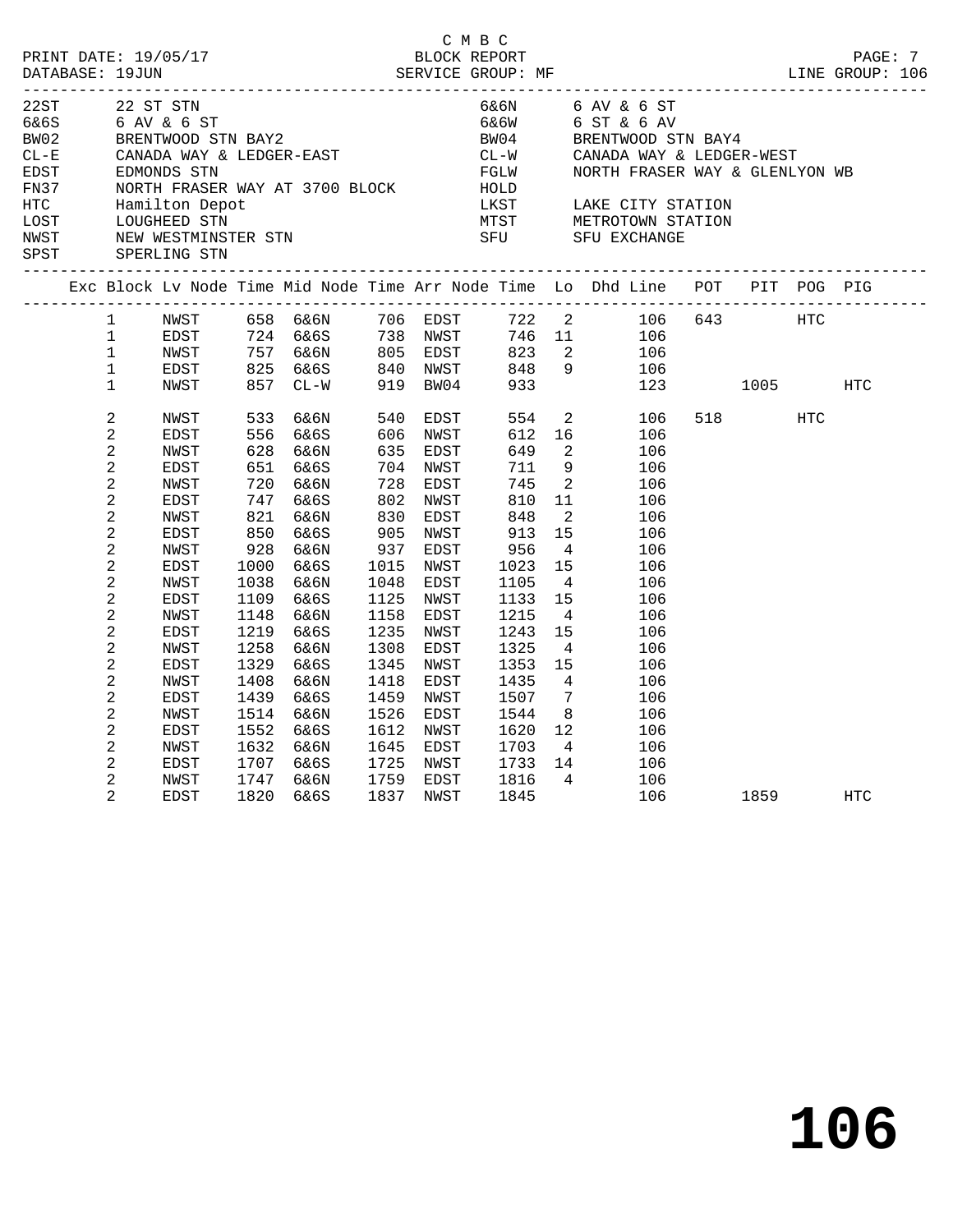|  |   |      |      |      |      |      |      |                 | Exc Block Lv Node Time Mid Node Time Arr Node Time Lo Dhd Line | POT | PIT  | POG | PIG |
|--|---|------|------|------|------|------|------|-----------------|----------------------------------------------------------------|-----|------|-----|-----|
|  | 3 | NWST | 608  | 6&6N | 615  | EDST | 629  | 2               | 106                                                            | 553 |      | HTC |     |
|  | 3 | EDST | 631  | 6&6S | 643  | NWST | 650  | 15              | 106                                                            |     |      |     |     |
|  | 3 | NWST | 705  | 6&6N | 713  | EDST | 729  | 2               | 106                                                            |     |      |     |     |
|  | 3 | EDST | 731  | 6&6S | 745  | NWST | 753  | 12              | 106                                                            |     |      |     |     |
|  | 3 | NWST | 805  | 6&6N | 814  | EDST | 832  | 2               | 106                                                            |     |      |     |     |
|  | 3 | EDST | 834  | 6&6S | 849  | NWST | 857  | 5               | 106                                                            |     |      |     |     |
|  | 3 | NWST | 902  | 6&6N | 911  | EDST | 929  | 4               | 106                                                            |     |      |     |     |
|  | 3 | EDST | 933  | 6&6S | 948  | NWST | 956  | 12              | 106                                                            |     |      |     |     |
|  | 3 | NWST | 1008 | 6&6N | 1018 | EDST | 1035 | 4               | 106                                                            |     |      |     |     |
|  | 3 | EDST | 1039 | 6&6S | 1054 | NWST | 1102 | 16              | 106                                                            |     |      |     |     |
|  | 3 | NWST | 1118 | 6&6N | 1128 | EDST | 1145 | 4               | 106                                                            |     |      |     |     |
|  | 3 | EDST | 1149 | 6&6S | 1205 | NWST | 1213 | 15              | 106                                                            |     |      |     |     |
|  | 3 | NWST | 1228 | 6&6N | 1238 | EDST | 1255 | 4               | 106                                                            |     |      |     |     |
|  | 3 | EDST | 1259 | 6&6S | 1315 | NWST | 1323 | 15              | 106                                                            |     |      |     |     |
|  | 3 | NWST | 1338 | 6&6N | 1348 | EDST | 1405 | 4               | 106                                                            |     |      |     |     |
|  | 3 | EDST | 1409 | 6&6S | 1428 | NWST | 1436 | 12              | 106                                                            |     |      |     |     |
|  | 3 | NWST | 1448 | 6&6N | 1458 | EDST | 1518 | 4               | 106                                                            |     |      |     |     |
|  | 3 | EDST | 1522 | 6&6S | 1542 | NWST | 1550 | 12 <sup>°</sup> | 106                                                            |     |      |     |     |
|  | 3 | NWST | 1602 | 6&6N | 1615 | EDST | 1633 | 4               | 106                                                            |     |      |     |     |
|  | 3 | EDST | 1637 | 6&6S | 1657 | NWST | 1705 | 12              | 106                                                            |     |      |     |     |
|  | 3 | NWST | 1717 | 6&6N | 1730 | EDST | 1748 | 4               | 106                                                            |     |      |     |     |
|  | 3 | EDST | 1752 | 6&6S | 1810 | NWST | 1818 |                 | 106                                                            |     | 1832 |     | HTC |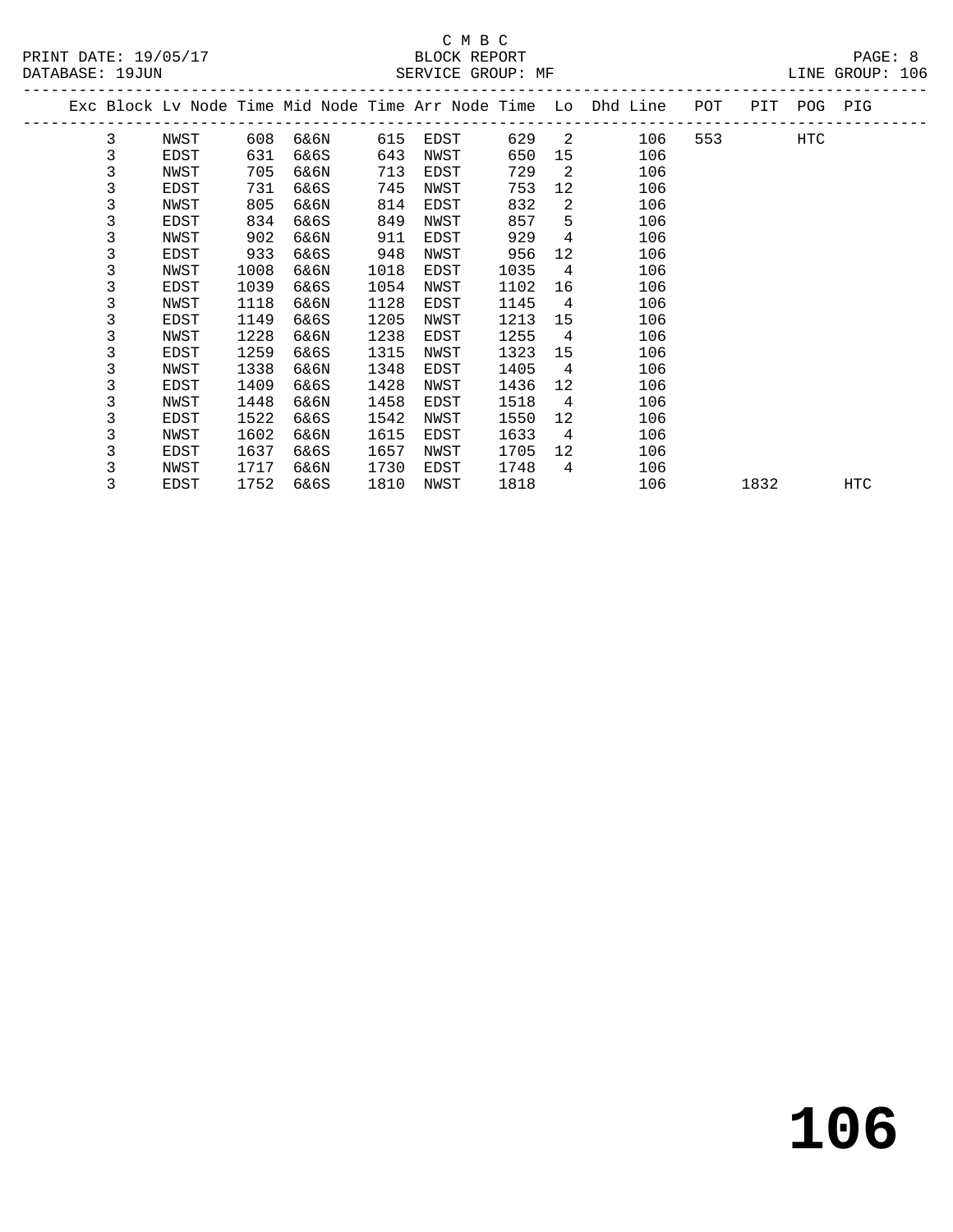#### C M B C<br>BLOCK REPORT SERVICE GROUP: MF

|                         |             |      |          |      |          |      |                          | Exc Block Lv Node Time Mid Node Time Arr Node Time Lo Dhd Line POT |     |      | PIT POG PIG |     |
|-------------------------|-------------|------|----------|------|----------|------|--------------------------|--------------------------------------------------------------------|-----|------|-------------|-----|
| $\overline{4}$          | NWST        |      | 618 6&6N |      | 625 EDST | 639  | $\overline{\phantom{a}}$ | 106                                                                | 603 |      | HTC         |     |
| $\overline{4}$          | EDST        | 641  | 6&6S     | 653  | NWST     | 700  | 13                       | 106                                                                |     |      |             |     |
| 4                       | NWST        | 713  | 6&6N     | 721  | EDST     | 737  | $\overline{2}$           | 106                                                                |     |      |             |     |
| 4                       | EDST        | 739  | 6&6S     | 753  | NWST     | 801  | 11                       | 106                                                                |     |      |             |     |
| 4                       | NWST        | 812  | 6&6N     | 821  | EDST     | 839  | $\overline{2}$           | 106                                                                |     |      |             |     |
| 4                       | EDST        | 841  | 6&6S     | 856  | NWST     | 904  | 14                       | 106                                                                |     |      |             |     |
| $\,4$                   | NWST        | 918  | 6&6N     | 927  | EDST     | 946  | $\overline{4}$           | 106                                                                |     |      |             |     |
| 4                       | EDST        | 950  | 6&6S     | 1005 | NWST     | 1013 | 15                       | 106                                                                |     |      |             |     |
| 4                       | NWST        | 1028 | 6&6N     | 1038 | EDST     | 1055 | $\overline{4}$           | 106                                                                |     |      |             |     |
| 4                       | EDST        | 1059 | 6&6S     | 1114 | NWST     | 1122 | 16                       | 106                                                                |     |      |             |     |
| 4                       | NWST        | 1138 | 6&6N     | 1148 | EDST     | 1205 | $\overline{4}$           | 106                                                                |     |      |             |     |
| 4                       | <b>EDST</b> | 1209 | 6&6S     | 1225 | NWST     | 1233 | 15                       | 106                                                                |     |      |             |     |
| $\,4$                   | NWST        | 1248 | 6&6N     | 1258 | EDST     | 1315 | $\overline{4}$           | 106                                                                |     |      |             |     |
| 4                       | EDST        | 1319 | 6&6S     | 1335 | NWST     | 1343 | 15                       | 106                                                                |     |      |             |     |
| 4                       | NWST        | 1358 | 6&6N     | 1408 | EDST     | 1425 | $\overline{4}$           | 106                                                                |     |      |             |     |
| 4                       | EDST        | 1429 | 6&6S     | 1448 | NWST     | 1456 | 11                       | 106                                                                |     |      |             |     |
| 4                       | NWST        | 1507 | 6&6N     | 1519 | EDST     | 1537 | $\overline{7}$           | 106                                                                |     |      |             |     |
| 4                       | EDST        | 1544 | 6&6S     | 1604 | NWST     | 1612 | 13                       | 106                                                                |     |      |             |     |
| $\overline{4}$          | NWST        | 1625 | 6&6N     | 1638 | EDST     | 1656 | $\overline{4}$           | 106                                                                |     |      |             |     |
| 4                       | EDST        | 1700 | 6&6S     | 1718 | NWST     | 1726 | 13                       | 106                                                                |     |      |             |     |
| $\overline{\mathbf{4}}$ | NWST        | 1739 | 6&6N     | 1751 | EDST     | 1808 | $\overline{4}$           | 106                                                                |     |      |             |     |
| 4                       | EDST        | 1812 | 6&6S     | 1829 | NWST     | 1837 | 12                       | 106                                                                |     |      |             |     |
| 4                       | NWST        | 1849 | 6&6N     | 1858 | EDST     | 1914 | $\overline{4}$           | 106                                                                |     |      |             |     |
| 4                       | EDST        | 1918 | 6&6S     | 1933 | NWST     | 1941 | 8                        | 106                                                                |     |      |             |     |
| $\,4$                   | NWST        | 1949 | 6&6N     | 1958 | EDST     | 2012 | $\overline{2}$           | 106                                                                |     |      |             |     |
| 4                       | EDST        | 2014 | 6&6S     | 2029 | NWST     | 2036 | 13                       | 106                                                                |     |      |             |     |
| 4                       | NWST        | 2049 | 6&6N     | 2057 | EDST     | 2111 | $\overline{2}$           | 106                                                                |     |      |             |     |
| 4                       | EDST        | 2113 | 6&6S     | 2128 | NWST     | 2135 | 14                       | 106                                                                |     |      |             |     |
| 4                       | NWST        | 2149 | 6&6N     | 2157 | EDST     | 2211 | 2                        | 106                                                                |     |      |             |     |
| 4                       | EDST        | 2213 | 6&6S     | 2226 | NWST     | 2232 | 17                       | 106                                                                |     |      |             |     |
| 4                       | <b>NWST</b> | 2249 | 6&6N     | 2256 | EDST     | 2308 | 2                        | 106                                                                |     |      |             |     |
| 4                       | <b>EDST</b> | 2310 | 6&6S     | 2322 | NWST     | 2328 | 19                       | 106                                                                |     |      |             |     |
| 4                       | NWST        | 2347 | 6&6N     | 2353 | EDST     | 2405 | 2                        | 106                                                                |     |      |             |     |
| 4                       | EDST        | 2407 | 6&6S     | 2418 | NWST     | 2424 | 23                       | 106                                                                |     |      |             |     |
| 4                       | <b>NWST</b> | 2447 | 6&6N     | 2453 | EDST     | 2505 | 2                        | 106                                                                |     |      |             |     |
| 4                       | EDST        | 2507 | 6&6S     | 2518 | NWST     | 2524 | 29                       | 106                                                                |     |      |             |     |
| 4                       | NWST        | 2553 | 6&6N     | 2559 | EDST     | 2610 | 2                        | 106                                                                |     |      |             |     |
| 4                       | EDST        | 2612 | 6&6S     | 2623 | NWST     | 2629 |                          | 106                                                                |     | 2641 |             | HTC |

**106**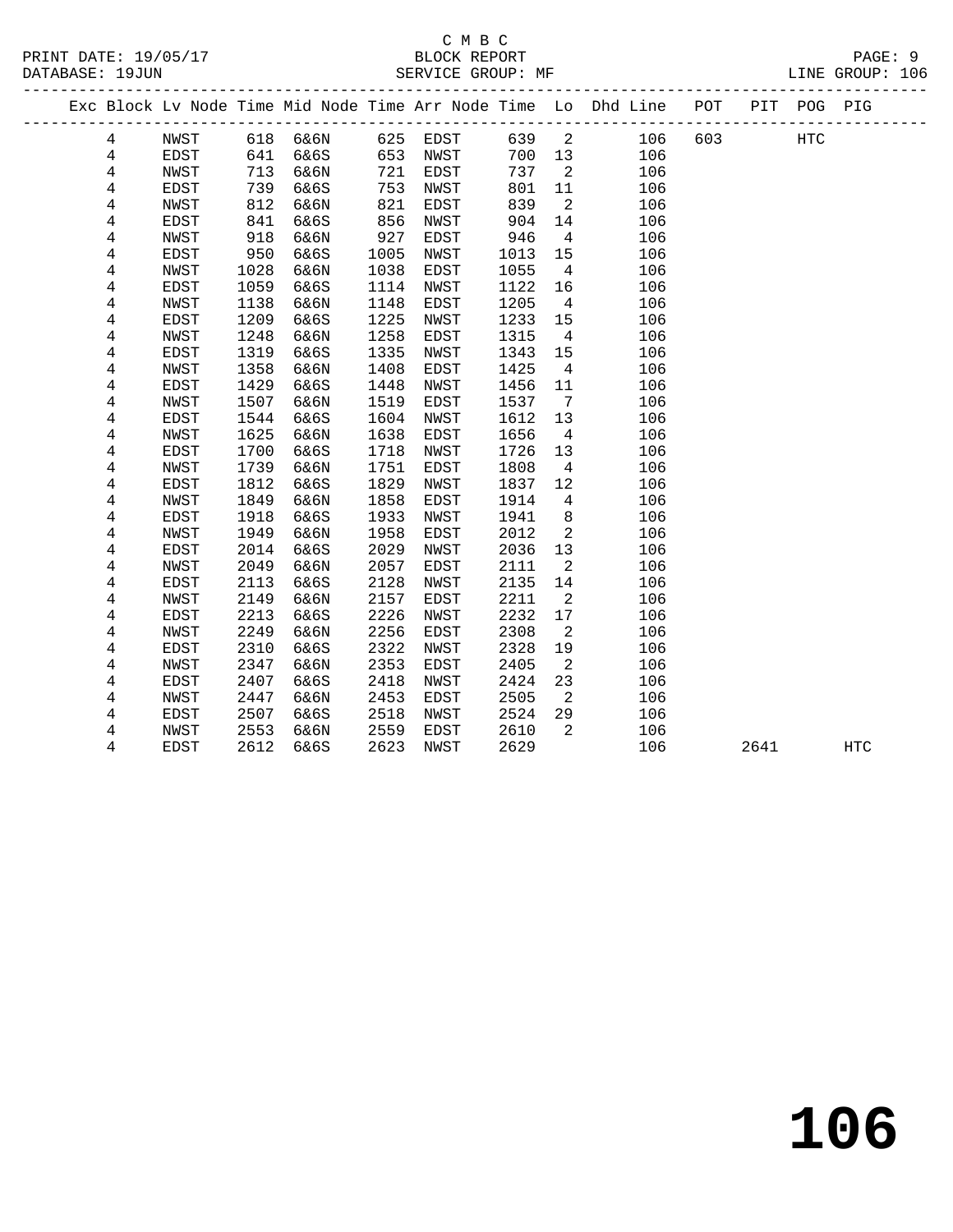# C M B C<br>BLOCK REPORT

PAGE: 10<br>LINE GROUP: 106

|  |        |              |              | Exc Block Lv Node Time Mid Node Time Arr Node Time Lo Dhd Line POT |              |              |              |                      |            |     |      | PIT POG PIG |            |
|--|--------|--------------|--------------|--------------------------------------------------------------------|--------------|--------------|--------------|----------------------|------------|-----|------|-------------|------------|
|  | 5      | NWST         |              | 638 6&6N                                                           |              | 645 EDST     | 659          | $\overline{2}$       | 106        | 623 |      | HTC         |            |
|  | 5      | EDST         | 701          | 6&6S                                                               | 714          | NWST         | 721          | 14                   | 106        |     |      |             |            |
|  | 5      | NWST         | 735          | 6&6N                                                               | 743          | EDST         | 801          | 2                    | 106        |     |      |             |            |
|  | 5      | EDST         | 803          | 6&6S                                                               | 818          | NWST         | 826          | 12                   | 106        |     |      |             |            |
|  | 5      | NWST         | 838          | 6&6N                                                               | 847          | EDST         | 905          | 2                    | 106        |     |      |             |            |
|  | 5      | EDST         | 907          | 6&6S                                                               | 922          | NWST         | 930          | 18                   | 106        |     |      |             |            |
|  | 5      | NWST         | 948          | 6&6N                                                               | 958          | EDST         | 1016         | $\overline{4}$       | 106        |     |      |             |            |
|  | 5      | EDST         | 1020         | 6&6S                                                               | 1035         | NWST         | 1043         | 15                   | 106        |     |      |             |            |
|  | 5      | NWST         | 1058         | 6&6N                                                               | 1108         | EDST         | 1125         | $\overline{4}$       | 106        |     |      |             |            |
|  | 5      | EDST         | 1129         | 6&6S                                                               | 1145         | NWST         | 1153         | 15                   | 106        |     |      |             |            |
|  | 5      | NWST         | 1208         | 6&6N                                                               | 1218         | EDST         | 1235         | $\overline{4}$       | 106        |     |      |             |            |
|  | 5      | EDST         | 1239         | 6&6S                                                               | 1255         | NWST         | 1303         | 15                   | 106        |     |      |             |            |
|  | 5      | NWST         | 1318         | 6&6N                                                               | 1328         | EDST         | 1345         | $\overline{4}$       | 106        |     |      |             |            |
|  | 5      | EDST         | 1349         | 6&6S                                                               | 1405         | NWST         | 1413         | 15                   | 106        |     |      |             |            |
|  | 5      | NWST         | 1428         | 6&6N                                                               | 1438         | EDST         | 1455         | $\overline{4}$       | 106        |     |      |             |            |
|  | 5      | EDST         | 1459         | 6&6S                                                               | 1519         | NWST         | 1527         | 12                   | 106        |     |      |             |            |
|  | 5      | NWST         | 1539         | 6&6N                                                               | 1551         | EDST         | 1609         | 5                    | 106        |     |      |             |            |
|  | 5      | EDST         | 1614         | 6&6S                                                               | 1634         | NWST         | 1642         | 13                   | 106        |     |      |             |            |
|  | 5      | NWST         | 1655         | 6&6N                                                               | 1708         | EDST         | 1726         | $\overline{4}$       | 106        |     |      |             |            |
|  | 5      | EDST         | 1730         | 6&6S                                                               | 1748         | NWST         | 1757         | 10                   | 106        |     |      |             |            |
|  | 5      | NWST         | 1807         | 6&6N                                                               | 1819         | EDST         | 1836         | 4                    | 106        |     |      |             |            |
|  | 5      | <b>EDST</b>  | 1840         | 6&6S                                                               | 1856         | NWST         | 1904         |                      | 106        |     | 1916 |             | <b>HTC</b> |
|  |        |              |              |                                                                    |              |              |              |                      |            |     |      |             |            |
|  | 6      | BW04         | 436          | $CL - E$                                                           | 445          | NWST         | 500          | $\overline{4}$       | 123        | 401 |      | HTC         |            |
|  | 6      | NWST         | 504          | 6&6N                                                               | 511          | EDST         | 525          | 2                    | 106        |     |      |             |            |
|  | 6      | EDST         | 527          | 6&6S                                                               | 537          | NWST         | 543          | 15                   | 106        |     |      |             |            |
|  | 6      | NWST         | 558          | 6&6N                                                               | 605          | EDST         | 619          | $\overline{4}$       | 106        |     |      |             |            |
|  | 6      | EDST         | 623          | 6&6S                                                               | 634          | NWST         | 641          | 7                    | 106        |     |      |             |            |
|  | 6      | NWST         | 648          | 6&6N                                                               | 656          | EDST         | 712          | 2                    | 106        |     |      |             |            |
|  | 6      | EDST         | 714          | 6&6S                                                               | 727          | NWST         | 734          | 15                   | 106        |     |      |             |            |
|  | 6      | NWST         | 749          | 6&6N                                                               | 757          | EDST         | 815          | 2                    | 106        |     |      |             |            |
|  | 6      | EDST         | 817          | 6&6S                                                               | 832          | NWST         | 840          | 14                   | 106        |     |      |             |            |
|  | 6      | NWST         | 854          | 6&6N                                                               | 903          | EDST         | 921          | 2                    | 106        |     |      |             |            |
|  | 6      | EDST         | 923          | 6&6S                                                               | 938          | NWST         | 946          | 12                   | 106        |     |      |             |            |
|  | 6      | NWST         | 958          | 6&6N                                                               | 1008         | EDST         | 1026         | $\overline{4}$       | 106        |     |      |             |            |
|  | 6      | EDST         | 1030         | 6&6S                                                               | 1045         | NWST         | 1053         | 15                   | 106        |     |      |             |            |
|  | 6      | NWST         | 1108         | 6&6N                                                               | 1118         | EDST         | 1135         | $\overline{4}$       | 106        |     |      |             |            |
|  | 6<br>6 | EDST         | 1139         | 6&6S<br>6&6N                                                       | 1155         | NWST         | 1203<br>1245 | 15<br>$\overline{4}$ | 106        |     |      |             |            |
|  |        | NWST         | 1218         |                                                                    | 1228         | EDST         |              |                      | 106        |     |      |             |            |
|  | 6      | EDST         |              | 1249 6&6S                                                          | 1305 NWST    |              | 1313 15      |                      | 106        |     |      |             |            |
|  | 6      | NWST         | 1328         | 6&6N                                                               | 1338         | EDST         | 1355         | 4                    | 106        |     |      |             |            |
|  | 6      | EDST         | 1359<br>1438 | 6&6S                                                               | 1415<br>1448 | NWST         | 1423         | 15                   | 106<br>106 |     |      |             |            |
|  | 6      | NWST         | 1510         | 6&6N                                                               | 1530         | EDST         | 1505<br>1538 | 5                    | 106        |     |      |             |            |
|  | 6<br>6 | EDST<br>NWST | 1548         | 6&6S<br>6&6N                                                       | 1600         | NWST<br>EDST | 1618         | 10<br>4              | 106        |     |      |             |            |
|  | 6      | EDST         | 1622         | 6&6S                                                               | 1642         | NWST         | 1650         | 12                   | 106        |     |      |             |            |
|  | 6      | NWST         | 1702         | 6&6N                                                               | 1715         | EDST         | 1733         | 4                    | 106        |     |      |             |            |
|  | 6      | EDST         | 1737         | 6&6S                                                               | 1755         | NWST         | 1804         |                      | 106        |     | 1818 |             | <b>HTC</b> |
|  |        |              |              |                                                                    |              |              |              |                      |            |     |      |             |            |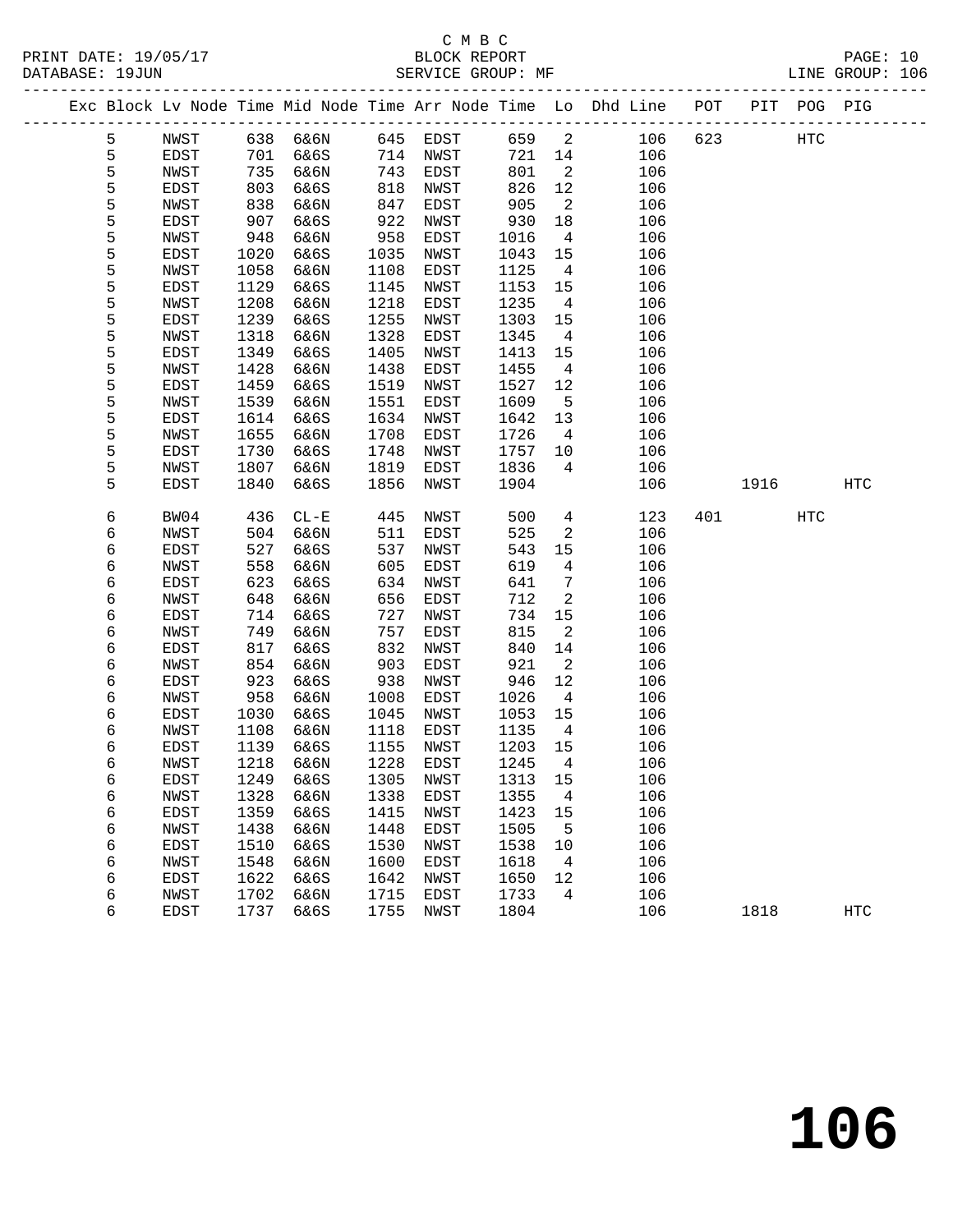# C M B C<br>BLOCK REPORT

PAGE: 11<br>LINE GROUP: 106

|  |        |              |              |              |              | Exc Block Lv Node Time Mid Node Time Arr Node Time Lo Dhd Line POT |              |                |    |            |      |      | PIT POG PIG |            |
|--|--------|--------------|--------------|--------------|--------------|--------------------------------------------------------------------|--------------|----------------|----|------------|------|------|-------------|------------|
|  | 7      | NWST         | 1522         | 6&6N         | 1534         | EDST                                                               | 1552         | 8              |    | 106        | 1505 |      | HTC         |            |
|  | 7      | EDST         | 1600         | 6&6S         | 1620         | NWST                                                               | 1628         | 12             |    | 106        |      |      |             |            |
|  | 7      | NWST         | 1640         | 6&6N         | 1653         | EDST                                                               | 1711         | $\overline{4}$ |    | 106        |      |      |             |            |
|  | 7      | EDST         | 1715         | 6&6S         | 1733         | NWST                                                               | 1741         | 14             |    | 106        |      |      |             |            |
|  | 7      | NWST         | 1755         | 6&6N         | 1807         | EDST                                                               | 1824         | $\overline{4}$ |    | 106        |      |      |             |            |
|  | 7      | EDST         | 1828         | 6&6S         | 1845         | NWST                                                               | 1853         | 11             |    | 106        |      |      |             |            |
|  | 7      | NWST         | 1904         | 6&6N         | 1913         | EDST                                                               | 1928         | 4              |    | 106        |      |      |             |            |
|  | 7      | EDST         | 1932         | 6&6S         | 1947         | NWST                                                               | 1955         | 9              |    | 106        |      |      |             |            |
|  | 7      | NWST         | 2004         | 6&6N         | 2012         | EDST                                                               | 2026         | 2              |    | 106        |      |      |             |            |
|  | 7      | EDST         | 2028         | 6&6S         | 2043         | NWST                                                               | 2050         | 14             |    | 106        |      |      |             |            |
|  | 7      | NWST         | 2104         | 6&6N         | 2112         | EDST                                                               | 2126         | 2              |    | 106        |      |      |             |            |
|  | 7      | EDST         | 2128         | 6&6S         | 2143         | NWST                                                               | 2150         | 10             |    | 106        |      |      |             |            |
|  | 7      | NWST         | 2200         | 6&6N         | 2207         | EDST                                                               | 2221         | $\overline{4}$ |    | 106        |      |      |             |            |
|  | 7      | EDST         | 2225         | 6&6S         | 2238         | NWST                                                               | 2244         | 6              | 10 | 106        |      |      |             |            |
|  | 7      | 22ST         | 2300         | 6&6N         | 2309         | LOST                                                               | 2329         | 21             |    | 101        |      |      |             |            |
|  | 7      | LOST         | 2350         | HOLD         | 2416         | BW02                                                               | 2421         | 9              |    | 136        |      |      |             |            |
|  | 7      | BW02         | 2430         | SPST         | 2450         | LKST                                                               | 2459         |                |    | 134        |      | 2526 |             | HTC        |
|  | 8      | NWST         | 742          | 6&6N         | 750          | EDST                                                               | 808          | 2              |    | 106        | 725  |      | HTC         |            |
|  | 8      | EDST         | 810          | 6&6S         | 825          | NWST                                                               | 833          | 13             |    | 106        |      |      |             |            |
|  | 8      | NWST         | 846          | 6&6N         | 855          | EDST                                                               | 913          | 2              |    | 106        |      |      |             |            |
|  | 8      | EDST         | 915          | 6&6S         | 930          | NWST                                                               | 938          |                |    | 106        |      | 952  |             | <b>HTC</b> |
|  | 9      | NWST         | 1557         | 6&6N         | 1609         | EDST                                                               | 1627         | 2              |    | 106        | 1540 |      | <b>HTC</b>  |            |
|  | 9      | EDST         | 1629         | 6&6S         | 1649         | NWST                                                               | 1657         | 12             |    | 106        |      |      |             |            |
|  | 9      | NWST         | 1709         | 6&6N         | 1722         | EDST                                                               | 1740         | 4              |    | 106        |      |      |             |            |
|  | 9      | EDST         | 1744         | 6&6S         | 1802         | NWST                                                               | 1811         | 8              |    | 106        |      |      |             |            |
|  | 9      | NWST         | 1819         | 6&6N         | 1829         | EDST                                                               | 1846         | $\overline{4}$ |    | 106        |      |      |             |            |
|  | 9      | EDST         | 1850         | 6&6S         | 1906         | NWST                                                               | 1914         | 5              |    | 106        |      |      |             |            |
|  | 9      | NWST         | 1919         | 6&6N         | 1928         | EDST                                                               | 1943         | 4              |    | 106        |      |      |             |            |
|  | 9<br>9 | EDST         | 1947<br>2019 | 6&6S         | 2002<br>2027 | NWST                                                               | 2010         | 9<br>2         |    | 106        |      |      |             |            |
|  | 9      | NWST<br>EDST | 2043         | 6&6N<br>6&6S | 2058         | EDST<br>NWST                                                       | 2041<br>2105 | 14             |    | 106<br>106 |      |      |             |            |
|  | 9      | NWST         | 2119         | 6&6N         | 2127         | EDST                                                               | 2141         | 2              |    | 106        |      |      |             |            |
|  | 9      | EDST         | 2143         | 6&6S         | 2158         | NWST                                                               | 2205         | 14             |    | 106        |      |      |             |            |
|  | 9      | NWST         | 2219         | 6&6N         | 2226         | EDST                                                               | 2238         | 2              |    | 106        |      |      |             |            |
|  | 9      | EDST         | 2240         | 6&6S         | 2253         | NWST                                                               | 2259         | 20             |    | 106        |      |      |             |            |
|  | 9      | NWST         | 2319         | 6&6N         | 2325         | EDST                                                               | 2337         | $\overline{2}$ |    | 106        |      |      |             |            |
|  | 9      | <b>EDST</b>  | 2339         | 6&6S         | 2351         | NWST                                                               | 2357         | 20             |    | 106        |      |      |             |            |
|  | 9      | NWST         |              | 2417 6&6N    |              | 2423 EDST                                                          | 2435 2       |                |    | 106        |      |      |             |            |
|  | 9      | EDST         | 2437         | 6&6S         | 2448         | NWST                                                               | 2454         | 25             |    | 106        |      |      |             |            |
|  | 9      | <b>NWST</b>  | 2519         | 6&6N         | 2525         | EDST                                                               | 2536         | 2              |    | 106        |      |      |             |            |
|  | 9      | EDST         | 2538         | 6&6S         | 2549         | NWST                                                               | 2555         |                |    | 106        |      | 2607 |             | <b>HTC</b> |
|  | 10     | EDST         | 1537         | 6&6S         | 1557         | NWST                                                               | 1605         | 12             |    | 106        | 1517 |      | <b>HTC</b>  |            |
|  | 10     | NWST         | 1617         | 6&6N         | 1630         | EDST                                                               | 1648         | 4              |    | 106        |      |      |             |            |
|  | 10     | EDST         | 1652         | 6&6S         | 1712         | NWST                                                               | 1720         | 12             |    | 106        |      |      |             |            |
|  | $10$   | NWST         | 1732         | 6&6N         | 1744         | EDST                                                               | 1801         | 4              |    | 106        |      |      |             |            |
|  | 10     | EDST         | 1805         | 6&6S         | 1822         | NWST                                                               | 1830         |                |    | 106        |      | 1844 |             | <b>HTC</b> |
|  |        |              |              |              |              |                                                                    |              |                |    |            |      |      |             |            |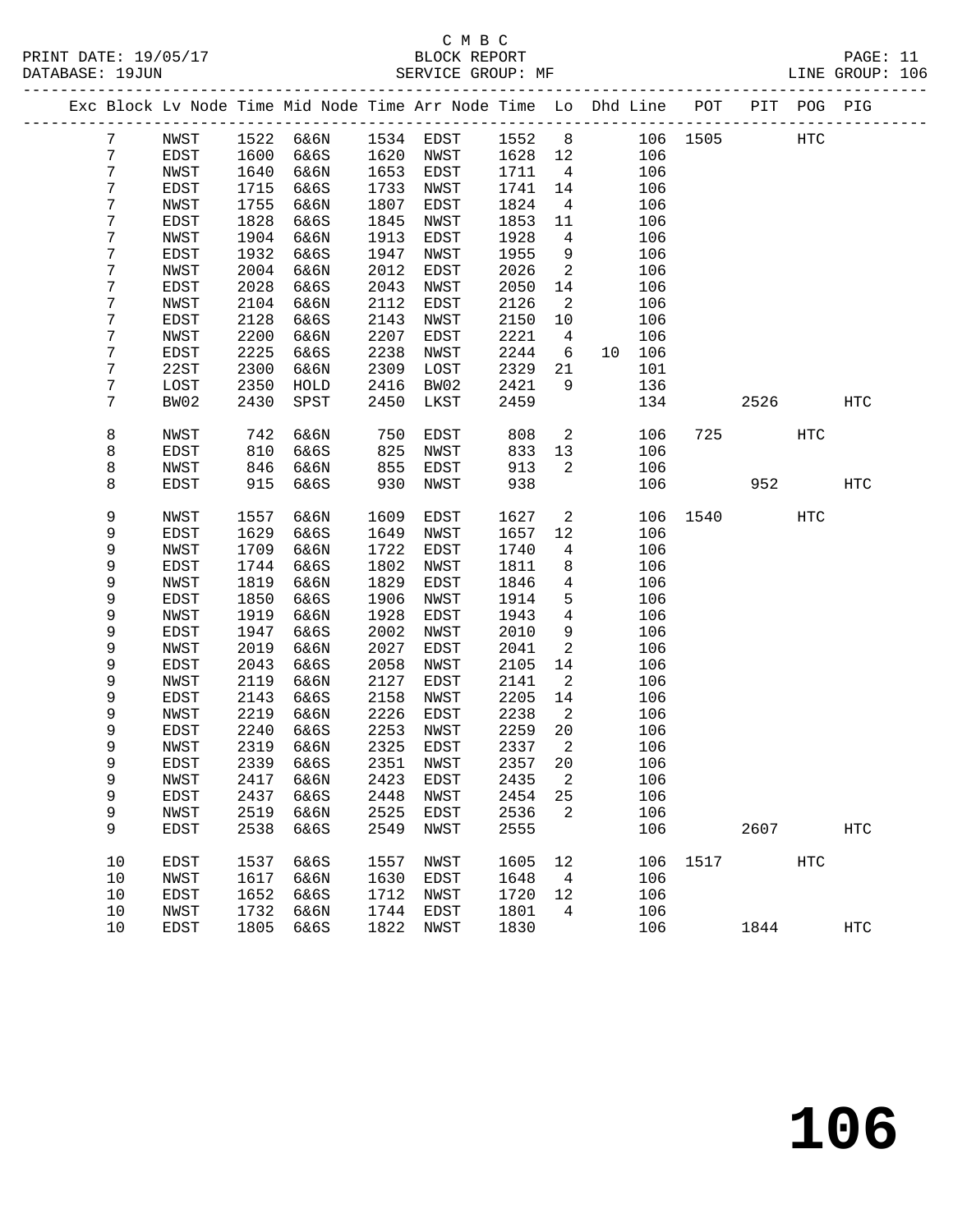# C M B C<br>BLOCK REPORT

LINE GROUP: 106

|      |             |      |                                               |              |      |        |                 | Exc Block Lv Node Time Mid Node Time Arr Node Time Lo Dhd Line POT |     |      | PIT POG PIG |     |  |
|------|-------------|------|-----------------------------------------------|--------------|------|--------|-----------------|--------------------------------------------------------------------|-----|------|-------------|-----|--|
| 11   | NWST        |      |                                               |              |      |        |                 | 753 2<br>106                                                       | 711 |      | HTC         |     |  |
| 11   | EDST        |      | 728 6&6N     736 EDST<br>755 6&6S    810 NWST |              |      | 818 11 |                 | 106                                                                |     |      |             |     |  |
| 11   | NWST        | 829  | 6&6N                                          | $838$<br>913 | EDST | 856    | $\overline{2}$  | 106                                                                |     |      |             |     |  |
| 11   | EDST        | 858  | 6&6S                                          | 913          | NWST | 921    | 17              | 106                                                                |     |      |             |     |  |
| 11   | NWST        | 938  | 6&6N                                          | 947          | EDST | 1006   | $\overline{4}$  | 106                                                                |     |      |             |     |  |
| 11   | EDST        | 1010 | 6&6S                                          | 1025         | NWST | 1033   | 15              | 106                                                                |     |      |             |     |  |
| 11   | NWST        | 1048 | 6&6N                                          | 1058         | EDST | 1115   | $\overline{4}$  | 106                                                                |     |      |             |     |  |
| 11   | EDST        | 1119 | 6&6S                                          | 1135         | NWST | 1143   | 15              | 106                                                                |     |      |             |     |  |
| 11   | NWST        | 1158 | 6&6N                                          | 1208         | EDST | 1225   | $\overline{4}$  | 106                                                                |     |      |             |     |  |
| 11   | EDST        | 1229 | 6&6S                                          | 1245         | NWST | 1253   | 15              | 106                                                                |     |      |             |     |  |
| 11   | NWST        | 1308 | 6&6N                                          | 1318         | EDST | 1335   | $\overline{4}$  | 106                                                                |     |      |             |     |  |
| 11   | <b>EDST</b> | 1339 | 6&6S                                          | 1355         | NWST | 1403   | 15              | 106                                                                |     |      |             |     |  |
| 11   | NWST        | 1418 | 6&6N                                          | 1428         | EDST | 1445   | $\overline{4}$  | 106                                                                |     |      |             |     |  |
| 11   | EDST        | 1449 | 6&6S                                          | 1509         | NWST | 1517   | 12              | 106                                                                |     |      |             |     |  |
| 11   | NWST        | 1529 | 6&6N                                          | 1541         | EDST | 1559   | 8               | 106                                                                |     |      |             |     |  |
| 11   | EDST        | 1607 | 6&6S                                          | 1627         | NWST | 1635   | 12              | 106                                                                |     |      |             |     |  |
| 11   | NWST        | 1647 | 6&6N                                          | 1700         | EDST | 1718   | $\overline{4}$  | 106                                                                |     |      |             |     |  |
| 11   | EDST        | 1722 | 6&6S                                          | 1740         | NWST | 1748   |                 | 106                                                                |     | 1802 |             | HTC |  |
|      |             |      |                                               |              |      |        |                 |                                                                    |     |      |             |     |  |
| 12   | MTST        | 532  |                                               |              | EDST | 545    | $4\overline{ }$ | 119                                                                | 507 |      | HTC         |     |  |
| 12   | EDST        | 549  |                                               |              | MTST | 607    | 9               | 119                                                                |     |      |             |     |  |
| 12   | MTST        | 616  |                                               |              | EDST | 630    | $\overline{a}$  | 119                                                                |     |      |             |     |  |
| $12$ | EDST        | 632  |                                               |              | MTST | 652    | 8               | 119                                                                |     |      |             |     |  |
| $12$ | MTST        | 700  |                                               |              | EDST | 716    | $\overline{2}$  | 119                                                                |     |      |             |     |  |
| 12   | EDST        | 718  |                                               |              | MTST | 739    | 8               | 119                                                                |     |      |             |     |  |
| 12   | MTST        | 747  | SPST 815 SFU                                  |              |      | 835    | 6               | 144                                                                |     |      |             |     |  |
| 12   | SFU         | 841  | SPST                                          | 903          | MTST | 933    | 14              | 144                                                                |     |      |             |     |  |
| $12$ | MTST        | 947  | SPST                                          | 1012         | SFU  | 1032   | $7\overline{ }$ | 144                                                                |     |      |             |     |  |
| $12$ | SFU         | 1039 | SPST                                          | 1100         | MTST | 1126   | 19              | 144                                                                |     |      |             |     |  |
| 12   | MTST        | 1145 | SPST                                          | 1211         | SFU  | 1231   | 8 <sup>8</sup>  | 144                                                                |     |      |             |     |  |
| 12   | SFU         | 1239 | SPST                                          | 1300         | MTST | 1329   | 18              | 144                                                                |     |      |             |     |  |
| 12   | MTST        | 1347 | SPST                                          | 1414         | SFU  | 1434   | 14              | 144                                                                |     |      |             |     |  |
| 12   | SFU         | 1448 | SPST                                          | 1510         | MTST | 1545   | 5               | 144                                                                |     |      |             |     |  |
| $12$ | MTST        | 1550 | ${\tt SPST}$                                  | 1619         | LOST | 1644   | $6\overline{6}$ | 110                                                                |     |      |             |     |  |
| $12$ | LOST        | 1650 | SPST                                          | 1714         | MTST | 1746   | $\overline{4}$  | 110                                                                |     |      |             |     |  |
| 12   | MTST        | 1750 | ${\tt SPST}$                                  | 1817         | LOST | 1839   | 5               | 110                                                                |     |      |             |     |  |
| 12   | LOST        | 1844 | SPST                                          | 1905         | MTST | 1929   | $6\overline{6}$ | 110                                                                |     |      |             |     |  |
| 12   | MTST        | 1935 | SPST                                          | 2002         | SFU  | 2022   | 6               | 144                                                                |     |      |             |     |  |
| 12   | SFU         | 2028 | ${\tt SPST}$                                  | 2050         | MTST | 2115   | 20              | 144                                                                |     |      |             |     |  |
| 12   | MTST        | 2135 | SPST                                          | 2159         | SFU  | 2217   | $7\overline{ }$ | 144                                                                |     |      |             |     |  |
| 12   | SFU         | 2224 | SPST                                          | 2244         | MTST | 2305   | 9               | 144                                                                |     |      |             |     |  |
| 12   | MTST        | 2314 | SPST                                          | 2333         | LOST | 2350   | 10              | 110                                                                |     |      |             |     |  |

12 LOST 2400 6&6W 2420 22ST 2428 101 2435 HTC

**106**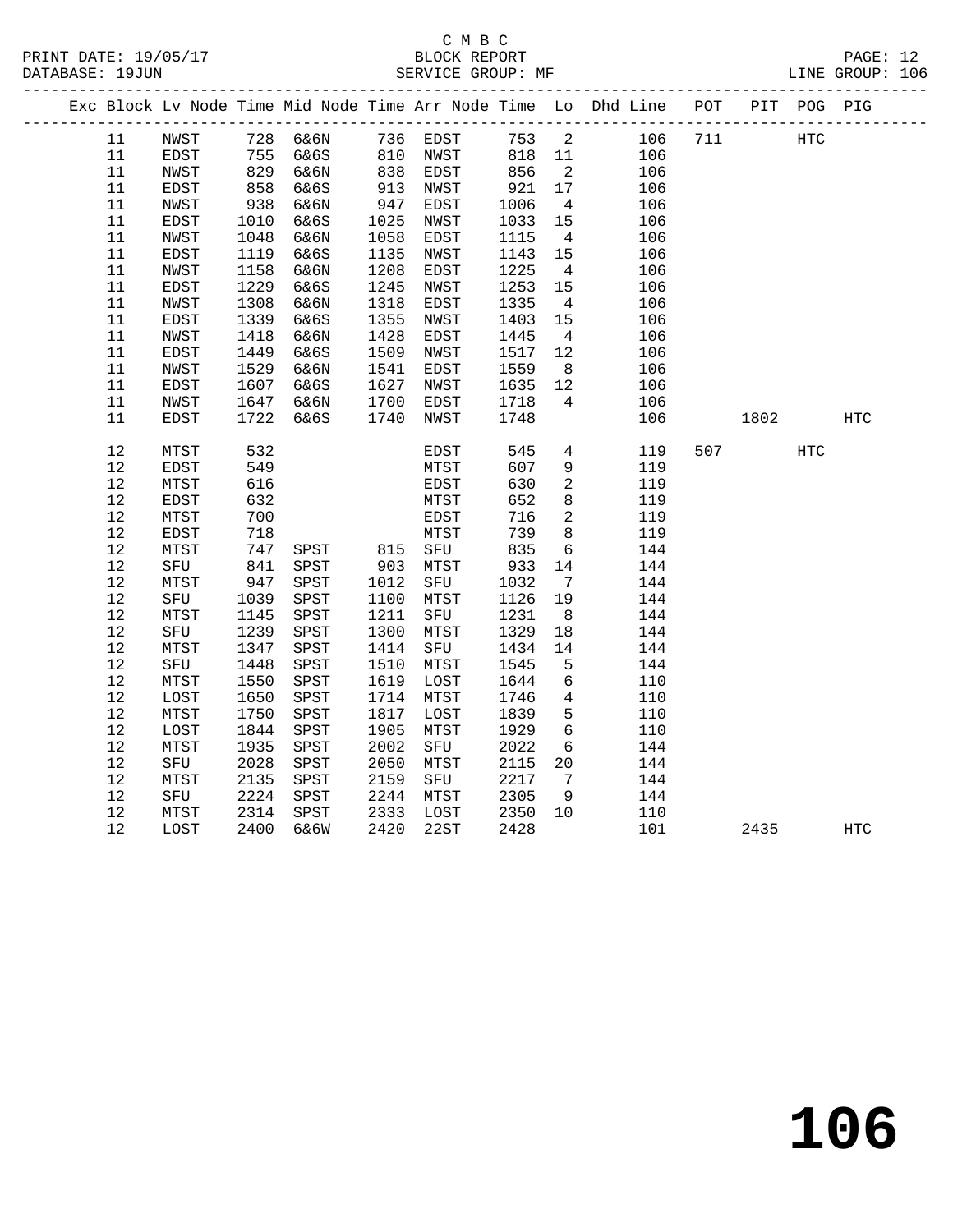# C M B C<br>BLOCK REPORT

------------------------------------------------------------------------------------------------- Exc Block Lv Node Time Mid Node Time Arr Node Time Lo Dhd Line POT PIT POG PIG

LINE GROUP: 106

| 13       | MTST | 708  | EDST | 724    | 2                        | 119 | 643 |      | HTC |     |
|----------|------|------|------|--------|--------------------------|-----|-----|------|-----|-----|
| 13       | EDST | 726  | MTST | 747    | 8                        | 119 |     |      |     |     |
| 13       | MTST | 755  | EDST | 812    | $\overline{a}$           | 119 |     |      |     |     |
| 13       | EDST | 814  | MTST | 837    | 5                        | 119 |     |      |     |     |
| 13       | MTST | 842  | EDST | 900    | $\overline{a}$           | 119 |     |      |     |     |
| 13       | EDST | 902  | MTST | 926    | $\overline{4}$           | 119 |     |      |     |     |
| 13       | MTST | 930  | EDST | 948    | $\overline{2}$           | 119 |     |      |     |     |
| 13       | EDST | 950  | MTST | 1014   | 13                       | 119 |     |      |     |     |
| 13       | MTST | 1027 | EDST | 1047   | $\overline{2}$           | 119 |     |      |     |     |
| 13       | EDST | 1049 | MTST | 1113   | 15                       | 119 |     |      |     |     |
| 13       | MTST | 1128 | EDST | 1148   | $\overline{2}$           | 119 |     |      |     |     |
| 13       | EDST | 1150 | MTST | 1215   | 13                       | 119 |     |      |     |     |
| 13       | MTST | 1228 | EDST | 1249   | $\overline{\phantom{a}}$ | 119 |     |      |     |     |
|          |      | 1251 | MTST | 1317   | 12                       | 119 |     |      |     |     |
| 13<br>13 | EDST |      |      |        |                          |     |     |      |     |     |
|          | MTST | 1329 | EDST | 1350   | 2                        | 119 |     |      |     |     |
| 13       | EDST | 1352 | MTST | 1418   | 11                       | 119 |     |      |     |     |
| 13       | MTST | 1429 | EDST | 1450   | $\overline{2}$           | 119 |     |      |     |     |
| 13       | EDST | 1452 | MTST | 1518   | 8                        | 119 |     |      |     |     |
| 13       | MTST | 1526 | EDST | 1546   | $\overline{a}$           | 119 |     |      |     |     |
| 13       | EDST | 1548 | MTST | 1614   | 12                       | 119 |     |      |     |     |
| 13       | MTST | 1626 | EDST | 1647   | $\overline{2}$           | 119 |     |      |     |     |
| 13       | EDST | 1649 | MTST | 1714   | 13                       | 119 |     |      |     |     |
| 13       | MTST | 1727 | EDST | 1747   | $\overline{a}$           | 119 |     |      |     |     |
| 13       | EDST | 1749 | MTST | 1813   | 14                       | 119 |     |      |     |     |
| 13       | MTST | 1827 | EDST | 1846   | $\overline{2}$           | 119 |     |      |     |     |
| 13       | EDST | 1848 | MTST | 1910   |                          | 119 |     | 1928 |     | HTC |
|          |      |      |      |        |                          |     |     |      |     |     |
| 14       | MTST | 724  | EDST | 740    | $\overline{a}$           | 119 | 659 |      | HTC |     |
| 14       | EDST | 742  | MTST | 803    | 6                        | 119 |     |      |     |     |
| 14       | MTST | 809  | EDST | 828    | $\overline{a}$           | 119 |     |      |     |     |
| 14       | EDST | 830  | MTST | 854    | $\overline{4}$           | 119 |     |      |     |     |
| 14       | MTST | 858  | EDST | 916    | $\overline{a}$           | 119 |     |      |     |     |
| 14       | EDST | 918  | MTST | 942    | 5                        | 119 |     |      |     |     |
| 14       | MTST | 947  | EDST | 1007   | 2                        | 119 |     |      |     |     |
| 14       | EDST | 1009 | MTST | 1033   | 13                       | 119 |     |      |     |     |
| 14       | MTST | 1046 | EDST | 1107   | $\overline{2}$           | 119 |     |      |     |     |
| 14       | EDST | 1109 | MTST | 1134   | 15                       | 119 |     |      |     |     |
| 14       | MTST | 1149 | EDST | 1209   | $\overline{2}$           | 119 |     |      |     |     |
| 14       | EDST | 1211 | MTST | 1237   | 12                       | 119 |     |      |     |     |
| 14       | MTST | 1249 | EDST | 1310   | $\overline{2}$           | 119 |     |      |     |     |
| 14       | EDST | 1312 | MTST | 1338   | 11                       | 119 |     |      |     |     |
| 14       | MTST | 1349 | EDST | 1410 2 |                          | 119 |     |      |     |     |
| 14       | EDST | 1412 | MTST | 1438   | 11                       | 119 |     |      |     |     |
| 14       | MTST | 1449 | EDST | 1510   | 2                        | 119 |     |      |     |     |
| 14       | EDST | 1512 | MTST | 1538   | 9                        | 119 |     |      |     |     |
| 14       | MTST | 1547 | EDST | 1608   | 2                        | 119 |     |      |     |     |
| 14       | EDST | 1610 | MTST | 1635   | 13                       | 119 |     |      |     |     |
| 14       | MTST | 1648 | EDST | 1709   | 2                        | 119 |     |      |     |     |
| 14       | EDST | 1711 | MTST | 1736   | 12                       | 119 |     |      |     |     |
| 14       | MTST | 1748 | EDST | 1808   | 2                        | 119 |     |      |     |     |
| 14       | EDST | 1810 | MTST | 1834   | 12                       | 119 |     |      |     |     |
| 14       | MTST | 1846 | EDST | 1905   | 2                        | 119 |     |      |     |     |
| 14       | EDST | 1907 | MTST | 1929   | 13                       | 119 |     |      |     |     |
| 14       |      | 1942 |      | 2001   | 2                        | 119 |     |      |     |     |
| 14       | MTST | 2003 | EDST | 2024   |                          | 119 |     |      |     |     |
|          | EDST |      | MTST |        |                          |     |     | 2042 |     | HTC |
|          |      |      |      |        |                          |     |     |      |     |     |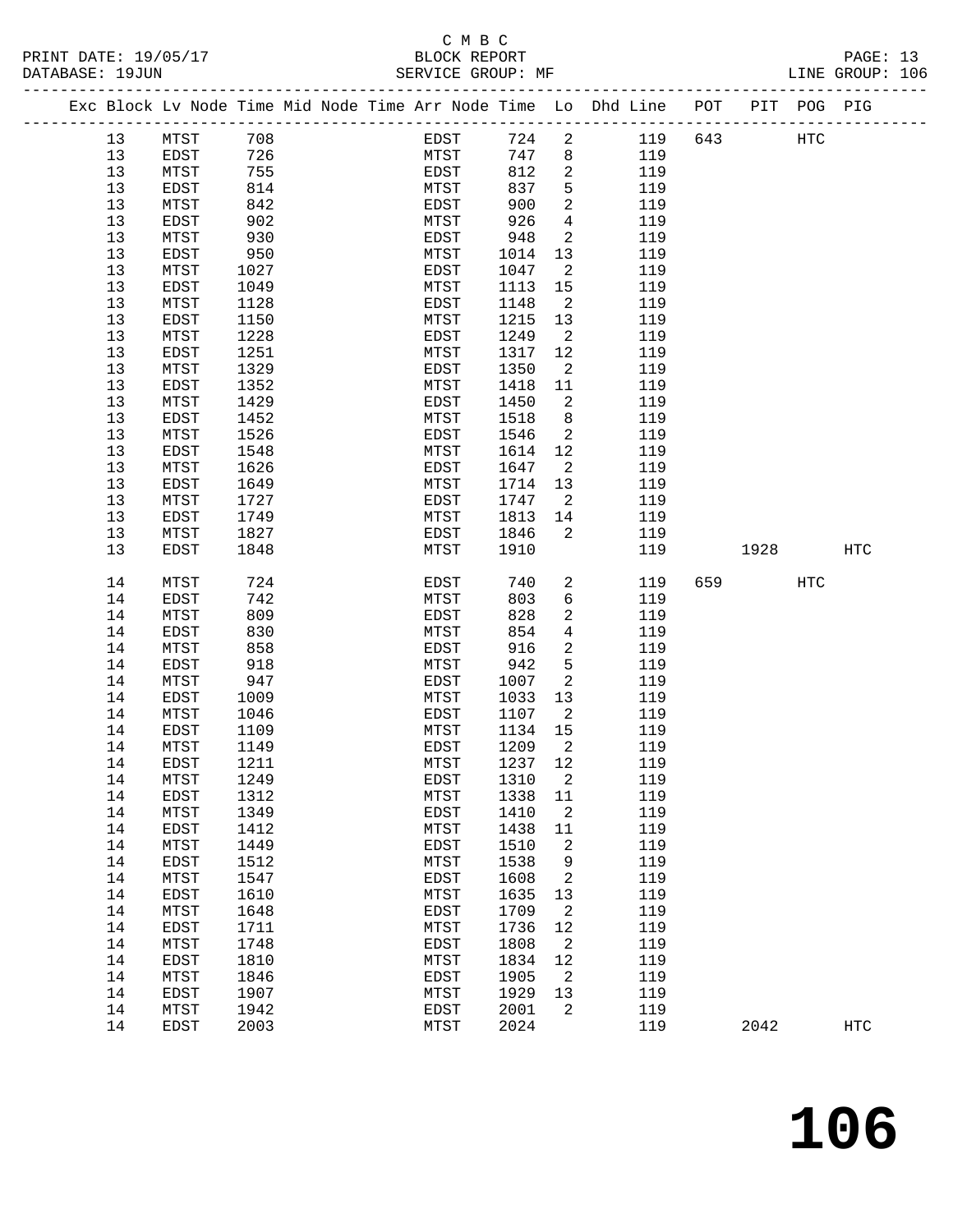### C M B C<br>BLOCK REPORT

PAGE: 14<br>LINE GROUP: 106

|  |    |              |      |                |           |          |          |                            | Exc Block Lv Node Time Mid Node Time Arr Node Time Lo Dhd Line POT |     |      | PIT POG PIG |     |
|--|----|--------------|------|----------------|-----------|----------|----------|----------------------------|--------------------------------------------------------------------|-----|------|-------------|-----|
|  | 15 | MTST         |      |                |           |          |          |                            |                                                                    | 720 |      | HTC         |     |
|  | 15 | LOST         |      |                |           |          | $930$ 10 |                            |                                                                    |     |      |             |     |
|  | 15 | MTST         | 940  | SPST           | 1004 LOST |          | 1024     | 11                         | 110                                                                |     |      |             |     |
|  | 15 | LOST         | 1035 | SPST           | 1058      | MTST     | 1124     | 16                         | 110                                                                |     |      |             |     |
|  | 15 | MTST         | 1140 | SPST           | 1204 LOST |          | 1226     | 9                          | 110                                                                |     |      |             |     |
|  | 15 | LOST         | 1235 | SPST           | 1258      | MTST     | 1325     | 15                         | 110                                                                |     |      |             |     |
|  | 15 | MTST         | 1340 | SPST           | 1407      | LOST     | 1429     | $-5$                       | 110                                                                |     |      |             |     |
|  | 15 | LOST         | 1434 | SPST           | 1458      | MTST     | 1532     | 8 <sup>8</sup>             | 110                                                                |     |      |             |     |
|  | 15 | MTST         | 1540 |                |           | EDST     | 1601     | $\overline{2}$             | 119                                                                |     |      |             |     |
|  | 15 | EDST         | 1603 |                |           | MTST     | 1628     | 13                         | 119                                                                |     |      |             |     |
|  | 15 | MTST         | 1641 |                |           | EDST     | 1702     | $\overline{\phantom{a}}^2$ | 119                                                                |     |      |             |     |
|  | 15 | EDST         | 1704 |                |           | MTST     | 1729     | 13                         | 119                                                                |     |      |             |     |
|  | 15 | MTST         | 1742 |                |           | EDST     | 1802     | 2                          | 119                                                                |     |      |             |     |
|  | 15 | EDST         | 1804 |                |           | MTST     | 1828     | 8                          | 119                                                                |     |      |             |     |
|  | 15 | MTST         | 1836 |                |           | EDST     | 1855     | 2                          | 119                                                                |     |      |             |     |
|  | 15 | <b>EDST</b>  | 1857 |                |           | MTST     | 1919     | 13                         | 119                                                                |     |      |             |     |
|  | 15 | MTST         | 1932 |                |           | EDST     | 1951     | 2                          | 119                                                                |     |      |             |     |
|  | 15 | EDST         | 1953 |                |           | MTST     | 2015     | 10                         | 119                                                                |     |      |             |     |
|  | 15 | MTST         | 2025 |                |           | EDST     | 2045     | $\overline{2}$             | 119                                                                |     |      |             |     |
|  | 15 | EDST         | 2047 |                |           | MTST     | 2108     | $\overline{\phantom{a}}^2$ | 119                                                                |     |      |             |     |
|  | 15 | MTST         | 2110 |                |           | EDST     | 2129     | $\overline{a}$             | 119                                                                |     |      |             |     |
|  | 15 | EDST         | 2131 |                |           | MTST     | 2151     | 12                         | 119                                                                |     |      |             |     |
|  | 15 | MTST         | 2203 |                |           | EDST     | 2221     | 2                          | 119                                                                |     |      |             |     |
|  | 15 | EDST         | 2223 |                |           | MTST     | 2241     | 24                         | 119                                                                |     |      |             |     |
|  | 15 | MTST         | 2305 |                |           | EDST     | 2320     | 7                          | 119                                                                |     |      |             |     |
|  | 15 | EDST         | 2327 |                |           | MTST     | 2343     | 2                          | 119                                                                |     |      |             |     |
|  | 15 | MTST         | 2345 | SPST 2404 LOST |           |          | 2421     | $\overline{4}$             | 110                                                                |     |      |             |     |
|  | 15 | LOST         | 2425 | SPST           | 2441      | MTST     | 2459     | $-5$                       | 110                                                                |     |      |             |     |
|  | 15 | MTST         | 2504 |                |           | EDST     | 2518     | 8                          | 119                                                                |     |      |             |     |
|  | 15 | EDST         | 2526 |                |           | MTST     | 2541     |                            | 119                                                                |     | 2559 |             | HTC |
|  |    |              |      |                |           |          |          |                            |                                                                    |     |      |             |     |
|  | 16 | MTST         | 548  | SPST           |           | 606 LOST | 624      | 16                         | 110                                                                | 523 |      | <b>HTC</b>  |     |
|  | 16 | LOST         | 640  | SPST           | 701       | MTST     | 726      | 13                         | 110                                                                |     |      |             |     |
|  | 16 | MTST         | 739  |                |           | EDST     | 756      | 2                          | 119                                                                |     |      |             |     |
|  | 16 | EDST         | 758  |                |           | MTST     | 821      | 5                          | 119                                                                |     |      |             |     |
|  | 16 | MTST         | 826  |                |           | EDST     | 844      | $\overline{a}$             | 119                                                                |     |      |             |     |
|  | 16 | EDST         | 846  |                |           | MTST     | 910      | $4\overline{ }$            | 119                                                                |     |      |             |     |
|  | 16 | MTST         | 914  |                |           | EDST     | 932      | 2                          | 119                                                                |     |      |             |     |
|  | 16 | EDST         | 934  |                |           | MTST     | 958      | 9                          | 119                                                                |     |      |             |     |
|  | 16 | ${\tt MTST}$ | 1007 |                |           | EDST     | 1027 2   |                            | 119                                                                |     |      |             |     |
|  | 16 | EDST         | 1029 |                |           | MTST     | 1053     | 14                         | 119                                                                |     |      |             |     |
|  | 16 | MTST         | 1107 |                |           | EDST     | 1128     | 2                          | 119                                                                |     |      |             |     |
|  | 16 | EDST         | 1130 |                |           | MTST     | 1155     | 14                         | 119                                                                |     |      |             |     |
|  | 16 | MTST         | 1209 |                |           | EDST     | 1229     | 2                          | 119                                                                |     |      |             |     |
|  | 16 | EDST         | 1231 |                |           | MTST     | 1257     | 12                         | 119                                                                |     |      |             |     |
|  | 16 | MTST         | 1309 |                |           | EDST     | 1330     | 2                          | 119                                                                |     |      |             |     |
|  | 16 | EDST         | 1332 |                |           | MTST     | 1358     | 11                         | 119                                                                |     |      |             |     |
|  | 16 | MTST         | 1409 |                |           | EDST     | 1430     | $\overline{a}$             | 119                                                                |     |      |             |     |
|  | 16 | <b>EDST</b>  | 1432 |                |           | MTST     | 1458     | 13                         | 119                                                                |     |      |             |     |
|  | 16 | MTST         | 1511 |                |           | EDST     | 1531     | 2                          | 119                                                                |     |      |             |     |
|  | 16 | EDST         | 1533 |                |           | MTST     | 1559     | 11                         | 119                                                                |     |      |             |     |
|  | 16 | MTST         | 1610 |                |           | EDST     | 1631     | $\overline{2}$             | 119                                                                |     |      |             |     |
|  | 16 | EDST         | 1633 |                |           | MTST     | 1658     | 12                         | 119                                                                |     |      |             |     |
|  | 16 | MTST         | 1710 |                |           | EDST     | 1731     | $\mathbf 1$                | 119                                                                |     |      |             |     |
|  | 16 | EDST         | 1732 |                |           | MTST     | 1756     | 14                         | 119                                                                |     |      |             |     |
|  | 16 | MTST         | 1810 | FN37           | 1824 EDST |          | 1846     | $\mathbf{1}$               | 116                                                                |     |      |             |     |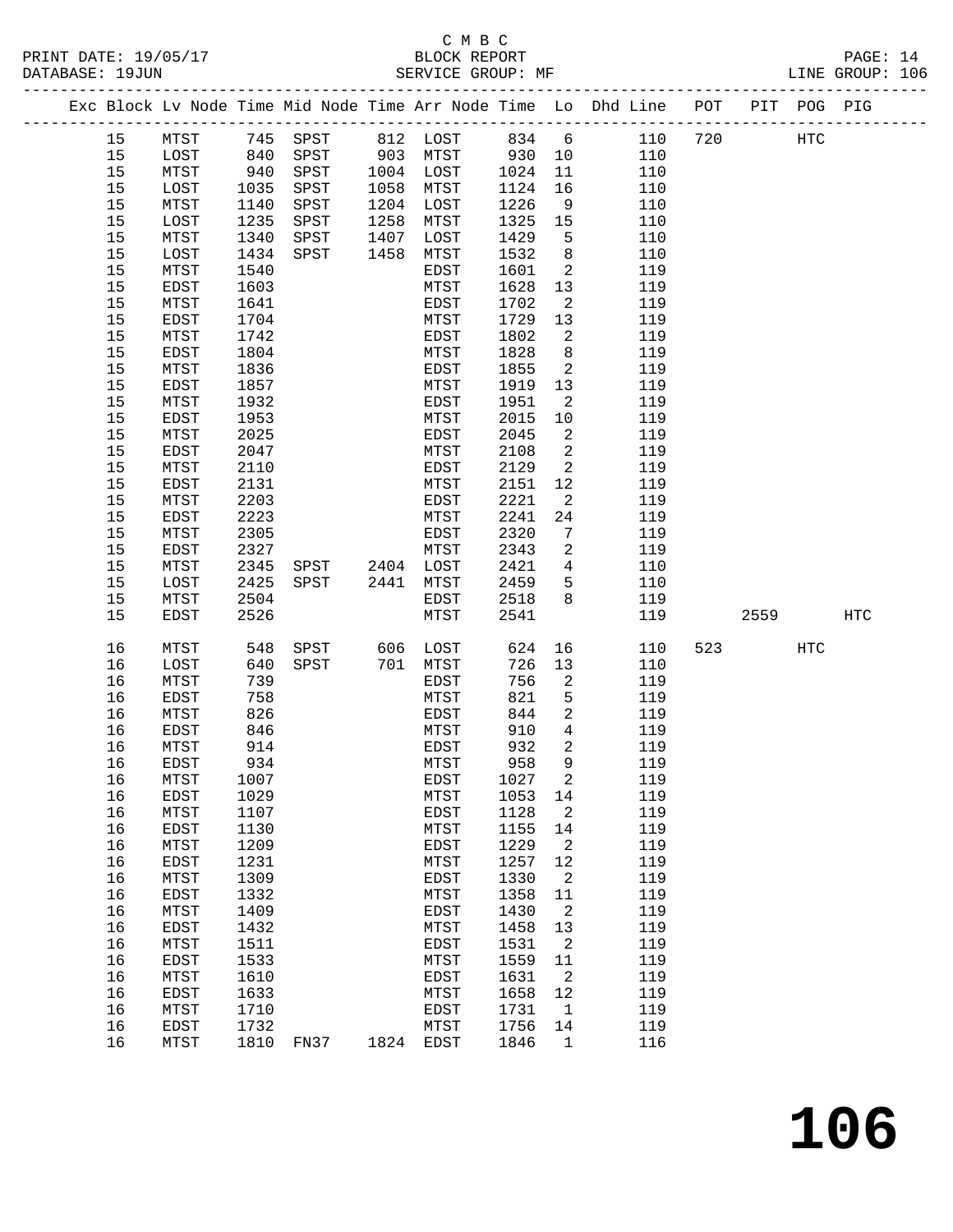### C M B C<br>BLOCK REPORT

|  |          |              |              |                          |      |                  |              |                            | Exc Block Lv Node Time Mid Node Time Arr Node Time Lo Dhd Line POT PIT POG PIG |      |      |            |            |
|--|----------|--------------|--------------|--------------------------|------|------------------|--------------|----------------------------|--------------------------------------------------------------------------------|------|------|------------|------------|
|  | 16       | EDST         |              | 1847 FGLW 1903 MTST 1920 |      |                  |              |                            | 116 1938                                                                       |      |      |            | HTC        |
|  | 17       | MTST         | 512          |                          |      | EDST             | 525          | $\overline{4}$             | 119                                                                            |      | 447  | HTC        |            |
|  | 17       | EDST         | 529          |                          |      | MTST             | 547          | 15                         | 119                                                                            |      |      |            |            |
|  | 17       | MTST         | 602          |                          |      | EDST             | 615          | $4\overline{ }$            | 119                                                                            |      |      |            |            |
|  | 17       | EDST         | 619          |                          |      | MTST             | 637          | 8                          | 119                                                                            |      |      |            |            |
|  | 17       | MTST         | 645          |                          |      | EDST             | 700          | 2                          | 119                                                                            |      |      |            |            |
|  | 17       | EDST         | 702          |                          |      | MTST             | 722          | 9                          | 119                                                                            |      |      |            |            |
|  | 17       | MTST         | 731          |                          |      | EDST             | 748          | $\overline{a}$             | 119                                                                            |      |      |            |            |
|  | 17       | EDST         | 750          |                          |      | MTST             | 813          | 5                          | 119                                                                            |      |      |            |            |
|  | 17       | MTST         | 818          |                          |      | EDST             | 836          | $\overline{a}$             | 119                                                                            |      |      |            |            |
|  | 17       | EDST         | 838          |                          |      | MTST             | 902          | $\overline{4}$             | 119                                                                            |      |      |            |            |
|  | 17       | MTST         | 906          |                          |      | EDST             | 924          | $\overline{2}$             | 119                                                                            |      |      |            |            |
|  | 17       | EDST         | 926          |                          |      | MTST             | 950          | $7\phantom{.0}$            | 119                                                                            |      |      |            |            |
|  | 17       | MTST         | 957          |                          |      | EDST             | 1017         | 2                          | 119                                                                            |      |      |            |            |
|  | 17       | EDST         | 1019         |                          |      | MTST             | 1043         | 13                         | 119                                                                            |      |      |            |            |
|  | 17       | MTST         | 1056         |                          |      | EDST             | 1117         | $\overline{\phantom{a}}^2$ | 119                                                                            |      |      |            |            |
|  | 17       | EDST         | 1119         |                          |      | MTST             | 1144         | 15                         | 119                                                                            |      |      |            |            |
|  | 17       | MTST         | 1159         |                          |      | EDST             | 1219         | $\overline{2}$             | 119                                                                            |      |      |            |            |
|  | 17       | EDST         | 1221         |                          |      | MTST             | 1247         | 12                         | 119                                                                            |      |      |            |            |
|  | 17       | MTST         | 1259         |                          |      | EDST             | 1320         | $\overline{2}$             | 119                                                                            |      |      |            |            |
|  | 17       | EDST         | 1322         |                          |      | MTST             | 1348         | 11                         | 119                                                                            |      |      |            |            |
|  | 17       | ${\tt MTST}$ | 1359         |                          |      | EDST             | 1420         | $\overline{2}$             | 119                                                                            |      |      |            |            |
|  | 17       | EDST         | 1422         |                          |      | MTST             | 1448         | 9                          | 119                                                                            |      |      |            |            |
|  | 17       | MTST         | 1457         |                          |      | EDST             | 1517         | $\overline{\phantom{0}}^2$ | 119                                                                            |      |      |            |            |
|  | 17       | EDST         | 1519         |                          |      | MTST             | 1545         | 10                         | 119                                                                            |      |      |            |            |
|  | 17       | MTST         | 1555         |                          |      | EDST             | 1616         | $\overline{2}$             | 119                                                                            |      |      |            |            |
|  | 17       | EDST         | 1618         |                          |      | MTST             | 1643         | 13                         | 119                                                                            |      |      |            |            |
|  | 17       | MTST         | 1656         |                          |      | EDST             | 1717         | 2                          | 119                                                                            |      |      |            |            |
|  | 17       | EDST         | 1719         |                          |      | MTST             | 1744         | 12                         | 119                                                                            |      |      |            |            |
|  | 17       | MTST         | 1756         |                          |      | EDST             | 1816         | 2                          | 119                                                                            |      |      |            |            |
|  | 17       | EDST         | 1818         |                          |      | MTST             | 1841         | 15                         | 119                                                                            |      |      |            |            |
|  | 17       | MTST         | 1856         |                          |      | EDST             | 1915         | 2                          | 119                                                                            |      |      |            |            |
|  | 17       | EDST         | 1917         |                          |      | MTST             | 1939         | $5^{\circ}$                | 119                                                                            |      |      |            |            |
|  | 17       | MTST         | 1944         | SPST                     | 2006 | LOST             | 2025         | 19                         | 110                                                                            |      |      |            |            |
|  | 17       | LOST         | 2044         | SPST                     | 2103 | MTST             | 2126         | 18                         | 110                                                                            |      |      |            |            |
|  | 17       | MTST         | 2144         | SPST                     | 2205 | LOST             | 2223         | 2                          | 110                                                                            |      |      |            |            |
|  | 17       | LOST         | 2225         | SPST                     | 2243 | MTST<br>2332 SFU | 2302         | 8<br>6                     | 110                                                                            |      |      |            |            |
|  | 17       | MTST         | 2310         | SPST                     |      |                  | 2348         |                            | 144                                                                            |      |      |            |            |
|  | 17       | SFU          | 2354         | ${\tt SPST}$             |      | 2413 MTST        | 2434 11      |                            | 144                                                                            |      |      |            |            |
|  | 17       | MTST         | 2445         | SPST                     |      | 2504 LOST        | 2521         | $\overline{4}$             | 110                                                                            |      |      |            |            |
|  | 17<br>17 | LOST         | 2525<br>2612 | SPST                     | 2541 | MTST             | 2559<br>2626 | 13                         | 110<br>119                                                                     |      | 2636 |            | <b>HTC</b> |
|  |          | MTST         |              |                          |      | EDST             |              |                            |                                                                                |      |      |            |            |
|  | 18       | MTST         | 1503         |                          |      | EDST             | 1523         | 2                          | 119                                                                            | 1433 |      | <b>HTC</b> |            |
|  | 18       | EDST         | 1525         |                          |      | MTST             | 1551         | 11                         | 119                                                                            |      |      |            |            |
|  | 18       | MTST         | 1602         |                          |      | EDST             | 1623         | $\overline{2}$             | 119                                                                            |      |      |            |            |
|  | 18       | EDST         | 1625         |                          |      | MTST             | 1650         | 12                         | 119                                                                            |      |      |            |            |
|  | 18       | MTST         | 1702         |                          |      | EDST             | 1723         | $\mathbf{1}$               | 119                                                                            |      |      |            |            |
|  | 18       | EDST         | 1724         |                          |      | MTST             | 1749         |                            | 119                                                                            |      | 1811 |            | <b>HTC</b> |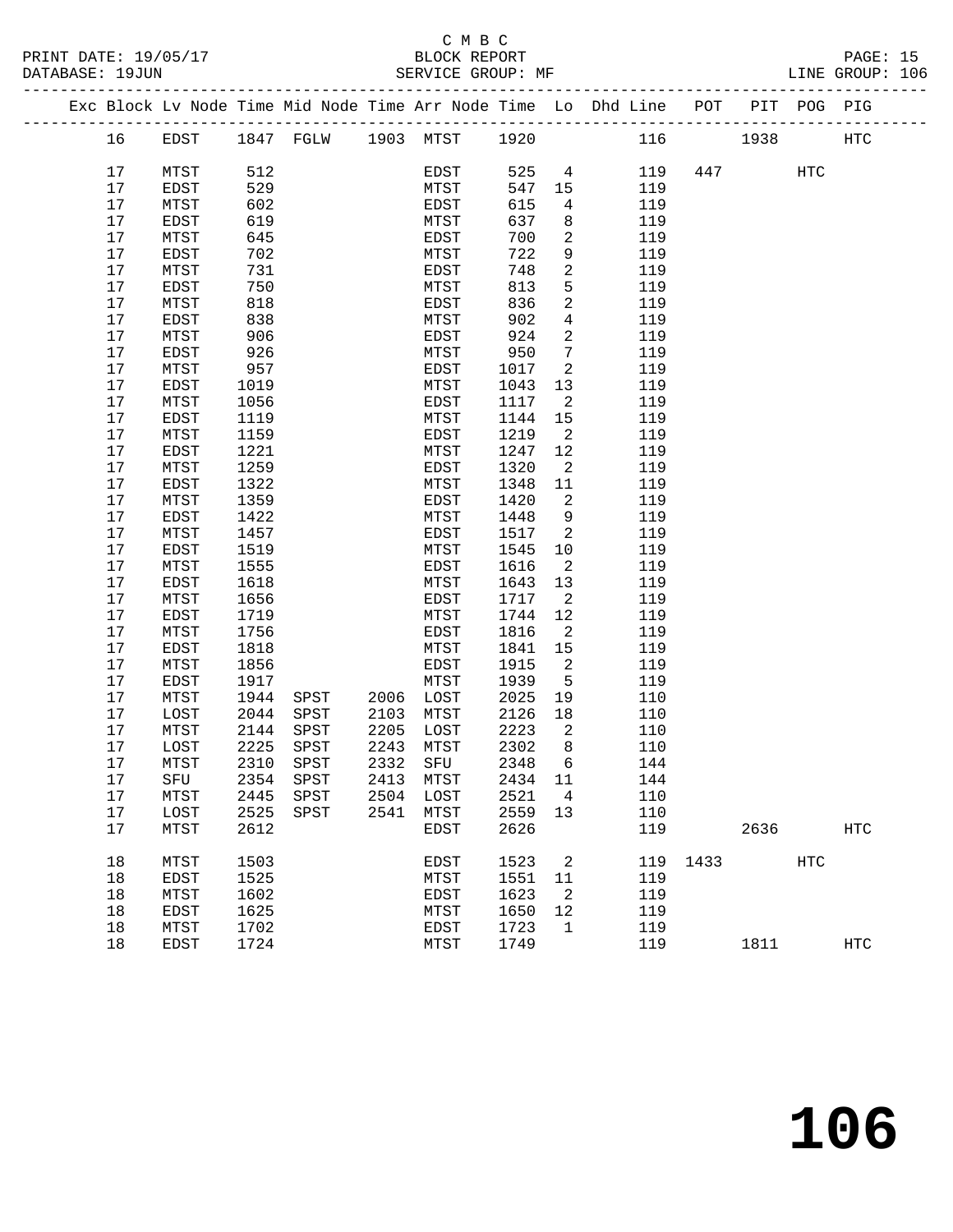| PRINT DATE: 19/05/17 BLOCK REPORT PACE: 16<br>DATABASE: 19JUN SERVICE GROUP: MF LINE GROUP: 123                           |                                                                                                                                                                                                                                                                                                                                                                                                         |                                                                                                                                                              |                                                                                                                                              |                                                                                                                                                                                                                                                                    |                                                                                                                                              | СМВС                                                                                                                                                                                                                                                                   |                                                                                                                                                      |                                                                                     |                                                                                                                                          |                                |        |     |  |
|---------------------------------------------------------------------------------------------------------------------------|---------------------------------------------------------------------------------------------------------------------------------------------------------------------------------------------------------------------------------------------------------------------------------------------------------------------------------------------------------------------------------------------------------|--------------------------------------------------------------------------------------------------------------------------------------------------------------|----------------------------------------------------------------------------------------------------------------------------------------------|--------------------------------------------------------------------------------------------------------------------------------------------------------------------------------------------------------------------------------------------------------------------|----------------------------------------------------------------------------------------------------------------------------------------------|------------------------------------------------------------------------------------------------------------------------------------------------------------------------------------------------------------------------------------------------------------------------|------------------------------------------------------------------------------------------------------------------------------------------------------|-------------------------------------------------------------------------------------|------------------------------------------------------------------------------------------------------------------------------------------|--------------------------------|--------|-----|--|
| 22ST 22 ST STN<br>6&6S<br><b>BCHL</b><br>BW03<br>$CL - E$<br>CLFO<br>EDST<br>FN37<br>HOLD<br>KYBD<br>LOST<br>NWST<br>NWST |                                                                                                                                                                                                                                                                                                                                                                                                         | 6 AV & 6 ST<br>BURNABY CITY HALL<br>LOUGHEED STN<br>NEW WESTMINSTER STN                                                                                      |                                                                                                                                              | BURNABY CITY HALL<br>BRENTWOOD STN BAY3<br>CANADA WAY & LEDGER-EAST<br>CLIVEDEN & FOSTERS<br>EDMONDS STN<br>EDMONDS STN<br>NORTH FRASER WAY AT 3700 BLOCK GIST GILMORE STATION<br>HOLDOM STATION HOLDOM STATION<br>KINGSWAY & BOUNDARY-WEST LKST LAKE CITY STATION |                                                                                                                                              | BW02 BRENTWOOD SIN L<br>BW04 BRENTWOOD STN BAY4<br>CL-W CANADA WAY & LEDGER-WEST<br>CW12 MB CANADA WAY FS 12 AVE<br>NORTH FRASER WAY & GLENL<br>CL-W<br>CW12<br>MTST METROTOWN STATION<br>MTST PATTERSON STN<br>QU-S SB HOWES ST FS HOWES ST RAMP<br>SPST SPERLING STN |                                                                                                                                                      |                                                                                     | 6&6N 6 AV & 6 ST<br>6&6W 6 ST & 6 AV                                                                                                     | NORTH FRASER WAY & GLENLYON WB |        |     |  |
|                                                                                                                           | PROD PRODUCTION STN<br>SFU SFU EXCHANGE<br>Exc Block Lv Node Time Mid Node Time Arr Node Time Lo Dhd Line POT PIT POG PIG<br>BW04 522 CL-E 531 NWST 546 9 123 447 HTC<br>NWST 555 CL-W 610 BW04 620 9 123<br>BW04 629 CL-E 639 NWST 657 12 123<br>NWST 709 CL-W 728 BW04 742 10 123<br>BW04 752 CL-E 806 NWST 829 4 123<br>NWST 833 CL-W 855 BW04 909 9 123<br>BW04 918<br>$\mathbf{1}$<br>$\mathbf{1}$ |                                                                                                                                                              |                                                                                                                                              |                                                                                                                                                                                                                                                                    |                                                                                                                                              |                                                                                                                                                                                                                                                                        |                                                                                                                                                      |                                                                                     |                                                                                                                                          |                                |        |     |  |
|                                                                                                                           | $\mathbf{1}$<br>$\mathbf{1}$<br>$\mathbf{1}$<br>$\mathbf 1$<br>$\mathbf{1}$<br>$\mathbf{1}$<br>$\mathbf 1$<br>1<br>$\mathbf 1$<br>$\mathbf{1}$<br>1<br>$\mathbf 1$<br>$\mathbf 1$<br>1<br>$\mathbf 1$<br>$\mathbf 1$<br>$\mathbf 1$<br>1<br>$\mathbf 1$<br>$\mathbf{1}$<br>$\mathbf 1$<br>1<br>$\mathbf 1$<br>1<br>$\mathbf 1$                                                                          | NWST<br>EDST<br>NWST<br>EDST<br>NWST<br>EDST<br>NWST<br>EDST<br>NWST<br>EDST<br>NWST<br>EDST<br>NWST<br>EDST<br>NWST<br>EDST<br>NWST<br>EDST<br>NWST<br>BW04 | 1005<br>1024<br>1050<br>1109<br>1135<br>1154<br>1220<br>1240<br>1305<br>1325<br>1350<br>1410<br>1435<br>1456<br>1530<br>1556<br>1630<br>1658 | 1733 CL-W 1757 BW04 1809<br>1820 CL-E 1836 NWST 1857                                                                                                                                                                                                               | EDST<br>NWST<br>EDST<br>NWST<br>EDST<br>NWST<br>EDST<br>NWST<br>EDST<br>NWST<br>EDST<br>NWST<br>EDST<br>NWST<br>EDST<br>NWST<br>EDST<br>NWST | 1022<br>1040<br>1040<br>1107<br>1125<br>1152<br>1211<br>1238<br>1257<br>1323<br>1342<br>1408<br>1428<br>1454<br>1519<br>1549<br>1619 11<br>1651<br>1721                                                                                                                | $\overline{2}$<br>10<br>$\overline{\phantom{a}}^2$<br>10<br>$7\overline{ }$<br>$\overline{2}$<br>11<br>$\overline{7}$<br>$7\overline{ }$<br>12<br>11 | $\overline{a}$<br>9<br>$\overline{2}$<br>8<br>$\overline{a}$<br>8<br>$\overline{2}$ | 112<br>112<br>112<br>112<br>112<br>112<br>112<br>112<br>112<br>112<br>112<br>112<br>112<br>112<br>112<br>112<br>112<br>112<br>123<br>123 |                                | 1911 7 | HTC |  |
|                                                                                                                           |                                                                                                                                                                                                                                                                                                                                                                                                         |                                                                                                                                                              |                                                                                                                                              |                                                                                                                                                                                                                                                                    |                                                                                                                                              |                                                                                                                                                                                                                                                                        |                                                                                                                                                      |                                                                                     |                                                                                                                                          |                                |        |     |  |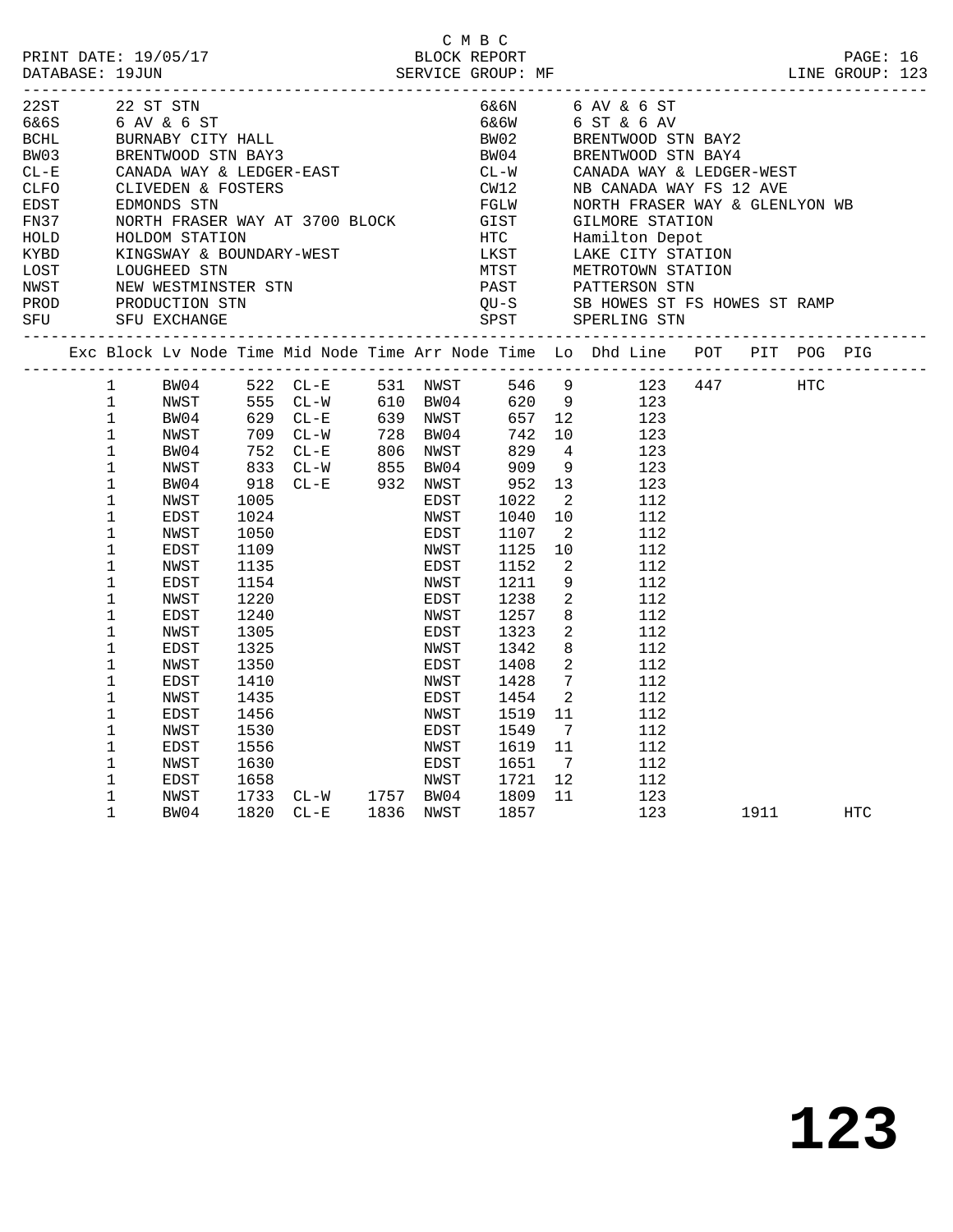|  |   | Exc Block Lv Node Time Mid Node Time Arr Node Time Lo Dhd Line |      |      |      |      |      |          |     | POT      |      | PIT POG PIG |            |
|--|---|----------------------------------------------------------------|------|------|------|------|------|----------|-----|----------|------|-------------|------------|
|  | 2 | NWST                                                           | 1450 |      |      | EDST | 1509 | 2        |     | 112 1433 |      | HTC         |            |
|  | 2 | EDST                                                           | 1511 |      |      | NWST | 1534 | 11       | 112 |          |      |             |            |
|  | 2 | NWST                                                           | 1545 |      |      | EDST | 1604 | 7        | 112 |          |      |             |            |
|  | 2 | EDST                                                           | 1611 |      |      | NWST | 1634 | 11       | 112 |          |      |             |            |
|  | 2 | NWST                                                           | 1645 |      |      | EDST | 1706 | 7        | 112 |          |      |             |            |
|  | 2 | EDST                                                           | 1713 |      |      | NWST | 1736 | 14       | 112 |          |      |             |            |
|  | 2 | NWST                                                           | 1750 |      |      | EDST | 1809 | 7        | 112 |          |      |             |            |
|  | 2 | EDST                                                           | 1816 |      |      | NWST | 1834 | 6        | 112 |          |      |             |            |
|  | 2 | NWST                                                           | 1840 |      |      | EDST | 1858 | 7        | 112 |          |      |             |            |
|  | 2 | EDST                                                           | 1905 |      |      | NWST | 1922 | 5        | 112 |          |      |             |            |
|  | 2 | NWST                                                           | 1927 |      |      | EDST | 1945 | 20       | 112 |          |      |             |            |
|  | 2 | EDST                                                           | 2005 |      |      | NWST | 2019 | 11       | 112 |          |      |             |            |
|  | 2 | NWST                                                           | 2030 |      |      | EDST | 2046 | 19       | 112 |          |      |             |            |
|  | 2 | EDST                                                           | 2105 |      |      | NWST | 2119 | 6        | 112 |          |      |             |            |
|  | 2 | NWST                                                           | 2125 |      |      | EDST | 2141 | 3        | 112 |          |      |             |            |
|  | 2 | EDST                                                           | 2144 |      |      | NWST | 2158 | 2        | 112 |          |      |             |            |
|  | 2 | NWST                                                           | 2200 |      |      | EDST | 2214 | $\Omega$ | 112 |          |      |             |            |
|  | 2 | EDST                                                           | 2214 |      |      | NWST | 2227 | 2        | 112 |          |      |             |            |
|  | 2 | NWST                                                           | 2229 |      |      | EDST | 2243 | 1        | 112 |          |      |             |            |
|  | 2 | EDST                                                           | 2244 |      |      | NWST | 2257 | 2        | 112 |          |      |             |            |
|  | 2 | NWST                                                           | 2259 |      |      | EDST | 2313 | 10       | 112 |          |      |             |            |
|  | 2 | EDST                                                           | 2323 | BCHL | 2339 | HOLD | 2347 | $\Omega$ | 133 |          |      |             |            |
|  | 2 | HOLD                                                           | 2347 | GIST | 2401 | PAST | 2417 |          | 129 |          | 2435 |             | <b>HTC</b> |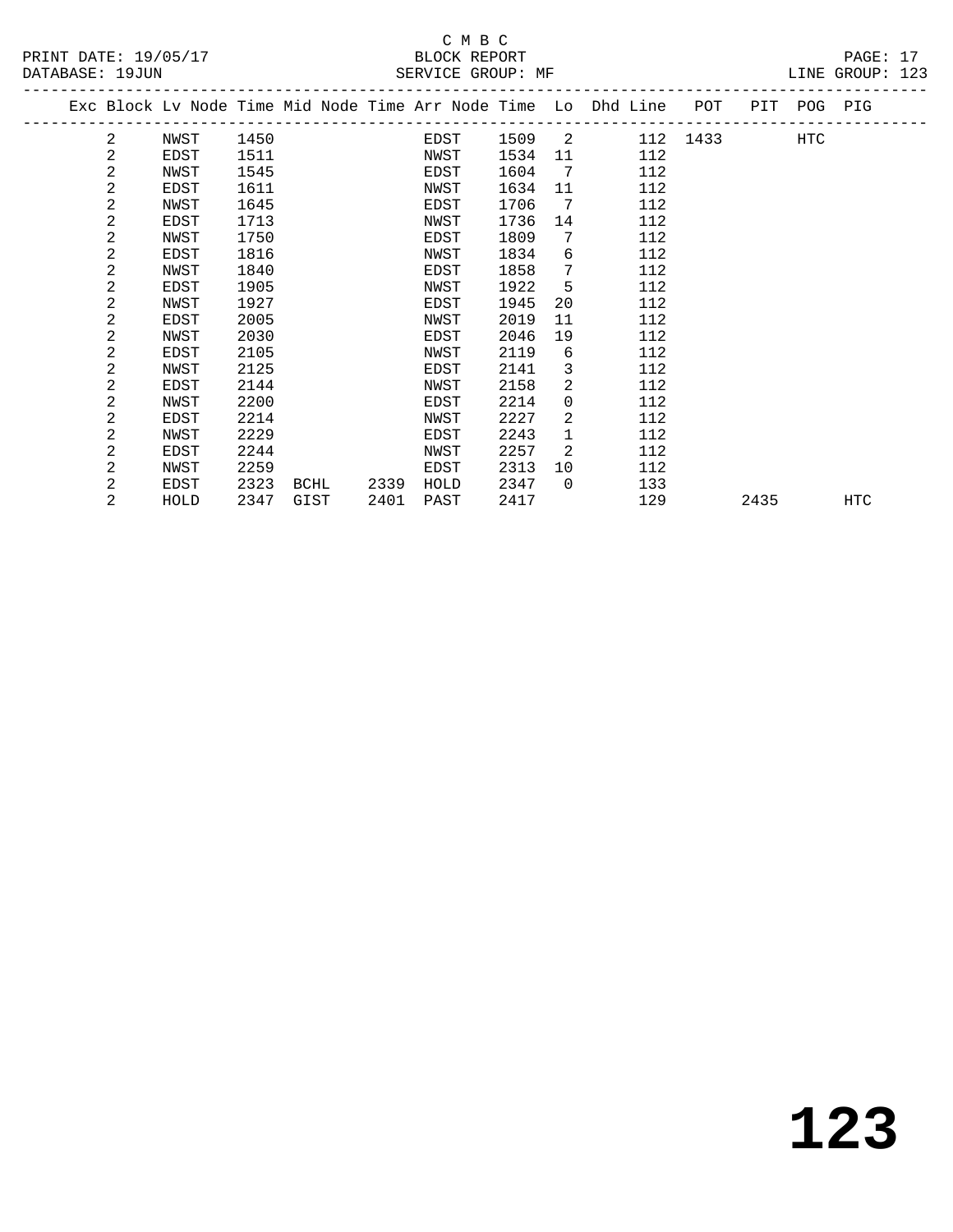|  |             |             |      |             |      |      |      |                | Exc Block Lv Node Time Mid Node Time Arr Node Time Lo Dhd Line | POT |      | PIT POG PIG |            |
|--|-------------|-------------|------|-------------|------|------|------|----------------|----------------------------------------------------------------|-----|------|-------------|------------|
|  | 3           | CW12        | 556  | $CL-W$      | 604  | BW04 | 616  | $\mathbf{1}$   | 123                                                            | 544 |      | HTC         |            |
|  | 3           | BW04        | 617  | $CL - E$    | 627  | NWST | 645  | $\overline{4}$ | 123                                                            |     |      |             |            |
|  | 3           | NWST        | 649  | $CL-W$      | 708  | BW04 | 722  | 6              | 123                                                            |     |      |             |            |
|  | $\mathsf 3$ | BW04        | 728  | $CL - E$    | 741  | NWST | 803  | $\epsilon$     | 123                                                            |     |      |             |            |
|  | 3           | NWST        | 809  | $CL - W$    | 833  | BW04 | 847  | 17             | 123                                                            |     |      |             |            |
|  | 3           | BW04        | 904  | $CL - E$    | 918  | NWST | 938  | 12             | 123                                                            |     |      |             |            |
|  | 3           | NWST        | 950  |             |      | EDST | 1007 | 2              | 112                                                            |     |      |             |            |
|  | 3           | EDST        | 1009 |             |      | NWST | 1025 | 10             | 112                                                            |     |      |             |            |
|  | 3           | NWST        | 1035 |             |      | EDST | 1052 | 2              | 112                                                            |     |      |             |            |
|  | 3           | EDST        | 1054 |             |      | NWST | 1110 | 10             | 112                                                            |     |      |             |            |
|  | 3           | NWST        | 1120 |             |      | EDST | 1137 | 2              | 112                                                            |     |      |             |            |
|  | 3           | <b>EDST</b> | 1139 |             |      | NWST | 1156 | 9              | 112                                                            |     |      |             |            |
|  | 3           | NWST        | 1205 |             |      | EDST | 1223 | 2              | 112                                                            |     |      |             |            |
|  | 3           | EDST        | 1225 |             |      | NWST | 1242 | 8              | 112                                                            |     |      |             |            |
|  | $\mathsf 3$ | NWST        | 1250 |             |      | EDST | 1308 | 2              | 112                                                            |     |      |             |            |
|  | $\mathsf 3$ | <b>EDST</b> | 1310 |             |      | NWST | 1327 | 8              | 112                                                            |     |      |             |            |
|  | $\mathsf 3$ | NWST        | 1335 |             |      | EDST | 1353 | 2              | 112                                                            |     |      |             |            |
|  | $\mathsf 3$ | EDST        | 1355 |             |      | NWST | 1412 | 8              | 112                                                            |     |      |             |            |
|  | 3           | NWST        | 1420 |             |      | EDST | 1439 | 2              | 112                                                            |     |      |             |            |
|  | $\mathsf 3$ | EDST        | 1441 |             |      | NWST | 1501 | 14             | 112                                                            |     |      |             |            |
|  | $\mathsf 3$ | NWST        | 1515 |             |      | EDST | 1534 | 10             | 112                                                            |     |      |             |            |
|  | $\mathsf 3$ | EDST        | 1544 | <b>BCHL</b> |      | HOLD | 1615 | 0              | 133                                                            |     |      |             |            |
|  | $\mathsf 3$ | HOLD        | 1615 | GIST        | 1637 | PAST | 1701 | 3              | 129                                                            |     |      |             |            |
|  | 3           | PAST        | 1704 | GIST        | 1724 | HOLD | 1747 | 0              | 129                                                            |     |      |             |            |
|  | 3           | HOLD        | 1747 | <b>BCHL</b> |      | EDST | 1815 | 9              | 133                                                            |     |      |             |            |
|  | 3           | <b>EDST</b> | 1824 | <b>BCHL</b> |      | HOLD | 1850 | 0              | 133                                                            |     |      |             |            |
|  | 3           | HOLD        | 1850 | GIST        | 1910 | PAST | 1930 | 4              | 129                                                            |     |      |             |            |
|  | 3           | PAST        | 1934 | GIST        | 1952 | HOLD | 2010 | 0              | 129                                                            |     |      |             |            |
|  | 3           | HOLD        | 2010 | <b>BCHL</b> | 2019 | EDST | 2035 | 18             | 133                                                            |     |      |             |            |
|  | 3           | <b>EDST</b> | 2053 | <b>BCHL</b> | 2111 | HOLD | 2119 | 0              | 133                                                            |     |      |             |            |
|  | 3           | HOLD        | 2119 | GIST        | 2135 | PAST | 2152 | 8              | 129                                                            |     |      |             |            |
|  | 3           | PAST        | 2200 | GIST        | 2214 | HOLD | 2229 | $\mathbf 0$    | 129                                                            |     |      |             |            |
|  | 3           | HOLD        | 2229 | <b>BCHL</b> | 2238 | EDST | 2252 | 22             | 133                                                            |     |      |             |            |
|  | 3           | EDST        | 2314 |             |      | NWST | 2327 | 2              | 112                                                            |     |      |             |            |
|  | 3           | NWST        | 2329 |             |      | EDST | 2343 |                | 112                                                            |     | 2353 |             | <b>HTC</b> |
|  |             |             |      |             |      |      |      |                |                                                                |     |      |             |            |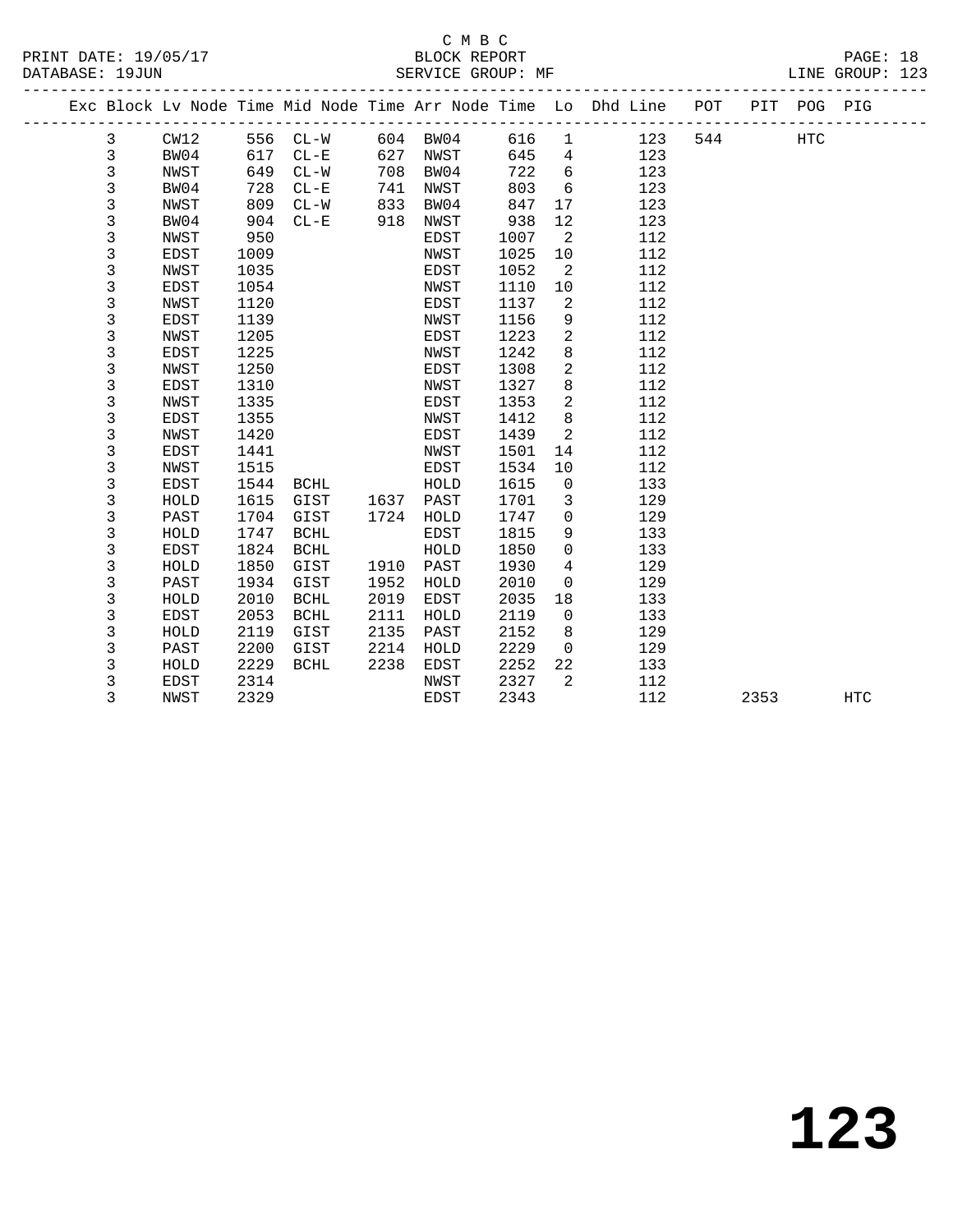PRINT DATE: 19/05/17 BLOCK REPORT PAGE: 19 DATABASE: 19JUN

# C M B C<br>BLOCK REPORT

|  | DAIABASL · 1900N |              |              | ---------------------------- |      | PEKATCE GKOOL. ML |              |                              |                                                                                                   |     |      |             | TINE GKOOL. TYP |
|--|------------------|--------------|--------------|------------------------------|------|-------------------|--------------|------------------------------|---------------------------------------------------------------------------------------------------|-----|------|-------------|-----------------|
|  |                  |              |              |                              |      |                   |              |                              | ---------------------------<br>Exc Block Lv Node Time Mid Node Time Arr Node Time Lo Dhd Line POT |     |      | PIT POG PIG |                 |
|  | 4                | NWST         | 635          |                              |      | EDST              | 653          | 2                            | 112                                                                                               | 620 |      | <b>HTC</b>  |                 |
|  | 4                | EDST         | 655          |                              |      | NWST              | 710          | 10                           | 112                                                                                               |     |      |             |                 |
|  | $\overline{4}$   | NWST         | 720          |                              |      | EDST              | 740          | 2                            | 112                                                                                               |     |      |             |                 |
|  | 4                | EDST         | 742          |                              |      | NWST              | 758          | $7\phantom{.}$               | 112                                                                                               |     |      |             |                 |
|  | 4                | NWST         | 805          |                              |      | EDST              | 825          | $\overline{c}$               | 112                                                                                               |     |      |             |                 |
|  | $\overline{4}$   | EDST         | 827          |                              |      | NWST              | 843          | 7                            | 112                                                                                               |     |      |             |                 |
|  | 4                | NWST         | 850          |                              |      | EDST              | 908          | $\overline{a}$               | 112                                                                                               |     |      |             |                 |
|  | 4                | EDST         | 910          |                              |      | NWST              | 927          | 8                            | 112                                                                                               |     |      |             |                 |
|  | 4                | NWST         | 935          |                              |      | EDST              | 952          | $\overline{a}$               | 112                                                                                               |     |      |             |                 |
|  | 4                | EDST         | 954          |                              |      | NWST              | 1010         | 10                           | 112                                                                                               |     |      |             |                 |
|  | 4                | NWST         | 1020         |                              |      | EDST              | 1037         | 2                            | 112                                                                                               |     |      |             |                 |
|  | 4                | <b>EDST</b>  | 1039         |                              |      | NWST              | 1055         | 10                           | 112                                                                                               |     |      |             |                 |
|  | 4                | NWST         | 1105         |                              |      | EDST              | 1122         | 2                            | 112                                                                                               |     |      |             |                 |
|  | $\,4$            | EDST         | 1124         |                              |      | NWST              | 1140         | 10                           | 112                                                                                               |     |      |             |                 |
|  | $\,4$            | NWST         | 1150         |                              |      | EDST              | 1208         | 2                            | 112                                                                                               |     |      |             |                 |
|  | 4                | EDST         | 1210         |                              |      | NWST              | 1227         | 8                            | 112                                                                                               |     |      |             |                 |
|  | 4                | NWST         | 1235         |                              |      | EDST              | 1253         | $\overline{a}$               | 112                                                                                               |     |      |             |                 |
|  | 4                | EDST         | 1255         |                              |      | NWST              | 1312         | 8                            | 112                                                                                               |     |      |             |                 |
|  | 4                | NWST         | 1320         |                              |      | EDST              | 1338         | 2                            | 112                                                                                               |     |      |             |                 |
|  | $\,4$            | EDST         | 1340         |                              |      | NWST              | 1357         | $\,8\,$                      | 112                                                                                               |     |      |             |                 |
|  | 4                | NWST         | 1405         |                              |      | EDST              | 1423         | 2                            | 112                                                                                               |     |      |             |                 |
|  | 4<br>4           | <b>EDST</b>  | 1425<br>1500 |                              |      | NWST              | 1443         | 17                           | 112<br>112                                                                                        |     |      |             |                 |
|  | 4                | NWST<br>EDST | 1526         |                              |      | EDST<br>NWST      | 1519<br>1549 | 7<br>11                      | 112                                                                                               |     |      |             |                 |
|  | 4                | NWST         | 1600         |                              |      | EDST              | 1619         | $7\phantom{.0}\phantom{.0}7$ | 112                                                                                               |     |      |             |                 |
|  | $\overline{4}$   | EDST         | 1626         |                              |      | NWST              | 1649         | 12                           | 112                                                                                               |     |      |             |                 |
|  | 4                | NWST         | 1701         |                              |      | <b>EDST</b>       | 1722         | 11                           | 112                                                                                               |     |      |             |                 |
|  | 4                | EDST         | 1733         |                              |      | NWST              | 1756         | 11                           | 112                                                                                               |     |      |             |                 |
|  | 4                | NWST         | 1807         |                              |      | EDST              | 1826         |                              | 112                                                                                               |     | 1840 |             | <b>HTC</b>      |
|  |                  |              |              |                              |      |                   |              |                              |                                                                                                   |     |      |             |                 |
|  | 7                | EDST         | 718          | FGLW                         | 737  | MTST              | 757          | 8                            | 116                                                                                               | 658 |      | HTC         |                 |
|  | 7                | MTST         | 805          | SPST                         | 833  | LOST              | 856          | 9                            | 110                                                                                               |     |      |             |                 |
|  | 7                | LOST         | 905          | SPST                         | 928  | MTST              | 953          | 17                           | 110                                                                                               |     |      |             |                 |
|  | 7                | MTST         | 1010         | SPST                         | 1034 | LOST              | 1054         | 11                           | 110                                                                                               |     |      |             |                 |
|  | 7                | LOST         | 1105         | SPST                         | 1128 | MTST              | 1154         | 16                           | 110                                                                                               |     |      |             |                 |
|  | 7                | MTST         | 1210         | SPST                         | 1234 | LOST              | 1256         | 9                            | 110                                                                                               |     |      |             |                 |
|  | 7                | LOST         | 1305         | SPST                         | 1329 | MTST              | 1357         | 13                           | 110                                                                                               |     |      |             |                 |
|  | 7                | MTST         | 1410         | SPST                         | 1437 | LOST              | 1459         | 6                            | 110                                                                                               |     |      |             |                 |
|  | 7                | LOST         | 1505         | SPST                         | 1529 | MTST              | 1602         | 7                            | 110                                                                                               |     |      |             |                 |
|  | 7                | MTST         | 1609         | FN37                         | 1623 | EDST              | 1647         | $6\overline{6}$              | 116                                                                                               |     |      |             |                 |
|  | 7                | EDST         | 1653         | FGLW                         | 1713 | MTST              | 1734         | 5                            | 116                                                                                               |     |      |             |                 |
|  | 7                | MTST         | 1739         | FN37                         | 1753 | <b>EDST</b>       | 1815         | 5                            | 116                                                                                               |     |      |             |                 |

7 EDST 1820 FGLW 1837 MTST 1854 116 1916 HTC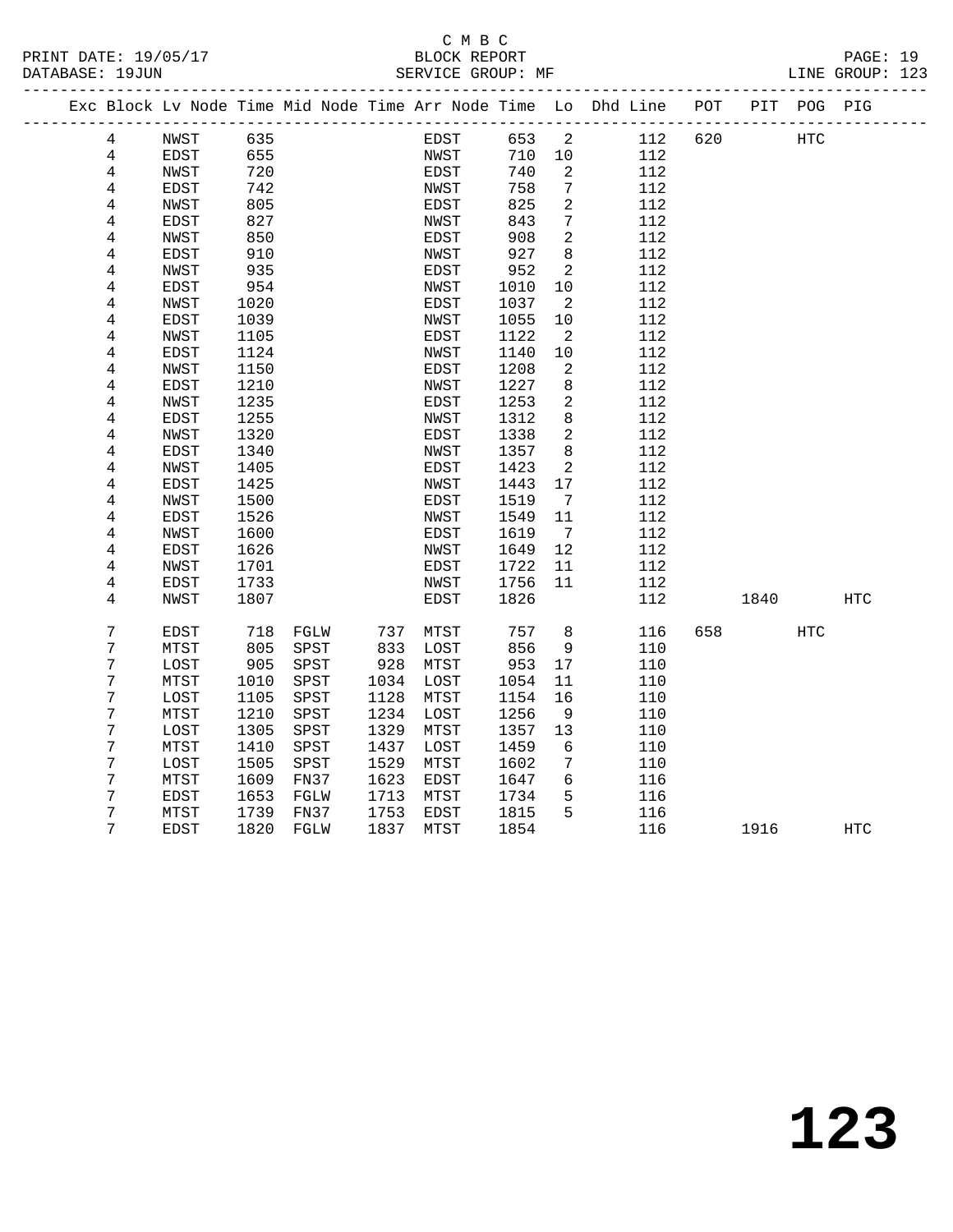|  |          |              |              |              |              |              |              |                      | Exc Block Lv Node Time Mid Node Time Arr Node Time Lo Dhd Line POT PIT POG PIG |     |      |     |                   |
|--|----------|--------------|--------------|--------------|--------------|--------------|--------------|----------------------|--------------------------------------------------------------------------------|-----|------|-----|-------------------|
|  | 9        | PROD         |              | 520 SPST     |              | 529 MTST     | 550 20       |                      | 110                                                                            | 447 |      | HTC |                   |
|  | 9        | MTST         | 610          | SPST         |              | 631 LOST     | 651          | 5                    | 110                                                                            |     |      |     |                   |
|  | 9        | LOST         | 656          | SPST         |              | 718 MTST     | 745          | 2                    | 110                                                                            |     |      |     |                   |
|  | 9        | MTST         | 747          |              |              | EDST         | 804          | 2                    | 119                                                                            |     |      |     |                   |
|  | 9        | EDST         | 806          |              |              | MTST         | 829          | 5                    | 119                                                                            |     |      |     |                   |
|  | 9        | MTST         | 834          |              |              | EDST         | 852          | $\overline{2}$       | 119                                                                            |     |      |     |                   |
|  | 9        | EDST         | 854          |              |              | MTST         | 918          | $\overline{4}$       | 119                                                                            |     |      |     |                   |
|  | 9        | MTST         | 922          |              |              | EDST         | 940          | 2                    | 119                                                                            |     |      |     |                   |
|  | 9        | <b>EDST</b>  | 942          |              |              | MTST         | 1006         | 11                   | 119                                                                            |     |      |     |                   |
|  | 9        | MTST         | 1017         |              |              | EDST         | 1037         | 2                    | 119                                                                            |     |      |     |                   |
|  | 9        | EDST         | 1039         |              |              | MTST         | 1103         | 13                   | 119                                                                            |     |      |     |                   |
|  | 9        | MTST         | 1116         |              |              | EDST         | 1138         | $\overline{2}$       | 119                                                                            |     |      |     |                   |
|  | 9        | EDST         | 1140         |              |              | MTST         | 1205         | 13                   | 119                                                                            |     |      |     |                   |
|  | 9<br>9   | MTST         | 1218<br>1241 |              |              | EDST         | 1239<br>1307 | $\overline{2}$<br>12 | 119<br>119                                                                     |     |      |     |                   |
|  | 9        | EDST<br>MTST | 1319         |              |              | MTST<br>EDST | 1340         | 2                    | 119                                                                            |     |      |     |                   |
|  | 9        | <b>EDST</b>  | 1342         |              |              | MTST         | 1408         | 11                   | 119                                                                            |     |      |     |                   |
|  | 9        | MTST         | 1419         |              |              | EDST         | 1440         | 2                    | 119                                                                            |     |      |     |                   |
|  | 9        | EDST         | 1442         |              |              | MTST         | 1508         | 10                   | 119                                                                            |     |      |     |                   |
|  | 9        | MTST         | 1518         |              |              | EDST         | 1538         | $\overline{2}$       | 119                                                                            |     |      |     |                   |
|  | 9        | EDST         | 1540         |              |              | MTST         | 1606         | 12                   | 119                                                                            |     |      |     |                   |
|  | 9        | MTST         | 1618         |              |              | EDST         | 1639         | 2                    | 119                                                                            |     |      |     |                   |
|  | 9        | EDST         | 1641         |              |              | MTST         | 1706         | 12                   | 119                                                                            |     |      |     |                   |
|  | 9        | MTST         | 1718         |              |              | EDST         | 1739         | 2                    | 119                                                                            |     |      |     |                   |
|  | 9        | <b>EDST</b>  | 1741         |              |              | MTST         | 1805         | 12                   | 119                                                                            |     |      |     |                   |
|  | 9        | MTST         | 1817         |              |              | EDST         | 1836         | 2                    | 119                                                                            |     |      |     |                   |
|  | 9        | EDST         | 1838         |              |              | MTST         | 1900         | 16                   | 119                                                                            |     |      |     |                   |
|  | 9        | MTST         | 1916         |              |              | EDST         | 1935         | 2                    | 119                                                                            |     |      |     |                   |
|  | 9        | EDST         | 1937         |              |              | MTST         | 1959         | 11                   | 119                                                                            |     |      |     |                   |
|  | 9        | MTST         | 2010         |              |              | EDST         | 2030         | 2                    | 119                                                                            |     |      |     |                   |
|  | 9        | EDST         | 2032         |              |              | MTST         | 2053         | 12                   | 119                                                                            |     |      |     |                   |
|  | 9        | MTST         | 2105         | SPST         |              | 2129 SFU     | 2147         | $7\phantom{.0}$      | 144                                                                            |     |      |     |                   |
|  | 9<br>9   | SFU<br>MTST  | 2154         | SPST         | 2214<br>2304 | MTST         | 2235         | 9<br>3               | 144<br>110                                                                     |     |      |     |                   |
|  | 9        | LOST         | 2244<br>2325 | SPST<br>SPST | 2341         | LOST<br>MTST | 2322<br>2359 | 6                    | 110                                                                            |     |      |     |                   |
|  | 9        | MTST         | 2405         |              |              | EDST         | 2419         | $7\phantom{.0}$      | 119                                                                            |     |      |     |                   |
|  | 9        | <b>EDST</b>  | 2426         |              |              | MTST         | 2442         |                      | 119                                                                            |     | 2500 |     | HTC               |
|  |          |              |              |              |              |              |              |                      |                                                                                |     |      |     |                   |
|  | 12       | MTST         | 655          | SPST         |              | 718 SFU      | 735          | 6                    | 144                                                                            | 630 |      | HTC |                   |
|  | 12       | SFU          |              | 741 SPST     |              | 802 MTST     | 836 13       |                      | 144                                                                            |     |      |     |                   |
|  | 12       | MTST         | 849          | SPST         | 917          | SFU          | 937          | 5                    | 144                                                                            |     |      |     |                   |
|  | 12       | SFU          | 942          | SPST         | 1003         | MTST         | 1029         | 11                   | 144                                                                            |     |      |     |                   |
|  | 12       | MTST         | 1040         | SPST         | 1104         | LOST         | 1124         | 11                   | 110                                                                            |     |      |     |                   |
|  | 12       | LOST         | 1135         | SPST         | 1158         | MTST         | 1224         | 16                   | 110                                                                            |     |      |     |                   |
|  | 12       | MTST         | 1240         | SPST         | 1304         | LOST         | 1326         | 9                    | 110                                                                            |     |      |     |                   |
|  | 12<br>12 | LOST         | 1335<br>1440 | SPST         | 1359<br>1507 | MTST         | 1427<br>1533 | 13<br>15             | 110<br>110                                                                     |     |      |     |                   |
|  | 12       | MTST<br>LOST | 1548         | SPST<br>SPST | 1612         | LOST<br>MTST | 1644         | 14                   | 110                                                                            |     |      |     |                   |
|  | 12       | MTST         | 1658         | SPST         | 1733         | SFU          | 1753         | 5                    | 144                                                                            |     |      |     |                   |
|  | 12       | SFU          | 1758         | SPST         | 1821         | MTST         | 1851         | 9                    | 144                                                                            |     |      |     |                   |
|  | 12       | MTST         | 1900         | FN37         | 1913         | EDST         | 1932         | 13                   | 116                                                                            |     |      |     |                   |
|  | 12       | EDST         | 1945         | FGLW         | 2001         | MTST         | 2017         | 13                   | 116                                                                            |     |      |     |                   |
|  | 12       | MTST         | 2030         | FN37         | 2042         | EDST         | 2059         |                      | 116                                                                            |     | 2109 |     | $_{\mathrm{HTC}}$ |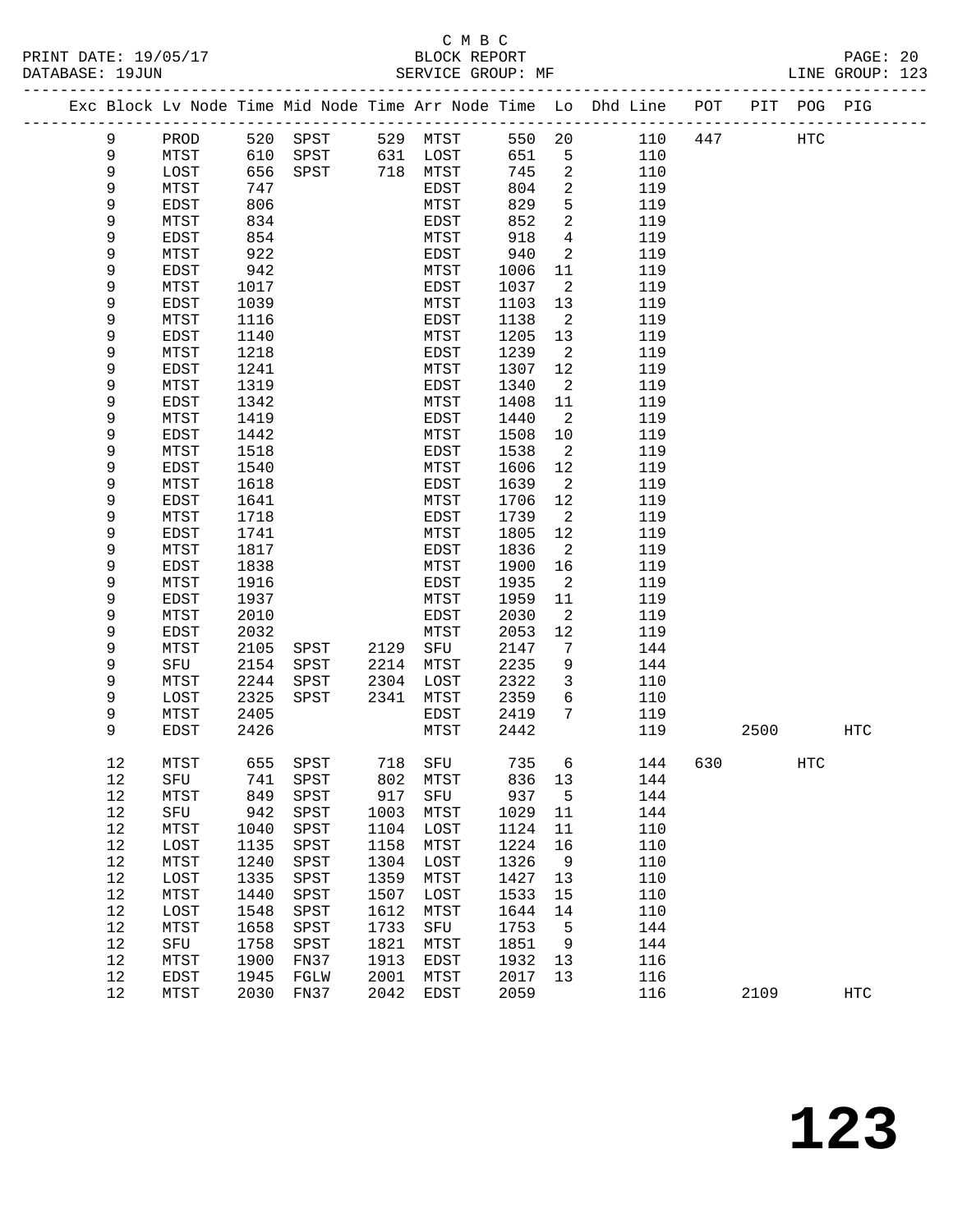|  |      |      |      |                       |      |                                      |      |                 | Exc Block Lv Node Time Mid Node Time Arr Node Time Lo Dhd Line POT PIT POG PIG |          |            |            |                   |
|--|------|------|------|-----------------------|------|--------------------------------------|------|-----------------|--------------------------------------------------------------------------------|----------|------------|------------|-------------------|
|  | 13   | EDST |      |                       |      |                                      |      |                 | 537 FGLW 554 MTST 610 3 116                                                    | 522      | <b>HTC</b> |            |                   |
|  | 13   | MTST |      | 613 FN37 626 EDST 645 |      |                                      |      | 9               | 116                                                                            |          |            |            |                   |
|  | 13   | EDST |      | 654 FGLW              |      | 713 MTST                             | 733  | 8 <sup>8</sup>  | 116                                                                            |          |            |            |                   |
|  | 13   | MTST |      |                       |      |                                      | 817  | $\overline{7}$  | 116                                                                            |          |            |            |                   |
|  | 13   | EDST |      | 741 FN37<br>824 FGLW  |      | ב כל<br>845 MTST<br><sup>דפס ד</sup> | 905  | $5^{\circ}$     | 116                                                                            |          |            |            |                   |
|  | 13   | MTST |      | 910 SPST              |      | 934 LOST                             | 954  | 11              | 110                                                                            |          |            |            |                   |
|  | $13$ | LOST |      | 1005 SPST             |      | 1028 MTST                            | 1054 | 21              | 110                                                                            |          |            |            |                   |
|  | 13   | MTST |      | 1115 SPST             |      | 1141 SFU                             | 1201 | 8 <sup>8</sup>  | 144                                                                            |          |            |            |                   |
|  | 13   | SFU  |      | 1209 SPST             |      | 1230 MTST                            | 1259 | 18              | 144                                                                            |          |            |            |                   |
|  | 13   | MTST |      | 1317 SPST             | 1343 | SFU                                  | 1403 | 6               | 144                                                                            |          |            |            |                   |
|  | 13   | SFU  | 1409 | SPST                  | 1430 | MTST                                 | 1505 | 12              | 144                                                                            |          |            |            |                   |
|  | 13   | MTST | 1517 | SPST                  | 1550 | SFU                                  | 1610 | 10              | 144                                                                            |          |            |            |                   |
|  | 13   | SFU  | 1620 | SPST                  | 1643 | MTST                                 | 1717 | $5^{\circ}$     | 144                                                                            |          |            |            |                   |
|  | 13   | MTST | 1722 | SPST                  | 1755 | SFU                                  | 1815 | $5^{\circ}$     | 144                                                                            |          |            |            |                   |
|  | 13   | SFU  | 1820 | SPST                  |      | 1842 MTST                            | 1911 | $6\overline{6}$ | 144                                                                            |          |            |            |                   |
|  | 13   | MTST | 1917 | SPST                  | 1940 | LOST                                 | 2001 | 13              | 110                                                                            |          |            |            |                   |
|  | 13   | LOST |      | 2014 SPST             |      | 2035 MTST                            | 2058 | 16              | 110                                                                            |          |            |            |                   |
|  | 13   | MTST |      | 2114 SPST             |      | 2135 LOST                            | 2153 | $7\overline{ }$ | 110                                                                            |          |            |            |                   |
|  | 13   | LOST | 2200 | 6&6W                  | 2220 | 22ST                                 | 2228 |                 | 101                                                                            |          | 2235       |            | $_{\mathrm{HTC}}$ |
|  |      |      |      |                       |      |                                      |      |                 |                                                                                |          |            |            |                   |
|  | 14   | EDST | 1611 | BCHL                  |      | HOLD                                 | 1642 |                 | $\overline{0}$                                                                 | 133 1551 |            | HTC        |                   |
|  | 14   | HOLD |      | 1642 GIST             |      | 1705 PAST                            | 1729 | 5               | 129                                                                            |          |            |            |                   |
|  | 14   | PAST |      | 1734 GIST             |      | 1753 HOLD                            | 1814 | $\Omega$        | 129                                                                            |          |            |            |                   |
|  | 14   | HOLD |      | 1814 BCHL             |      | EDST                                 | 1839 |                 | 133                                                                            |          | 1853       |            | HTC               |
|  |      |      |      |                       |      |                                      |      |                 |                                                                                |          |            |            |                   |
|  | 15   | MTST |      | 1539 SPST             |      | 1611 SFU                             | 1631 |                 | $9 \left( \frac{1}{2} \right)$                                                 | 144 1509 |            | <b>HTC</b> |                   |
|  | 15   | SFU  | 1640 | SPST                  |      | 1703 MTST                            | 1737 | 9               | 144                                                                            |          |            |            |                   |
|  | 15   | MTST | 1746 | SPST                  |      | 1816 SFU                             | 1836 |                 |                                                                                | 144 1916 |            |            | HTC               |
|  | 16   | LOST | 718  | SPST                  | 740  | MTST                                 | 812  | $7\overline{ }$ | 110                                                                            |          | 647 — 100  | <b>HTC</b> |                   |
|  | 16   | MTST |      | 819 SPST              | 849  | SFU                                  | 909  | 9               | 144                                                                            |          |            |            |                   |
|  | 16   | SFU  | 918  | SPST                  | 940  | MTST                                 | 1007 | 8 <sup>8</sup>  | 144                                                                            |          |            |            |                   |
|  | 16   | MTST |      | 1015 SPST             | 1040 | SFU                                  | 1100 | 9               | 144                                                                            |          |            |            |                   |
|  | 16   | SFU  | 1109 | SPST                  | 1130 | MTST                                 | 1156 | 20              | 144                                                                            |          |            |            |                   |
|  | 16   | MTST | 1216 | SPST                  | 1242 | SFU                                  | 1302 | $\overline{7}$  | 144                                                                            |          |            |            |                   |
|  | 16   | SFU  | 1309 | SPST                  | 1330 | MTST                                 | 1359 | 18              | 144                                                                            |          |            |            |                   |
|  | 16   | MTST | 1417 | SPST                  | 1446 | SFU                                  | 1506 | 14              | 144                                                                            |          |            |            |                   |
|  | 16   | SFU  | 1520 | SPST                  |      | 1543 MTST                            | 1617 | $5^{\circ}$     | 144                                                                            |          |            |            |                   |
|  | 16   | MTST | 1622 | SPST                  |      | 1654 SFU                             | 1714 | $6\overline{6}$ | 144                                                                            |          |            |            |                   |
|  | 16   | SFU  | 1720 | SPST                  |      | 1743 MTST                            | 1817 |                 | 144                                                                            |          | 1839       |            | HTC               |
|  |      |      |      |                       |      |                                      |      |                 |                                                                                |          |            |            |                   |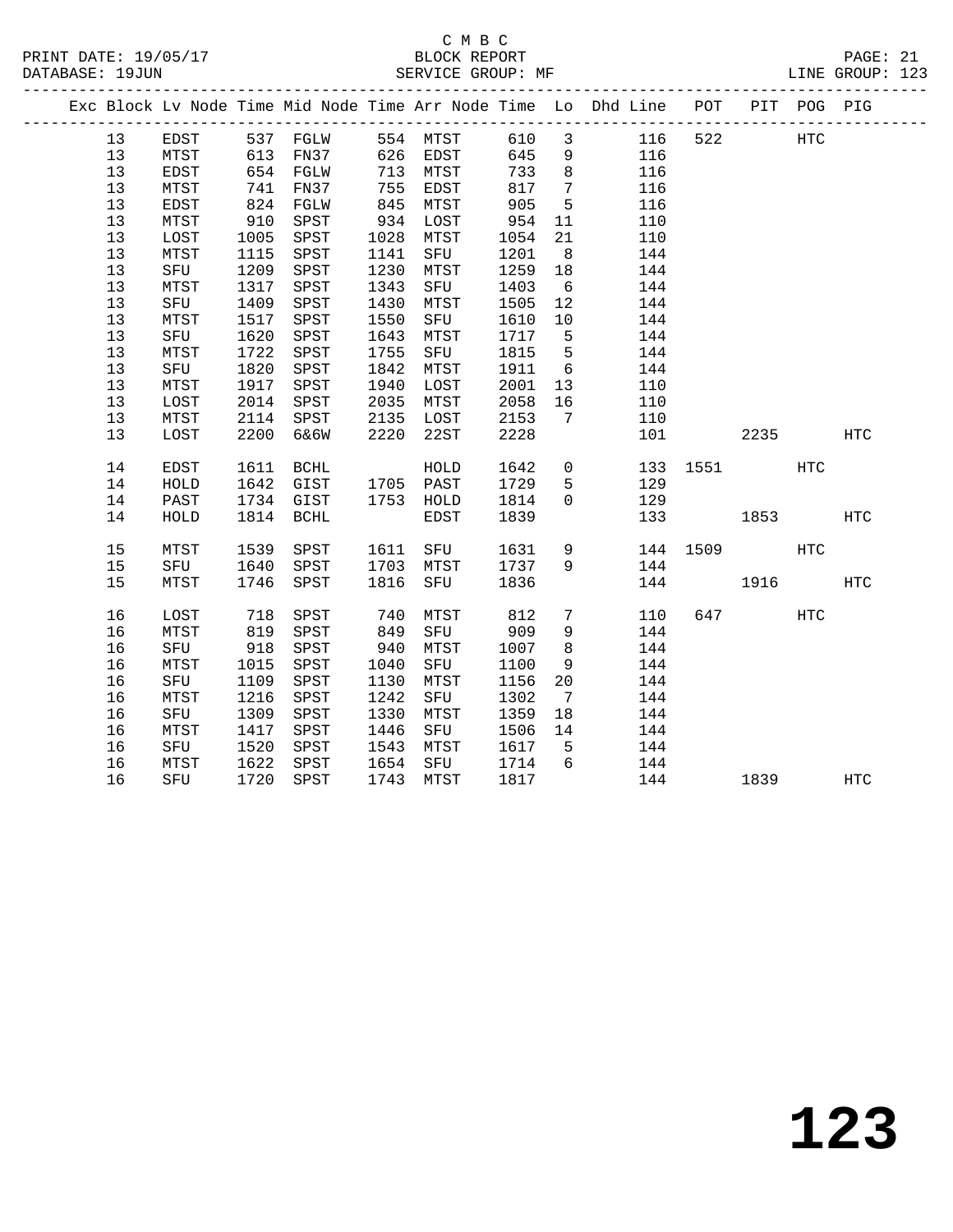| Exc Block Lv Node Time Mid Node Time Arr Node Time Lo Dhd Line POT PIT POG PIG |              |              |              |              |              |              |                         |            |      |      |            |            |
|--------------------------------------------------------------------------------|--------------|--------------|--------------|--------------|--------------|--------------|-------------------------|------------|------|------|------------|------------|
| 17                                                                             | 22ST         |              | 614 OU-S     |              | 620 CLFO     | 639          | $\mathbf 0$             | 104        | 602  |      | <b>HTC</b> |            |
| 17                                                                             | CLFO         | 639          |              |              | 22ST         | 700 15       |                         | 104        |      |      |            |            |
| 17                                                                             | 22ST         | 715          | $OU-S$       |              | 723 CLFO     | 743          | $\overline{0}$          | 104        |      |      |            |            |
| 17                                                                             | <b>CLFO</b>  | 743          |              |              | 22ST         | 808          | 6                       | 15 104     |      |      |            |            |
| 17                                                                             | MTST         | 829          | SPST         | 859          | SFU          | 919          | 11                      | 144        |      |      |            |            |
| 17                                                                             | SFU          | 930          | SPST         | $8 - 951$    | MTST         | 1017         | 13                      | 144        |      |      |            |            |
| 17                                                                             | MTST         | 1030         | SPST         | 1055         | SFU          | 1115         | 9                       | 144        |      |      |            |            |
| 17                                                                             | SFU          | 1124         | SPST         | 1145         | MTST         | 1214         | 17                      | 144        |      |      |            |            |
| 17                                                                             | MTST         | 1231         | SPST         | 1257         | SFU          | 1317         | $\overline{7}$          | 144        |      |      |            |            |
| 17                                                                             | SFU          | 1324         | SPST         | 1345         | MTST         | 1416         | 16                      | 144        |      |      |            |            |
| 17                                                                             | MTST         | 1432         | SPST         | 1503         | SFU          | 1523         | $\overline{7}$          | 144        |      |      |            |            |
| 17                                                                             | SFU          | 1530         | SPST         | 1553         | MTST         | 1627         | $\overline{\mathbf{3}}$ | 144        |      |      |            |            |
| 17                                                                             | MTST         | 1630         | SPST         | 1700         | LOST         | 1724         | - 6                     | 110        |      |      |            |            |
| 17                                                                             | LOST         | 1730         | SPST         | 1752         | MTST         | 1818         | 12                      | 110        |      |      |            |            |
| 17<br>17                                                                       | MTST         | 1830         | FN37         | 1844         | EDST         | 1904         | 11                      | 116        |      |      |            |            |
| 17                                                                             | EDST<br>MTST | 1915<br>2005 | FGLW<br>SPST | 1931<br>2032 | MTST         | 1948<br>2052 | 17<br>5                 | 116<br>144 |      |      |            |            |
| 17                                                                             | SFU          | 2057         | SPST         | 2118         | SFU<br>MTST  | 2141         | 24                      | 144        |      |      |            |            |
| 17                                                                             | MTST         | 2205         | SPST         | 2229         | SFU          | 2247         | $\overline{7}$          | 144        |      |      |            |            |
| 17                                                                             | SFU          | 2254         | SPST         | 2314         | MTST         | 2335         | 5                       | 144        |      |      |            |            |
| 17                                                                             | MTST         | 2340         | SPST         | 2402         | SFU          | 2418         | 12                      | 144        |      |      |            |            |
| 17                                                                             | SFU          | 2430         | SPST         | 2449         | MTST         | 2510         | 26                      | 144        |      |      |            |            |
| 17                                                                             | MTST         | 2536         |              |              | EDST         | 2550         | $\overline{7}$          | 119        |      |      |            |            |
| 17                                                                             | EDST         | 2557         |              |              | MTST         | 2612         | 15                      | 119        |      |      |            |            |
| 17                                                                             | MTST         | 2627         |              |              | NWST         | 2649         |                         | 112        |      | 2701 |            | HTC        |
|                                                                                |              |              |              |              |              |              |                         |            |      |      |            |            |
| 19                                                                             | SPST         | 550          | PROD         |              | 559 LOST     | 608          | 12                      | 110        | 522  |      | <b>HTC</b> |            |
| 19                                                                             | LOST         | 620          | SPST         | 641          | MTST         | 706          | 9                       | 110        |      |      |            |            |
| 19                                                                             | MTST         | 715          | SPST         | 740          | SFU          | 800          | $5^{\circ}$             | 144        |      |      |            |            |
| 19                                                                             | SFU          | 805          | SPST         | 827          | MTST         | 901          | 8 <sup>8</sup>          | 144        |      |      |            |            |
| 19                                                                             | MTST         | 909          | SPST         | 935          | SFU          | 955          | 14                      | 144        |      |      |            |            |
| 19                                                                             | SFU          | 1009         | SPST         | 1030         | MTST         | 1056         | 14                      | 144        |      |      |            |            |
| 19                                                                             | MTST         | 1110         | SPST         | 1134         | LOST         | 1155         | 10                      | 110        |      |      |            |            |
| 19                                                                             | LOST         | 1205         | SPST         | 1228         | MTST         | 1255         | 15                      | 110        |      |      |            |            |
| 19<br>19                                                                       | MTST<br>LOST | 1310<br>1405 | SPST<br>SPST | 1336<br>1429 | LOST<br>MTST | 1358<br>1500 | $\overline{7}$<br>10    | 110<br>110 |      |      |            |            |
| 19                                                                             | MTST         | 1510         | SPST         | 1539         | LOST         | 1604         | 6                       | 110        |      |      |            |            |
| 19                                                                             | LOST         | 1610         | SPST         | 1634         | MTST         | 1706         | $\overline{4}$          | 110        |      |      |            |            |
| 19                                                                             | MTST         | 1710         | SPST         | 1740         | LOST         | 1804         | 10                      | 110        |      |      |            |            |
| 19                                                                             | LOST         | 1814         | SPST         | 1836         | MTST         | 1902         |                         | 110        |      | 1920 |            | <b>HTC</b> |
|                                                                                |              |              |              |              |              |              |                         |            |      |      |            |            |
| 20                                                                             | NWST         | 1503         | $CL-W$       | 1528         | BW04         | 1543         | $7\overline{ }$         | 123        | 1446 |      | HTC        |            |
| 20                                                                             | BW04         | 1550         | $CL - E$     | 1606         | NWST         | 1631 12      |                         | 123        |      |      |            |            |
| 20                                                                             | NWST         | 1643         | $CL-W$       | 1710         | BW04         | 1725         | 5                       | 123        |      |      |            |            |
| 20                                                                             | BW04         | 1730         | $CL - E$     | 1749         | NWST         | 1812         | 11                      | 123        |      |      |            |            |
| 20                                                                             | NWST         | 1823         | $CL-W$       | 1846         | BW04         | 1858         |                         | 123        |      | 1930 |            | <b>HTC</b> |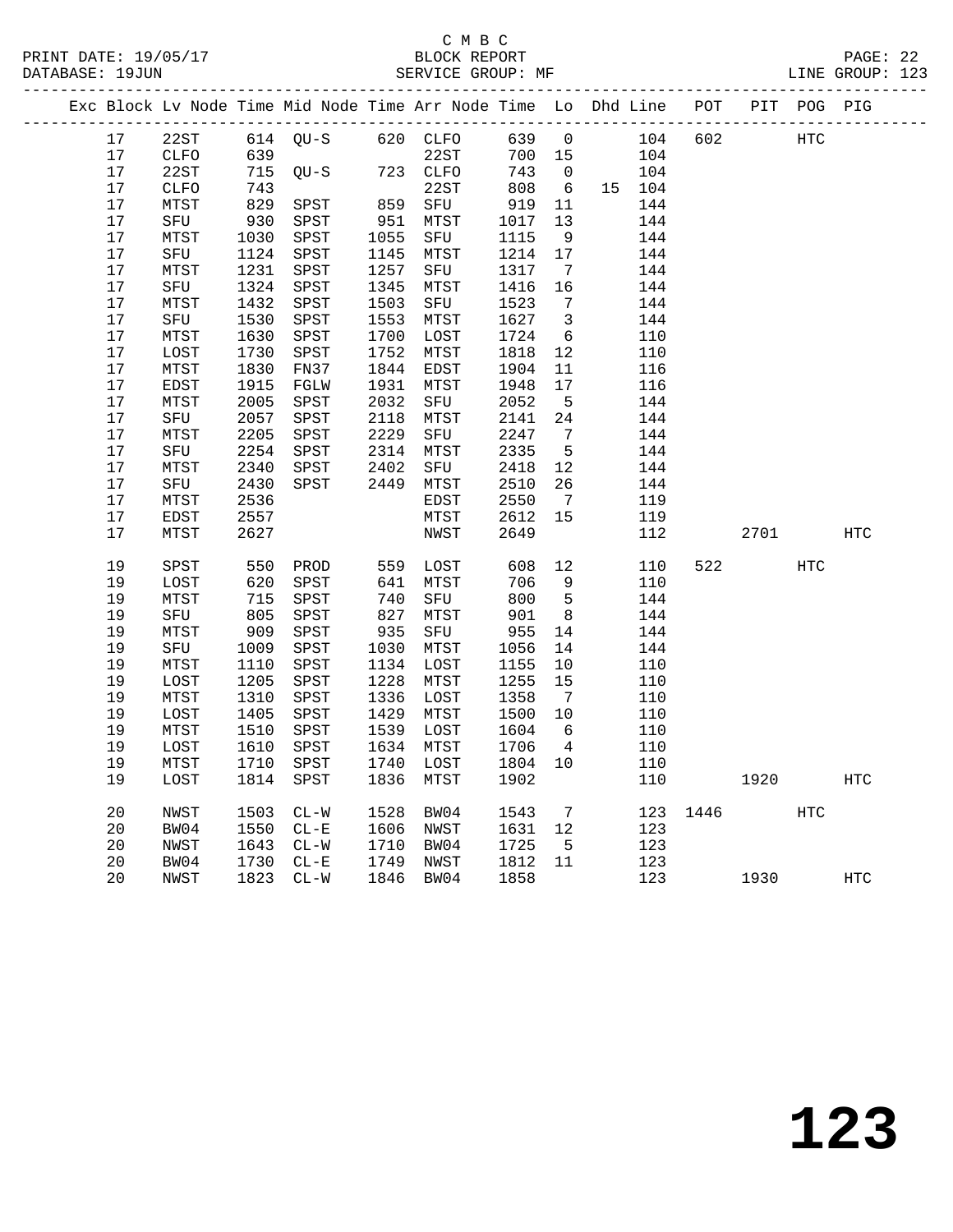#### C M B C<br>BLOCK REPORT PRINT DATE: 19/05/17 BLOCK REPORT PAGE: 23 SERVICE GROUP: MF

|  |          |               |              |                  |              |              |              |                              | Exc Block Lv Node Time Mid Node Time Arr Node Time Lo Dhd Line POT PIT POG PIG |     |                             |            |            |
|--|----------|---------------|--------------|------------------|--------------|--------------|--------------|------------------------------|--------------------------------------------------------------------------------|-----|-----------------------------|------------|------------|
|  | 21       | MTST          |              | 554 SPST 614 SFU |              |              | 630          | $5^{\circ}$                  | 144                                                                            | 529 |                             | HTC        |            |
|  | 21       | SFU 635 SPST  |              |                  |              | 656 MTST     | 723          | $\overline{4}$               | 144                                                                            |     |                             |            |            |
|  | 21       | MTST          | 727          | SPST             | 752          | SFU          | 812          | $5^{\circ}$                  | 144                                                                            |     |                             |            |            |
|  | 21       | SFU           | 817          | SPST             | 839          | MTST         | 911          | 10                           | 144                                                                            |     |                             |            |            |
|  | 21       | MTST          | 921          | SPST             | 946          | SFU          | 1006         | 18                           | 144                                                                            |     |                             |            |            |
|  | 21       | SFU           | 1024         | SPST             | 1045         | MTST         | 1111         | 19                           | 144                                                                            |     |                             |            |            |
|  | 21       | MTST          | 1130         | SPST             | 1156         | SFU          | 1216         | 8 <sup>8</sup>               | 144                                                                            |     |                             |            |            |
|  | 21       | SFU           | 1224         | SPST             | 1245         | MTST         | 1314         | 18                           | 144                                                                            |     |                             |            |            |
|  | 21       | MTST          | 1332         | SPST             | 1359         | SFU          | 1419         | $5^{\circ}$                  | 144                                                                            |     |                             |            |            |
|  | 21       | SFU           | 1424         | SPST             | 1445         | MTST         | 1520         | 9                            | 144                                                                            |     |                             |            |            |
|  | 21       | MTST          | 1529         | SPST             | 1602         | SFU          | 1622         | 8                            | 144                                                                            |     |                             |            |            |
|  | 21       | SFU           | 1630         | SPST             | 1653         | MTST         | 1727         | $7\phantom{.0}$              | 144                                                                            |     |                             |            |            |
|  | 21       | MTST          | 1734         | SPST             | 1806         | SFU          | 1826         | 8                            | 144                                                                            |     |                             |            |            |
|  | 21       | SFU           | 1834         | SPST             | 1857         | MTST         | 1925         | $5\overline{)}$              | 144                                                                            |     |                             |            |            |
|  | 21       | MTST          | 1930         | FN37             | 1943         | EDST         | 2000         | 15                           | 116                                                                            |     |                             |            |            |
|  | 21       | EDST          | 2015         | FGLW             | 2031         | MTST         | 2047         | 13                           | 116                                                                            |     |                             |            |            |
|  | 21       | MTST          | 2100         | FN37             | 2112         | EDST         | 2129         | 16                           | 116                                                                            |     |                             |            |            |
|  | 21       | EDST          | 2145         | FGLW             | 2201         | MTST         | 2217         | 20                           | 116                                                                            |     |                             |            |            |
|  | 21       | MTST          | 2237         | SPST             | 2301         | SFU          | 2319         | $5^{\circ}$                  | 144                                                                            |     |                             |            |            |
|  | 21       | SFU           | 2324         | SPST             | 2343         | MTST         | 2404         | 16                           | 144                                                                            |     |                             |            |            |
|  | 21       | MTST          | 2420         | SPST             | 2442         | SFU          | 2458         |                              | 144                                                                            |     | 2531                        |            | <b>HTC</b> |
|  |          |               |              |                  |              |              |              |                              |                                                                                |     |                             |            |            |
|  | 22       | MTST          | 557          | FN37             | 610          | EDST         | 629          | 13                           | 116                                                                            | 532 |                             | <b>HTC</b> |            |
|  | 22       | EDST          | 642          | FGLW             | 700          | MTST         | 717          | 9                            | 116                                                                            |     |                             |            |            |
|  | 22       | MTST          | 726          | FN37             | 740          | EDST         | 801          | $5^{\circ}$                  | 116                                                                            |     |                             |            |            |
|  | 22       | EDST          | 806          | FGLW             | 827          | MTST         | 847          | 13                           | 116                                                                            |     |                             |            |            |
|  | 22       | MTST          | 900          | FN37             | 914          | EDST         | 934          | $7\phantom{.0}\phantom{.0}7$ | 116                                                                            |     |                             |            |            |
|  | 22       | EDST          | 941          | FGLW             | 959          | MTST         | 1018         | 12                           | 116                                                                            |     |                             |            |            |
|  | 22       | MTST          | 1030         | FN37             | 1044         | EDST         | 1103         | $6\overline{6}$              | 116                                                                            |     |                             |            |            |
|  | 22       | EDST          | 1109         | FGLW             | 1126         | MTST         | 1145         | 15                           | 116                                                                            |     |                             |            |            |
|  | 22       | MTST<br>EDST  | 1200<br>1239 | FN37<br>FGLW     | 1213<br>1256 | EDST         | 1231<br>1315 | 8 <sup>8</sup><br>15         | 116                                                                            |     |                             |            |            |
|  | 22<br>22 |               | 1330         |                  | 1343         | MTST<br>EDST |              |                              | 116<br>116                                                                     |     |                             |            |            |
|  | 22       | MTST          | 1409         | FN37             | 1428         |              | 1401<br>1449 | 8                            | 116                                                                            |     |                             |            |            |
|  | 22       | EDST          | 1506         | FGLW             | 1520         | MTST         | 1543         | 17<br>6                      |                                                                                |     |                             |            |            |
|  | 22       | MTST<br>EDST  | 1549         | FN37             | 1609         | EDST         | 1630         |                              | 116<br>116                                                                     |     |                             |            |            |
|  | 22       | MTST          | 1634         | FGLW<br>SPST     | 1708         | MTST<br>SFU  | 1728         | $\overline{4}$<br>5          | 144                                                                            |     |                             |            |            |
|  | 22       | SFU           | 1733         | SPST             | 1756         | MTST         | 1828         | $7\overline{ }$              | 144                                                                            |     |                             |            |            |
|  | 22       | MTST          | 1835         | SPST             | 1903         | SFU          | 1923         | 5                            | 144                                                                            |     |                             |            |            |
|  | 22       | SFU 1928 SPST |              |                  |              | 1950 MTST    | 2016 19      |                              | 144                                                                            |     |                             |            |            |
|  | 22       | MTST          | 2035         | SPST             | 2102         | SFU          | 2122         | 2                            | 144                                                                            |     |                             |            |            |
|  | 22       | SFU           | 2124         | SPST             | 2144         | MTST         | 2205         |                              | 144                                                                            |     | 2223                        |            | <b>HTC</b> |
|  |          |               |              |                  |              |              |              |                              |                                                                                |     |                             |            |            |
|  | 24       | LOST          | 600          | SPST             | 619          | MTST         | 641          | $\overline{4}$               | 110                                                                            |     | 529 and the state of $\sim$ | HTC        |            |
|  | 24       | MTST          | 645          | SPST             | 708          | SFU          | 725          | 4                            | 144                                                                            |     |                             |            |            |
|  | 24       | SFU           | 729          | SPST             | 750          | MTST         | 824          | 15                           | 144                                                                            |     |                             |            |            |
|  | 24       | MTST          |              | 839 SPST         | 907          | SFU          | 927          |                              | 144                                                                            |     | 1007                        |            | HTC        |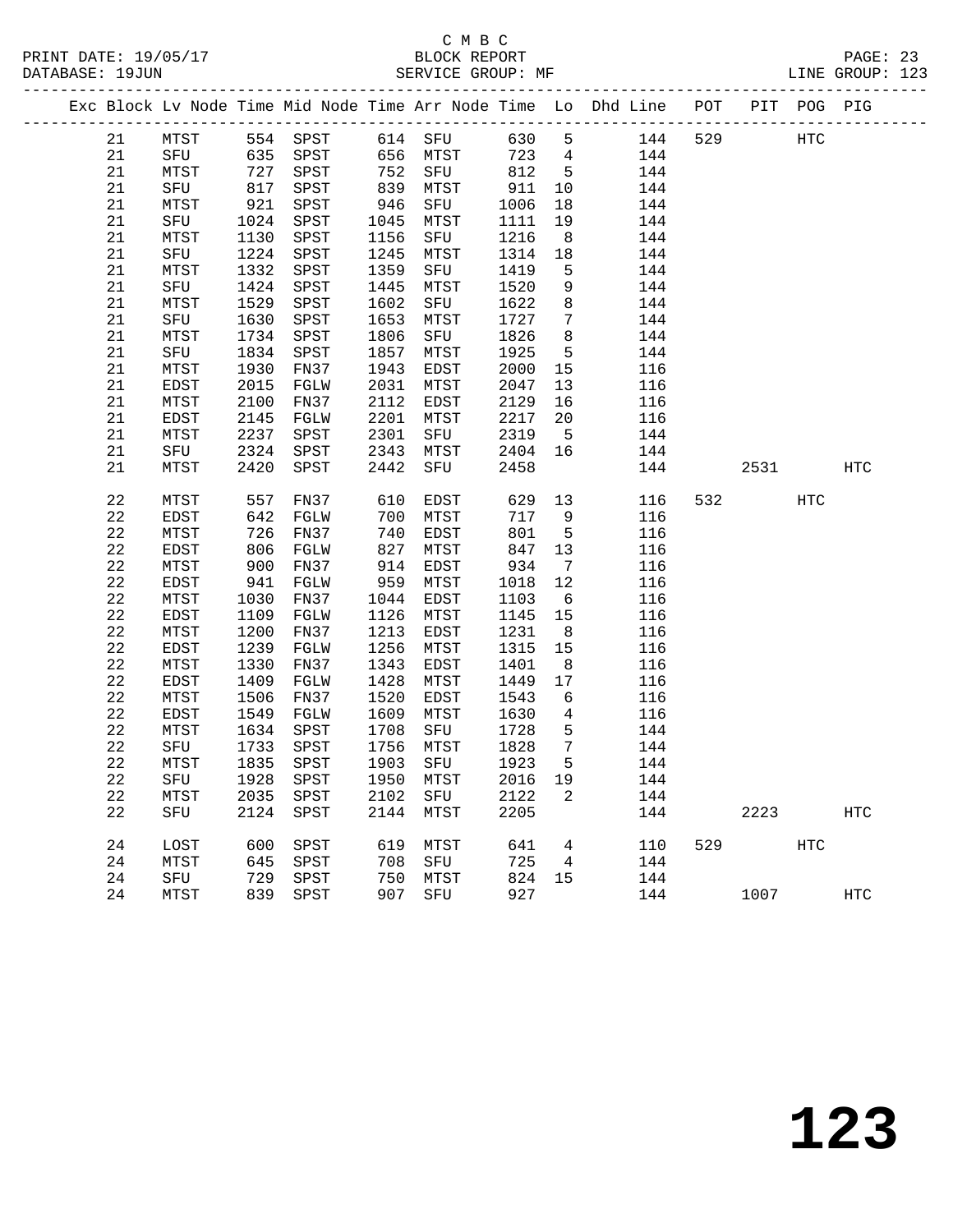|  |    |             |      |           |      |           |      |                         | Exc Block Lv Node Time Mid Node Time Arr Node Time Lo Dhd Line POT PIT POG PIG |          |      |                   |            |
|--|----|-------------|------|-----------|------|-----------|------|-------------------------|--------------------------------------------------------------------------------|----------|------|-------------------|------------|
|  | 25 | MTST        |      | 535 FN37  |      | 546 EDST  | 602  | 4                       | 116                                                                            | 510      |      | $_{\mathrm{HTC}}$ |            |
|  | 25 | EDST        |      | 606 FGLW  |      | 623 MTST  | 639  | 6                       | 116                                                                            |          |      |                   |            |
|  | 25 | MTST        | 645  | SPST      |      | 706 LOST  | 726  | 12                      | 110                                                                            |          |      |                   |            |
|  | 25 | LOST        | 738  | SPST      |      | 802 MTST  | 832  | 13                      | 110                                                                            |          |      |                   |            |
|  | 25 | MTST        | 845  | SPST      |      | 909 LOST  | 930  | $5^{\circ}$             | 110                                                                            |          |      |                   |            |
|  | 25 | LOST        | 935  | SPST      | 958  | MTST      | 1023 | 22                      | 110                                                                            |          |      |                   |            |
|  | 25 | MTST        | 1045 | SPST      | 1110 | SFU       | 1130 | 9                       | 144                                                                            |          |      |                   |            |
|  | 25 | SFU         | 1139 | SPST      | 1200 | MTST      | 1229 | 17                      | 144                                                                            |          |      |                   |            |
|  | 25 | MTST        | 1246 | SPST      | 1312 | SFU       | 1332 | $7\overline{ }$         | 144                                                                            |          |      |                   |            |
|  | 25 | SFU         | 1339 | SPST      | 1400 | MTST      | 1432 | 16                      | 144                                                                            |          |      |                   |            |
|  | 25 | MTST        | 1448 | SPST      | 1519 | SFU       | 1539 | 9                       | 144                                                                            |          |      |                   |            |
|  | 25 | SFU         | 1548 | SPST      |      | 1611 MTST | 1645 | 5                       | 144                                                                            |          |      |                   |            |
|  | 25 | MTST        | 1650 | SPST      | 1720 | LOST      | 1744 | $6\overline{6}$         | 110                                                                            |          |      |                   |            |
|  | 25 | LOST        | 1750 | SPST      |      | 1812 MTST | 1838 | 11                      | 110                                                                            |          |      |                   |            |
|  | 25 | MTST        | 1849 | SPST      | 1912 | LOST      | 1933 | 11                      | 110                                                                            |          |      |                   |            |
|  | 25 | LOST        | 1944 | SPST      |      | 2005 MTST | 2028 | 13                      | 110                                                                            |          |      |                   |            |
|  | 25 | MTST        | 2041 |           |      | EDST      | 2100 | 2                       | 119                                                                            |          |      |                   |            |
|  | 25 | EDST        | 2102 |           |      | MTST      | 2122 | $\mathbf{3}$            | 119                                                                            |          |      |                   |            |
|  | 25 | MTST        | 2125 |           |      | EDST      | 2144 | 2                       | 119                                                                            |          |      |                   |            |
|  | 25 | <b>EDST</b> | 2146 |           |      | MTST      | 2206 |                         | 119                                                                            |          | 2224 |                   | <b>HTC</b> |
|  |    |             |      |           |      |           |      |                         |                                                                                |          |      |                   |            |
|  | 26 | SFU         | 1606 | SPST      |      | 1629 MTST | 1703 | $7\overline{ }$         |                                                                                | 144 1521 |      | HTC               |            |
|  | 26 | MTST        | 1710 | SPST      |      | 1744 SFU  | 1804 | 5                       | 144                                                                            |          |      |                   |            |
|  | 26 | SFU         | 1809 | SPST      | 1831 | MTST      | 1901 | $\overline{4}$          | 144                                                                            |          |      |                   |            |
|  | 26 | MTST        | 1905 | SPST      | 1932 | SFU       | 1952 | 6                       | 144                                                                            |          |      |                   |            |
|  | 26 | SFU         | 1958 | SPST      |      | 2020 MTST | 2045 | 11                      | 144                                                                            |          |      |                   |            |
|  | 26 | MTST        | 2056 |           |      | EDST      | 2115 | $\overline{a}$          | 119                                                                            |          |      |                   |            |
|  | 26 | EDST        | 2117 |           |      | MTST      | 2137 | $\overline{\mathbf{3}}$ | 119                                                                            |          |      |                   |            |
|  | 26 | MTST        | 2140 |           |      | EDST      | 2159 | 2                       | 119                                                                            |          |      |                   |            |
|  | 26 | EDST        | 2201 |           |      | MTST      | 2219 | 14                      | 119                                                                            |          |      |                   |            |
|  | 26 | MTST        | 2233 |           |      | EDST      | 2251 | $\overline{7}$          | 119                                                                            |          |      |                   |            |
|  | 26 | EDST        | 2258 |           |      | MTST      | 2316 | 19                      | 119                                                                            |          |      |                   |            |
|  | 26 | MTST        | 2335 |           |      | EDST      | 2350 | $\overline{7}$          | 119                                                                            |          |      |                   |            |
|  | 26 | EDST        | 2357 |           |      | MTST      | 2413 | 22                      | 119                                                                            |          |      |                   |            |
|  | 26 | MTST        | 2435 |           |      | EDST      | 2449 | $\overline{7}$          | 119                                                                            |          |      |                   |            |
|  | 26 | EDST        | 2456 |           |      | MTST      | 2512 |                         | 119                                                                            |          | 2530 |                   | HTC        |
|  | 27 | MTST        | 1549 | SPST      | 1621 | SFU       | 1641 | 9                       |                                                                                | 144 1519 |      | <b>HTC</b>        |            |
|  | 27 |             | 1650 | SPST      |      | 1713 MTST | 1747 | 11                      | 144                                                                            |          |      |                   |            |
|  | 27 | SFU<br>MTST | 1758 | SPST      | 1828 | SFU       | 1848 | 6                       | 144                                                                            |          |      |                   |            |
|  | 27 | SFU         | 1854 | SPST      | 1917 | MTST      | 1945 | 15                      | 144                                                                            |          |      |                   |            |
|  | 27 | MTST        | 2000 | FN37      | 2013 | EDST      | 2030 | 15                      | 116                                                                            |          |      |                   |            |
|  | 27 | EDST        | 2045 | FGLW      | 2101 | MTST      | 2117 | 13                      | 116                                                                            |          |      |                   |            |
|  | 27 | MTST        | 2130 | FN37      | 2142 | EDST      | 2159 | 16                      | 116                                                                            |          |      |                   |            |
|  | 27 | <b>EDST</b> |      | 2215 FGLW | 2231 | MTST      | 2247 |                         | 116                                                                            |          | 2305 |                   | HTC        |
|  |    |             |      |           |      |           |      |                         |                                                                                |          |      |                   |            |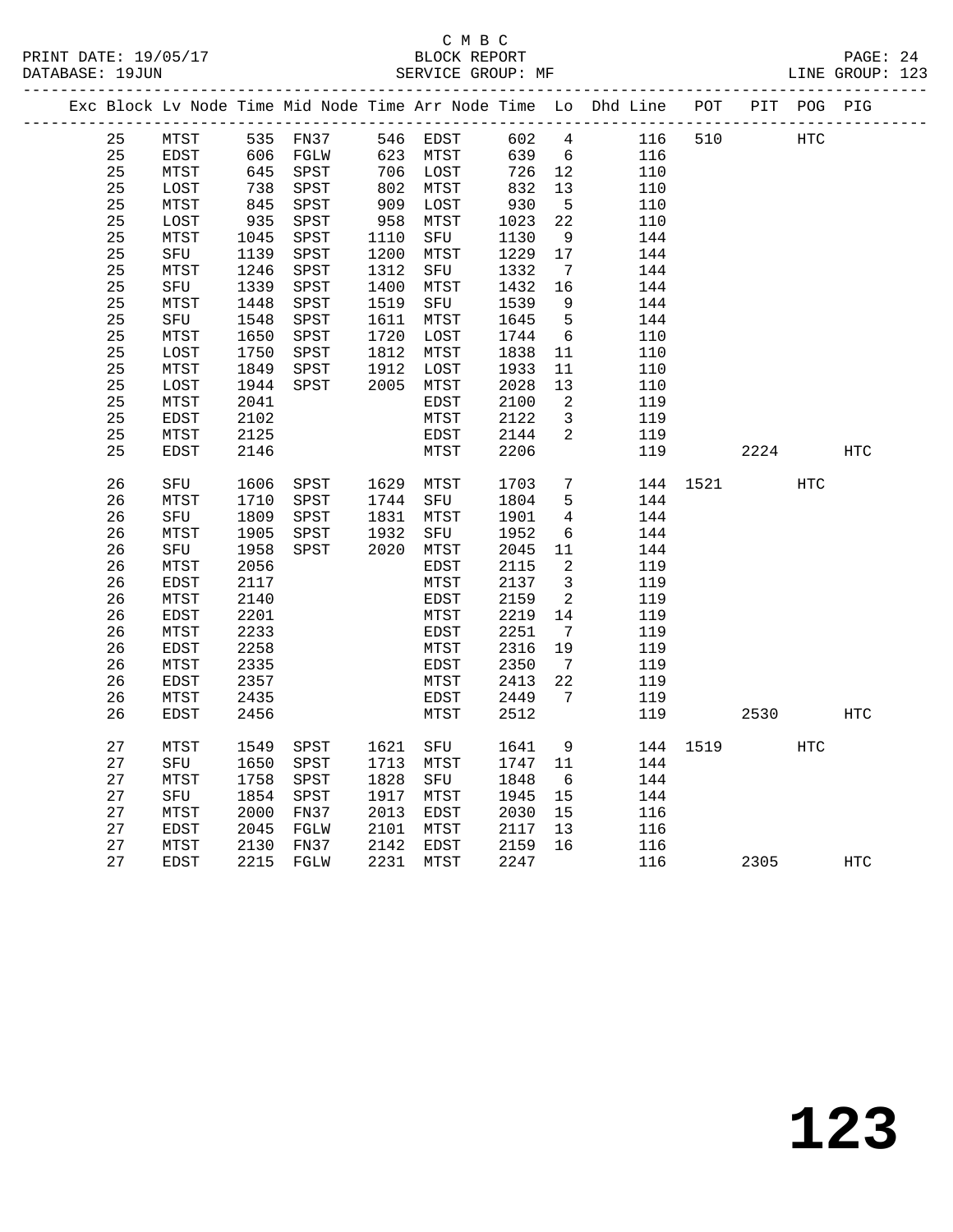#### C M B C<br>BLOCK REPORT PRINT DATE: 19/05/17 BLOCK REPORT PAGE: 25 SERVICE GROUP: MF

|  |    |      |      |              |                 |          |      |                 | Exc Block Lv Node Time Mid Node Time Arr Node Time Lo Dhd Line POT |          |      | PIT POG PIG |     |
|--|----|------|------|--------------|-----------------|----------|------|-----------------|--------------------------------------------------------------------|----------|------|-------------|-----|
|  | 28 | LOST |      | 540 SPST     |                 | 559 MTST | 621  | 9               | 110                                                                | 509      |      | <b>HTC</b>  |     |
|  | 28 | MTST | 630  | SPST         |                 | 651 SFU  | 707  | 5               | 144                                                                |          |      |             |     |
|  | 28 | SFU  | 712  | SPST         |                 | 733 MTST | 805  | 4               | 144                                                                |          |      |             |     |
|  | 28 | MTST | 809  | SPST         | 837             | SFU      | 857  | $\overline{9}$  | 144                                                                |          |      |             |     |
|  | 28 | SFU  | 906  | SPST         | $\frac{1}{928}$ | MTST     | 955  | $6\overline{6}$ | 144                                                                |          |      |             |     |
|  | 28 | MTST | 1001 | SPST         | 1026            | SFU      | 1046 | 8               | 144                                                                |          |      |             |     |
|  | 28 | SFU  | 1054 | SPST         | 1115            | MTST     | 1141 | 19              | 144                                                                |          |      |             |     |
|  | 28 | MTST | 1200 | SPST         | 1226            | SFU      | 1246 | 8 <sup>8</sup>  | 144                                                                |          |      |             |     |
|  | 28 | SFU  | 1254 | SPST         | 1315            | MTST     | 1344 | 18              | 144                                                                |          |      |             |     |
|  | 28 | MTST | 1402 | SPST         | 1431            | SFU      | 1451 | 9               | 144                                                                |          |      |             |     |
|  | 28 | SFU  | 1500 | SPST         | 1522            | MTST     | 1556 | 14              | 144                                                                |          |      |             |     |
|  | 28 | MTST | 1610 | SPST         | 1642            | SFU      | 1702 | 8               | 144                                                                |          |      |             |     |
|  | 28 | SFU  | 1710 | SPST         | 1733            | MTST     | 1807 |                 | 144                                                                |          | 1829 |             | HTC |
|  | 29 | SFU  | 1510 | SPST         | 1532            | MTST     | 1606 | $\overline{4}$  |                                                                    | 144 1425 |      | HTC         |     |
|  | 29 | MTST | 1610 | SPST         | 1640            | LOST     | 1704 | 16              | 110                                                                |          |      |             |     |
|  | 29 | LOST | 1720 | 6&6W         | 1749            | 22ST     | 1759 | 5               | 101                                                                |          |      |             |     |
|  | 29 | 22ST | 1804 | 6&6N         | 1817            | LOST     | 1840 | 10              | 101                                                                |          |      |             |     |
|  | 29 | LOST | 1850 | HOLD         | 1916            | BW02     | 1922 | - 8             | 136                                                                |          |      |             |     |
|  | 29 | BW02 | 1930 | SPST         | 1952            | LKST     | 2002 | 8 <sup>8</sup>  | 134                                                                |          |      |             |     |
|  | 29 | LKST | 2010 | SPST         | 2017            | BW03     | 2037 | 13              | 134                                                                |          |      |             |     |
|  | 29 | BW03 | 2050 | PROD         | 2111            | LOST     | 2118 | 2               | 136                                                                |          |      |             |     |
|  | 29 | LOST | 2120 | ${\tt HOLD}$ | 2146            | BW02     | 2152 |                 | 136                                                                |          | 2217 |             | HTC |
|  | 30 | PROD | 452  | SPST         | 501             | MTST     | 522  | 10              | 110                                                                | 419      |      | HTC         |     |
|  | 30 | MTST | 532  | SPST         | 552             | SFU      | 608  | 7               | 144                                                                |          |      |             |     |
|  | 30 | SFU  | 615  | SPST         | 634             | MTST     | 658  | $7\phantom{.0}$ | 144                                                                |          |      |             |     |
|  | 30 | MTST | 705  | SPST         | 729             | SFU      | 749  | $\overline{4}$  | 144                                                                |          |      |             |     |
|  | 30 | SFU  | 753  | SPST         | 815             | MTST     | 849  | 10              | 144                                                                |          |      |             |     |
|  | 30 | MTST | 859  | SPST         | 927             | SFU      | 947  | $7\overline{ }$ | 144                                                                |          |      |             |     |
|  | 30 | SFU  | 954  | SPST         | 1015            | MTST     | 1041 | 19              | 144                                                                |          |      |             |     |
|  | 30 | MTST | 1100 | SPST         | 1126            | SFU      | 1146 | 8               | 144                                                                |          |      |             |     |
|  | 30 | SFU  | 1154 | SPST         | 1215            | MTST     | 1244 | 17              | 144                                                                |          |      |             |     |
|  | 30 | MTST | 1301 | SPST         | 1327            | SFU      | 1347 | $\overline{7}$  | 144                                                                |          |      |             |     |
|  | 30 | SFU  | 1354 | SPST         | 1415            | MTST     | 1447 | 14              | 144                                                                |          |      |             |     |
|  | 30 | MTST | 1501 | SPST         | 1534            | SFU      | 1554 | $\overline{4}$  | 144                                                                |          |      |             |     |
|  | 30 | SFU  | 1558 | ${\tt SPST}$ | 1621            | MTST     | 1655 | 14              | 144                                                                |          |      |             |     |
|  | 30 | MTST | 1709 | FN37         | 1724            | EDST     | 1747 | 13 <sup>°</sup> | 116                                                                |          |      |             |     |
|  | 30 | EDST | 1800 | FGLW         | 1817            | MTST     | 1834 |                 | 116                                                                |          | 1856 |             | HTC |
|  | 31 | NWST | 1543 | $CL-W$       | 1608            | BW04     | 1623 | $\overline{7}$  | 123                                                                | 1526     |      | <b>HTC</b>  |     |
|  | 31 | BW04 | 1630 | $CL - E$     | 1648            | NWST     | 1712 | 11              | 123                                                                |          |      |             |     |
|  | 31 | NWST | 1723 | $CL-W$       | 1748            | BW04     | 1801 | 9               | 123                                                                |          |      |             |     |
|  | 31 | BW04 | 1810 | $CL - E$     | 1826            | NWST     | 1847 |                 | 123                                                                |          | 1901 |             | HTC |
|  |    |      |      |              |                 |          |      |                 |                                                                    |          |      |             |     |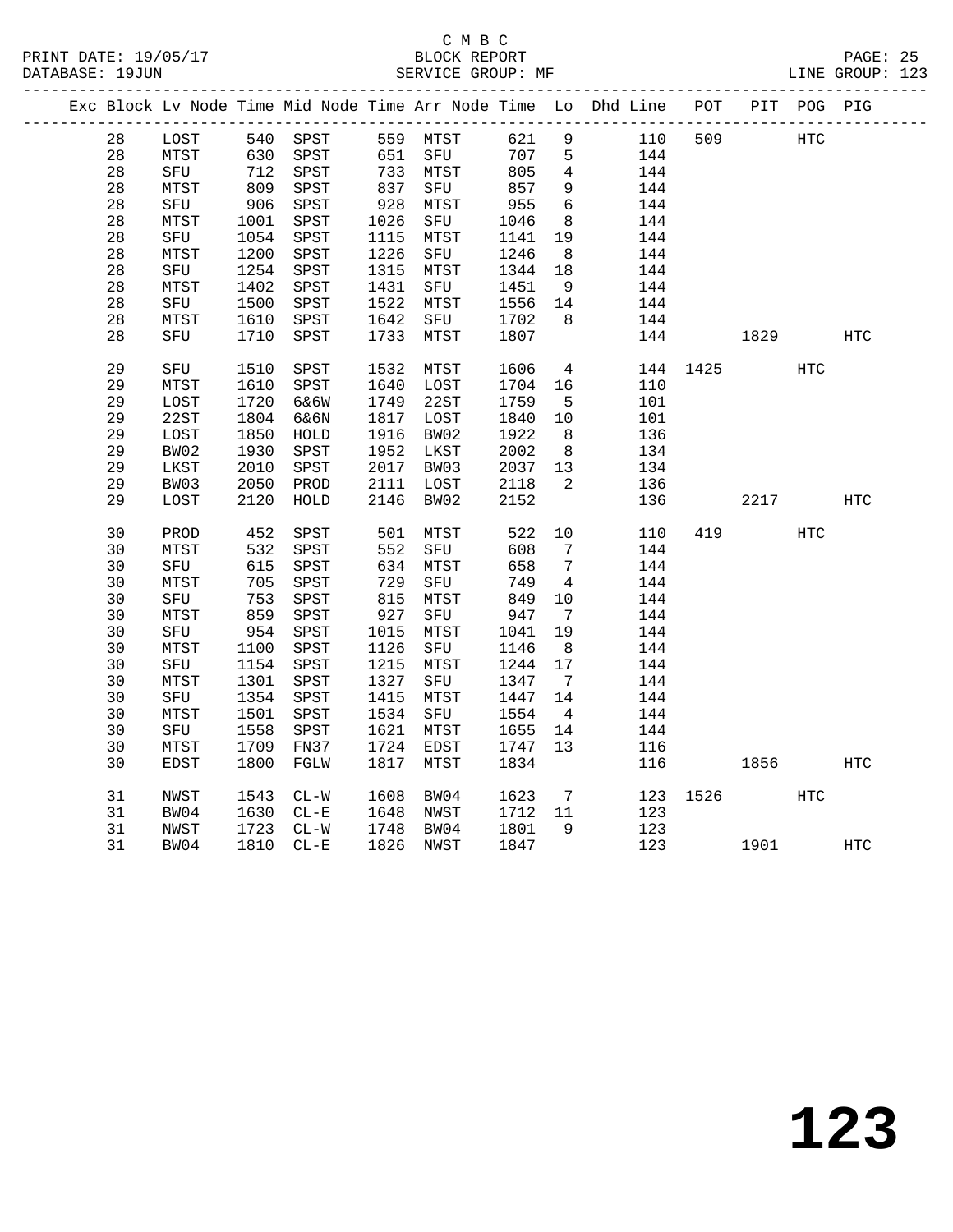### C M B C<br>BLOCK REPORT

PAGE: 26<br>LINE GROUP: 123

|  |          |              |              | Exc Block Lv Node Time Mid Node Time Arr Node Time Lo Dhd Line POT |              |              |              |                         |            |          |      | PIT POG PIG |            |  |
|--|----------|--------------|--------------|--------------------------------------------------------------------|--------------|--------------|--------------|-------------------------|------------|----------|------|-------------|------------|--|
|  | 32       | NWST         |              | 1553 CL-W 1618 BW04                                                |              |              | 1633         | $\overline{7}$          |            | 123 1536 |      | <b>HTC</b>  |            |  |
|  | 32       | BW04         | 1640         | $CL-E$ 1658 NWST                                                   |              |              | 1722         | 10                      | 123        |          |      |             |            |  |
|  | 32       | NWST         | 1732         |                                                                    |              | EDST         | 1753         | 9                       | 112        |          |      |             |            |  |
|  | 32       | EDST         | 1802         |                                                                    |              | NWST         | 1822         | $\overline{\mathbf{3}}$ | 112        |          |      |             |            |  |
|  | 32       | NWST         | 1825         |                                                                    |              | EDST         | 1843         | 10                      | 112        |          |      |             |            |  |
|  | 32       | EDST         | 1853         | BCHL                                                               |              | 1912 HOLD    | 1920         | $\mathsf{O}$            | 133        |          |      |             |            |  |
|  | 32       | HOLD         | 1920         | GIST                                                               | 1937         | PAST         | 1956         | 4                       | 129        |          |      |             |            |  |
|  | 32       | PAST         | 2000         | GIST                                                               | 2015         | HOLD         | 2032         | $\overline{0}$          | 129        |          |      |             |            |  |
|  | 32       | HOLD         | 2032         | <b>BCHL</b>                                                        | 2041         | EDST         | 2057         | 18                      | 133        |          |      |             |            |  |
|  | 32       | EDST         | 2115         | FGLW                                                               | 2131         | MTST         | 2147         | 13                      | 116        |          |      |             |            |  |
|  | 32       | MTST         | 2200         | FN37                                                               | 2211         | EDST         | 2228         | 20                      | 116        |          |      |             |            |  |
|  | 32       | EDST         | 2248         | BCHL                                                               | 2304         | HOLD         | 2312         | $\overline{0}$          | 133        |          |      |             |            |  |
|  | 32       | HOLD         | 2312         | GIST                                                               | 2326         | PAST         | 2342         | 18                      | 129        |          |      |             |            |  |
|  | 32       | PAST         | 2400         | GIST                                                               | 2414         | HOLD         | 2429         | $\overline{0}$          | 129        |          |      |             |            |  |
|  | 32       | HOLD         | 2429         | BCHL                                                               | 2438         | EDST         | 2452         | 19                      | 9 133      |          |      |             |            |  |
|  | 32       | NWST         | 2520         |                                                                    |              | EDST         | 2532         | 7                       | 112        |          |      |             |            |  |
|  | 32       | <b>EDST</b>  | 2539         |                                                                    |              | NWST         | 2548         |                         | 112        |          | 2600 |             | <b>HTC</b> |  |
|  | 33       | KYBD         | 447          |                                                                    |              | NWST         | 507          | $\overline{4}$          | 112        | 427      |      | HTC         |            |  |
|  | 33       | NWST         | 511          |                                                                    |              | EDST         | 525          | 2                       | 112        |          |      |             |            |  |
|  | 33       | EDST         | 527          |                                                                    |              | NWST         | 542          | $\mathbf{3}$            | 112        |          |      |             |            |  |
|  | 33       | NWST         | 545          |                                                                    |              | EDST         | 601          | 2                       | 112        |          |      |             |            |  |
|  | 33       | EDST         | 603          |                                                                    |              | NWST         | 618          | 2                       | 112        |          |      |             |            |  |
|  | 33       | NWST         | 620          |                                                                    |              | EDST         | 638          | 2                       | 112        |          |      |             |            |  |
|  | 33       | EDST         | 640          |                                                                    |              | NWST         | 655          | 10                      | 112        |          |      |             |            |  |
|  | 33       | NWST         | 705          |                                                                    |              | EDST         | 723          | 2                       | 112        |          |      |             |            |  |
|  | 33       | EDST         | 725          |                                                                    |              | NWST         | 741          | 9                       | 112        |          |      |             |            |  |
|  | 33       | NWST         | 750          |                                                                    |              | EDST         | 810          | $\mathbf{2}$            | 112        |          |      |             |            |  |
|  | 33       | EDST         | 812          |                                                                    |              | NWST         | 828          | $7\phantom{.0}$         | 112        |          |      |             |            |  |
|  | 33       | NWST         | 835          |                                                                    |              | EDST         | 853          | 2                       | 112        |          |      |             |            |  |
|  | 33       | EDST         | 855          |                                                                    |              | NWST         | 912          | 8                       | 112        |          |      |             |            |  |
|  | 33       | NWST         | 920          |                                                                    |              | EDST         | 937          | 2                       | 112        |          |      |             |            |  |
|  | 33       | EDST         | 939          |                                                                    |              | NWST         | 955          | 13                      | 112        |          |      |             |            |  |
|  | 33       | NWST         | 1008         | $CL-W$                                                             | 1028         | BW04         | 1040         | 8                       | 123        |          |      |             |            |  |
|  | 33       | BW04         | 1048         | $CL-E$                                                             | 1102         | NWST         | 1122         | 16                      | 123        |          |      |             |            |  |
|  | 33<br>33 | NWST         | 1138<br>1218 | $CL - W$                                                           | 1200<br>1232 | BW04         | 1212<br>1252 | 6                       | 123<br>123 |          |      |             |            |  |
|  | 33       | BW04<br>NWST | 1308         | $CL - E$<br>$CL - W$                                               | 1329         | NWST<br>BW04 | 1342         | 16<br>6                 | 123        |          |      |             |            |  |
|  | 33       | BW04         | 1348         | $CL - E$                                                           | 1403         | NWST         | 1425         | 13                      | 123        |          |      |             |            |  |
|  | 33       |              | 1438         |                                                                    | 1501         | BW04         | 1515         | 15                      | 123        |          |      |             |            |  |
|  | 33       | NWST<br>BW04 | 1530         | $CL - W$<br>$CL - E$                                               | 1546         | NWST         | 1612         | 11                      | 123        |          |      |             |            |  |
|  | 33       | NWST         | 1623         | $\mathtt{CL-}\mathtt{W}$                                           | 1648         | BW04         | 1703         | 7                       | 123        |          |      |             |            |  |
|  | 33       | BW04         | 1710         | $CL - E$                                                           | 1730         | NWST         | 1753         | 10                      | 123        |          |      |             |            |  |
|  | 33       | NWST         | 1803         | $CL-W$                                                             | 1826         | BW03         | 1838         | 12                      | 123        |          |      |             |            |  |
|  | 33       | BW03         | 1850         | PROD                                                               | 1914         | LOST         | 1922         | 8                       | 136        |          |      |             |            |  |
|  | 33       | LOST         | 1930         | 6&6W                                                               | 1950         | 22ST         | 1958         | 5                       | 101        |          |      |             |            |  |
|  | 33       | 22ST         | 2003         | 6&6N                                                               | 2013         | LOST         | 2036         | 14                      | 101        |          |      |             |            |  |
|  | 33       | LOST         | 2050         | HOLD                                                               | 2116         | BW02         | 2122         | 8                       | 136        |          |      |             |            |  |
|  | 33       | BW02         | 2130         | SPST                                                               | 2152         | LKST         | 2201         | 9                       | 134        |          |      |             |            |  |
|  | 33       | LKST         | 2210         | SPST                                                               | 2217         | BW03         | 2236         | 14                      | 134        |          |      |             |            |  |
|  | 33       | BW03         | 2250         | PROD                                                               | 2311         | LOST         | 2318         |                         | 136        |          | 2342 |             | <b>HTC</b> |  |
|  |          |              |              |                                                                    |              |              |              |                         |            |          |      |             |            |  |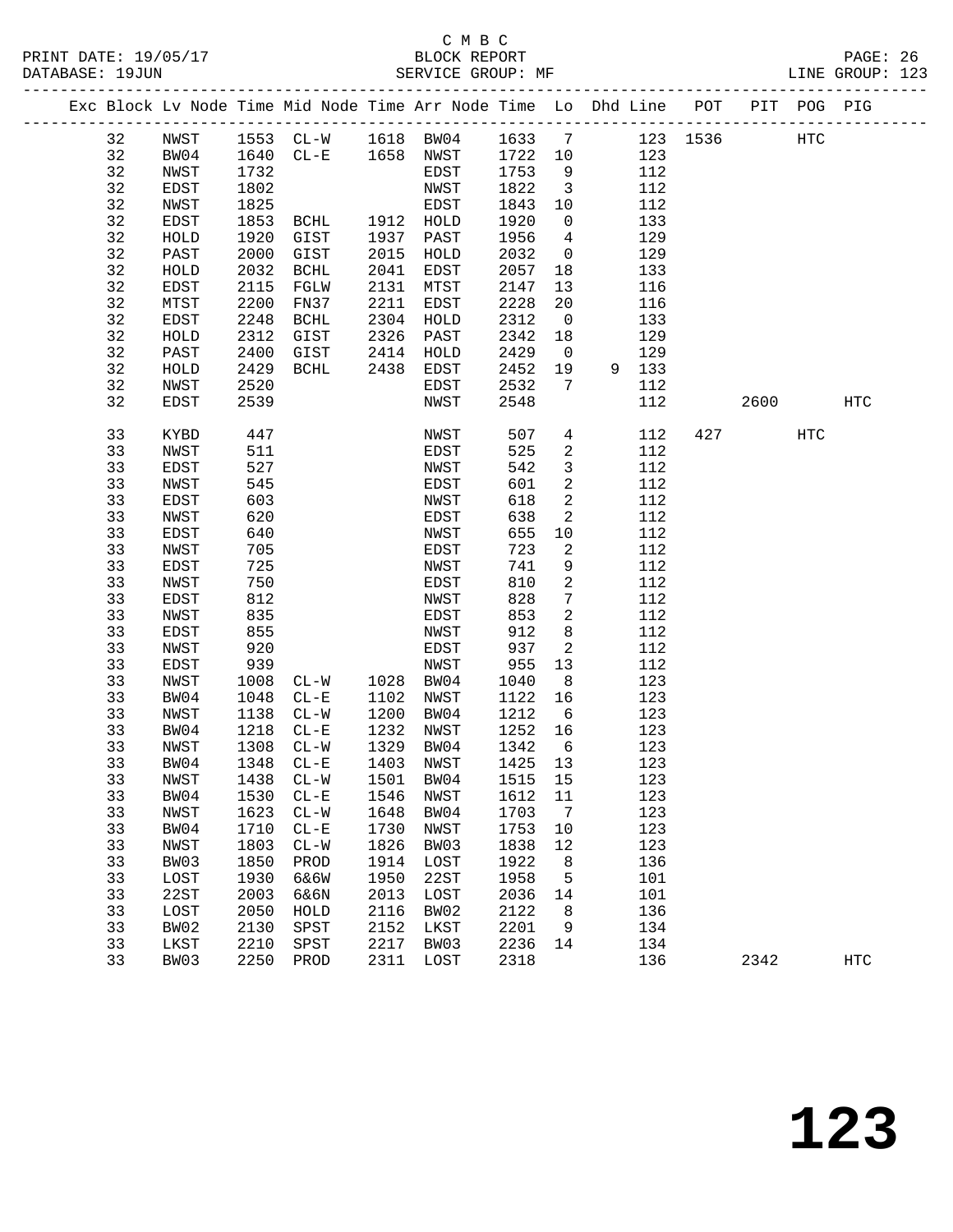|  |    |      |      |                   |      |           |         |                            | Exc Block Lv Node Time Mid Node Time Arr Node Time Lo Dhd Line POT PIT POG PIG |     |        |            |     |
|--|----|------|------|-------------------|------|-----------|---------|----------------------------|--------------------------------------------------------------------------------|-----|--------|------------|-----|
|  | 34 | CW12 |      | 530 CL-W 538 BW04 |      |           | 550     | $\overline{0}$             | 123                                                                            | 518 |        | HTC        |     |
|  | 34 | BW04 | 550  | $CL - E$          |      | 559 NWST  | 616     | 13                         | 123                                                                            |     |        |            |     |
|  | 34 | NWST | 629  | $CL-W$            | 646  | BW04      | 658     | $6\overline{6}$            | 123                                                                            |     |        |            |     |
|  | 34 | BW04 | 704  | $CL - E$          | 716  | NWST      | 737     | $\overline{\phantom{a}}^2$ | 123                                                                            |     |        |            |     |
|  | 34 | NWST | 739  | $CL-W$            | 800  | BW04      | 815     | 13                         | 123                                                                            |     |        |            |     |
|  | 34 | BW04 | 828  | $CL - E$          | 843  | NWST      | 905     | 5                          | 123                                                                            |     |        |            |     |
|  | 34 | NWST | 910  | 6&6N              | 919  | EDST      | 937     | $\overline{4}$             | 106                                                                            |     |        |            |     |
|  | 34 | EDST | 941  | 6&6S              | 956  | NWST      | 1004    | 14                         | 106                                                                            |     |        |            |     |
|  | 34 | NWST | 1018 | 6&6N              | 1028 | EDST      | 1045    | $\overline{4}$             | 106                                                                            |     |        |            |     |
|  | 34 | EDST | 1049 | 6&6S              | 1104 | NWST      | 1112    | 16                         | 106                                                                            |     |        |            |     |
|  | 34 | NWST | 1128 | 6&6N              | 1138 | EDST      | 1155    | $\overline{4}$             | 106                                                                            |     |        |            |     |
|  | 34 | EDST | 1159 | 6&6S              | 1215 | NWST      | 1223    | 15                         | 106                                                                            |     |        |            |     |
|  | 34 | NWST | 1238 | 6&6N              | 1248 | EDST      | 1305    | $\overline{4}$             | 106                                                                            |     |        |            |     |
|  | 34 | EDST | 1309 | 6&6S              | 1325 | NWST      | 1333    | 15                         | 106                                                                            |     |        |            |     |
|  | 34 | NWST | 1348 | 6&6N              | 1358 | EDST      | 1415    | $\overline{4}$             | 106                                                                            |     |        |            |     |
|  | 34 | EDST | 1419 | 6&6S              | 1438 | NWST      | 1446    | 13                         | 106                                                                            |     |        |            |     |
|  | 34 | NWST | 1459 | 6&6N              | 1509 | EDST      | 1529    | $\overline{\phantom{a}}^2$ | 106                                                                            |     |        |            |     |
|  | 34 | EDST | 1531 | 6&6S              | 1551 | NWST      | 1559    | 11                         | 106                                                                            |     |        |            |     |
|  | 34 | NWST | 1610 | 6&6N              | 1623 | EDST      | 1641    | $\overline{4}$             | 106                                                                            |     |        |            |     |
|  | 34 | EDST | 1645 | 6&6S              | 1705 | NWST      | 1713    | 11                         | 106                                                                            |     |        |            |     |
|  | 34 | NWST | 1724 | 6&6N              | 1737 | EDST      | 1755    | $\overline{4}$             | 106                                                                            |     |        |            |     |
|  | 34 | EDST | 1759 | 6&6S              | 1817 | NWST      | 1825    | 9                          | 106                                                                            |     |        |            |     |
|  | 34 | NWST | 1834 | 6&6N              | 1843 | EDST      | 1859    | $\overline{4}$             | 106                                                                            |     |        |            |     |
|  | 34 | EDST | 1903 | 6&6S              | 1918 | NWST      | 1926    | 8                          | 106                                                                            |     |        |            |     |
|  | 34 | NWST | 1934 | 6&6N              | 1943 | EDST      | 1957    | 2                          | 106                                                                            |     |        |            |     |
|  | 34 | EDST | 1959 | 6&6S              | 2014 | NWST      | 2022    | 12                         | 106                                                                            |     |        |            |     |
|  | 34 | NWST | 2034 | 6&6N              | 2042 | EDST      | 2056    | $\overline{2}$             | 106                                                                            |     |        |            |     |
|  | 34 | EDST | 2058 | 6&6S              | 2113 | NWST      | 2120    | 14                         | 106                                                                            |     |        |            |     |
|  | 34 | NWST | 2134 | 6&6N              | 2142 | EDST      | 2156    | $\overline{2}$             | 106                                                                            |     |        |            |     |
|  | 34 | EDST | 2158 | 6&6S              | 2212 | NWST      | 2218    |                            | 106                                                                            |     | 2230   |            | HTC |
|  | 36 | NWST | 607  | $CL-W$            | 623  | BW04      | 633     | $7\phantom{.0}$            | 123                                                                            |     | 552 31 | <b>HTC</b> |     |
|  | 36 | BW04 | 640  | $CL-E$            | 652  | NWST      | 711     | 8                          | 123                                                                            |     |        |            |     |
|  | 36 | NWST | 719  | $CL-W$            | 740  | BW04      | 755     | 9                          | 123                                                                            |     |        |            |     |
|  | 36 | BW04 | 804  | $CL - E$          | 819  | NWST      | 842     | $\overline{\mathbf{3}}$    | 123                                                                            |     |        |            |     |
|  | 36 | NWST | 845  | $CL-W$            | 907  | BW04      | 921     | 12                         | 123                                                                            |     |        |            |     |
|  | 36 | BW04 | 933  | $CL-E$            | 947  | NWST      | 1007    | 16                         | 123                                                                            |     |        |            |     |
|  | 36 | NWST | 1023 | $CL-W$            | 1043 | BW04      | 1055    | 8 <sup>8</sup>             | 123                                                                            |     |        |            |     |
|  | 36 | BW04 | 1103 | $CL - E$          |      | 1117 NWST | 1137 16 |                            | 123                                                                            |     |        |            |     |
|  | 36 | NWST |      | 1153 CL-W         |      | 1215 BW04 | 1227 6  |                            | 123                                                                            |     |        |            |     |
|  | 36 | BW04 | 1233 | $CL-E$            | 1247 | NWST      | 1307    | 16                         | 123                                                                            |     |        |            |     |
|  | 36 | NWST | 1323 | $CL-W$            | 1344 | BW04      | 1357    | 6                          | 123                                                                            |     |        |            |     |
|  | 36 | BW04 | 1403 | $CL - E$          | 1418 | NWST      | 1441    | 10                         | 123                                                                            |     |        |            |     |
|  | 36 | NWST | 1451 | $CL-W$            | 1514 | BW04      | 1528    | 12                         | 123                                                                            |     |        |            |     |
|  | 36 | BW04 | 1540 | $CL - E$          | 1556 | NWST      | 1622    | 11                         | 123                                                                            |     |        |            |     |
|  | 36 | NWST | 1633 | $CL - W$          | 1700 | BW04      | 1715    | $5^{\circ}$                | 123                                                                            |     |        |            |     |
|  | 36 | BW04 | 1720 | $CL - E$          | 1739 | NWST      | 1802    | 11                         | 123                                                                            |     |        |            |     |
|  | 36 | NWST | 1813 | $CL-W$            | 1836 | BW04      | 1848    | 12                         | 123                                                                            |     |        |            |     |
|  | 36 | BW04 | 1900 | $CL - E$          | 1913 | NWST      | 1930    | 10                         | 123                                                                            |     |        |            |     |
|  | 36 | NWST | 1940 | $CL - W$          | 2000 | BW04      | 2011    |                            | 123                                                                            |     | 2036   |            | HTC |
|  | 37 | NWST | 659  | $CL-W$            | 718  | BW04      | 732     | 8                          | 123                                                                            | 644 |        | HTC        |     |
|  | 37 | BW04 | 740  | $CL - E$          | 754  | NWST      | 818     | 3                          | 123                                                                            |     |        |            |     |
|  | 37 | NWST |      | 821 CL-W          |      | 845 BW04  | 859     |                            | 123                                                                            |     | 931    |            | HTC |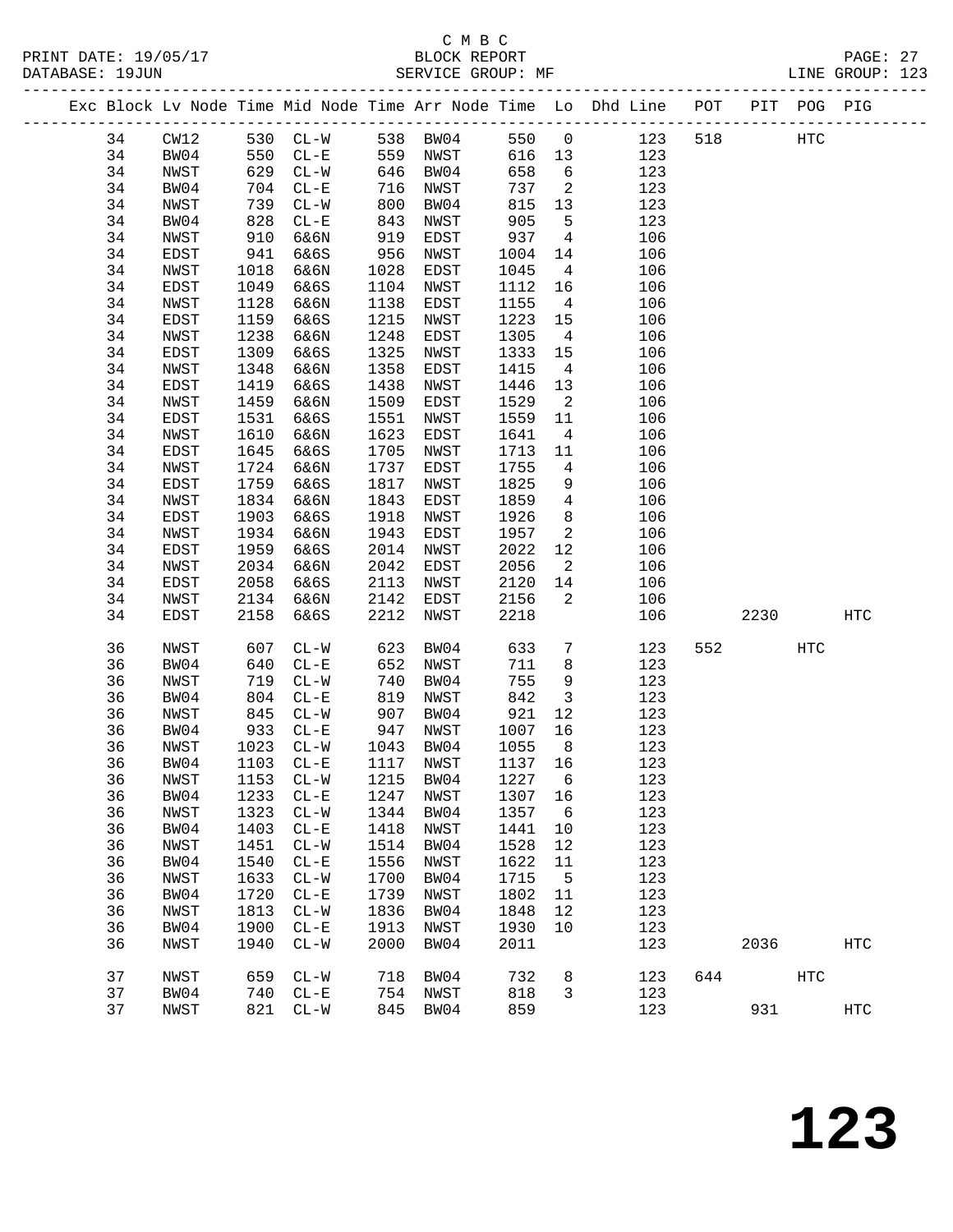|  |    |      |            |                          |      |                      |        |                 | Exc Block Lv Node Time Mid Node Time Arr Node Time Lo Dhd Line POT PIT POG PIG |     |      |     |                   |
|--|----|------|------------|--------------------------|------|----------------------|--------|-----------------|--------------------------------------------------------------------------------|-----|------|-----|-------------------|
|  | 38 | BW04 |            | 536 CL-E 545 NWST        |      |                      | 602 17 |                 | 123                                                                            | 501 |      | HTC |                   |
|  | 38 | NWST |            | 619 CL-W                 |      | 636 BW04             | 648 4  |                 | 123                                                                            |     |      |     |                   |
|  | 38 | BW04 | 652<br>729 | $CL-E$                   |      |                      | 724 5  |                 | 123                                                                            |     |      |     |                   |
|  | 38 | NWST | 729        | $CL-W$                   |      | 704 NWST<br>750 BW04 | 805    | 11              | 123                                                                            |     |      |     |                   |
|  | 38 | BW04 | 816        | $CL - E$                 | 831  | NWST                 | 853    | 12              | 123                                                                            |     |      |     |                   |
|  | 38 | NWST | 905        |                          |      | EDST                 | 923    | $\overline{2}$  | 112                                                                            |     |      |     |                   |
|  | 38 | EDST | 925        |                          |      | NWST                 | 942    | 11              | 112                                                                            |     |      |     |                   |
|  | 38 | NWST | 953        | $CL-W$                   |      | 1013 BW04            | 1025   | 8 <sup>8</sup>  | 123                                                                            |     |      |     |                   |
|  | 38 | BW04 | 1033       | $CL - E$                 | 1047 | NWST                 | 1107   | 16              | 123                                                                            |     |      |     |                   |
|  | 38 | NWST | 1123       | $CL - W$                 | 1145 | BW04                 | 1157   | $6\overline{6}$ | 123                                                                            |     |      |     |                   |
|  | 38 | BW04 | 1203       | $CL - E$                 | 1217 | NWST                 | 1237   | 16              | 123                                                                            |     |      |     |                   |
|  | 38 | NWST | 1253       | $CL - W$                 | 1314 | BW04                 | 1327   | $6\overline{6}$ | 123                                                                            |     |      |     |                   |
|  | 38 | BW04 | 1333       | $CL-E$                   | 1348 | NWST                 | 1410   | 13              | 123                                                                            |     |      |     |                   |
|  | 38 | NWST | 1423       | $CL-W$                   | 1444 | BW04                 | 1457   | $6\overline{6}$ | 123                                                                            |     |      |     |                   |
|  | 38 | BW04 | 1503       | $CL-E$                   | 1519 | NWST                 | 1545   | 18              | 123                                                                            |     |      |     |                   |
|  | 38 | NWST | 1603       | $CL - W$                 | 1628 | BW04                 | 1643   | $\overline{7}$  | 123                                                                            |     |      |     |                   |
|  | 38 | BW04 | 1650       | $CL-E$                   | 1709 | NWST                 | 1733   | 10              | 123                                                                            |     |      |     |                   |
|  | 38 | NWST | 1743       | $CL-W$                   | 1807 | BW04                 | 1819   | 11              | 123                                                                            |     |      |     |                   |
|  | 38 | BW04 | 1830       | $CL - E$                 | 1843 | NWST                 | 1902   | $\overline{7}$  | 123                                                                            |     |      |     |                   |
|  | 38 | NWST | 1909       | $CL-W$                   | 1932 | BW04                 | 1943   | 17              | 123                                                                            |     |      |     |                   |
|  | 38 | BW04 | 2000       | $CL - E$                 | 2012 | NWST                 | 2029   | 10              | 123                                                                            |     |      |     |                   |
|  | 38 | NWST | 2039       | $CL-W$                   | 2059 | BW04                 | 2110   | $5^{\circ}$     | 123                                                                            |     |      |     |                   |
|  | 38 | BW04 | 2115       | $CL - E$                 | 2126 | NWST                 | 2142   |                 | 123                                                                            |     | 2154 |     | HTC               |
|  |    |      |            |                          |      |                      |        |                 |                                                                                |     |      |     |                   |
|  | 39 | BW04 | 502        | $CL - E$                 | 511  | NWST                 | 526    | 6               | 123                                                                            | 427 |      | HTC |                   |
|  | 39 | NWST | 532        | $CL-W$                   | 547  | BW04                 | 557    | $6\overline{6}$ | 123                                                                            |     |      |     |                   |
|  | 39 | BW04 | 603        | $CL - E$                 | 613  | NWST                 | 631    | 8               | 123                                                                            |     |      |     |                   |
|  | 39 | NWST | 639        | $CL - W$                 | 656  | BW04                 | 710    | $6\overline{6}$ | 123                                                                            |     |      |     |                   |
|  | 39 | BW04 | 716        | $CL - E$                 | 729  | NWST                 | 751    | 8               | 123                                                                            |     |      |     |                   |
|  | 39 | NWST | 759        | $CL-W$                   | 821  | BW04                 | 836    | 16              | 123                                                                            |     |      |     |                   |
|  | 39 | BW04 | 852        | $CL - E$                 | 906  | NWST                 | 927    | 11              | 123                                                                            |     |      |     |                   |
|  | 39 | NWST | 938        | $CL - W$                 | 958  | BW04                 | 1010   | 8 <sup>8</sup>  | 123                                                                            |     |      |     |                   |
|  | 39 | BW04 | 1018       | $CL - E$                 | 1032 | NWST                 | 1052   | 16              | 123                                                                            |     |      |     |                   |
|  | 39 | NWST | 1108       | $CL-W$                   | 1128 | BW04                 | 1140   | 8 <sup>8</sup>  | 123                                                                            |     |      |     |                   |
|  | 39 | BW04 | 1148       | $CL - E$                 | 1202 | NWST                 | 1222   | 16              | 123                                                                            |     |      |     |                   |
|  | 39 | NWST | 1238       | $CL-W$                   | 1259 | BW04                 | 1312   | $6\overline{6}$ | 123                                                                            |     |      |     |                   |
|  | 39 | BW04 | 1318       | $CL - E$                 | 1333 | NWST                 | 1355   | 13              | 123                                                                            |     |      |     |                   |
|  | 39 | NWST | 1408       | $CL - W$                 | 1429 | BW04                 | 1442   | 6               | 123                                                                            |     |      |     |                   |
|  | 39 | BW04 | 1448       | $CL - E$                 |      | 1504 NWST            | 1529   | $\overline{4}$  | 123                                                                            |     |      |     |                   |
|  | 39 | NWST |            | 1533 CL-W 1558 BW04      |      |                      | 1613 7 |                 | 123                                                                            |     |      |     |                   |
|  | 39 | BW04 | 1620       | $CL - E$                 | 1637 | NWST                 | 1701   | 12              | 123                                                                            |     |      |     |                   |
|  | 39 | NWST | 1713       | $\mathtt{CL-}\mathtt{W}$ | 1740 | BW04                 | 1755   | 5               | 123                                                                            |     |      |     |                   |
|  | 39 | BW04 | 1800       | $CL - E$                 | 1816 | NWST                 | 1837   | 16              | 123                                                                            |     |      |     |                   |
|  | 39 | NWST | 1853       | $\mathtt{CL-}\mathtt{W}$ | 1916 | BW04                 | 1927   | 18              | 123                                                                            |     |      |     |                   |
|  | 39 | BW04 | 1945       | $CL - E$                 | 1958 | NWST                 | 2015   | 10              | 123                                                                            |     |      |     |                   |
|  | 39 | NWST | 2025       | $\mathtt{CL}-\mathtt{W}$ | 2045 | BW04                 | 2056   | 4               | 123                                                                            |     |      |     |                   |
|  | 39 | BW04 | 2100       | $CL - E$                 | 2111 | NWST                 | 2127   | 13              | 123                                                                            |     |      |     |                   |
|  | 39 | NWST | 2140       | $\mathtt{CL-}\mathtt{W}$ | 2200 | BW04                 | 2211   | 3               | 123                                                                            |     |      |     |                   |
|  | 39 | BW04 | 2214       | $\rm CL-E$               | 2224 | NWST                 | 2238   | 8               | 123                                                                            |     |      |     |                   |
|  | 39 | NWST | 2246       | $\mathtt{CL-}\mathtt{W}$ | 2303 | BW04                 | 2313   | 5               | 123                                                                            |     |      |     |                   |
|  | 39 | BW04 | 2318       | $CL - E$                 | 2328 | NWST                 | 2342   | 8               | 123                                                                            |     |      |     |                   |
|  | 39 | NWST | 2350       | $CL-W$                   | 2407 | BW04                 | 2415   | 7               | 123                                                                            |     |      |     |                   |
|  | 39 | BW04 | 2422       | $\rm CL-E$               | 2432 | NWST                 | 2446   | 8               | 123                                                                            |     |      |     |                   |
|  | 39 | NWST | 2454       | $CL-W$                   | 2511 | BW04                 | 2519   | 7               | 123                                                                            |     |      |     |                   |
|  | 39 | BW04 | 2526       | $CL - E$                 | 2536 | NWST                 | 2550   | 8               | 123                                                                            |     |      |     |                   |
|  | 39 | NWST | 2558       | $CL-W$                   | 2612 | BW04                 | 2620   |                 | 123                                                                            |     | 2645 |     | $_{\mathrm{HTC}}$ |
|  |    |      |            |                          |      |                      |        |                 |                                                                                |     |      |     |                   |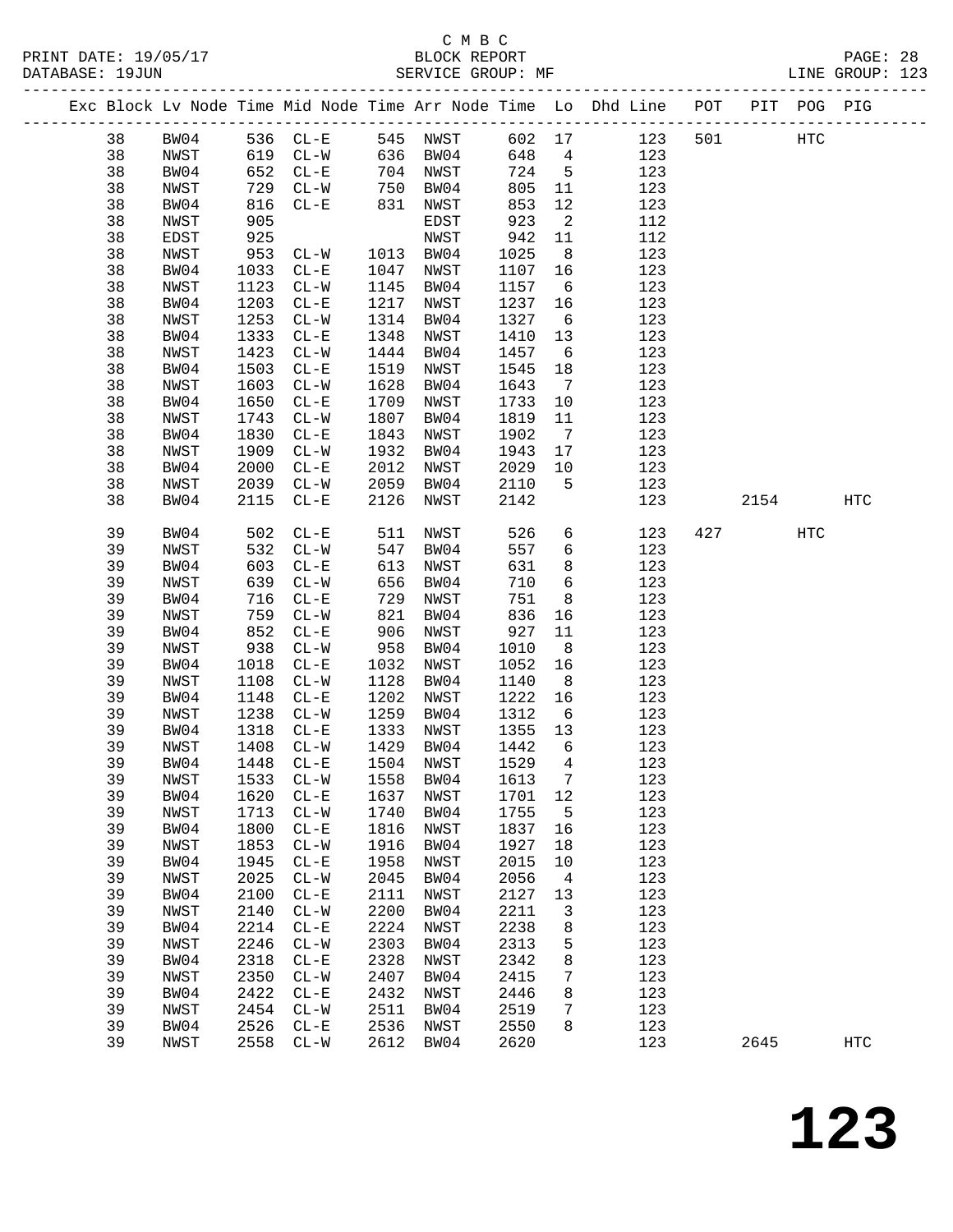#### C M B C<br>BLOCK REPORT PRINT DATE: 19/05/17 BLOCK REPORT PAGE: 29 SERVICE GROUP: MF

|  |          |                          |              |                    |                                                |                   |              |                            | Exc Block Lv Node Time Mid Node Time Arr Node Time Lo Dhd Line POT PIT POG PIG |     |      |     |             |
|--|----------|--------------------------|--------------|--------------------|------------------------------------------------|-------------------|--------------|----------------------------|--------------------------------------------------------------------------------|-----|------|-----|-------------|
|  | 42       | NWST                     | 605          |                    |                                                | EDST              | 621 2        |                            | 112                                                                            | 550 | HTC  |     |             |
|  | 42       | EDST                     | 623          |                    |                                                | NWST              | 638          | 12                         | 112                                                                            |     |      |     |             |
|  | 42       | NWST                     | 650          |                    |                                                | EDST              | 708          | $\overline{\phantom{a}}^2$ | 112                                                                            |     |      |     |             |
|  | 42       | EDST                     | 710          |                    |                                                | NWST              | 725          | 10                         | 112                                                                            |     |      |     |             |
|  | 42       | NWST                     | 735          |                    |                                                | EDST              | 755          | $\overline{2}$             | 112                                                                            |     |      |     |             |
|  | 42       | EDST                     | 757          |                    |                                                | NWST              | 813          | $7\overline{ }$            | 112                                                                            |     |      |     |             |
|  | 42       | NWST                     | 820          |                    |                                                | EDST              | 840          | $\overline{\phantom{a}}$   | 112                                                                            |     |      |     |             |
|  | 42       | EDST                     |              |                    |                                                |                   | 859          | 11                         | 112                                                                            |     |      |     |             |
|  | 42       | NWST                     |              |                    | 2001<br>910 CL-W 930 BW04<br>948 CL-E 1002 --- |                   | 942          | 6                          | 123                                                                            |     |      |     |             |
|  | 42       | BW04                     |              |                    |                                                |                   | 1022         | 16                         | 123                                                                            |     |      |     |             |
|  | 42       | NWST                     | 1038         | $CL-W$             | 1058                                           | BW04              | 1110         | 8 <sup>8</sup>             | 123                                                                            |     |      |     |             |
|  | 42       | BW04                     | 1118         | $CL - E$           | 1132                                           | NWST              | 1152         | 16                         | 123                                                                            |     |      |     |             |
|  | 42       | NWST                     | 1208         | $CL - W$           | 1229                                           | BW04              | 1242         | $6\overline{6}$            | 123                                                                            |     |      |     |             |
|  | 42       | BW04                     | 1248         | $CL - E$           | 1302                                           | NWST              | 1322         | 16                         | 123                                                                            |     |      |     |             |
|  | 42       | NWST                     | 1338         | $CL-W$             | 1359                                           | BW04              | 1412         | $6\overline{6}$            | 123                                                                            |     |      |     |             |
|  | 42       | BW04                     | 1418         | $CL - E$           | 1433                                           | NWST              | 1456         | 17                         | 123                                                                            |     |      |     |             |
|  | 42       | NWST                     | 1513         | $CL-W$             | 1538                                           | BW04              | 1553         | $\overline{7}$             | 123                                                                            |     |      |     |             |
|  | 42       | BW04                     | 1600         | $CL - E$           | 1617                                           | NWST              | 1641         | 12                         | 123                                                                            |     |      |     |             |
|  | 42       | NWST                     | 1653         | $CL-W$             | 1720                                           | BW04              | 1735         | $5^{\circ}$                | 123                                                                            |     |      |     |             |
|  | 42       | BW04                     | 1740         | $CL-E$             | 1759                                           | NWST              | 1822         | 11                         | 123                                                                            |     |      |     |             |
|  | 42       | NWST                     | 1833         | $CL-W$             | 1856                                           | BW04              | 1907         | 8 <sup>8</sup>             | 123                                                                            |     |      |     |             |
|  | 42       | BW04                     | 1915         | $CL - E$           | 1928                                           | NWST              | 1945         | 10                         | 123                                                                            |     |      |     |             |
|  | 42       | NWST                     | 1955         | $CL-W$             | 2015                                           | BW04              | 2026         | $\overline{4}$             | 123                                                                            |     |      |     |             |
|  | 42       | BW04                     | 2030         | $CL-E$             | 2042                                           | NWST              | 2059         | 10                         | 123                                                                            |     |      |     |             |
|  | 42       | NWST                     | 2109         | $CL - W$           | 2129                                           | BW04              | 2140         | 2                          | 123                                                                            |     |      |     |             |
|  | 42       | BW04                     | 2142         | $CL - E$           | 2153                                           | NWST              | 2209         | $\mathbf{3}$               | 123                                                                            |     |      |     |             |
|  | 42       | NWST                     | 2212         | $CL-W$             | 2232                                           | BW04              | 2243         | $\mathbf{3}$               | 123                                                                            |     |      |     |             |
|  | 42       | BW04                     | 2246         | $CL - E$           | 2256                                           | NWST              | 2310         | 8                          | 123                                                                            |     |      |     |             |
|  | 42       | NWST                     | 2318         | $CL-W$             | 2335                                           | BW04              | 2343         | $7\phantom{.0}$<br>8       | 123                                                                            |     |      |     |             |
|  | 42<br>42 | BW04                     | 2350<br>2422 | $CL - E$<br>$CL-W$ | 2400<br>2439                                   | NWST              | 2414<br>2447 | $7\phantom{.0}$            | 123<br>123                                                                     |     |      |     |             |
|  | 42       | NWST<br>BW04             | 2454         | $CL - E$           |                                                | BW04<br>2504 NWST | 2518         | 8                          | 123                                                                            |     |      |     |             |
|  | 42       | NWST                     | 2526         | $CL - W$           | 2540                                           | BW04              | 2548         |                            | 123                                                                            |     | 2613 |     | HTC         |
|  |          |                          |              |                    |                                                |                   |              |                            |                                                                                |     |      |     |             |
|  | 44       | NWST                     | 749          | $CL - W$           | 811                                            | BW04              | 826          | 14                         | 123                                                                            | 732 |      | HTC |             |
|  | 44       | BW04                     | 840          | $CL-E$             | 854 NWST                                       |                   | 915          | 8 <sup>8</sup>             | 123                                                                            |     |      |     |             |
|  | 44       | NWST                     | 923          | $CL - W$           | 943 BW04                                       |                   | 955          | 8 <sup>8</sup>             | 123                                                                            |     |      |     |             |
|  | 44       | BW04                     | 1003         | $CL-E$             |                                                | 1017 NWST         | 1037         | 16                         | 123                                                                            |     |      |     |             |
|  | 44       | NWST                     |              | 1053 CL-W          |                                                | 1113 BW04         | 1125         | 8                          | 123                                                                            |     |      |     |             |
|  | 44       | BW04 1133 CL-E 1147 NWST |              |                    |                                                |                   | 1207 16      |                            | 123                                                                            |     |      |     |             |
|  | 44       | NWST                     | 1223         | $CL-W$             | 1244                                           | BW04              | 1257         | $6\overline{6}$            | 123                                                                            |     |      |     |             |
|  | 44       | BW04                     | 1303         | $CL - E$           | 1318                                           | NWST              | 1340         | 13                         | 123                                                                            |     |      |     |             |
|  | 44       | NWST                     | 1353         | $CL - W$           | 1414                                           | BW04              | 1427         | $6\overline{6}$            | 123                                                                            |     |      |     |             |
|  | 44       | BW04                     | 1433         | $CL - E$           | 1449                                           | NWST              | 1513         | 10                         | 123                                                                            |     |      |     |             |
|  | 44       | NWST                     | 1523         | $CL-W$             | 1548                                           | BW04              | 1603         | $\overline{7}$             | 123                                                                            |     |      |     |             |
|  | 44       | BW04                     | 1610         | $CL - E$           | 1627                                           | NWST              | 1651         | 12                         | 123                                                                            |     |      |     |             |
|  | 44       | NWST                     | 1703         | $CL - W$           | 1730                                           | BW04              | 1745         | $5^{\circ}$                | 123                                                                            |     |      |     |             |
|  | 44       | BW04                     | 1750         | $CL - E$           | 1808                                           | NWST              | 1831         | 12                         | 123                                                                            |     |      |     |             |
|  | 44       | NWST                     | 1843         | $CL - W$           | 1906                                           | BW04              | 1917         | 13                         | 123                                                                            |     |      |     |             |
|  | 44       | BW04                     | 1930         | $CL - E$           | 1943                                           | NWST              | 2000         | 10                         | 123                                                                            |     |      |     |             |
|  | 44<br>44 | NWST                     | 2010         | $CL - W$           | 2030                                           | BW04              | 2041<br>2114 | $\overline{4}$             | 123                                                                            |     |      |     |             |
|  |          | BW04                     | 2045         | $CL - E$           | 2057                                           | NWST              |              |                            | 123                                                                            |     | 2126 |     | ${\tt HTC}$ |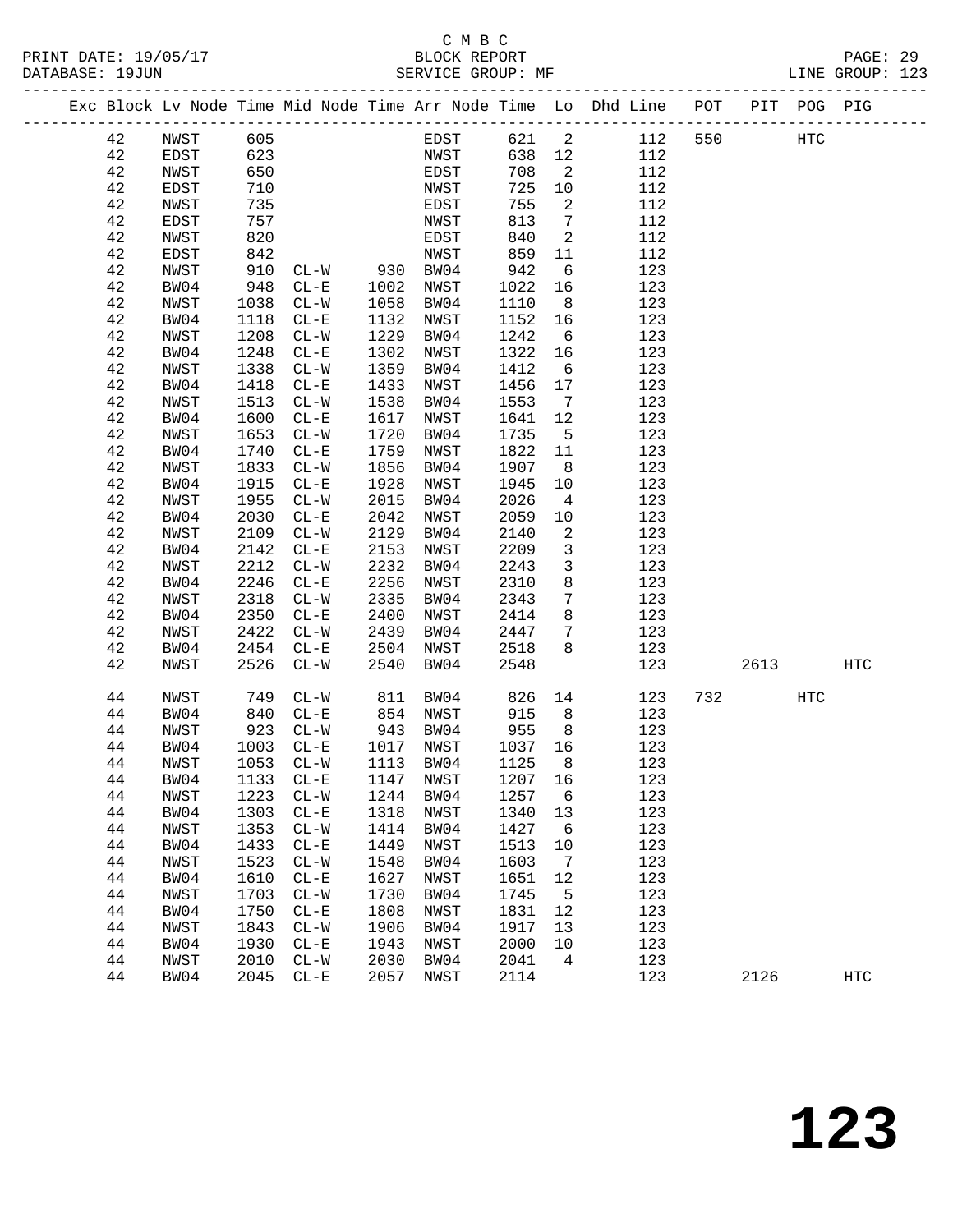|  |          |              |              |                           |              |              |              |                 | Exc Block Lv Node Time Mid Node Time Arr Node Time Lo Dhd Line POT PIT POG PIG |     |           |              |            |
|--|----------|--------------|--------------|---------------------------|--------------|--------------|--------------|-----------------|--------------------------------------------------------------------------------|-----|-----------|--------------|------------|
|  | 45       | EDST         |              | 754 FGLW 813 MTST 833     |              |              |              | $\overline{a}$  | 116                                                                            |     | 734 HTC   |              |            |
|  | 45       | MTST         |              | 835 FN37 849 EDST 909     |              |              |              | $\overline{4}$  | 116                                                                            |     |           |              |            |
|  | 45       | EDST         | 913          | FGLW                      |              | 932 MTST     | 951          | 9               | 116                                                                            |     |           |              |            |
|  | 45       | MTST         | 1000         | FN37                      |              | 1014 EDST    | 1033         | $6\overline{6}$ | 116                                                                            |     |           |              |            |
|  | 45       | EDST         | 1039         | FGLW                      |              | 1056 MTST    | 1115         | 15              | 116                                                                            |     |           |              |            |
|  | 45       | MTST         | 1130         | FN37                      | 1143         | EDST         | 1201         | 8 <sup>8</sup>  | 116                                                                            |     |           |              |            |
|  | 45       | EDST         | 1209         | FGLW                      | 1226         | MTST         | 1245         | 15              | 116                                                                            |     |           |              |            |
|  | 45       | MTST         | 1300         | FN37                      | 1313         | EDST         | 1331         | 8 <sup>8</sup>  | 116                                                                            |     |           |              |            |
|  | 45       | EDST         | 1339         | FGLW                      | 1356         | MTST         | 1415         | 12              | 116                                                                            |     |           |              |            |
|  | 45       | MTST         | 1427         | FN37                      | 1440         | EDST         | 1500         | $5^{\circ}$     | 116                                                                            |     |           |              |            |
|  | 45       | EDST         | 1505         | FGLW                      | 1525         | MTST         | 1546         | 8               | 116                                                                            |     |           |              |            |
|  | 45       | MTST         | 1554         | FN37                      | 1608         | EDST         | 1632         | 6               | 116                                                                            |     |           |              |            |
|  | 45       | EDST         | 1638         | FGLW                      | 1658         | MTST         | 1719         | 5               | 116                                                                            |     |           |              |            |
|  | 45       | MTST         |              | 1724 FN37                 | 1739         | EDST         | 1802         |                 | 116                                                                            |     | 1816      |              | HTC        |
|  | 47       | EDST         | 618          | FGLW                      | 636          | MTST         | 653          | $5\overline{)}$ | 116                                                                            |     | 603 — 100 | HTC          |            |
|  | 47       | MTST         | 658          | FN37                      |              | 711 EDST     | 730          | 12              | 116                                                                            |     |           |              |            |
|  | 47       | EDST         |              | 742 FGLW                  |              | 803 MTST     | 823          | $\overline{2}$  | 116                                                                            |     |           |              |            |
|  | 47       | MTST         | 825          | SPST                      | 851          | LOST         | 914          |                 | 110                                                                            |     | 942       |              | HTC        |
|  | 48       | MTST         | 725          | SPST                      | 750          | LOST         | 812          | 8               | 110                                                                            | 700 |           | HTC          |            |
|  | 48       | LOST         | 820          | SPST                      | 845          | MTST         | 913          |                 | 110                                                                            |     | 935       |              | HTC        |
|  | 49       | BW04         | 1518         | $CL - E$                  | 1534         | NWST         | 1601         | 12              | 123                                                                            |     | 1438      | HTC          |            |
|  | 49       | NWST         |              | 1613 CL-W                 |              | 1638 BW04    | 1653         | 7               | 123                                                                            |     |           |              |            |
|  | 49       | BW04         | 1700         | $CL - E$                  | 1720         | NWST         | 1743         | 10              | 123                                                                            |     |           |              |            |
|  | 49       | NWST         | 1753         | $CL-W$                    | 1817         | BW04         | 1829         | 16              | 123                                                                            |     |           |              |            |
|  | 49       | BW04         | 1845         | $CL - E$                  | 1858         | NWST         | 1917         | 8 <sup>8</sup>  | 123                                                                            |     |           |              |            |
|  | 49       | NWST         | 1925         | $CL-W$                    | 1948         | BW04         | 1959         | 16              | 123                                                                            |     |           |              |            |
|  | 49       | BW04         | 2015         | $CL - E$                  | 2027         | NWST         | 2044         | 11              | 123                                                                            |     |           |              |            |
|  | 49       | NWST         | 2055         | $CL - W$                  | 2113         | BW02         | 2124         |                 | 123                                                                            |     | 2149      |              | <b>HTC</b> |
|  | 50       | LOST         | 1535         | SPST                      | 1559         | MTST         | 1630         | 9               | 110                                                                            |     | 1457 146  | HTC          |            |
|  | 50       | MTST         |              | 1639 FN37                 |              | 1654 EDST    | 1717         | $7\phantom{0}$  | 116                                                                            |     |           |              |            |
|  | 50       | EDST         |              | 1724 FGLW                 | 1743         | MTST         | 1803         |                 | 116                                                                            |     | 1825      |              | HTC        |
|  | 51       | MTST         | 612          | SPST                      | 633          | SFU          | 649          | $6\overline{6}$ | 144                                                                            |     | 547       | $_{\rm HTC}$ |            |
|  | 51       | SFU          | 655          | SPST                      |              |              | 745          | 13              | 144                                                                            |     |           |              |            |
|  | 51       | MTST         |              | 758 FN37                  |              |              | 832 14       |                 | 116                                                                            |     |           |              |            |
|  |          |              |              | 51 EDST 846 FGLW 907 MTST |              |              |              |                 | 926 4 116                                                                      |     |           |              |            |
|  | 51       | MTST         | 930          | FN37                      | 944          | EDST         | 1003         | 6               | 116                                                                            |     |           |              |            |
|  | 51       | EDST         | 1009         | FGLW                      | 1026         | MTST         | 1045         | 15              | 116                                                                            |     |           |              |            |
|  | 51       | MTST         | 1100         | FN37                      | 1113         | EDST         | 1131         | 8               | 116                                                                            |     |           |              |            |
|  | 51       | EDST         | 1139         | FGLW                      | 1156         | MTST         | 1215         | 15              | 116                                                                            |     |           |              |            |
|  | 51       | MTST         | 1230         | FN37                      | 1243         | EDST         | 1301         | 8               | 116                                                                            |     |           |              |            |
|  | 51       | EDST         | 1309         | FGLW                      | 1326         | MTST         | 1345         | 15              | 116                                                                            |     |           |              |            |
|  | 51       | MTST         | 1400         | FN37                      | 1413         | EDST         | 1433         | $6\overline{6}$ | 116                                                                            |     |           |              |            |
|  | 51<br>51 | EDST         | 1439         | FGLW                      | 1456         | MTST         | 1517         | 13<br>6         | 116                                                                            |     |           |              |            |
|  | 51       | MTST<br>LOST | 1530<br>1630 | SPST<br>SPST              | 1559<br>1654 | LOST<br>MTST | 1624<br>1726 | 4               | 110<br>110                                                                     |     |           |              |            |
|  | 51       | MTST         | 1730         | SPST                      | 1759         | LOST         | 1822         |                 | 110                                                                            |     | 1850      |              | <b>HTC</b> |
|  |          |              |              |                           |              |              |              |                 |                                                                                |     |           |              |            |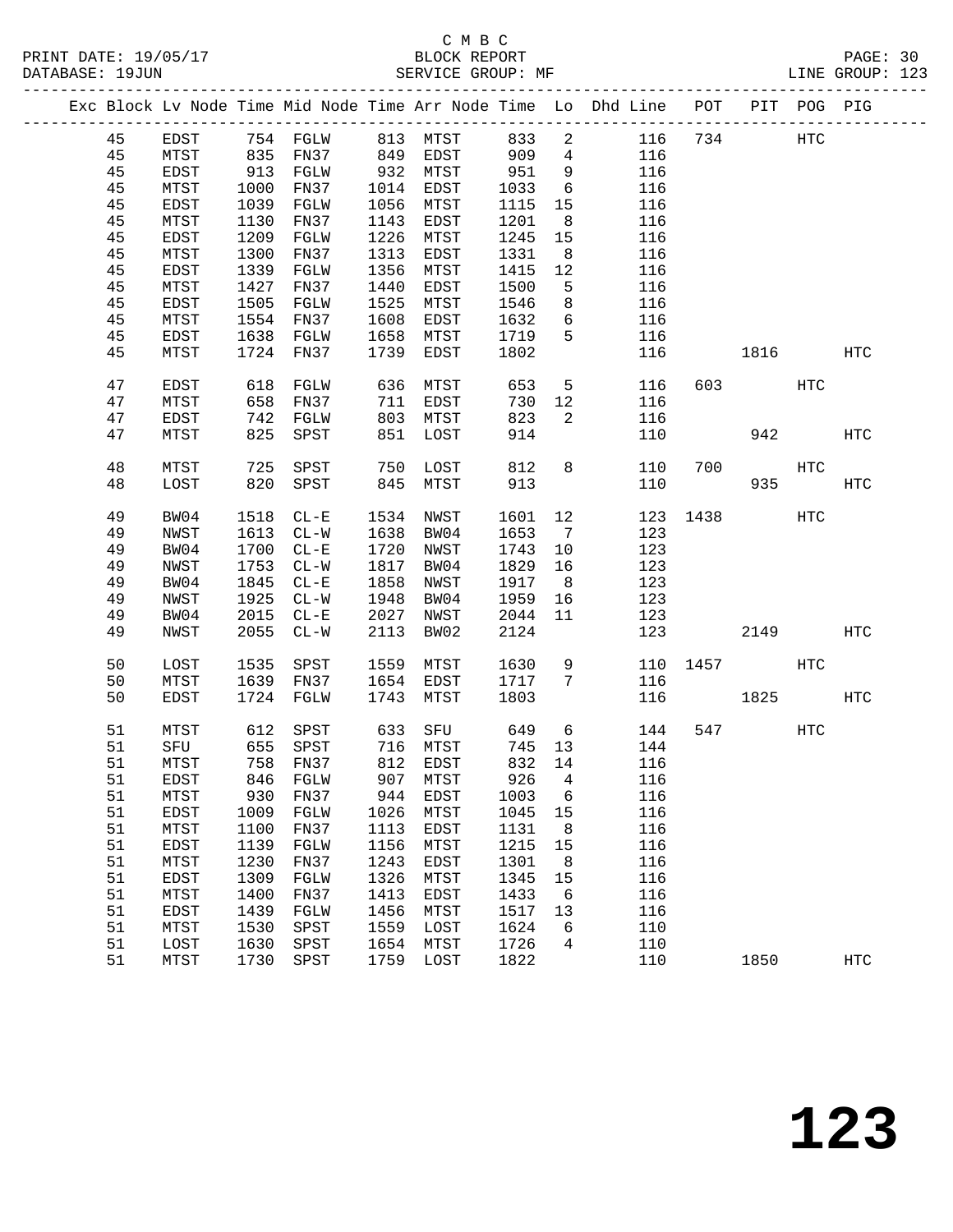|    |              |      |                                  |      |           |         |                            | Exc Block Lv Node Time Mid Node Time Arr Node Time Lo Dhd Line POT PIT POG PIG |         |     |            |
|----|--------------|------|----------------------------------|------|-----------|---------|----------------------------|--------------------------------------------------------------------------------|---------|-----|------------|
| 52 | MTST         |      | 1559 SPST 1631 SFU 1651 9        |      |           |         |                            | 144 1529 HTC                                                                   |         |     |            |
| 52 | SFU          | 1700 | SPST 1723 MTST                   |      |           | 1756 10 |                            | 144                                                                            |         |     |            |
| 52 | MTST         | 1806 |                                  |      | EDST      | 1826    | $\overline{\phantom{a}}^2$ | 119                                                                            |         |     |            |
| 52 | EDST         | 1828 |                                  |      | MTST      | 1851    | 15                         | 119                                                                            |         |     |            |
| 52 | MTST         | 1906 |                                  |      | EDST      | 1925    | $\overline{2}$             | 119                                                                            |         |     |            |
| 52 | EDST         | 1927 |                                  |      | MTST      | 1949    | $\overline{7}$             | 119                                                                            |         |     |            |
| 52 | MTST         | 1956 |                                  |      | EDST      | 2016    | $\overline{2}$             | 119                                                                            |         |     |            |
|    |              |      |                                  |      |           | 2039    | $5^{\circ}$                | 119                                                                            |         |     |            |
| 52 | EDST         | 2018 |                                  |      | MTST      |         |                            |                                                                                |         |     |            |
| 52 | MTST         | 2044 | $SPST$ 2106 LOST                 |      |           | 2125    | 20                         | 110                                                                            |         |     |            |
| 52 | LOST         | 2145 | SPST                             |      | 2204 MTST | 2225    |                            | 110                                                                            | 2243    |     | HTC        |
| 55 | PAST         | 530  | GIST                             |      | 542 HOLD  | 558     | $\overline{0}$             | 129                                                                            | 506 700 | HTC |            |
| 55 | HOLD         | 558  | BCHL                             |      | EDST      | 622     | 15                         | 133                                                                            |         |     |            |
| 55 | EDST         | 637  | BCHL                             |      | HOLD      | 700     | $\overline{0}$             | 133                                                                            |         |     |            |
| 55 | HOLD         | 700  | GIST                             |      | 718 PAST  | 739     | 12                         | 129                                                                            |         |     |            |
| 55 | PAST         | 751  | GIST                             |      | 809 HOLD  | 829     | $\overline{0}$             | 129                                                                            |         |     |            |
| 55 | HOLD         | 829  | BCHL                             |      | EDST      | 858     | 11                         | 133                                                                            |         |     |            |
| 55 | EDST         | 909  | BCHL                             |      | HOLD      | 936     | $\overline{0}$             | 133                                                                            |         |     |            |
| 55 | HOLD         | 936  | GIST                             |      | 957 PAST  | 1019    | 16                         | 129                                                                            |         |     |            |
| 55 | PAST         | 1035 | GIST                             |      | 1052 HOLD | 1110    | $\overline{0}$             | 129                                                                            |         |     |            |
| 55 | ${\tt HOLD}$ | 1110 | BCHL                             |      | EDST      | 1136    | $\overline{7}$             | 133                                                                            |         |     |            |
| 55 | EDST         | 1143 | BCHL                             |      | HOLD      | 1209    | $\overline{0}$             | 133                                                                            |         |     |            |
| 55 | HOLD         | 1209 | GIST                             |      | 1229 PAST | 1251    | 12                         | 129                                                                            |         |     |            |
| 55 | PAST         | 1303 | GIST                             |      | 1322 HOLD | 1342    | $\overline{0}$             | 129                                                                            |         |     |            |
| 55 | HOLD         | 1342 | BCHL                             |      | EDST      | 1409    | $4\overline{ }$            | 133                                                                            |         |     |            |
| 55 | EDST         | 1413 | BCHL                             |      | HOLD      | 1440    | $\mathsf{O}$               | 133                                                                            |         |     |            |
| 55 | HOLD         | 1440 | GIST                             |      | 1504 PAST | 1527    | 6                          | 129                                                                            |         |     |            |
| 55 | PAST         | 1533 | GIST                             |      | 1553 HOLD | 1616    | $\overline{0}$             | 129                                                                            |         |     |            |
|    |              |      |                                  |      |           |         |                            |                                                                                |         |     |            |
| 55 | HOLD         | 1616 | BCHL                             |      | EDST      | 1646    | 11                         | 133                                                                            |         |     |            |
| 55 | EDST         | 1657 | BCHL                             |      | HOLD      | 1727    | $\overline{0}$             | 133                                                                            |         |     |            |
| 55 | HOLD         |      | 1727 GIST                        |      | 1750 PAST | 1813    |                            | 129                                                                            | 1834    |     | <b>HTC</b> |
| 57 | PAST         | 559  | GIST                             |      | 611 HOLD  | 627     | $\overline{0}$             | 129                                                                            | 535 7   | HTC |            |
| 57 | HOLD         | 627  | BCHL                             |      | EDST      | 651     | 15                         | 133                                                                            |         |     |            |
| 57 | EDST         | 706  | BCHL                             |      | HOLD      | 733     | $\overline{0}$             | 133                                                                            |         |     |            |
| 57 | HOLD         | 733  | GIST                             |      | 754 PAST  | 815     | $\overline{4}$             | 129                                                                            |         |     |            |
| 57 | PAST         | 819  | GIST                             |      | 837 HOLD  | 859     | $\overline{\mathbf{0}}$    | 129                                                                            |         |     |            |
| 57 | HOLD         | 859  | BCHL                             |      | EDST      | 925     | 16                         | 133                                                                            |         |     |            |
| 57 | EDST         |      | 941 BCHL                         |      | HOLD      | 1008    | $\overline{0}$             | 133                                                                            |         |     |            |
| 57 |              |      | HOLD 1008 GIST 1028 PAST 1050 12 |      |           |         |                            | 129                                                                            |         |     |            |
| 57 | PAST         | 1102 | GIST                             | 1120 | HOLD      | 1140    | 0                          | 129                                                                            |         |     |            |
| 57 | HOLD         | 1140 | BCHL                             |      | EDST      | 1206    | 7                          | 133                                                                            |         |     |            |
| 57 | EDST         | 1213 | BCHL                             |      | HOLD      | 1239    | $\overline{0}$             | 133                                                                            |         |     |            |
| 57 | HOLD         | 1239 | GIST                             |      | 1300 PAST | 1322    | 11                         | 129                                                                            |         |     |            |
| 57 | PAST         | 1333 | GIST                             | 1352 | HOLD      | 1413    | $\overline{0}$             | 129                                                                            |         |     |            |
| 57 | HOLD         | 1413 | BCHL                             |      | EDST      | 1443    | 13                         | 133                                                                            |         |     |            |
| 57 | EDST         | 1456 | BCHL                             |      | HOLD      | 1527    | $\overline{0}$             | 133                                                                            |         |     |            |
| 57 | HOLD         | 1527 | GIST                             | 1551 | PAST      | 1614    | 4                          | 129                                                                            |         |     |            |
| 57 | PAST         | 1618 | GIST                             | 1638 | HOLD      | 1701    | $\mathbf 0$                | 129                                                                            |         |     |            |
| 57 | HOLD         | 1701 | <b>BCHL</b>                      |      | EDST      | 1733    | 10                         | 133                                                                            |         |     |            |
| 57 | EDST         | 1743 | BCHL                             |      | HOLD      | 1811    | $\mathbf 0$                | 133                                                                            |         |     |            |
| 57 |              | 1811 |                                  | 1832 | PAST      | 1854    | 6                          | 129                                                                            |         |     |            |
|    | HOLD         |      | GIST                             |      |           |         |                            |                                                                                |         |     |            |
| 57 | PAST         | 1900 | GIST                             | 1918 | HOLD      | 1936    | $\mathbf 0$                | 129                                                                            |         |     |            |
| 57 | HOLD         | 1936 | BCHL                             | 1945 | EDST      | 2001    | 22                         | 133                                                                            |         |     |            |
| 57 | EDST         | 2023 | BCHL                             | 2041 | HOLD      | 2049    | $\mathbf 0$                | 133                                                                            |         |     |            |
| 57 | HOLD         |      | 2049 GIST                        | 2105 | PAST      | 2122    | 8                          | 129                                                                            |         |     |            |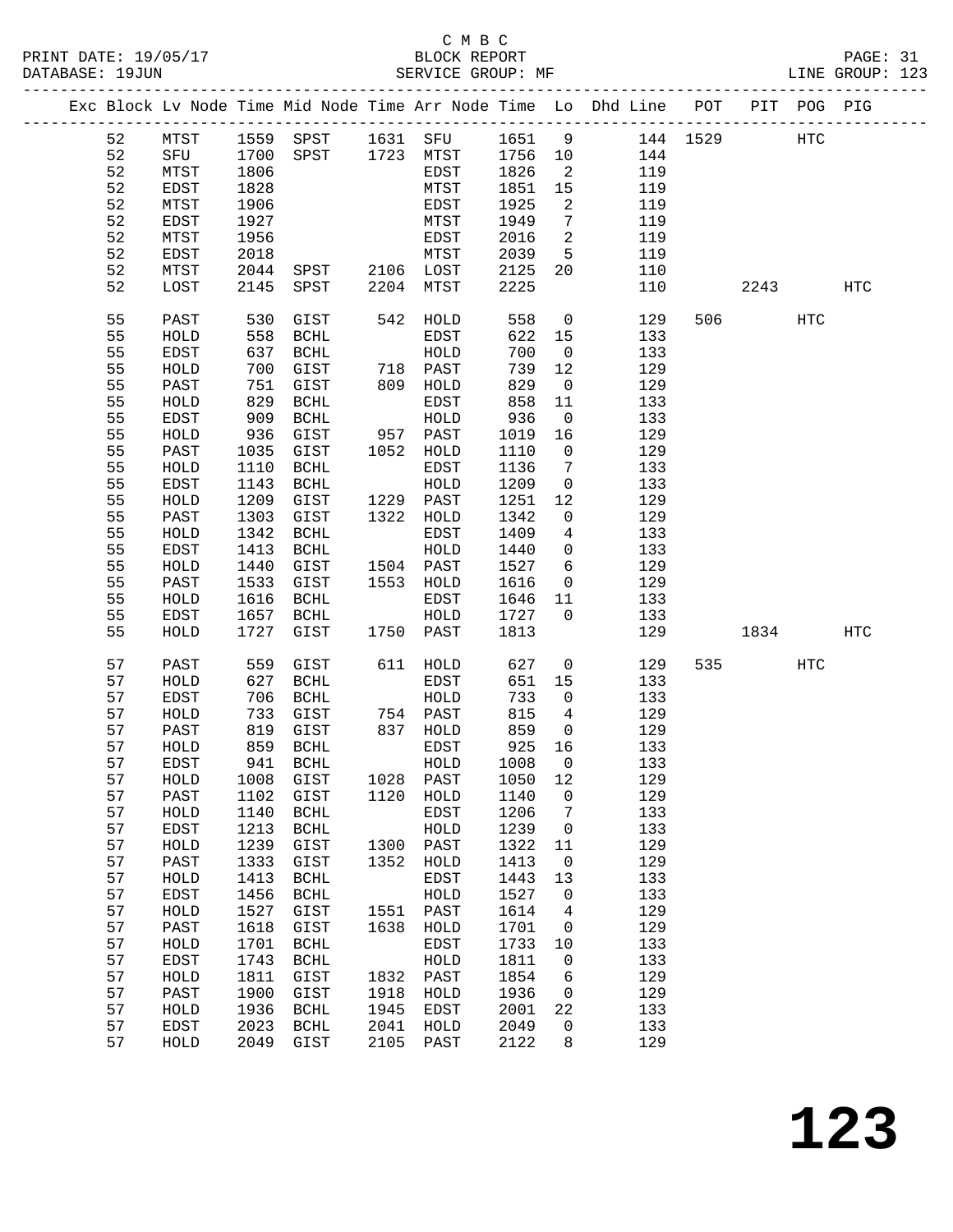|  |          |              |              |                                    |      |                   |              |                                   | Exc Block Lv Node Time Mid Node Time Arr Node Time Lo Dhd Line POT |          |           | PIT POG PIG |                   |
|--|----------|--------------|--------------|------------------------------------|------|-------------------|--------------|-----------------------------------|--------------------------------------------------------------------|----------|-----------|-------------|-------------------|
|  | 57       | PAST         |              |                                    |      |                   |              |                                   | 2130 GIST 2145 HOLD 2201 0 129                                     |          |           |             |                   |
|  | 57       | HOLD         |              | 2201 BCHL                          |      | 2210 EDST         | 2224         |                                   |                                                                    | 133      | 2234      |             | HTC               |
|  |          |              |              |                                    |      |                   |              |                                   |                                                                    |          |           |             |                   |
|  | 58       | EDST         | 607          | BCHL                               |      | HOLD              | 629          | $\overline{0}$                    | 133                                                                |          | 552       | HTC         |                   |
|  | 58       | HOLD         | 629          | GIST                               |      | 645 PAST          | 706          | 15                                | 129                                                                |          |           |             |                   |
|  | 58       | PAST         | 721          | GIST                               |      | 738 HOLD          | 756          | $\overline{0}$                    | 129                                                                |          |           |             |                   |
|  | 58       | HOLD         | 756          | BCHL                               |      | EDST              | 825          | 10                                | 133                                                                |          |           |             |                   |
|  | 58       | EDST         | 835          | BCHL                               |      | HOLD              | 904          | $\overline{0}$                    | 133                                                                |          |           |             |                   |
|  | 58       | HOLD         | 904          | GIST                               |      | 925 PAST          | 947          | 18                                | 129                                                                |          |           |             |                   |
|  | 58       | PAST         | 1005         | GIST                               |      | 1023 HOLD         | 1041         | $\overline{0}$                    | 129                                                                |          |           |             |                   |
|  | 58       | HOLD         | 1041         | BCHL                               |      | EDST              | 1107         | 5                                 | 133                                                                |          |           |             |                   |
|  | 58       | EDST         | 1112         | BCHL                               |      | HOLD              | 1138         | $\mathsf{O}$                      | 133                                                                |          |           |             |                   |
|  | 58       | HOLD         | 1138         | GIST                               |      | 1158 PAST         | 1220         | 13                                | 129                                                                |          |           |             |                   |
|  | 58       | PAST         | 1233         | GIST                               |      | 1251 HOLD         | 1311         | $\mathsf{O}$                      | 129                                                                |          |           |             |                   |
|  | 58       | HOLD         | 1311         | BCHL                               |      | EDST              | 1337         | 6                                 | 133                                                                |          |           |             |                   |
|  | 58       | EDST         | 1343         | BCHL                               |      | HOLD<br>1434 PAST | 1410<br>1457 | $\overline{0}$<br>$6\overline{6}$ | 133<br>129                                                         |          |           |             |                   |
|  | 58<br>58 | HOLD<br>PAST | 1410<br>1503 | GIST<br>GIST                       |      | 1523 HOLD         | 1546         | $\mathsf{O}$                      | 129                                                                |          |           |             |                   |
|  | 58       | HOLD         | 1546         | BCHL                               |      | EDST              | 1616         | 10                                | 133                                                                |          |           |             |                   |
|  | 58       | EDST         | 1626         | BCHL                               |      | HOLD              | 1657         | $\overline{\mathbf{0}}$           | 133                                                                |          |           |             |                   |
|  | 58       | HOLD         | 1657         | GIST                               |      | 1720 PAST         | 1744         | 5                                 | 129                                                                |          |           |             |                   |
|  | 58       | PAST         | 1749         | GIST                               |      | 1808 HOLD         | 1829         | $\Omega$                          | 129                                                                |          |           |             |                   |
|  | 58       | HOLD         | 1829         | BCHL                               |      | EDST              | 1854         |                                   | 133                                                                |          | 1908      |             | HTC               |
|  |          |              |              |                                    |      |                   |              |                                   |                                                                    |          |           |             |                   |
|  | 59       | PAST         | 618          | GIST                               |      | 632 HOLD          | 648          | $\mathsf{O}$                      | 129                                                                |          | 554       | HTC         |                   |
|  | 59       | HOLD         | 648          | BCHL                               |      | EDST              | 715          | 6                                 | 133                                                                |          |           |             |                   |
|  | 59       | EDST         | 721          | BCHL                               |      | HOLD              | 748          | $\mathsf{O}$                      | 133                                                                |          |           |             |                   |
|  | 59       | HOLD         | 748          | GIST                               |      | 809 PAST          | 830          | 6                                 | 129                                                                |          |           |             |                   |
|  | 59       | PAST         | 836          | GIST                               |      | 854 HOLD          | 914          | $\mathbf 0$                       | 129                                                                |          |           |             |                   |
|  | 59       | HOLD         |              | 914 BCHL                           |      | EDST              | 940          |                                   | 133                                                                |          | 954       |             | HTC               |
|  | 60       | EDST         | 622          | BCHL                               |      | HOLD              | 644          | $\overline{0}$                    | 133                                                                |          | 607 — 100 | HTC         |                   |
|  | 60       | HOLD         | 644          | GIST                               |      | 700 PAST          | 721          | 15                                | 129                                                                |          |           |             |                   |
|  | 60       | PAST         | 736          | GIST                               |      | 754 HOLD          | 814          | $\mathbf{0}$                      | 129                                                                |          |           |             |                   |
|  | 60       | HOLD         | 814          | BCHL                               |      | EDST              | 843          | 8                                 | 133                                                                |          |           |             |                   |
|  | 60       | EDST         |              | 851 BCHL                           |      | HOLD              | 919          | $\overline{0}$                    | 133                                                                |          |           |             |                   |
|  | 60       | HOLD         |              | 919 GIST                           |      | 940 PAST          | 1002         |                                   | 129                                                                |          | 1023      |             | HTC               |
|  |          |              |              |                                    |      |                   |              |                                   |                                                                    |          |           |             |                   |
|  | 61       | EDST         |              | 1511 BCHL                          |      | HOLD              | 1542         | $\overline{0}$                    |                                                                    | 133 1451 |           | HTC         |                   |
|  |          |              |              | 61 HOLD 1542 GIST 1604 PAST 1628 5 |      |                   |              |                                   | 129                                                                |          |           |             |                   |
|  | 61       | PAST         | 1633         | GIST                               | 1653 | HOLD              | 1716         | 0                                 | 129                                                                |          |           |             |                   |
|  | 61       | HOLD         | 1716         | BCHL                               |      | EDST              | 1748         | 10                                | 133                                                                |          |           |             |                   |
|  | 61       | EDST         | 1758         | BCHL                               |      | HOLD              | 1824         | $\mathbf 0$                       | 133                                                                |          |           |             |                   |
|  | 61       | HOLD         | 1824         | GIST                               |      | 1844 PAST         | 1904         |                                   | 129                                                                |          | 1922      |             | $_{\mathrm{HTC}}$ |
|  | 62       | EDST         | 650          | BCHL                               |      | HOLD              | 715          | 0                                 | 133                                                                | 635      |           | HTC         |                   |
|  | 62       | HOLD         | 715          | GIST                               |      | 733 PAST          | 754          | 10                                | 129                                                                |          |           |             |                   |
|  | 62       | PAST         | 804          | GIST                               |      | 822 HOLD          | 844          | $\mathsf{O}$                      | 129                                                                |          |           |             |                   |
|  | 62       | HOLD         | 844          | <b>BCHL</b>                        |      | EDST              | 913          |                                   | 133                                                                |          | 927       |             | <b>HTC</b>        |
|  | 63       | EDST         | 630          | FGLW                               | 648  | MTST              | 705          | 7                                 | 116                                                                | 615      |           | <b>HTC</b>  |                   |
|  | 63       | MTST         | 712          | FN37                               | 725  | EDST              | 744          | 6                                 | 116                                                                |          |           |             |                   |
|  | 63       | EDST         | 750          | <b>BCHL</b>                        |      | HOLD              | 820          | 0                                 | 133                                                                |          |           |             |                   |
|  | 63       | HOLD         | 820          | GIST                               | 844  | PAST              | 906          | 5                                 | 129                                                                |          |           |             |                   |
|  | 63       | PAST         | 911          | GIST                               | 929  | HOLD              | 947          | 0                                 | 129                                                                |          |           |             |                   |
|  | 63       | HOLD         | 947          | BCHL                               |      | EDST              | 1013         |                                   | 133                                                                |          | 1027      |             | <b>HTC</b>        |
|  |          |              |              |                                    |      |                   |              |                                   |                                                                    |          |           |             |                   |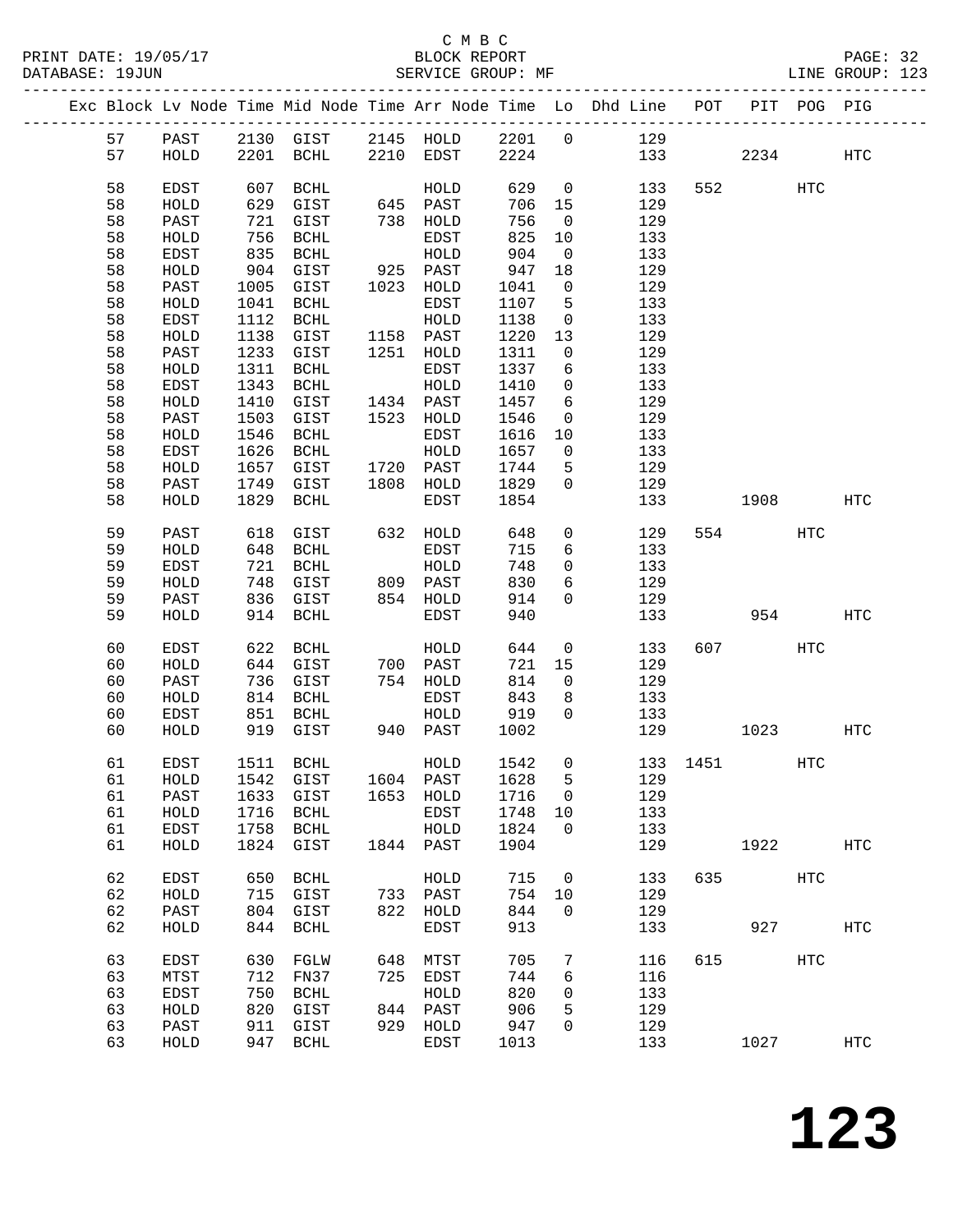|    |      |      |                       |      |              |      |                | Exc Block Lv Node Time Mid Node Time Arr Node Time Lo Dhd Line POT |          |      | PIT POG PIG       |                   |
|----|------|------|-----------------------|------|--------------|------|----------------|--------------------------------------------------------------------|----------|------|-------------------|-------------------|
| 64 | EDST |      | 1428 BCHL             |      | HOLD         | 1455 | $\overline{0}$ |                                                                    | 133 1408 |      | HTC               |                   |
| 64 | HOLD | 1455 | GIST 1519 PAST        |      |              | 1542 | 6              | 129                                                                |          |      |                   |                   |
| 64 | PAST | 1548 | GIST                  |      | 1608 HOLD    | 1631 | $\mathsf{O}$   | 129                                                                |          |      |                   |                   |
| 64 | HOLD | 1631 | BCHL                  |      | EDST         | 1703 | 8              | 133                                                                |          |      |                   |                   |
| 64 | EDST | 1711 | BCHL                  |      | HOLD         | 1741 | $\mathbf 0$    | 133                                                                |          |      |                   |                   |
| 64 | HOLD | 1741 | GIST                  |      | 1804 PAST    | 1827 | $\overline{4}$ | 129                                                                |          |      |                   |                   |
| 64 | PAST | 1831 | GIST                  | 1849 | HOLD         | 1909 | $\mathsf{O}$   | 129                                                                |          |      |                   |                   |
| 64 | HOLD | 1909 | BCHL                  | 1918 | EDST         | 1934 | 19             | 133                                                                |          |      |                   |                   |
|    |      |      |                       |      |              |      |                |                                                                    |          |      |                   |                   |
| 64 | EDST | 1953 | BCHL                  | 2011 | HOLD         | 2019 | $\mathsf{O}$   | 133                                                                |          |      |                   |                   |
| 64 | HOLD | 2019 | GIST                  | 2035 | PAST         | 2052 | 8              | 129                                                                |          |      |                   |                   |
| 64 | PAST | 2100 | GIST                  | 2115 | HOLD         | 2131 | $\overline{0}$ | 129                                                                |          |      |                   |                   |
| 64 | HOLD | 2131 | BCHL                  | 2140 | EDST         | 2156 | 27             | 133                                                                |          |      |                   |                   |
| 64 | EDST | 2223 | BCHL                  | 2239 | HOLD         | 2247 | $\overline{0}$ | 133                                                                |          |      |                   |                   |
| 64 | HOLD | 2247 | GIST                  | 2301 | PAST         | 2317 |                | 129                                                                |          | 2335 |                   | HTC               |
| 65 | EDST | 1443 | BCHL                  |      | HOLD         | 1512 | $\mathbf 0$    | 133                                                                |          | 1423 | HTC               |                   |
| 65 | HOLD | 1512 | GIST                  |      | 1536 PAST    | 1559 | 4              | 129                                                                |          |      |                   |                   |
| 65 | PAST | 1603 | GIST                  |      | 1623 HOLD    | 1646 | $\mathsf{O}$   | 129                                                                |          |      |                   |                   |
| 65 | HOLD | 1646 | BCHL                  |      | EDST         | 1718 | 7              | 133                                                                |          |      |                   |                   |
| 65 | EDST | 1725 | BCHL                  |      | HOLD         | 1755 | $\mathbf 0$    | 133                                                                |          |      |                   |                   |
| 65 | HOLD | 1755 | GIST                  |      | 1816 PAST    | 1838 |                | 129                                                                |          | 1859 |                   | HTC               |
|    |      |      |                       |      |              |      |                |                                                                    |          |      |                   |                   |
| 67 | PAST | 1517 | GIST                  | 1537 | HOLD         | 1600 | $\overline{0}$ | 129                                                                |          | 1445 | <b>HTC</b>        |                   |
| 67 | HOLD | 1600 | BCHL                  |      | EDST         | 1630 | 11             | 133                                                                |          |      |                   |                   |
| 67 | EDST | 1641 | BCHL                  |      | HOLD         | 1712 | $\mathsf{O}$   | 133                                                                |          |      |                   |                   |
| 67 | HOLD | 1712 | GIST                  |      | 1735 PAST    | 1759 | 5              | 129                                                                |          |      |                   |                   |
| 67 | PAST | 1804 | GIST                  | 1822 | HOLD         | 1842 | $\overline{0}$ | 129                                                                |          |      |                   |                   |
| 67 | HOLD | 1842 | $\operatorname{BCHL}$ |      | EDST         | 1906 | 17             | 133                                                                |          |      |                   |                   |
| 67 | EDST | 1923 | BCHL                  | 1942 | HOLD         | 1950 | $\overline{0}$ | 133                                                                |          |      |                   |                   |
| 67 | HOLD | 1950 | GIST                  | 2007 | PAST         | 2026 | $\overline{4}$ | 129                                                                |          |      |                   |                   |
| 67 | PAST | 2030 | GIST                  | 2045 | HOLD         | 2101 | $\overline{0}$ | 129                                                                |          |      |                   |                   |
| 67 | HOLD | 2101 | $\operatorname{BCHL}$ | 2110 | EDST         | 2126 | 27             | 133                                                                |          |      |                   |                   |
| 67 | EDST | 2153 | BCHL                  | 2211 | HOLD         | 2219 | $\overline{0}$ | 133                                                                |          |      |                   |                   |
| 67 | HOLD | 2219 | GIST                  | 2233 | PAST         | 2249 | 11             | 129                                                                |          |      |                   |                   |
| 67 | PAST | 2300 | GIST                  | 2314 | HOLD         | 2329 | $\overline{0}$ | 129                                                                |          |      |                   |                   |
| 67 | HOLD | 2329 | BCHL                  | 2338 | EDST         | 2352 | 22             | 133                                                                |          |      |                   |                   |
| 67 | EDST | 2414 |                       |      | NWST         | 2427 | 2              | 112                                                                |          |      |                   |                   |
| 67 | NWST | 2429 |                       |      | EDST         | 2443 | $\overline{1}$ | 112                                                                |          |      |                   |                   |
| 67 | EDST | 2444 |                       |      | NWST         | 2457 | 2              | 112                                                                |          |      |                   |                   |
| 67 | NWST | 2459 |                       |      | EDST         | 2511 |                | 112                                                                |          | 2521 |                   | HTC               |
|    |      |      |                       |      |              |      |                |                                                                    |          |      |                   |                   |
| 68 | MTST | 628  | FN37                  | 641  | EDST         | 700  | 6              | 116                                                                | 603      |      | HTC               |                   |
| 68 | EDST | 706  | FGLW                  | 725  | MTST         | 745  | 12             | 116                                                                |          |      |                   |                   |
| 68 | MTST | 757  | SPST                  | 825  | SFU          | 845  | 9              | 144                                                                |          |      |                   |                   |
| 68 | SFU  | 854  | SPST                  | 916  | MTST         | 944  |                | 144                                                                |          | 1006 |                   | $_{\mathrm{HTC}}$ |
| 70 | MTST | 1522 | FN37                  | 1536 | EDST         | 1559 | 9              |                                                                    | 116 1452 |      | $_{\mathrm{HTC}}$ |                   |
| 70 | EDST | 1608 | FGLW                  | 1628 | MTST         | 1649 | 5              | 116                                                                |          |      |                   |                   |
| 70 | MTST | 1654 | FN37                  | 1709 | EDST         | 1732 | 7              | 116                                                                |          |      |                   |                   |
| 70 | EDST | 1739 | FGLW                  | 1757 | MTST         | 1817 | 3              | 116                                                                |          |      |                   |                   |
| 70 | MTST | 1820 | SPST                  | 1845 | LOST         | 1906 | 8              | 110                                                                |          |      |                   |                   |
| 70 | LOST | 1914 | SPST                  | 1935 | MTST         | 1958 | 16             | 110                                                                |          |      |                   |                   |
| 70 | MTST | 2014 | SPST                  | 2036 | LOST         | 2055 | 19             | 110                                                                |          |      |                   |                   |
| 70 |      |      |                       |      |              |      |                |                                                                    |          |      |                   |                   |
|    | LOST | 2114 | SPST                  | 2133 | ${\tt MTST}$ | 2154 | 20             | 110                                                                |          |      |                   |                   |
| 70 | MTST | 2214 | SPST                  | 2234 | LOST         | 2252 | 8              | 110                                                                |          |      |                   |                   |
| 70 | LOST | 2300 | 6&6W                  | 2320 | 22ST         | 2328 |                | 101                                                                |          | 2335 |                   | $_{\mathrm{HTC}}$ |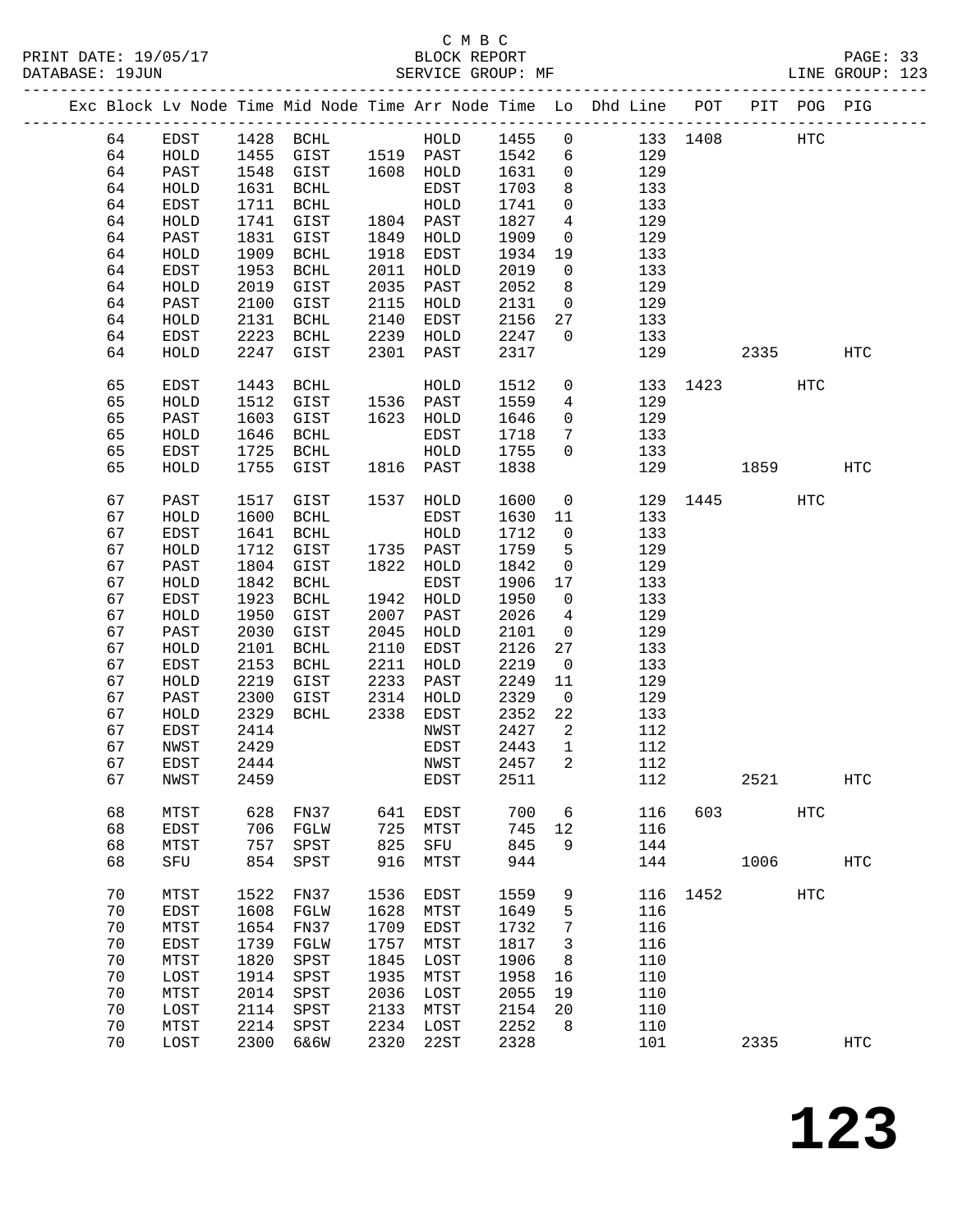|  |          |              |              | Exc Block Lv Node Time Mid Node Time Arr Node Time Lo Dhd Line POT PIT POG PIG |           |              |              |                      |    |            |          |                          |     |            |
|--|----------|--------------|--------------|--------------------------------------------------------------------------------|-----------|--------------|--------------|----------------------|----|------------|----------|--------------------------|-----|------------|
|  | 71       | MTST         |              | 1450 FN37 1504 EDST                                                            |           |              | 1527 3       |                      |    |            | 116 1420 |                          | HTC |            |
|  | 71       | EDST         |              | 1530 FGLW                                                                      | 1547 MTST |              | 1608         |                      | 16 | 116        |          |                          |     |            |
|  | 71       | MTST         |              | 1624 FN37                                                                      | 1638      | EDST         | 1702         | $6\overline{6}$      |    | 116        |          |                          |     |            |
|  | 71       | EDST         |              | 1708 FGLW                                                                      | 1728 MTST |              | 1749         | 5                    |    | 116        |          |                          |     |            |
|  | 71       | MTST         |              | 1754 FN37                                                                      | 1808      | EDST         | 1830         |                      |    | 116        |          | 1844                     |     | HTC        |
|  |          |              |              |                                                                                |           |              |              |                      |    |            |          |                          |     |            |
|  | 73       | SFU          | 1540         | SPST                                                                           | 1603      | MTST         | 1637         | 9                    |    |            | 144 1455 |                          | HTC |            |
|  | 73       | MTST         | 1646         | SPST                                                                           | 1721      | SFU          | 1741         | 5                    |    | 144        |          |                          |     |            |
|  | 73       | SFU          | 1746         | SPST                                                                           | 1809      | MTST         | 1841         |                      |    | 144        |          | 1903                     |     | <b>HTC</b> |
|  |          |              |              |                                                                                |           |              |              |                      |    |            |          |                          |     |            |
|  | 77       | SFU          | 1436         | SPST                                                                           | 1457      | MTST         | 1530         | 8                    |    |            | 144 1351 |                          | HTC |            |
|  | 77       | MTST         | 1538         | FN37                                                                           | 1552      | EDST         | 1615         | 8                    |    | 116        |          |                          |     |            |
|  | 77       | EDST         | 1623         | FGLW                                                                           | 1643 MTST |              | 1704         |                      |    | 116        |          | 1726                     |     | HTC        |
|  |          |              |              |                                                                                |           |              |              |                      |    |            |          |                          |     |            |
|  | 78       | <b>EDST</b>  | 542          | BCHL                                                                           |           | HOLD         | 604          | $\overline{0}$       |    | 133        |          | 527 and $\overline{527}$ | HTC |            |
|  | 78       | ${\tt HOLD}$ | 604          | GIST                                                                           |           | 620 PAST     | 641          | 10                   |    | 129        |          |                          |     |            |
|  | 78       | PAST         | 651          | GIST                                                                           |           | 707 HOLD     | 724          | $\overline{0}$       |    | 129        |          |                          |     |            |
|  | 78       | HOLD         | 724          | <b>BCHL</b>                                                                    |           | EDST         | 750          | 15                   |    | 133        |          |                          |     |            |
|  | 78<br>78 | EDST         | 805          | BCHL<br>835 GIST                                                               | 859 PAST  | HOLD         | 835<br>921   | $\overline{0}$       |    | 133<br>129 |          |                          |     |            |
|  | 78       | HOLD<br>PAST |              | 935 GIST                                                                       |           | 953 HOLD     | 1011         | 14<br>$\overline{0}$ |    | 129        |          |                          |     |            |
|  | 78       | HOLD         | 1011         | BCHL                                                                           |           | EDST         | 1037         | 5                    |    | 133        |          |                          |     |            |
|  | 78       | EDST         | 1042         | BCHL                                                                           |           | HOLD         | 1108         | $\overline{0}$       |    | 133        |          |                          |     |            |
|  | 78       | HOLD         | 1108         | GIST                                                                           | 1128 PAST |              | 1150         | 15                   |    | 129        |          |                          |     |            |
|  | 78       | PAST         | 1205         | GIST                                                                           | 1223 HOLD |              | 1243         | $\overline{0}$       |    | 129        |          |                          |     |            |
|  | 78       | HOLD         | 1243         | BCHL                                                                           |           | EDST         | 1309         | 5                    |    | 133        |          |                          |     |            |
|  | 78       | EDST         | 1314         | BCHL                                                                           |           | HOLD         | 1341         | $\overline{0}$       |    | 133        |          |                          |     |            |
|  | 78       | HOLD         | 1341         | GIST                                                                           | 1402 PAST |              | 1424         | 9                    |    | 129        |          |                          |     |            |
|  | 78       | PAST         | 1433         | GIST                                                                           | 1452 HOLD |              | 1514         | $\overline{0}$       |    | 129        |          |                          |     |            |
|  | 78       | HOLD         | 1514         | BCHL                                                                           |           | EDST         | 1544         | 12                   |    | 133        |          |                          |     |            |
|  | 78       | EDST         | 1556         | BCHL                                                                           |           | HOLD         | 1627         | $\mathbf{0}$         |    | 133        |          |                          |     |            |
|  | 78       | HOLD         | 1627         | GIST                                                                           | 1649 PAST |              | 1713         | 6                    |    | 129        |          |                          |     |            |
|  | 78       | PAST         | 1719         | GIST                                                                           | 1739 HOLD |              | 1801         | $\overline{0}$       |    | 129        |          |                          |     |            |
|  | 78       | HOLD         | 1801         | BCHL                                                                           |           | EDST         | 1826         | 9                    |    | 133        |          |                          |     |            |
|  | 78       | EDST         | 1835         |                                                                                |           | NWST         | 1852         | 9                    |    | 112        |          |                          |     |            |
|  | 78       | NWST         | 1901         |                                                                                |           | EDST         | 1919         | 16                   |    | 112        |          |                          |     |            |
|  | 78       | EDST         | 1935         |                                                                                |           | NWST         | 1952         | 10                   |    | 112        |          |                          |     |            |
|  | 78       | NWST         | 2002         |                                                                                |           | EDST         | 2018         | 17                   |    | 112        |          |                          |     |            |
|  | 78       | EDST         | 2035         |                                                                                |           | NWST         | 2049         | 11                   |    | 112        |          |                          |     |            |
|  | 78       | NWST         | 2100         |                                                                                |           | <b>EDST</b>  | 2116 7       |                      |    | 112        |          |                          |     |            |
|  | 78       | EDST         | 2123         | <b>BCHL</b>                                                                    | 2141      | HOLD         | 2149         | 0                    |    | 133        |          |                          |     |            |
|  | 78       | HOLD         | 2149         | GIST                                                                           | 2205      | PAST         | 2222         | 8                    |    | 129        |          |                          |     |            |
|  | 78       | PAST         | 2230         | GIST                                                                           | 2244      | HOLD         | 2259         | 0                    |    | 129        |          |                          |     |            |
|  | 78<br>78 | HOLD<br>EDST | 2259<br>2344 | <b>BCHL</b>                                                                    | 2308      | EDST         | 2322<br>2357 | 22<br>2              |    | 133<br>112 |          |                          |     |            |
|  | 78       | NWST         | 2359         |                                                                                |           | NWST<br>EDST | 2413         | 10                   |    | 112        |          |                          |     |            |
|  | 78       | EDST         | 2423         | <b>BCHL</b>                                                                    | 2439      | HOLD         | 2447         | 0                    |    | 133        |          |                          |     |            |
|  | 78       | HOLD         | 2447         | GIST                                                                           | 2501      | PAST         | 2517         |                      |    | 129        |          | 2535                     |     | <b>HTC</b> |
|  |          |              |              |                                                                                |           |              |              |                      |    |            |          |                          |     |            |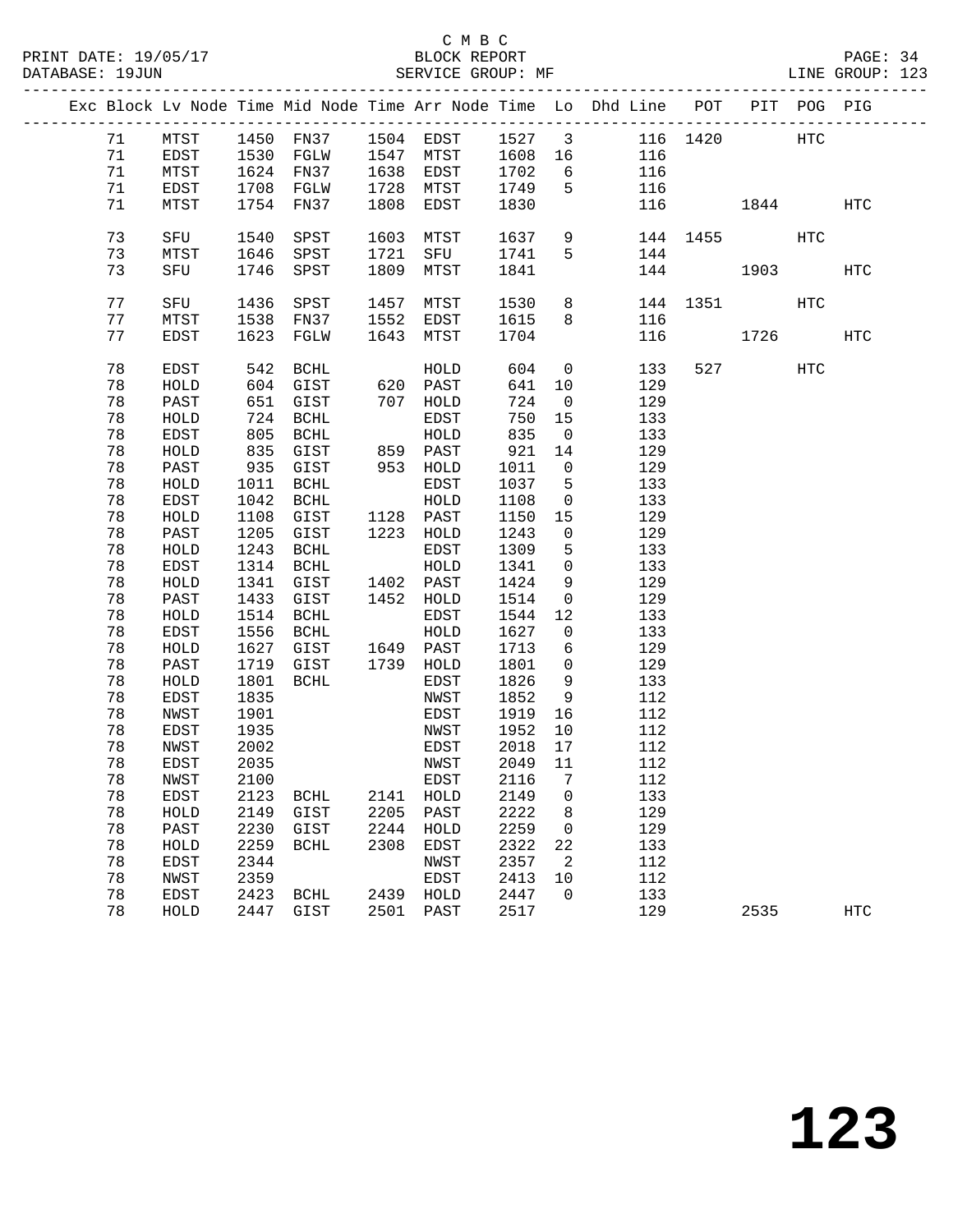#### C M B C<br>BLOCK REPORT PRINT DATE: 19/05/17 BLOCK REPORT PAGE: 35 SERVICE GROUP: MF

|  |    |              |      |                       |      |              |      |                 | Exc Block Lv Node Time Mid Node Time Arr Node Time Lo Dhd Line POT |      |      | PIT POG PIG |            |
|--|----|--------------|------|-----------------------|------|--------------|------|-----------------|--------------------------------------------------------------------|------|------|-------------|------------|
|  | 79 | PAST         |      | 635 GIST              |      | 649 HOLD     | 705  | $\overline{0}$  | 129                                                                | 611  |      | HTC         |            |
|  | 79 | HOLD         | 705  | BCHL                  |      | EDST         | 732  | 5               | 133                                                                |      |      |             |            |
|  | 79 | EDST         | 737  | <b>BCHL</b>           |      | HOLD         | 805  | $\mathbf 0$     | 133                                                                |      |      |             |            |
|  | 79 | HOLD         | 805  | GIST                  |      | 827 PAST     | 849  | 4               | 129                                                                |      |      |             |            |
|  | 79 | PAST         | 853  | GIST                  |      | 911 HOLD     | 929  | $\mathsf{O}$    | 129                                                                |      |      |             |            |
|  | 79 | HOLD         | 929  | $\operatorname{BCHL}$ |      | EDST         | 955  | 16              | 133                                                                |      |      |             |            |
|  | 79 | EDST         | 1011 | BCHL                  |      | HOLD         | 1038 | $\overline{0}$  | 133                                                                |      |      |             |            |
|  | 79 | HOLD         | 1038 | GIST                  |      | 1058 PAST    | 1120 | 12              | 129                                                                |      |      |             |            |
|  | 79 | PAST         | 1132 | GIST                  |      | 1150 HOLD    | 1210 | $\mathsf{O}$    | 129                                                                |      |      |             |            |
|  | 79 | HOLD         | 1210 | $\operatorname{BCHL}$ |      | EDST         | 1236 | 7               | 133                                                                |      |      |             |            |
|  | 79 | <b>EDST</b>  | 1243 | $\operatorname{BCHL}$ |      | ${\tt HOLD}$ | 1310 | $\mathbf 0$     | 133                                                                |      |      |             |            |
|  | 79 | HOLD         | 1310 | GIST                  |      | 1331 PAST    | 1353 | 10              | 129                                                                |      |      |             |            |
|  | 79 | PAST         | 1403 | GIST                  |      | 1422 HOLD    | 1443 | $\overline{0}$  | 129                                                                |      |      |             |            |
|  | 79 | HOLD         | 1443 | $\operatorname{BCHL}$ |      | EDST         | 1513 | 13              | 133                                                                |      |      |             |            |
|  | 79 | EDST         | 1526 | BCHL                  |      | ${\tt HOLD}$ | 1557 | $\mathsf{O}$    | 133                                                                |      |      |             |            |
|  | 79 | HOLD         | 1557 | GIST                  |      | 1619 PAST    | 1643 | 5               | 129                                                                |      |      |             |            |
|  | 79 | PAST         | 1648 | GIST                  | 1708 | HOLD         | 1731 | $\mathbf 0$     | 129                                                                |      |      |             |            |
|  | 79 | HOLD         | 1731 | BCHL                  |      | EDST         | 1800 |                 | 133                                                                |      | 1814 |             | HTC        |
|  | 80 | MTST         | 653  |                       |      | EDST         | 708  | $\overline{a}$  | 119                                                                | 628  |      | HTC         |            |
|  | 80 | EDST         | 710  |                       |      | MTST         | 730  | $7\phantom{.0}$ | 119                                                                |      |      |             |            |
|  | 80 | MTST         | 737  | SPST                  |      | 802 SFU      | 822  | $7\overline{ }$ | 144                                                                |      |      |             |            |
|  | 80 | SFU          | 829  | SPST                  | 851  | MTST         | 923  | 11              | 144                                                                |      |      |             |            |
|  | 80 | MTST         | 934  | SPST                  | 959  | SFU          | 1019 |                 | 144                                                                |      | 1059 |             | HTC        |
|  | 82 | EDST         | 552  | $\operatorname{BCHL}$ |      | HOLD         | 614  | $\mathsf 0$     | 133                                                                | 537  |      | HTC         |            |
|  | 82 | HOLD         | 614  | GIST                  |      | 630 PAST     | 651  | 15              | 129                                                                |      |      |             |            |
|  | 82 | PAST         | 706  | GIST                  |      | 722 HOLD     | 740  | $\mathbf 0$     | 129                                                                |      |      |             |            |
|  | 82 | HOLD         | 740  | $\operatorname{BCHL}$ |      | EDST         | 809  | 11              | 133                                                                |      |      |             |            |
|  | 82 | EDST         | 820  | BCHL                  |      | HOLD         | 850  | $\Omega$        | 133                                                                |      |      |             |            |
|  | 82 | HOLD         | 850  | GIST                  |      | 914 PAST     | 936  |                 | 129                                                                |      | 957  |             | <b>HTC</b> |
|  | 83 | MTST         | 643  | FN37                  | 656  | EDST         | 715  | 15              | 116                                                                | 618  |      | HTC         |            |
|  | 83 | EDST         | 730  | FGLW                  | 749  | MTST         | 809  | 6               | 116                                                                |      |      |             |            |
|  | 83 | MTST         | 815  | FN37                  | 829  | EDST         | 849  |                 | 116                                                                |      | 903  |             | HTC        |
|  | 84 | MTST         | 705  | SPST                  | 727  | LOST         | 749  | 10 <sup>°</sup> | 110                                                                | 640  |      | <b>HTC</b>  |            |
|  | 84 | LOST         | 759  | SPST                  | 823  | MTST         | 853  |                 | 110                                                                |      | 917  |             | HTC        |
|  | 90 | EDST         | 1541 |                       |      | NWST         | 1604 | 11              | 112                                                                | 1521 |      | HTC         |            |
|  | 90 | NWST         | 1615 |                       |      | EDST         | 1636 | $\overline{7}$  | 112                                                                |      |      |             |            |
|  | 90 | ${\tt EDST}$ | 1643 |                       |      | NWST         | 1706 | 10              | 112                                                                |      |      |             |            |
|  | 90 | NWST         | 1716 |                       |      | <b>EDST</b>  | 1737 | 11              | 112                                                                |      |      |             |            |
|  | 90 | <b>EDST</b>  | 1748 |                       |      | NWST         | 1808 |                 | 112                                                                |      | 1822 |             | HTC        |
|  |    |              |      |                       |      |              |      |                 |                                                                    |      |      |             |            |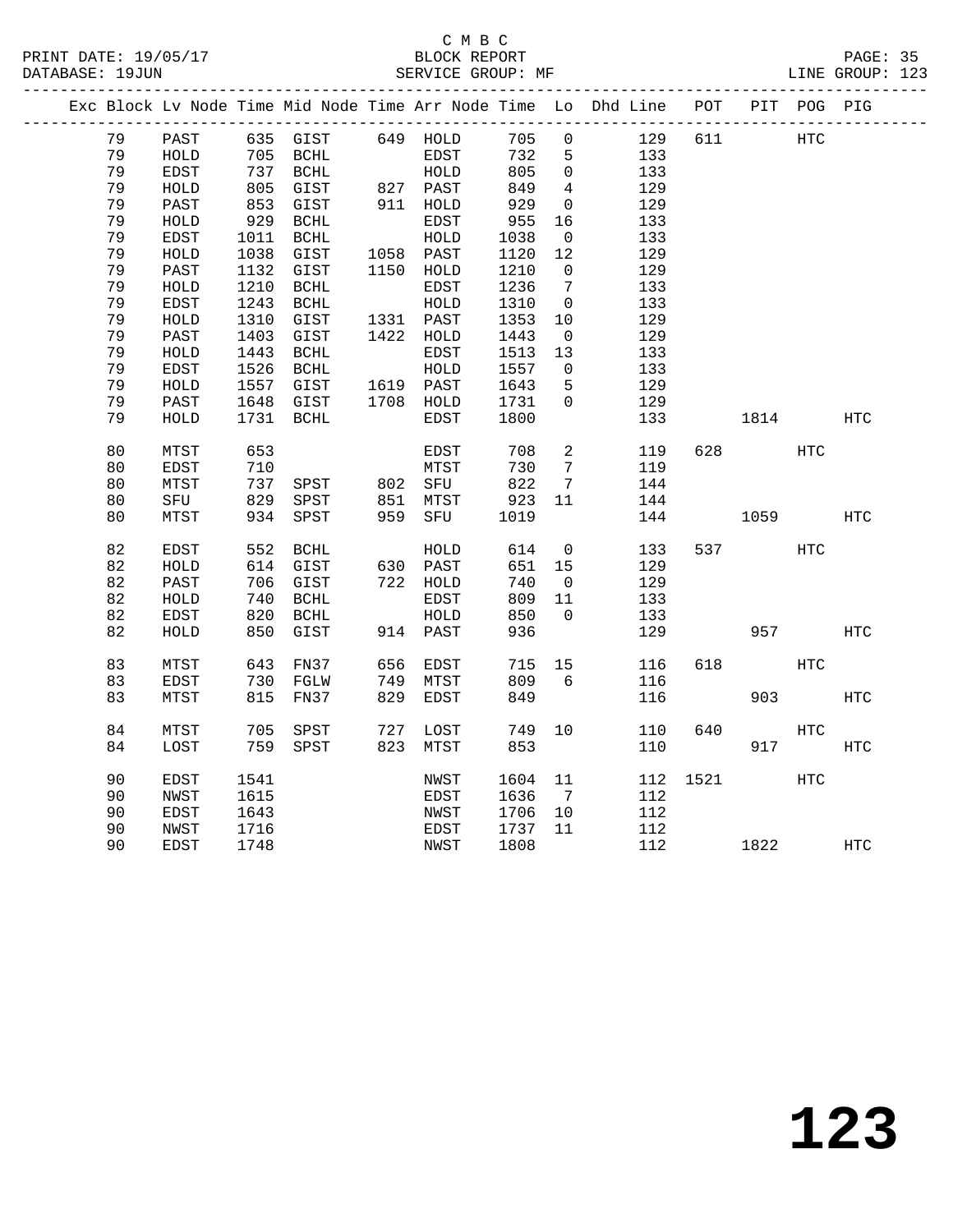|                                                                                                                                                                                                                                    |              |               |      |                                                                                    |      |                   | C M B C                |                 |                 |                  |                                                                                 |      |     |  |
|------------------------------------------------------------------------------------------------------------------------------------------------------------------------------------------------------------------------------------|--------------|---------------|------|------------------------------------------------------------------------------------|------|-------------------|------------------------|-----------------|-----------------|------------------|---------------------------------------------------------------------------------|------|-----|--|
|                                                                                                                                                                                                                                    |              |               |      |                                                                                    |      |                   |                        |                 |                 |                  |                                                                                 |      |     |  |
|                                                                                                                                                                                                                                    |              |               |      |                                                                                    |      |                   |                        |                 |                 |                  |                                                                                 |      |     |  |
| 22ST 22 ST STN                                                                                                                                                                                                                     |              |               |      |                                                                                    |      |                   |                        |                 |                 | 6&6N 6 AV & 6 ST |                                                                                 |      |     |  |
| $666W$ 6 ST & 6 AV                                                                                                                                                                                                                 |              |               |      |                                                                                    |      |                   |                        |                 |                 | 8&8W 8 ST & 8 AV |                                                                                 |      |     |  |
| AD3W WB ANDERSON & NO.3 RD<br>BOGE WB BOYD ST FS GIFFORD<br>BRST BRAID STN<br>BW03 BRENTWOOD STN BAY3                                                                                                                              |              |               |      |                                                                                    |      |                   |                        |                 |                 |                  | BHST BRIGHOUSE STATION<br>BOGW EB BOYD FS GIFFORD ST<br>BW02 BRENTWOOD STN BAY? |      |     |  |
|                                                                                                                                                                                                                                    |              |               |      |                                                                                    |      |                   |                        |                 |                 |                  |                                                                                 |      |     |  |
|                                                                                                                                                                                                                                    |              |               |      |                                                                                    |      |                   |                        |                 |                 |                  |                                                                                 |      |     |  |
|                                                                                                                                                                                                                                    |              |               |      |                                                                                    |      |                   | CLFO                   |                 |                 |                  | CLIVEDEN & FOSTERS                                                              |      |     |  |
| CM#6 WB CAMBIE RD FS NO.6 RD<br>EWPH EB EWEN AVE FS PHILIPS ST                                                                                                                                                                     |              |               |      |                                                                                    |      |                   | EDST<br>GIWH           |                 |                 | EDMONDS STN      |                                                                                 |      |     |  |
|                                                                                                                                                                                                                                    |              |               |      |                                                                                    |      |                   |                        |                 |                 |                  | GILLEY & WESTMINSTER HWY                                                        |      |     |  |
|                                                                                                                                                                                                                                    |              |               |      |                                                                                    |      |                   |                        |                 |                 |                  |                                                                                 |      |     |  |
|                                                                                                                                                                                                                                    |              |               |      |                                                                                    |      |                   |                        |                 |                 |                  |                                                                                 |      |     |  |
| ENGLE EN ENGLAND FOR THE STATE OF STRING STATE RED ENGLAND HTC HAMILTON THE HAMILTON DEPOTHER HAVE SERVESTMINSTER HWY AS BOUNDARY R<br>LEST LAKE CITY STATION LOST LOUGHEED STN<br>MIST METROTOWN STATION NERROTOWN STATION NERROT |              |               |      |                                                                                    |      |                   |                        |                 |                 |                  |                                                                                 |      |     |  |
|                                                                                                                                                                                                                                    |              |               |      |                                                                                    |      |                   |                        |                 |                 |                  |                                                                                 |      |     |  |
| PROD                                                                                                                                                                                                                               |              |               |      |                                                                                    |      |                   |                        |                 |                 |                  |                                                                                 |      |     |  |
| PROD PRODUCTION STN QU-S SB HOWES ST FS HOWES ST RAMP<br>SFU SFU EXCHANGE SPST SPERLING STN SPERLING STN SPERLING STN                                                                                                              |              |               |      |                                                                                    |      |                   |                        |                 |                 |                  |                                                                                 |      |     |  |
|                                                                                                                                                                                                                                    |              |               |      | Exc Block Lv Node Time Mid Node Time Arr Node Time Lo Dhd Line POT PIT POG PIG     |      |                   |                        |                 |                 |                  |                                                                                 |      |     |  |
|                                                                                                                                                                                                                                    | $1 \quad$    | HTCW 429 BHST |      |                                                                                    |      |                   | AD3W 500 0 410 428 HTC |                 |                 |                  |                                                                                 |      |     |  |
|                                                                                                                                                                                                                                    | $\mathbf{1}$ |               |      | AD3W 500 BHST<br>22ST 549 CM#6 614 AD3W 636 4 410<br>AD3W 640 BHST 22ST 723 10 410 |      |                   |                        |                 |                 |                  |                                                                                 |      |     |  |
|                                                                                                                                                                                                                                    | $\mathbf{1}$ |               |      |                                                                                    |      |                   |                        |                 |                 |                  |                                                                                 |      |     |  |
|                                                                                                                                                                                                                                    | $\mathbf 1$  |               |      |                                                                                    |      |                   |                        |                 |                 |                  |                                                                                 |      |     |  |
|                                                                                                                                                                                                                                    | $\mathbf 1$  | 22ST          |      | 733 CM#6 803 AD3W 830                                                              |      |                   |                        |                 | 4 410           |                  |                                                                                 |      |     |  |
|                                                                                                                                                                                                                                    | $\mathbf 1$  | AD3W          |      | 834 BHST                                                                           |      | 22ST              |                        | 11              |                 | 410              |                                                                                 |      |     |  |
|                                                                                                                                                                                                                                    | 1            | 22ST          | 939  | CM#6 1004 AD3W<br>BHST 22ST                                                        |      |                   | 928<br>1030            |                 | 10              | 410              |                                                                                 |      |     |  |
|                                                                                                                                                                                                                                    | $\mathbf 1$  | AD3W          | 1040 |                                                                                    |      |                   | 1129                   |                 | 10 410          |                  |                                                                                 |      |     |  |
|                                                                                                                                                                                                                                    | 1            | 22ST          | 1139 | CM#6                                                                               |      | 1204 AD3W         | 1230                   | 10              |                 | 410              |                                                                                 |      |     |  |
|                                                                                                                                                                                                                                    | 1            | AD3W          | 1240 | BHST 22ST<br>CM#6 1403 AD3W                                                        |      |                   | 1331                   | $6\overline{6}$ |                 | 410              |                                                                                 |      |     |  |
|                                                                                                                                                                                                                                    | 1            | 22ST          | 1337 |                                                                                    |      |                   | 1430                   |                 | 10              | 410              |                                                                                 |      |     |  |
|                                                                                                                                                                                                                                    | 1            | AD3W          | 1440 | BHST                                                                               |      | 22ST              | 1533                   | 11              |                 | 410              |                                                                                 |      |     |  |
|                                                                                                                                                                                                                                    | 1            | 22ST          | 1544 | CM#6                                                                               |      | 22ST<br>1617 AD3W | 1645                   | $\overline{7}$  |                 | 410              |                                                                                 |      |     |  |
|                                                                                                                                                                                                                                    | 1            | AD3W          | 1652 | BHST                                                                               |      | 22ST              | 1755                   | 10              |                 | 410              |                                                                                 |      |     |  |
|                                                                                                                                                                                                                                    | 1            | 22ST          | 1805 | CM#6                                                                               |      | 1833 AD3W         | 1900                   | $7\phantom{0}$  |                 | 410              |                                                                                 |      |     |  |
|                                                                                                                                                                                                                                    | 1            | AD3W          | 1907 | BHST                                                                               | 2023 | 22ST              | 1954                   |                 | 9               | 410              |                                                                                 |      |     |  |
|                                                                                                                                                                                                                                    | $\mathbf 1$  | 22ST          | 2003 | CM#6                                                                               |      | 2023 AD3W         | 2045                   | $7\overline{ }$ |                 | 410              |                                                                                 |      |     |  |
|                                                                                                                                                                                                                                    | 1            | AD3W          | 2052 | BHST                                                                               |      | 22ST              | 2132                   |                 | $6\overline{6}$ | 410              |                                                                                 |      |     |  |
|                                                                                                                                                                                                                                    | 1            | 22ST          | 2138 | CM#6                                                                               |      | 2158 AD3W         | 2220                   |                 | 10              | 410              |                                                                                 |      |     |  |
|                                                                                                                                                                                                                                    | 1            | AD3W          | 2230 | <b>BHST</b>                                                                        |      | 22ST              | 2312                   |                 | 7               | 410              |                                                                                 |      |     |  |
|                                                                                                                                                                                                                                    | 1            | 22ST          | 2319 | CM#6 2338 AD3W                                                                     |      |                   | 2400                   | 10              |                 | 410              |                                                                                 |      |     |  |
|                                                                                                                                                                                                                                    | 1            | AD3W          | 2410 | BHST                                                                               |      | 22ST              | 2446                   | 14              |                 | 410              |                                                                                 |      |     |  |
|                                                                                                                                                                                                                                    | 1            | 22ST          | 2500 | 6&6N                                                                               |      | 2509 LOST         | 2528                   |                 |                 | 101              |                                                                                 | 2552 | HTC |  |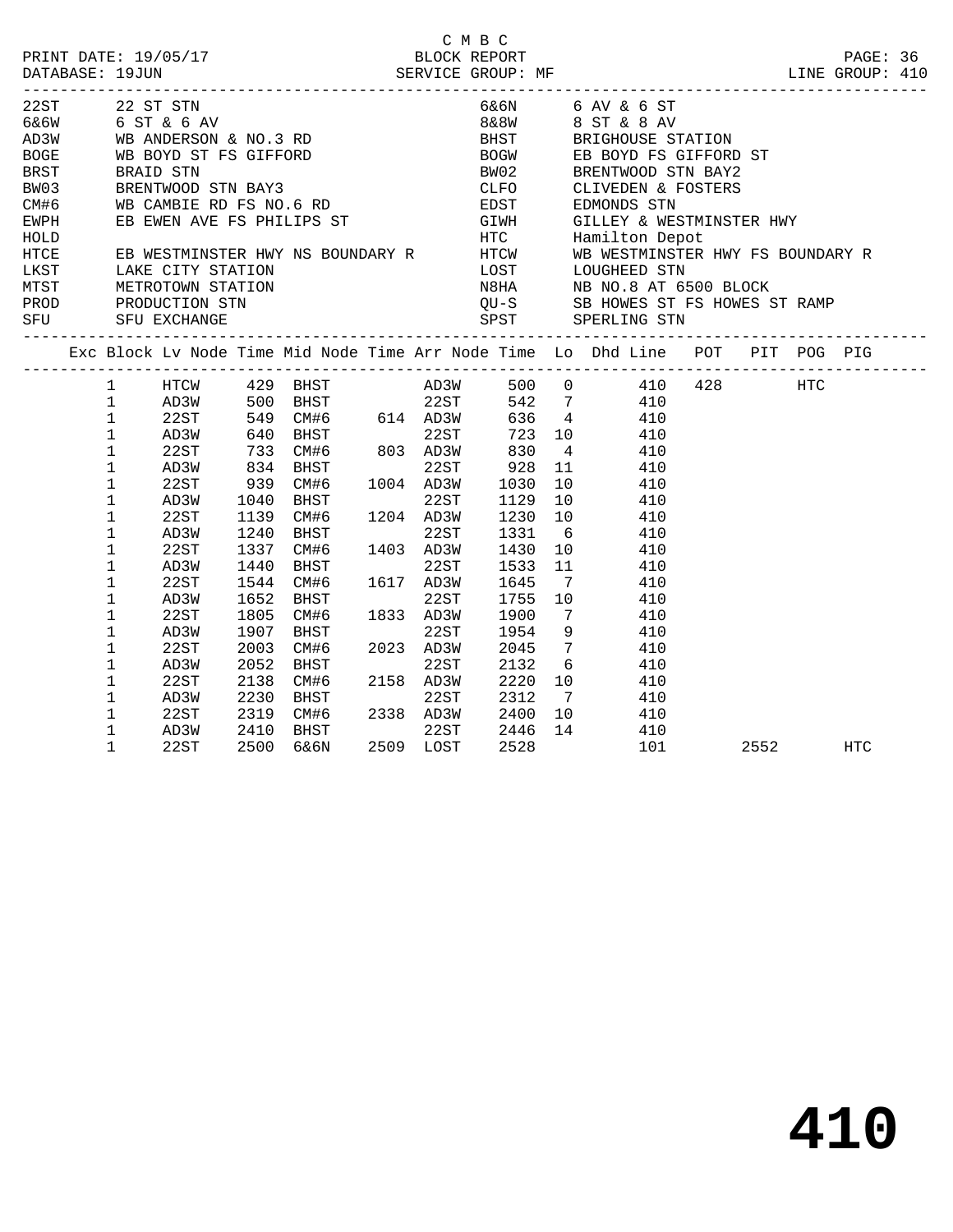#### C M B C<br>BLOCK REPORT SERVICE GROUP: MF

|                |      |      |          |      |          |      |                 | Exc Block Lv Node Time Mid Node Time Arr Node Time Lo Dhd Line POT |     |      | PIT POG PIG |     |  |
|----------------|------|------|----------|------|----------|------|-----------------|--------------------------------------------------------------------|-----|------|-------------|-----|--|
| $\overline{a}$ | LKST |      | 516 SPST |      | 523 BW03 | 542  | 5 <sup>5</sup>  | 134                                                                | 440 |      | HTC         |     |  |
| $\overline{a}$ | BW03 |      | 547 PROD |      | 611 LOST | 618  | $4\overline{ }$ | 136                                                                |     |      |             |     |  |
| $\overline{c}$ | LOST | 622  | HOLD     |      | 650 BW02 | 656  | $\overline{4}$  | 136                                                                |     |      |             |     |  |
| $\overline{a}$ | BW02 | 700  | SPST     | 725  | LKST     | 734  | $\mathbf{3}$    | 134                                                                |     |      |             |     |  |
| $\sqrt{2}$     | LKST | 737  | SPST     | 746  | BW03     | 816  | $\overline{4}$  | 134                                                                |     |      |             |     |  |
| $\overline{c}$ | BW03 | 820  | PROD     | 847  | LOST     | 856  | $4\overline{ }$ | 136                                                                |     |      |             |     |  |
| $\overline{a}$ | LOST | 900  | 6&6W     | 923  | 22ST     | 936  | $\overline{4}$  | 101                                                                |     |      |             |     |  |
| $\sqrt{2}$     | 22ST | 940  | 6&6N     | 950  | LOST     | 1013 | $7\overline{ }$ | 101                                                                |     |      |             |     |  |
| $\sqrt{2}$     | LOST | 1020 | HOLD     | 1048 | BW02     | 1054 | $6\overline{6}$ | 136                                                                |     |      |             |     |  |
| $\overline{a}$ | BW02 | 1100 | SPST     | 1124 | LKST     | 1133 | $7\overline{ }$ | 134                                                                |     |      |             |     |  |
| 2              | LKST | 1140 | SPST     | 1147 | BW03     | 1211 | 9               | 134                                                                |     |      |             |     |  |
| $\overline{c}$ | BW03 | 1220 | PROD     | 1245 | LOST     | 1254 | 6               | 136                                                                |     |      |             |     |  |
| $\overline{a}$ | LOST | 1300 | 6&6W     | 1324 | 22ST     | 1334 | 6               | 101                                                                |     |      |             |     |  |
| $\overline{c}$ | 22ST | 1340 | 6&6N     | 1351 | LOST     | 1416 | $\overline{4}$  | 101                                                                |     |      |             |     |  |
| $\sqrt{2}$     | LOST | 1420 | HOLD     | 1449 | BW02     | 1455 | $\overline{3}$  | 136                                                                |     |      |             |     |  |
| 2              | BW02 | 1458 | SPST     | 1531 | LKST     | 1542 | 24              | 134                                                                |     |      |             |     |  |
| 2              | LKST | 1606 | SPST     | 1613 | BW03     | 1641 | 9               | 134                                                                |     |      |             |     |  |
| $\overline{c}$ | BW03 | 1650 | PROD     | 1719 | LOST     | 1729 | 21              | 136                                                                |     |      |             |     |  |
| $\overline{a}$ | LOST | 1750 | HOLD     | 1819 | BW02     | 1825 | $5^{\circ}$     | 136                                                                |     |      |             |     |  |
| $\overline{c}$ | BW02 | 1830 | SPST     | 1856 | LKST     | 1906 | $\overline{4}$  | 134                                                                |     |      |             |     |  |
| 2              | LKST | 1910 | SPST     | 1917 | BW03     | 1940 | 10              | 134                                                                |     |      |             |     |  |
| $\overline{c}$ | BW03 | 1950 | PROD     | 2013 | LOST     | 2020 |                 | 136                                                                |     | 2044 |             | HTC |  |
| 3              | BW02 | 510  | SPST     | 530  | LKST     | 540  | $\overline{3}$  | 134                                                                |     | 435  | HTC         |     |  |
| 3              | LKST | 543  | SPST     | 550  | BW03     | 612  | 8               | 134                                                                |     |      |             |     |  |
| 3              | BW03 | 620  | PROD     | 646  | LOST     | 654  | 6               | 136                                                                |     |      |             |     |  |
| 3              | LOST | 700  | 6&6W     | 724  | 22ST     | 737  | $\mathbf{3}$    | 101                                                                |     |      |             |     |  |
| 3              | 22ST | 740  | 6&6N     | 749  | LOST     | 812  | 8               | 101                                                                |     |      |             |     |  |
| 3              | LOST | 820  | 6&6W     | 846  | 22ST     | 900  | 10              | 101                                                                |     |      |             |     |  |
| 3              | 22ST | 910  | 6&6N     | 920  | LOST     | 943  | $7\phantom{.0}$ | 101                                                                |     |      |             |     |  |
| 3              | LOST | 950  | HOLD     | 1018 | BW02     | 1024 | 6               | 136                                                                |     |      |             |     |  |
| 3              | BW02 | 1030 | SPST     | 1054 | LKST     | 1103 | $7\phantom{.0}$ | 134                                                                |     |      |             |     |  |
| 3              | LKST | 1110 | SPST     | 1117 | BW03     | 1141 | 9               | 134                                                                |     |      |             |     |  |
| 3              | BW03 | 1150 | PROD     | 1215 | LOST     | 1224 | 6               | 136                                                                |     |      |             |     |  |
| 3              | LOST | 1230 | 6&6W     | 1254 | 22ST     | 1304 | $6\overline{6}$ | 101                                                                |     |      |             |     |  |
| 3              | 22ST | 1310 | 6&6N     | 1320 | LOST     | 1343 | 7               | 101                                                                |     |      |             |     |  |
| 3              | LOST | 1350 | HOLD     | 1419 | BW02     | 1425 | 5               | 136                                                                |     |      |             |     |  |
| 3              | BW02 | 1430 | SPST     | 1501 | LKST     | 1512 | 24              | 134                                                                |     |      |             |     |  |
| 3              | LKST | 1536 | SPST     | 1543 | BW03     | 1611 | $\overline{7}$  | 134                                                                |     |      |             |     |  |
| 3              | BW03 | 1618 | PROD     | 1647 | LOST     | 1657 | 13              | 136                                                                |     |      |             |     |  |
| 3              | LOST | 1710 | SPST     | 1733 | MTST     | 1803 | 12              | 110                                                                |     |      |             |     |  |

3 MTST 1815 SPST 1843 SFU 1903 144 1936 HTC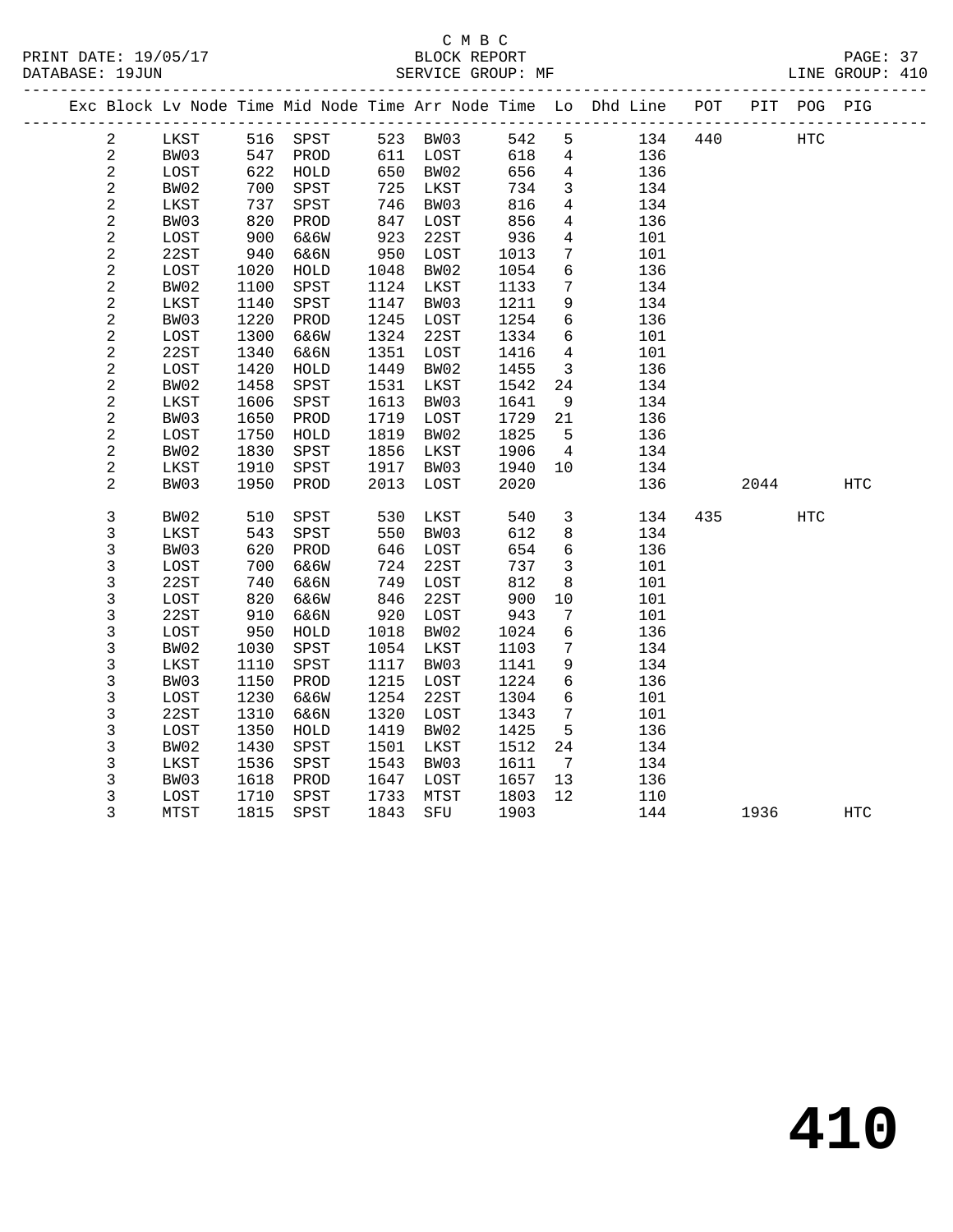#### C M B C<br>BLOCK REPORT PRINT DATE: 19/05/17 BLOCK REPORT PAGE: 38 SERVICE GROUP: MF

|                |      |      |                            |      |                                                         |       |                         | Exc Block Lv Node Time Mid Node Time Arr Node Time Lo Dhd Line POT PIT POG PIG |          |           |            |            |
|----------------|------|------|----------------------------|------|---------------------------------------------------------|-------|-------------------------|--------------------------------------------------------------------------------|----------|-----------|------------|------------|
| $\overline{4}$ | HTCW |      | 449 BHST AD3W              |      |                                                         | 520 0 |                         | 410                                                                            | 448      | HTC       |            |            |
| $\overline{4}$ | AD3W | 520  |                            |      | BHST 22ST                                               | 602   | $\overline{\mathbf{3}}$ | 410                                                                            |          |           |            |            |
| 4              | 22ST | 605  | CM#6 631 AD3W              |      |                                                         | 654   | $\overline{4}$          | 410                                                                            |          |           |            |            |
| 4              | AD3W | 658  | BHST                       |      | $\begin{array}{cc}\n & 22ST \\ 827 & AD3W\n\end{array}$ | 743   | 14                      | 410                                                                            |          |           |            |            |
| 4              | 22ST | 757  | CM#6                       |      |                                                         | 854   | $\overline{4}$          | 410                                                                            |          |           |            |            |
| 4              | AD3W | 858  | BHST                       |      | 22ST                                                    | 952   | $7\overline{ }$         | 410                                                                            |          |           |            |            |
| 4              | 22ST | 959  | CM#6                       |      | 1024 AD3W                                               | 1050  | 10                      | 410                                                                            |          |           |            |            |
| 4              | AD3W | 1100 | BHST                       |      | 22ST                                                    | 1149  | 10                      | 410                                                                            |          |           |            |            |
| $\overline{4}$ | 22ST | 1159 | CM#6                       |      | 1224 AD3W                                               | 1250  | 10                      | 410                                                                            |          |           |            |            |
| 4              | AD3W | 1300 | BHST                       |      | 22ST                                                    | 1351  | 6                       | 410                                                                            |          |           |            |            |
| 4              | 22ST | 1357 | CM#6                       |      | 1423 AD3W                                               | 1450  | 10                      | 410                                                                            |          |           |            |            |
| 4              | AD3W | 1500 | BHST                       |      | 22ST                                                    | 1600  | $\overline{4}$          | 410                                                                            |          |           |            |            |
| 4              | 22ST | 1604 | CM#6                       |      | 1638 AD3W                                               | 1707  | 8 <sup>8</sup>          | 410                                                                            |          |           |            |            |
| 4              | AD3W | 1715 | BHST                       |      | 22ST                                                    | 1816  | 13                      | 410                                                                            |          |           |            |            |
| 4              | 22ST | 1829 | CM#6                       |      | 1855 AD3W                                               | 1922  | 8 <sup>8</sup>          | 410                                                                            |          |           |            |            |
| 4              | AD3W | 1930 | BHST                       |      | 22ST                                                    | 2015  |                         | 410                                                                            |          | 2022 2023 |            | HTC        |
| 5              | LOST | 1500 | 6&6W                       | 1530 | 22ST                                                    | 1541  |                         | $\overline{\mathbf{3}}$                                                        | 101 1429 |           | HTC        |            |
| 5              | 22ST | 1544 | 6&6N                       | 1557 | LOST                                                    | 1623  | 17                      | 101                                                                            |          |           |            |            |
| 5              | LOST | 1640 | 6&6W                       | 1709 | 22ST                                                    | 1719  | $\overline{7}$          | 101                                                                            |          |           |            |            |
| 5              | 22ST | 1726 | 6&6N                       | 1740 | LOST                                                    | 1804  | 16                      | 101                                                                            |          |           |            |            |
| 5              | LOST | 1820 | HOLD                       | 1848 | BW02                                                    | 1854  | 6                       | 136                                                                            |          |           |            |            |
| 5              | BW02 | 1900 | SPST                       |      | 1924 LKST                                               | 1934  | 6                       | 134                                                                            |          |           |            |            |
| 5              | LKST | 1940 | SPST                       | 1947 | BW03                                                    | 2010  | 10                      | 134                                                                            |          |           |            |            |
| 5              | BW03 | 2020 | PROD                       |      | 2041 LOST                                               | 2048  | 12                      | 136                                                                            |          |           |            |            |
| 5              | LOST | 2100 | 6&6W                       | 2120 | 22ST                                                    | 2128  |                         | 101                                                                            |          | 2135      |            | HTC        |
| 7              | 22ST | 609  |                            |      | N8HA                                                    | 629   | $\overline{0}$          | 418                                                                            |          | 557 30    | HTC        |            |
| 7              | N8HA | 629  |                            |      | 22ST                                                    | 648   | $7\phantom{.0}$         | 418                                                                            |          |           |            |            |
| 7              | 22ST | 655  | CM#6<br>RHGT               |      | 723 AD3W                                                | 748   | $\overline{4}$          | 410                                                                            |          |           |            |            |
| 7              | AD3W | 752  | BHST                       |      | 22ST                                                    | 844   | $7\phantom{.0}$         | 410                                                                            |          |           |            |            |
| 7              | 22ST | 851  | CM#6                       |      | 917 AD3W                                                | 948   | $\overline{4}$          | 410                                                                            |          |           |            |            |
| 7              | AD3W | 952  | BHST                       |      | 22ST                                                    | 1041  | 8                       | 410                                                                            |          |           |            |            |
| 7              | 22ST | 1049 | CM#6                       |      | 1114 AD3W                                               | 1140  | 10                      | 410                                                                            |          |           |            |            |
| 7              | AD3W | 1150 | BHST                       |      | 22ST                                                    | 1239  | 10                      | 410                                                                            |          |           |            |            |
| 7              | 22ST | 1249 | CM#6                       |      | 1314 AD3W                                               | 1340  | 10                      | 410                                                                            |          |           |            |            |
| 7              | AD3W | 1350 | BHST                       |      | 22ST                                                    | 1443  | 8 <sup>8</sup>          | 410                                                                            |          |           |            |            |
| 7              | 22ST | 1451 | CM#6                       |      | 1524 AD3W                                               | 1552  | 8                       | 410                                                                            |          |           |            |            |
| 7              | AD3W | 1600 | BHST                       |      | 22ST                                                    | 1702  | $\overline{7}$          | 410                                                                            |          |           |            |            |
| $\sqrt{ }$     | 22ST |      | 1709 CM#6 1745 AD3W 1815 7 |      |                                                         |       |                         | 410                                                                            |          |           |            |            |
| 7              | AD3W |      | 1822 BHST                  |      | 22ST                                                    | 1922  |                         | 410                                                                            |          | 1929      |            | <b>HTC</b> |
| 8              | LOST | 1520 | HOLD                       | 1552 | BW02                                                    | 1558  | 2                       | 136                                                                            | 1449     |           | <b>HTC</b> |            |
| 8              | BW02 | 1600 | SPST                       | 1632 | LKST                                                    | 1643  | 23                      | 134                                                                            |          |           |            |            |
| 8              | LKST | 1706 | SPST                       | 1713 | BW03                                                    | 1741  | 9                       | 134                                                                            |          |           |            |            |
| 8              | BW03 | 1750 | PROD                       | 1818 | LOST                                                    | 1826  | 4                       | 136                                                                            |          |           |            |            |
| 8              | LOST | 1830 | 6&6W                       | 1855 | 22ST                                                    | 1903  |                         | 101                                                                            |          | 1910      |            | HTC        |
|                |      |      |                            |      |                                                         |       |                         |                                                                                |          |           |            |            |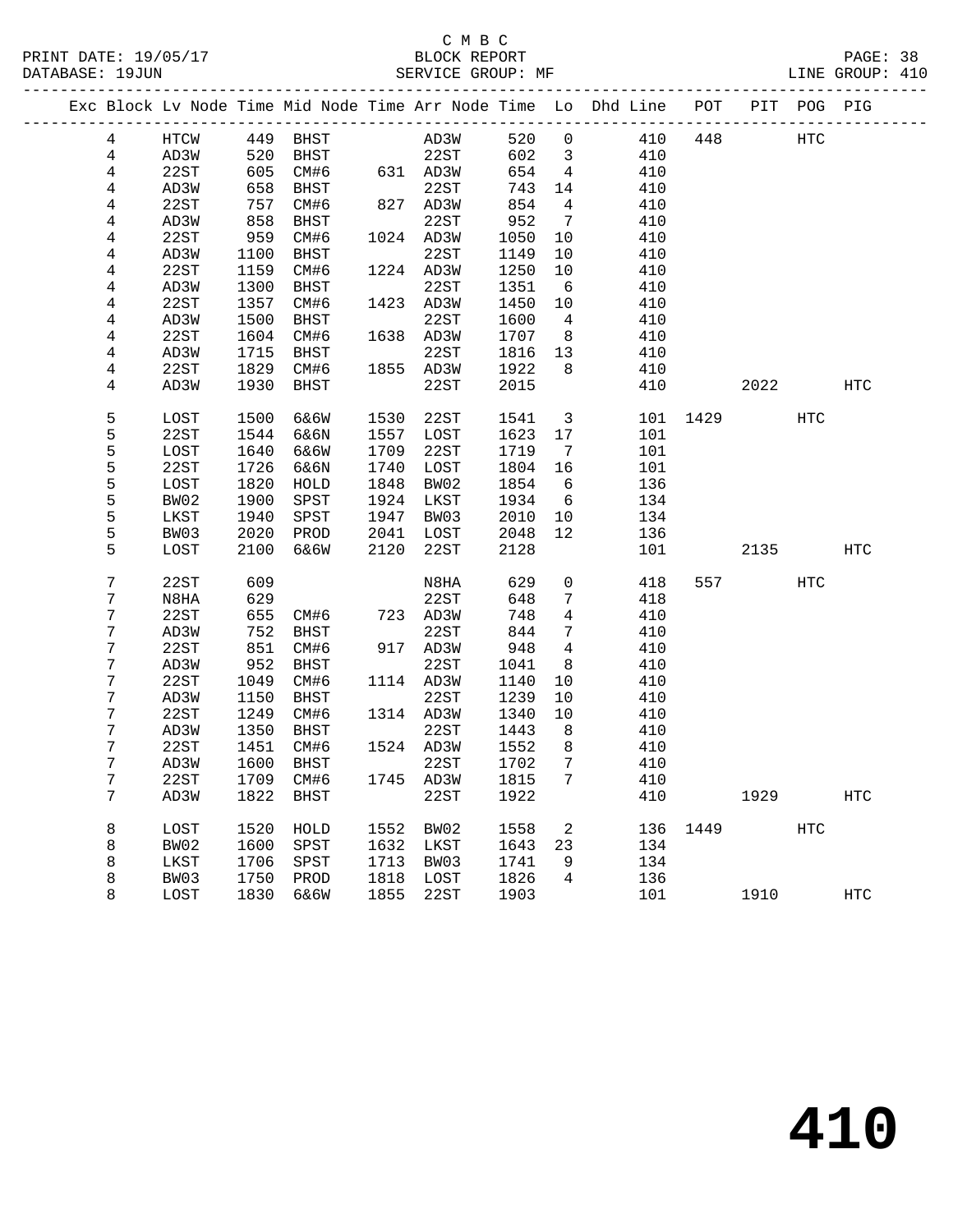|    |              |            |                 |      |           |      |                         | Exc Block Lv Node Time Mid Node Time Arr Node Time Lo Dhd Line POT |     |       | PIT POG PIG |            |  |
|----|--------------|------------|-----------------|------|-----------|------|-------------------------|--------------------------------------------------------------------|-----|-------|-------------|------------|--|
| 9  | LOST         |            | 520 HOLD        |      | 547 BW02  | 552  | 8                       | 136                                                                | 449 |       | HTC         |            |  |
| 9  | BW02         |            | SPST            |      | 620 LKST  | 630  | $\overline{7}$          | 134                                                                |     |       |             |            |  |
| 9  | LKST         | 600<br>637 | SPST            |      | 644 BW03  | 712  | 8                       | 134                                                                |     |       |             |            |  |
| 9  | BW03         | 720        | PROD            | 748  | LOST      | 756  | $\overline{4}$          | 136                                                                |     |       |             |            |  |
| 9  | LOST         | 800        | 6&6W            | 826  | 22ST      | 840  | 9                       | 101                                                                |     |       |             |            |  |
| 9  | 22ST         | 849        | QU-S            | 855  | CLFO      | 913  | $\mathbf 0$             | 104                                                                |     |       |             |            |  |
| 9  | <b>CLFO</b>  | 913        | $QU-S$ 949 CLFO |      | 22ST      | 935  | 8                       | 104                                                                |     |       |             |            |  |
| 9  | 22ST         | 943        |                 |      |           | 1008 | $\overline{0}$          | 104                                                                |     |       |             |            |  |
| 9  | <b>CLFO</b>  | 1008       |                 |      | 22ST      | 1029 | 11                      | 104                                                                |     |       |             |            |  |
| 9  | 22ST         | 1040       | $QU-S$          |      | 1046 CLFO | 1105 | $\overline{0}$          | 104                                                                |     |       |             |            |  |
| 9  | <b>CLFO</b>  | 1105       |                 |      | 22ST      | 1126 | 12                      | 104                                                                |     |       |             |            |  |
| 9  | 22ST         | 1138       | $QU-S$          |      | 1144 CLFO | 1203 | $\overline{0}$          | 104                                                                |     |       |             |            |  |
| 9  | CLFO         | 1203       |                 |      | 22ST      | 1224 | 16                      | 104                                                                |     |       |             |            |  |
| 9  | 22ST         | 1240       | $QU-S$          |      | 1246 CLFO | 1305 | $\overline{0}$          | 104                                                                |     |       |             |            |  |
| 9  | <b>CLFO</b>  | 1305       |                 |      | 22ST      | 1326 | 17                      | 104                                                                |     |       |             |            |  |
| 9  | 22ST         | 1343       | $OU-S$          |      | 1349 CLFO | 1410 | $\overline{0}$          | 104                                                                |     |       |             |            |  |
| 9  | <b>CLFO</b>  | 1410       |                 |      | 22ST      | 1431 | 9                       | 104                                                                |     |       |             |            |  |
| 9  | 22ST         | 1440       | $QU-S$          | 1446 | CLFO      | 1507 | $\overline{0}$          | 104                                                                |     |       |             |            |  |
| 9  | CLFO         | 1507       |                 |      | 22ST      | 1532 | 13                      | 104                                                                |     |       |             |            |  |
| 9  | 22ST         | 1545       | QU-S            |      | 1552 CLFO | 1613 | $\overline{0}$          | 104                                                                |     |       |             |            |  |
| 9  | <b>CLFO</b>  | 1613       |                 |      | 22ST      | 1640 | 12                      | 104                                                                |     |       |             |            |  |
| 9  | 22ST         | 1652       | $QU-S$          |      | 1658 CLFO | 1718 | $\overline{0}$          | 104                                                                |     |       |             |            |  |
| 9  | <b>CLFO</b>  | 1718       |                 |      | 22ST      | 1742 | 14                      | 104                                                                |     |       |             |            |  |
| 9  | 22ST         | 1756       | QU-S            |      | 1802 CLFO | 1820 | $\overline{0}$          | 104                                                                |     |       |             |            |  |
| 9  | ${\tt CLFO}$ | 1820       |                 |      | 22ST      | 1843 | $\overline{\mathbf{3}}$ | 104                                                                |     |       |             |            |  |
| 9  | 22ST         | 1846       | CM#6            |      | 1911 AD3W | 1937 | 8                       | 410                                                                |     |       |             |            |  |
| 9  | AD3W         | 1945       | BHST            |      | 22ST      | 2030 | 18                      | 410                                                                |     |       |             |            |  |
| 9  | 22ST         | 2048       | CM#6            |      | 2108 AD3W | 2130 | 10                      | 410                                                                |     |       |             |            |  |
| 9  | AD3W         | 2140       | BHST            |      | 22ST      | 2220 | 19                      | 410                                                                |     |       |             |            |  |
| 9  | 22ST         | 2239       | CM#6            |      | 2258 AD3W | 2320 | 10                      | 410                                                                |     |       |             |            |  |
| 9  | AD3W         | 2330       | BHST            |      | 22ST      | 2406 | 13                      | 410                                                                |     |       |             |            |  |
| 9  | 22ST         | 2419       | CM#6            |      | 2438 AD3W | 2500 | $\overline{0}$          | 410                                                                |     |       |             |            |  |
| 9  | AD3W         | 2500       | BHST            |      | 22ST      | 2536 |                         | 410                                                                |     | 2543  |             | <b>HTC</b> |  |
| 10 | 22ST         | 638        | CM#6            |      | 705 AD3W  | 730  |                         | $4\degree$<br>410                                                  |     | 626 7 | HTC         |            |  |
| 10 | AD3W         | 734        | BHST            |      | 22ST      | 825  | 8                       | 410                                                                |     |       |             |            |  |
| 10 | 22ST         | 833        | CM#6            |      | 859 AD3W  | 930  | $\overline{4}$          | 410                                                                |     |       |             |            |  |
| 10 | AD3W         |            | 934 BHST        |      | 22ST      | 1023 |                         | 410                                                                |     | 1032  |             | HTC        |  |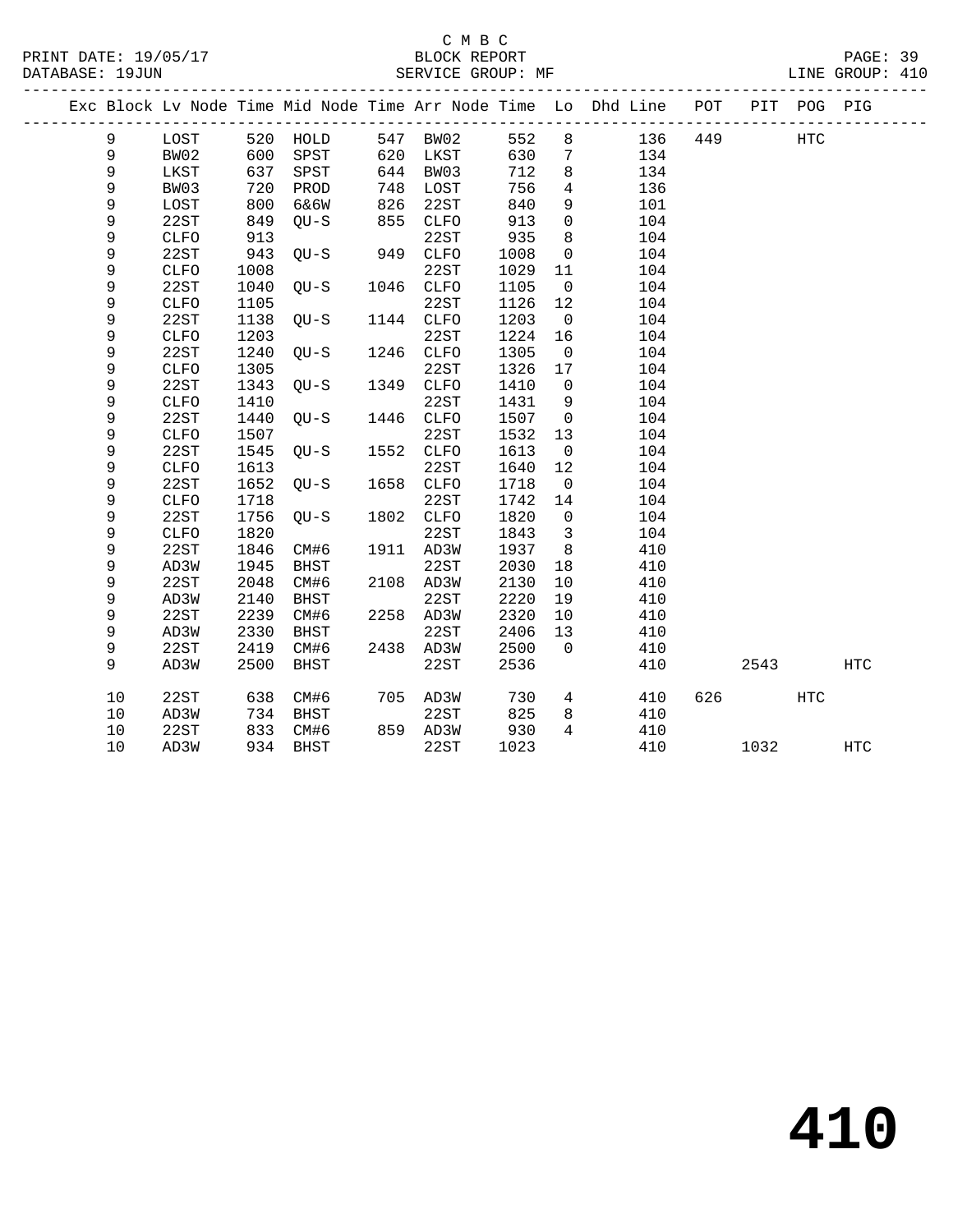|  |        | Exc Block Lv Node Time Mid Node Time Arr Node Time Lo Dhd Line POT |            |  |             |              |            |                         |     |     |      | PIT POG PIG |            |
|--|--------|--------------------------------------------------------------------|------------|--|-------------|--------------|------------|-------------------------|-----|-----|------|-------------|------------|
|  | 11     | <b>8&amp;8W</b>                                                    | 529        |  |             |              | 22ST 538 2 |                         | 128 | 509 |      | HTC         |            |
|  | 11     | 22ST                                                               | 540<br>610 |  |             | BRST<br>22ST | 558        | 12                      | 128 |     |      |             |            |
|  | 11     | BRST                                                               |            |  | 22ST        |              | 629        | 14                      | 128 |     |      |             |            |
|  | 11     | 22ST                                                               | 643        |  | BRST        |              | 701        | 9                       | 128 |     |      |             |            |
|  | 11     | BRST                                                               | 710        |  | 22ST        |              | 732        | 9                       | 128 |     |      |             |            |
|  | 11     | 22ST                                                               | 741        |  | BRST        |              | 804        | 2                       | 128 |     |      |             |            |
|  | 11     | BRST                                                               | 806        |  | 22ST        |              | 829        | $7\phantom{.0}$         | 128 |     |      |             |            |
|  | 11     | 22ST                                                               | 836        |  | BRST        |              | 859        | 6                       | 128 |     |      |             |            |
|  | 11     | <b>BRST</b>                                                        | 905        |  | 22ST        |              | 924        | 9                       | 128 |     |      |             |            |
|  | 11     | 22ST                                                               | 933        |  | BRST        |              | 953        | 12                      | 128 |     |      |             |            |
|  | 11     | <b>BRST</b>                                                        | 1005       |  | 22ST        |              | 1024       | 9                       | 128 |     |      |             |            |
|  | $11\,$ | 22ST                                                               | 1033       |  | BRST        |              | 1053       | 12                      | 128 |     |      |             |            |
|  | 11     | BRST                                                               | 1105       |  | 22ST        |              | 1124       | 9                       | 128 |     |      |             |            |
|  | 11     | 22ST                                                               | 1133       |  | <b>BRST</b> |              | 1153       | 12                      | 128 |     |      |             |            |
|  | 11     | <b>BRST</b>                                                        | 1205       |  | 22ST        |              | 1226       | $\overline{7}$          | 128 |     |      |             |            |
|  | 11     | 22ST                                                               | 1233       |  | BRST        |              | 1253       | 12                      | 128 |     |      |             |            |
|  | 11     | <b>BRST</b>                                                        | 1305       |  | 22ST        |              | 1326       | $\overline{7}$          | 128 |     |      |             |            |
|  | 11     | 22ST                                                               | 1333       |  | BRST        |              | 1353       | 12                      | 128 |     |      |             |            |
|  | 11     | <b>BRST</b>                                                        | 1405       |  | 22ST        |              | 1428       | $\overline{7}$          | 128 |     |      |             |            |
|  | 11     | 22ST                                                               | 1435       |  | BRST        |              | 1500       | $\overline{7}$          | 128 |     |      |             |            |
|  | 11     | BRST                                                               | 1507       |  | 22ST        |              | 1530       | 25                      | 128 |     |      |             |            |
|  | 11     | 22ST                                                               | 1555       |  | BRST        |              | 1624       | 5                       | 128 |     |      |             |            |
|  | 11     | BRST                                                               | 1629       |  | 22ST        |              | 1652       | 23                      | 128 |     |      |             |            |
|  | 11     | 22ST                                                               | 1715       |  | BRST        |              | 1743       | 6                       | 128 |     |      |             |            |
|  | 11     | <b>BRST</b>                                                        | 1749       |  | 22ST        |              | 1811       | 9                       | 128 |     |      |             |            |
|  | 11     | 22ST                                                               | 1820       |  | BRST        |              | 1842       | $\overline{9}$          | 128 |     |      |             |            |
|  | 11     | <b>BRST</b>                                                        | 1851       |  | 22ST        |              | 1910       | 13                      | 128 |     |      |             |            |
|  | 11     | 22ST                                                               | 1923       |  | <b>BRST</b> |              | 1943       | $\overline{\mathbf{3}}$ | 128 |     |      |             |            |
|  | 11     | <b>BRST</b>                                                        | 1946       |  | 22ST        |              | 2005       | 18                      | 128 |     |      |             |            |
|  | 11     | 22ST                                                               | 2023       |  | <b>BRST</b> |              | 2042       | $6\overline{6}$         | 128 |     |      |             |            |
|  | 11     | BRST                                                               | 2048       |  | 22ST        |              | 2106       | 24                      | 128 |     |      |             |            |
|  | 11     | 22ST                                                               | 2130       |  | BRST        |              | 2149       | 16                      | 128 |     |      |             |            |
|  | $11\,$ | <b>BRST</b>                                                        | 2205       |  | 22ST        |              | 2226       | $\overline{4}$          | 155 |     |      |             |            |
|  | 11     | 22ST                                                               | 2230       |  | <b>BRST</b> |              | 2249       | 16                      | 128 |     |      |             |            |
|  | 11     | <b>BRST</b>                                                        | 2305       |  | 22ST        |              | 2326       | $\overline{4}$          | 155 |     |      |             |            |
|  | 11     | 22ST                                                               | 2330       |  | <b>BRST</b> |              | 2349       | 16                      | 128 |     |      |             |            |
|  | 11     | BRST                                                               | 2405       |  | 22ST        |              | 2426       | $\overline{4}$          | 155 |     |      |             |            |
|  | 11     | 22ST                                                               | 2430       |  | BRST        |              | 2446       |                         | 128 |     | 2507 |             | <b>HTC</b> |
|  |        |                                                                    |            |  |             |              |            |                         |     |     |      |             |            |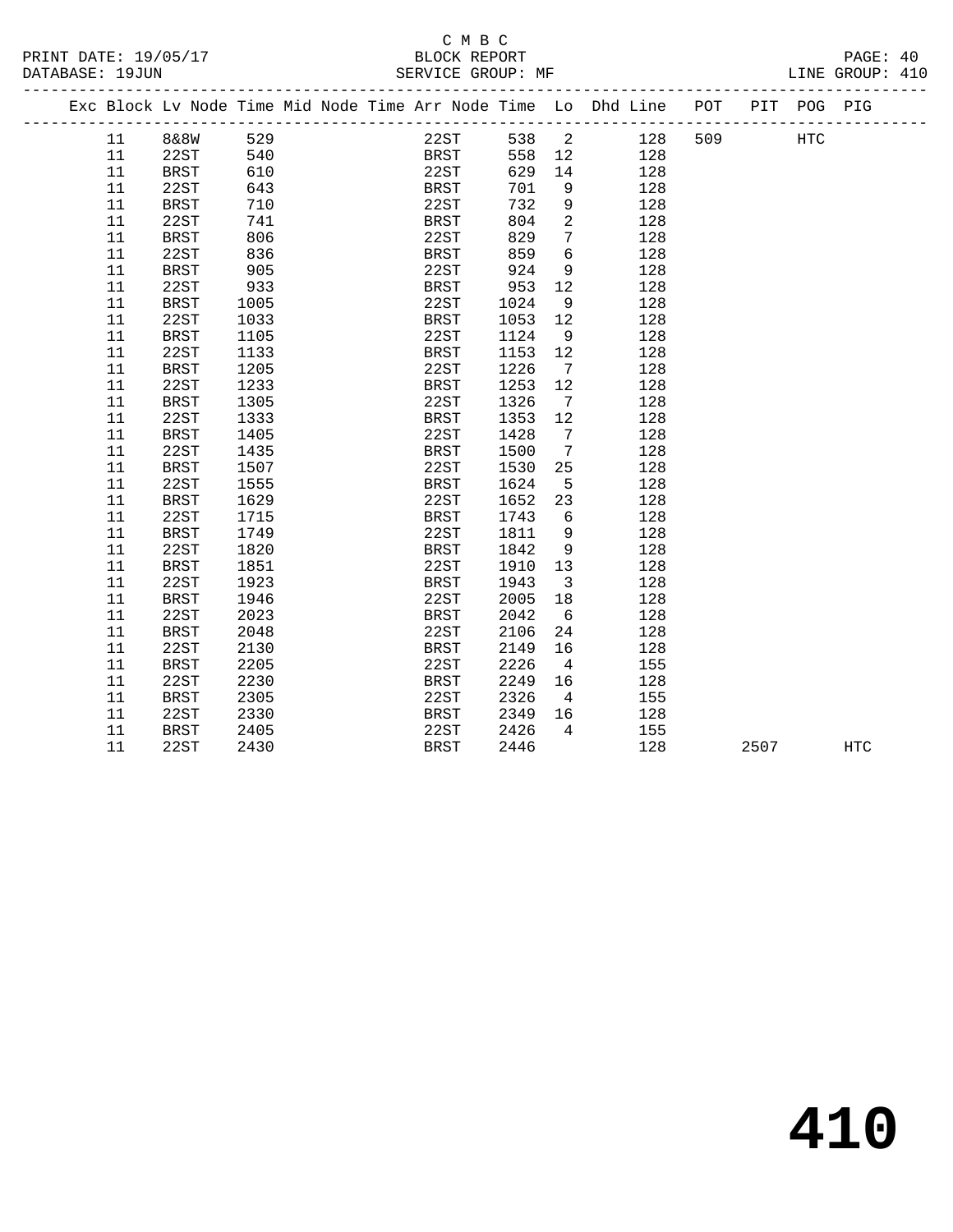|  |    |             |      |                                   |                                  |       |                         | Exc Block Lv Node Time Mid Node Time Arr Node Time Lo Dhd Line POT PIT POG PIG |      |      |     |            |
|--|----|-------------|------|-----------------------------------|----------------------------------|-------|-------------------------|--------------------------------------------------------------------------------|------|------|-----|------------|
|  | 12 | 22ST        |      | 520 6&6N                          | 529 LOST                         | 548   | 5                       | 101                                                                            | 512  | HTC  |     |            |
|  | 12 | LOST        |      |                                   | 620 BW02                         | 625 5 |                         | 136                                                                            |      |      |     |            |
|  | 12 | BW02        |      | 553    HOLD<br>630    SPST        | 620 BW02<br>653 LKST             | 703   | $\overline{4}$          | 134                                                                            |      |      |     |            |
|  | 12 | LKST        |      |                                   |                                  | 744   | 6                       | 134                                                                            |      |      |     |            |
|  | 12 | BW03        |      | 707 SPST<br>750 PROD<br>840 6&6W  | 714 BW03<br>820 LOST<br>906 22ST | 829   | 11                      | 136                                                                            |      |      |     |            |
|  | 12 | LOST        |      |                                   |                                  | 920   | 18                      | 101                                                                            |      |      |     |            |
|  | 12 | 22ST        | 938  |                                   | BRST                             | 1002  | 8                       | 155                                                                            |      |      |     |            |
|  | 12 | BRST        | 1010 |                                   | 22ST                             | 1034  | $\overline{4}$          | 155                                                                            |      |      |     |            |
|  | 12 | 22ST        | 1038 |                                   | <b>BRST</b>                      | 1102  | 8                       | 155                                                                            |      |      |     |            |
|  | 12 | <b>BRST</b> | 1110 |                                   | 22ST                             | 1134  | $\overline{4}$          | 155                                                                            |      |      |     |            |
|  | 12 | 22ST        | 1138 |                                   | BRST                             | 1203  | $\overline{7}$          | 155                                                                            |      |      |     |            |
|  | 12 | BRST        | 1210 |                                   | 22ST                             | 1234  | $\overline{4}$          | 155                                                                            |      |      |     |            |
|  | 12 | 22ST        | 1238 |                                   | <b>BRST</b>                      | 1302  | 8                       | 155                                                                            |      |      |     |            |
|  | 12 | <b>BRST</b> | 1310 |                                   | 22ST                             | 1334  | 4                       | 155                                                                            |      |      |     |            |
|  | 12 | 22ST        | 1338 |                                   | <b>BRST</b>                      | 1403  | $7\phantom{.0}$         | 155                                                                            |      |      |     |            |
|  | 12 | BRST        | 1410 |                                   | 22ST                             | 1435  | $\mathbf{3}$            | 155                                                                            |      |      |     |            |
|  | 12 | 22ST        | 1438 |                                   | <b>BRST</b>                      | 1507  | $\overline{\mathbf{3}}$ | 155                                                                            |      |      |     |            |
|  | 12 | <b>BRST</b> | 1510 |                                   | 22ST                             | 1537  | 9                       | 155                                                                            |      |      |     |            |
|  | 12 | 22ST        | 1546 |                                   | BRST                             | 1617  | 13                      | 155                                                                            |      |      |     |            |
|  | 12 | BRST        | 1630 |                                   | 22ST                             | 1657  | $\overline{9}$          | 155                                                                            |      |      |     |            |
|  | 12 | 22ST        | 1706 |                                   | BRST                             | 1738  | 14                      | 155                                                                            |      |      |     |            |
|  | 12 | BRST        | 1752 |                                   | 22ST                             | 1815  | 10                      | 155                                                                            |      |      |     |            |
|  | 12 | 22ST        | 1825 |                                   | <b>BRST</b>                      | 1853  | 8 <sup>8</sup>          | 155                                                                            |      |      |     |            |
|  | 12 | BRST        | 1901 |                                   | 22ST                             | 1924  | 15                      | 155                                                                            |      |      |     |            |
|  | 12 | 22ST        | 1939 |                                   | <b>BRST</b>                      | 2001  | $\overline{4}$          | 155                                                                            |      |      |     |            |
|  | 12 | <b>BRST</b> | 2005 |                                   | 22ST                             | 2026  | 13                      | 155                                                                            |      |      |     |            |
|  | 12 | 22ST        | 2039 |                                   | BRST                             | 2100  | $5^{\circ}$             | 155                                                                            |      |      |     |            |
|  | 12 | BRST        | 2105 |                                   | 22ST                             | 2126  |                         | 155                                                                            |      | 2133 |     | HTC        |
|  | 13 | 22ST        | 1425 | CM#6                              | 1451 AD3W                        | 1518  | 12                      | 410                                                                            | 1413 |      | HTC |            |
|  | 13 | AD3W        | 1530 | BHST                              | 22ST                             | 1630  | 8 <sup>8</sup>          | 410                                                                            |      |      |     |            |
|  | 13 | 22ST        |      | $\frac{1}{\sqrt{2}}$<br>1638 CM#6 | 1714 AD3W                        | 1745  | $\overline{7}$          | 410                                                                            |      |      |     |            |
|  | 13 | AD3W        | 1752 | BHST                              | 22ST                             | 1852  | 10                      | 410                                                                            |      |      |     |            |
|  | 13 | 22ST        | 1902 | CM#6                              | 1926 AD3W                        | 1952  | 8                       | 410                                                                            |      |      |     |            |
|  | 13 | AD3W        | 2000 | BHST                              | 22ST                             | 2042  |                         | 410                                                                            |      | 2049 |     | <b>HTC</b> |
|  | 14 | EWPH        | 504  |                                   | 22ST                             | 512   | $4\overline{ }$         | 410                                                                            | 503  |      | HTC |            |
|  | 14 | 22ST        |      | 516 CM#6                          | 540 AD3W                         | 600   | $\overline{0}$          | 410                                                                            |      |      |     |            |
|  | 14 | AD3W        | 600  | BHST                              | 22ST                             | 642   | 8                       | 410                                                                            |      |      |     |            |
|  | 14 | 22ST        |      | 650 CM#6                          | 717 AD3W                         | 742   | $4\overline{ }$         | 410                                                                            |      |      |     |            |
|  | 14 | AD3W        |      | 746 BHST                          | 22ST                             | 838   | $7\phantom{.0}$         | 410                                                                            |      |      |     |            |
|  | 14 | 22ST        |      | 845 CM#6                          | 911 AD3W                         | 942   | $\overline{4}$          | 410                                                                            |      |      |     |            |
|  | 14 | AD3W        |      | 946 BHST                          | 22ST                             | 1035  |                         | 410                                                                            |      | 1044 |     | HTC        |
|  |    |             |      |                                   |                                  |       |                         |                                                                                |      |      |     |            |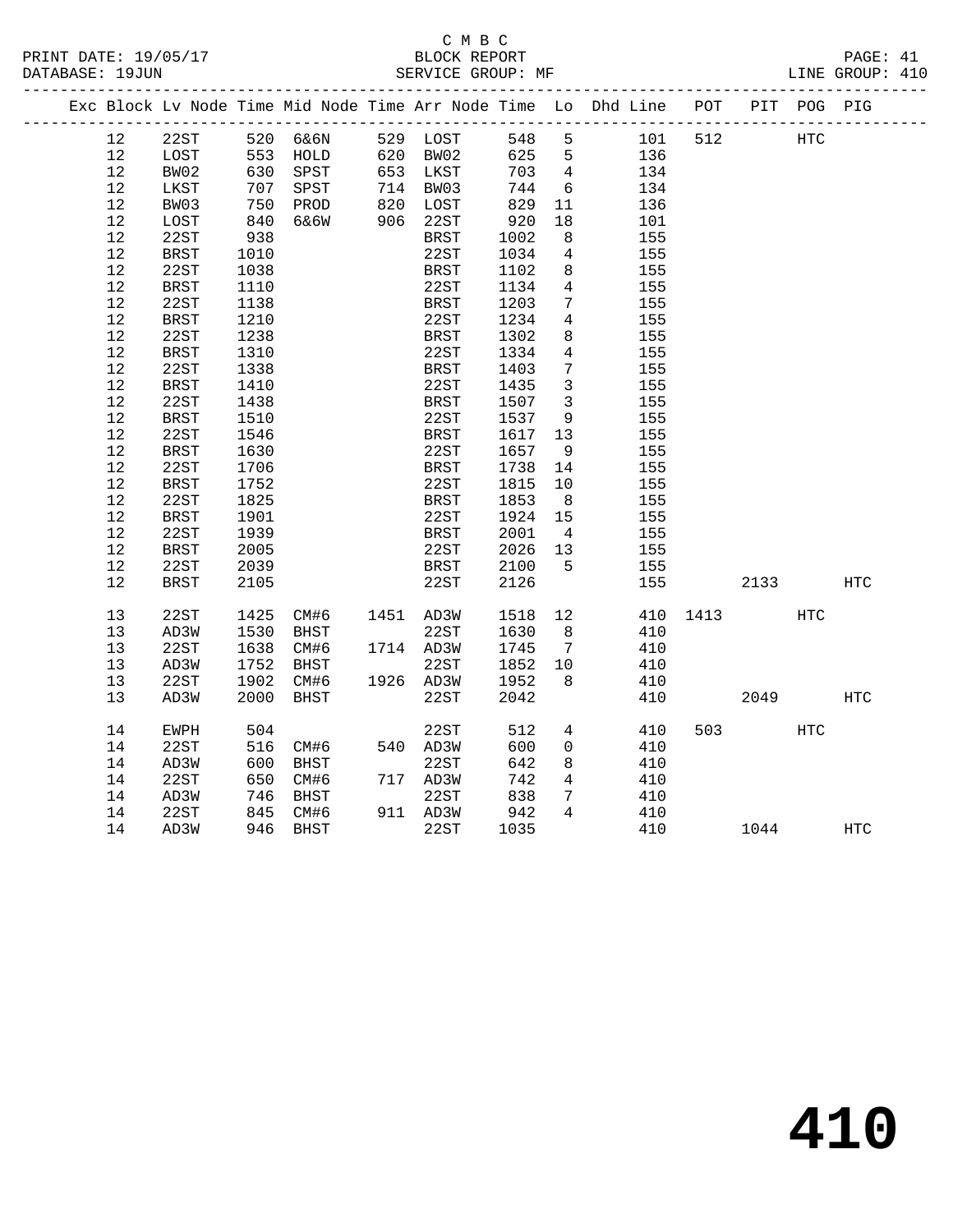### C M B C

| DATABASE: 19JUN |                                                                                |  |  |  | SERVICE GROUP: MF |  |  |  | LINE GROUP: 410 |  |
|-----------------|--------------------------------------------------------------------------------|--|--|--|-------------------|--|--|--|-----------------|--|
|                 | Exc Block Ly Node Time Mid Node Time Arr Node Time Lo Dhd Line POT PIT POG PIG |  |  |  |                   |  |  |  |                 |  |

------------------------------------------------------------------------------------------------- 15 LOST 540 6&6W 600 22ST 609 14 101 509 HTC 15 22ST 623 BRST 641 9 128 15 BRST 650 22ST 712 11 128 15 22ST 723 BRST 741 7 128 15 BRST 748 22ST 811 7 128 15 22ST 818 BRST 841 4 128 15 BRST 845 22ST 907 6 128 15 22ST 913 BRST 934 11 128 15 BRST 945 22ST 1004 9 128 15 22ST 1013 BRST 1033 12 128 15 BRST 1045 22ST 1104 9 128 15 22ST 1113 BRST 1133 12 128 15 BRST 1145 22ST 1206 7 128 15 22ST 1213 BRST 1233 12 128 15 BRST 1245 22ST 1306 7 128 15 22ST 1313 BRST 1333 12 128 15 BRST 1345 22ST 1406 9 128 15 22ST 1415 BRST 1439 6 128 15 BRST 1445 22ST 1508 7 128 15 22ST 1515 BRST 1544 4 128 15 BRST 1548 22ST 1611 24 128 15 22ST 1635 BRST 1704 5 128 15 BRST 1709 22ST 1732 3 128 15 22ST 1735 BRST 1802 7 128 15 BRST 1809 22ST 1831 19 128 15 22ST 1850 BRST 1911 5 128 15 BRST 1916 22ST 1935 18 128 15 22ST 1953 BRST 2012 6 128 15 BRST 2018 22ST 2036 21 128 15 22ST 2057 BRST 2116 22 128 15 BRST 2138 22ST 2156 3 128 15 22ST 2159 BRST 2219 18 155 15 BRST 2237 22ST 2253 8 128 15 22ST 2301 BRST 2320 17 155 15 BRST 2337 22ST 2353 8 128 15 22ST 2401 BRST 2420 17 155 15 BRST 2437 22ST 2452 8 128 15 22ST 2500 BRST 2515 2 128 15 BRST 2517 22ST 2532 6 128 15 22ST 2538 BRST 2553 128 2614 HTC 16 EWPH 515 22ST 523 4 410 514 HTC 16 22ST 527 CM#6 551 AD3W 611 5 410 16 AD3W 616 BHST 22ST 658 8 410 16 22ST 706 CM#6 734 AD3W 800 4 410 16 AD3W 804 BHST 22ST 859 410 911 HTC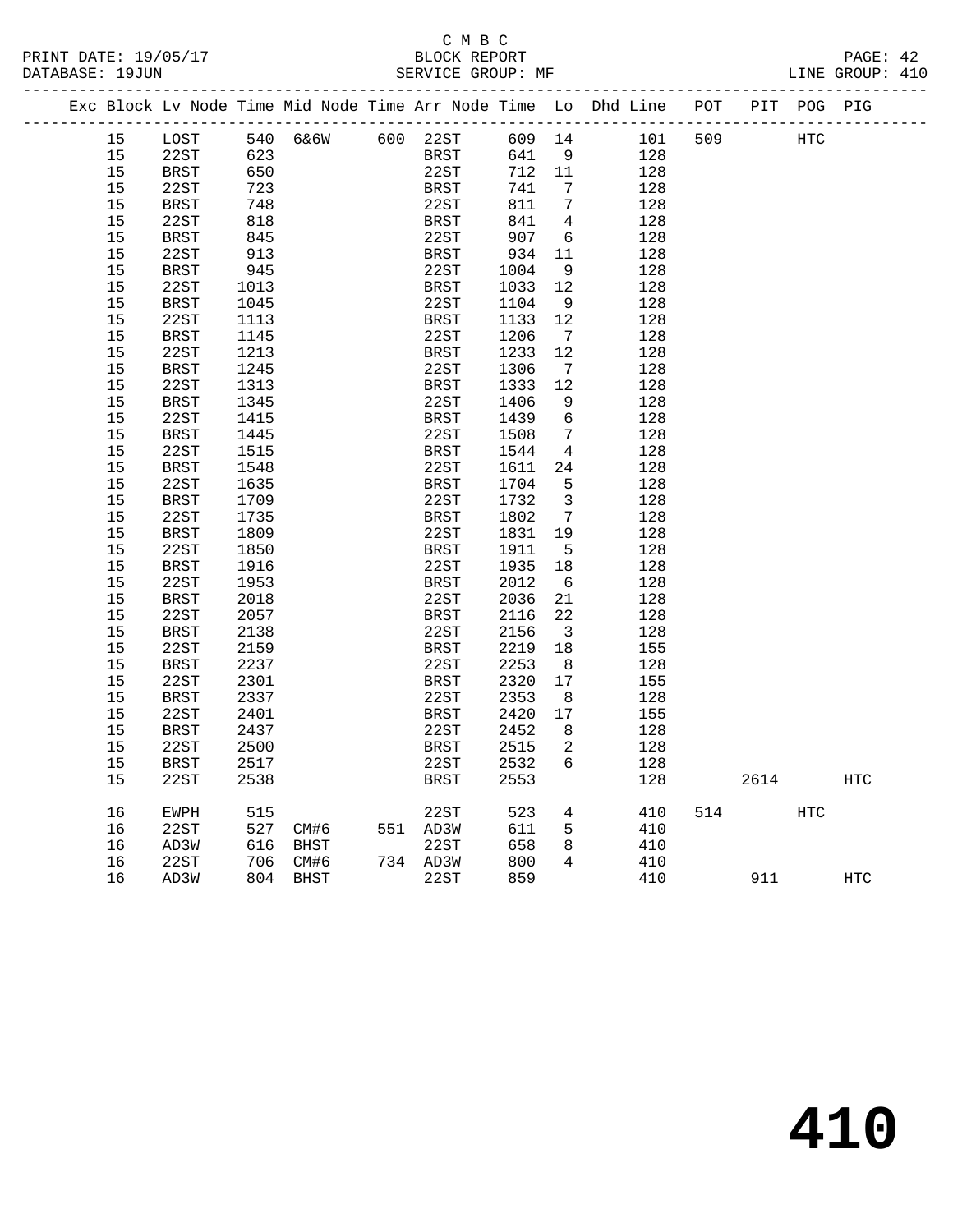|  |        |      |      |                        |      |           |         |                 | Exc Block Lv Node Time Mid Node Time Arr Node Time Lo Dhd Line POT |     |                          | PIT POG PIG |            |
|--|--------|------|------|------------------------|------|-----------|---------|-----------------|--------------------------------------------------------------------|-----|--------------------------|-------------|------------|
|  | 17     | 22ST |      | 537 QU-S 543 CLFO      |      |           | 602 0   |                 | 104                                                                | 529 |                          | HTC         |            |
|  | 17     | CLFO | 602  |                        |      | 22ST      | 623 15  |                 | 104                                                                |     |                          |             |            |
|  | 17     | 22ST |      | $638$ QU-S             |      | 644 CLFO  | 704     | $\overline{0}$  | 104                                                                |     |                          |             |            |
|  | 17     | CLFO | 704  |                        |      | 22ST      | 727     | 12              | 104                                                                |     |                          |             |            |
|  | 17     | 22ST | 739  | $QU-S$                 |      | 747 CLFO  | 807     | $\overline{0}$  | 104                                                                |     |                          |             |            |
|  | 17     | CLFO | 807  |                        |      | 22ST      | 832     | 8               | 104                                                                |     |                          |             |            |
|  | 17     | 22ST | 840  | 6&6N                   |      | 850 LOST  | 914     | 6               | 101                                                                |     |                          |             |            |
|  | 17     | LOST | 920  | HOLD                   | 949  | BW02      | 955     | 5               | 136                                                                |     |                          |             |            |
|  | 17     | BW02 | 1000 | SPST                   |      | 1024 LKST | 1033    | $7\phantom{.0}$ | 134                                                                |     |                          |             |            |
|  | 17     | LKST | 1040 | SPST                   | 1047 | BW03      | 1111    | 9               | 134                                                                |     |                          |             |            |
|  | 17     | BW03 | 1120 | PROD                   | 1146 | LOST      | 1153    | 7               | 136                                                                |     |                          |             |            |
|  | 17     | LOST | 1200 | 6&6W                   | 1224 | 22ST      | 1234    | 6               | 101                                                                |     |                          |             |            |
|  | 17     | 22ST | 1240 | 6&6N                   | 1250 | LOST      | 1313    | $7\overline{ }$ | 101                                                                |     |                          |             |            |
|  | 17     | LOST | 1320 | HOLD                   | 1349 | BW02      | 1355    | $5\phantom{.0}$ | 136                                                                |     |                          |             |            |
|  | 17     | BW02 | 1400 | SPST                   | 1429 | LKST      | 1440    | 24              | 134                                                                |     |                          |             |            |
|  | 17     | LKST | 1504 | SPST                   | 1511 | BW03      | 1541    | 9               | 134                                                                |     |                          |             |            |
|  | 17     | BW03 | 1550 | PROD                   | 1619 | LOST      | 1629    | 17              | 136                                                                |     |                          |             |            |
|  | 17     | LOST | 1646 | HOLD                   | 1719 | BW02      | 1725    | $5^{\circ}$     | 136                                                                |     |                          |             |            |
|  | 17     | BW02 | 1730 | SPST                   | 1759 | LKST      | 1810    | $\overline{2}$  | 134                                                                |     |                          |             |            |
|  | 17     | LKST | 1812 | SPST                   | 1819 | BW03      | 1844    |                 | 134                                                                |     | 1916                     |             | HTC        |
|  |        |      |      |                        |      |           |         |                 |                                                                    |     |                          |             |            |
|  | $18\,$ | 22ST | 538  | CM#6                   |      | 602 AD3W  | 622     | 6               | 410                                                                |     | 530 720                  | HTC         |            |
|  | $18\,$ | AD3W | 628  | BHST                   |      | 22ST      | 710     | 8               | 410                                                                |     |                          |             |            |
|  | $18\,$ | 22ST | 718  | CM#6                   |      | 746 AD3W  | 812     | $4\overline{ }$ | 410                                                                |     |                          |             |            |
|  | 18     | AD3W | 816  | BHST                   |      | 22ST      | 909     |                 | 410                                                                |     | 918                      |             | HTC        |
|  |        |      |      |                        |      |           |         |                 |                                                                    |     |                          |             |            |
|  | 19     | LKST | 609  | SPST                   |      | 616 BW03  | 642     |                 | 8<br>134                                                           |     | 533 and $\overline{533}$ | HTC         |            |
|  | 19     | BW03 | 650  | PROD                   |      | 718 LOST  | 726     | 12              | 136                                                                |     |                          |             |            |
|  | 19     | LOST | 738  | 6&6W                   | 804  | 22ST      | 817     | 3               | 101                                                                |     |                          |             |            |
|  | 19     | 22ST | 820  | 6&6N                   |      | 830 LOST  | 855     |                 | 101                                                                |     | 923                      |             | HTC        |
|  | 20     | EWPH | 510  |                        |      | 22ST      | 518     | $4\overline{ }$ | 410                                                                |     | 509                      | HTC         |            |
|  | 20     | 22ST | 522  | CM#6                   |      | 546 AD3W  | 606     | $\overline{4}$  | 410                                                                |     |                          |             |            |
|  | 20     | AD3W | 610  | BHST                   |      | 22ST      | 652     | 9               | 410                                                                |     |                          |             |            |
|  | 20     | 22ST | 701  | CM#6                   |      | 729 AD3W  | 754     | $\overline{4}$  | 410                                                                |     |                          |             |            |
|  | 20     | AD3W | 758  | BHST                   |      | 22ST      | 850     | 19              | 410                                                                |     |                          |             |            |
|  | 20     | 22ST | 909  | CM#6                   |      | 934 AD3W  | 1000    | 10              | 410                                                                |     |                          |             |            |
|  | 20     | AD3W | 1010 | BHST                   |      | 22ST      | 1059    | 10              | 410                                                                |     |                          |             |            |
|  | 20     | 22ST |      | 1109 CM#6              |      | 1134 AD3W | 1200 10 |                 | 410                                                                |     |                          |             |            |
|  |        |      |      | 20 AD3W 1210 BHST 22ST |      |           |         |                 | 1259 10 410                                                        |     |                          |             |            |
|  | 20     | 22ST | 1309 | CM#6                   |      | 1334 AD3W | 1400    | 10              | 410                                                                |     |                          |             |            |
|  | 20     | AD3W | 1410 | BHST                   |      | 22ST      | 1503    | 11              | 410                                                                |     |                          |             |            |
|  | 20     | 22ST | 1514 | CM#6                   |      | 1547 AD3W | 1615    | $\overline{7}$  | 410                                                                |     |                          |             |            |
|  | 20     | AD3W | 1622 | BHST                   |      | 22ST      | 1725    | 10              | 410                                                                |     |                          |             |            |
|  | 20     | 22ST | 1735 | CM#6                   | 1807 | AD3W      | 1837    | 8               | 410                                                                |     |                          |             |            |
|  | 20     | AD3W | 1845 | BHST                   |      | 22ST      | 1943    | 12              | 410                                                                |     |                          |             |            |
|  | 20     | 22ST | 1955 | CM#6                   |      | 2015 AD3W | 2037    | 8               | 410                                                                |     |                          |             |            |
|  | 20     | AD3W |      | 2045 BHST              |      | 22ST      | 2125    |                 | 410                                                                |     | 2132                     |             | <b>HTC</b> |
|  |        |      |      |                        |      |           |         |                 |                                                                    |     |                          |             |            |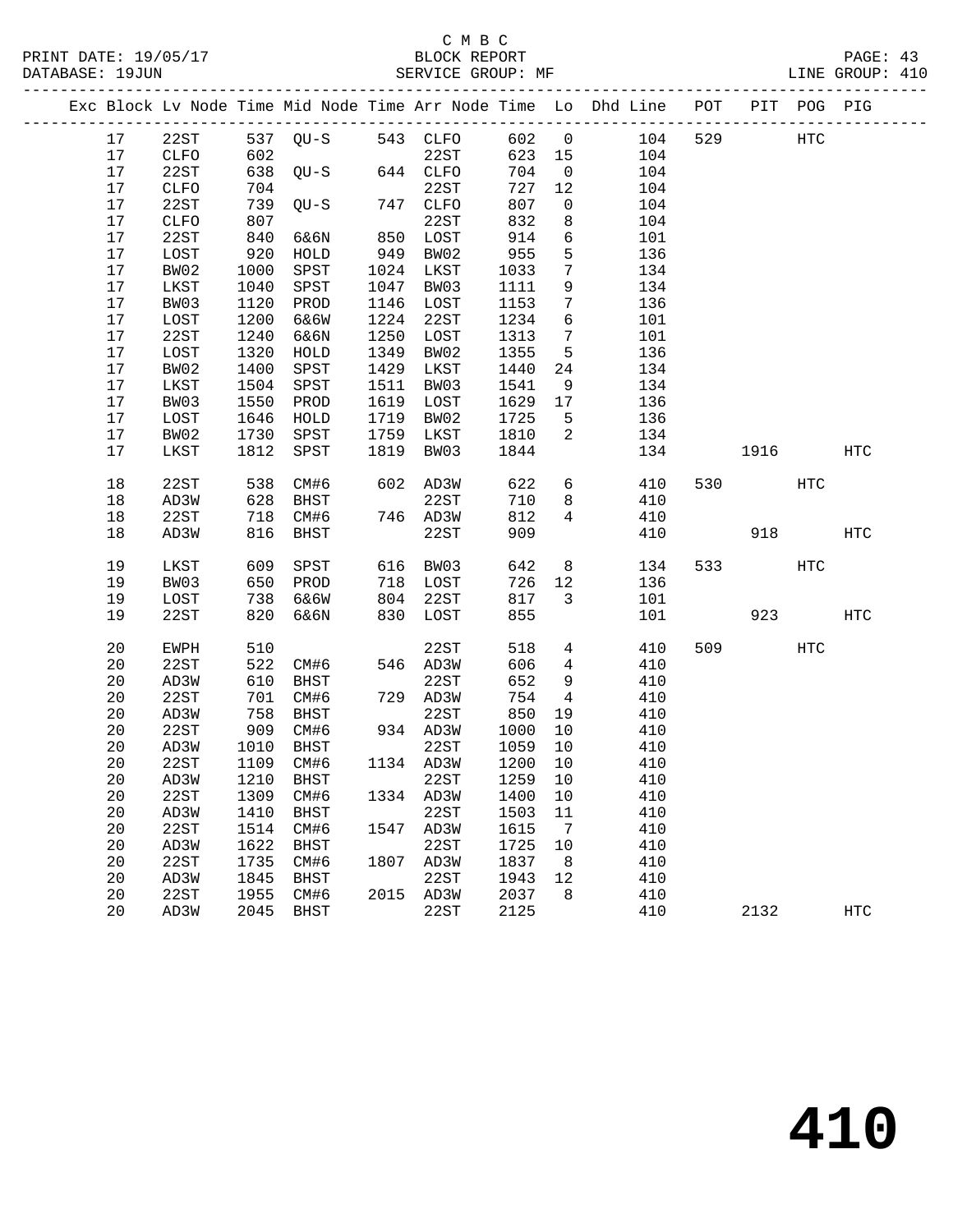#### C M B C<br>BLOCK REPORT PRINT DATE: 19/05/17 BLOCK REPORT PAGE: 44 SERVICE GROUP: MF

|  |             |             |      |                   |             |            |                      | Exc Block Lv Node Time Mid Node Time Arr Node Time Lo Dhd Line POT |     |           | PIT POG PIG |     |
|--|-------------|-------------|------|-------------------|-------------|------------|----------------------|--------------------------------------------------------------------|-----|-----------|-------------|-----|
|  | 21          | 22ST        |      | 543 CM#6 608 AD3W |             | 630 4      |                      | 410                                                                | 535 |           | <b>HTC</b>  |     |
|  | 21          | AD3W        |      | 634 BHST          | 22ST        | 717 10     |                      | 410                                                                |     |           |             |     |
|  | 21          | 22ST        | 727  | CM#6              | 757 AD3W    | 824        | $4\overline{4}$      | 410                                                                |     |           |             |     |
|  | 21          | AD3W        | 828  | BHST              | 22ST        | 921        | 8 <sup>8</sup>       | 410                                                                |     |           |             |     |
|  | 21          | 22ST        | 929  | CM#6              | 954 AD3W    | 1020       | 10                   | 410                                                                |     |           |             |     |
|  | 21          | AD3W        | 1030 | BHST              | 22ST        | 1119       | 10                   | 410                                                                |     |           |             |     |
|  | 21          | 22ST        | 1129 | CM#6              | 1154 AD3W   | 1220       | 10                   | 410                                                                |     |           |             |     |
|  | 21          | AD3W        | 1230 | BHST              | 22ST        | 1321       | 8 <sup>8</sup>       | 410                                                                |     |           |             |     |
|  | 21          | 22ST        | 1329 | CM#6              | 1354 AD3W   | 1420       | 10                   | 410                                                                |     |           |             |     |
|  | 21          | AD3W        | 1430 | BHST              | 22ST        | 1523       | $\overline{4}$       | 410                                                                |     |           |             |     |
|  | 21          | 22ST        | 1527 |                   | <b>BRST</b> | 1558       | 12                   | 155                                                                |     |           |             |     |
|  | 21          | BRST        | 1610 |                   | 22ST        | 1637       | 9                    | 155                                                                |     |           |             |     |
|  | 21          | 22ST        | 1646 |                   | <b>BRST</b> | 1718       | 12                   | 155                                                                |     |           |             |     |
|  | 21          | <b>BRST</b> | 1730 |                   | 22ST        | 1756       | 9                    | 155                                                                |     |           |             |     |
|  | 21          | 22ST        | 1805 |                   | BRST        | 1833       | $6\overline{6}$      | 155                                                                |     |           |             |     |
|  | 21          | <b>BRST</b> | 1839 |                   | 22ST        | 1902       | 7                    | 155                                                                |     |           |             |     |
|  | 21          | 22ST        | 1909 |                   | <b>BRST</b> | 1934       |                      | 155                                                                |     | 1955      |             | HTC |
|  |             |             |      |                   |             |            |                      |                                                                    |     |           |             |     |
|  | $2\sqrt{2}$ | EWPH        | 521  |                   | 22ST        | 529        | $\overline{4}$       | 410                                                                |     | 520 320   | HTC         |     |
|  | 22          | 22ST        | 533  | CM#6              | 557 AD3W    | 617        | 5                    | 410                                                                |     |           |             |     |
|  | 22          | AD3W        | 622  | BHST              | 22ST        | 704        | 8                    | 410                                                                |     |           |             |     |
|  | 22          | 22ST        | 712  | CM#6              | 740 AD3W    | 806        | $\overline{4}$       | 410                                                                |     |           |             |     |
|  | 22          | AD3W        | 810  | BHST              | 22ST        | 905        | 14                   | 410                                                                |     |           |             |     |
|  | 22          | 22ST        | 919  | CM#6              | 944 AD3W    | 1010       | 10                   | 410                                                                |     |           |             |     |
|  | 22          | AD3W        | 1020 | BHST              | 22ST        | 1109       | 10                   | 410                                                                |     |           |             |     |
|  | 22          | 22ST        | 1119 | CM#6              | 1144 AD3W   | 1210       | 10                   | 410                                                                |     |           |             |     |
|  | 22          | AD3W        | 1220 | BHST              | 22ST        | 1309       | 10                   | 410                                                                |     |           |             |     |
|  | 22          | 22ST        | 1319 | CM#6              | 1344 AD3W   | 1410       | 10                   | 410                                                                |     |           |             |     |
|  | 22          | AD3W        | 1420 | BHST              | 22ST        | 1513       | 16                   | 410                                                                |     |           |             |     |
|  | 22          | 22ST        | 1529 | CM#6              | 1602 AD3W   | 1630       | $\overline{7}$       | 410                                                                |     |           |             |     |
|  | 22          | AD3W        | 1637 | BHST              | 22ST        | 1740       | 8 <sup>8</sup>       | 410                                                                |     |           |             |     |
|  | 22          | 22ST        | 1748 | CM#6              | 1818 AD3W   | 1845       | 7                    | 410                                                                |     |           |             |     |
|  | 22          | AD3W        | 1852 | BHST              | 22ST        | 1950       |                      | 410                                                                |     | 1957 1990 |             | HTC |
|  |             |             |      |                   |             |            |                      |                                                                    |     |           |             |     |
|  | 23          | BRST        | 602  |                   | 22ST        | 622        | 8 <sup>8</sup>       | 155                                                                |     | 541 7     | HTC         |     |
|  | 23          | 22ST        | 630  |                   | BRST        | 652<br>728 | 10<br>$\overline{2}$ | 155                                                                |     |           |             |     |
|  | 23          | <b>BRST</b> | 702  |                   | 22ST        |            |                      | 155                                                                |     |           |             |     |
|  | 23          | 22ST        | 730  |                   | <b>BRST</b> | 754        | 11                   | 155                                                                |     |           |             |     |
|  | 23          | BRST        | 805  |                   | 22ST        | 832        | 14                   | 155                                                                |     |           |             |     |
|  | 23          | 22ST        | 846  |                   | <b>BRST</b> | 910        | $\bigcap$            | 155                                                                |     |           |             |     |
|  | 23          | BRST        | 910  |                   | 22ST        | 934        |                      | 155                                                                |     | 943       |             | HTC |

**410**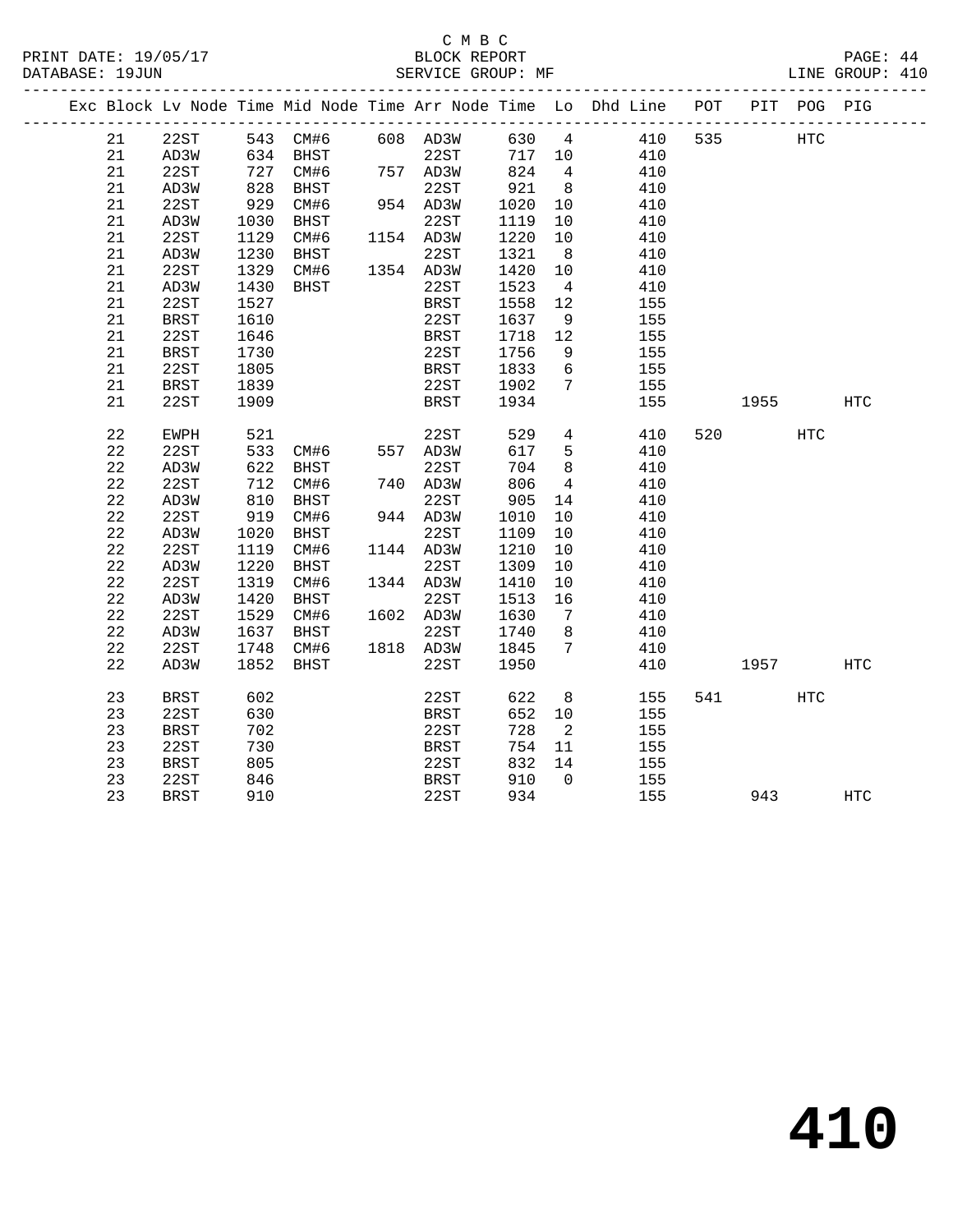|  |    |             |      |                   |               |             |         |                 | Exc Block Lv Node Time Mid Node Time Arr Node Time Lo Dhd Line POT |     |           | PIT POG PIG |            |
|--|----|-------------|------|-------------------|---------------|-------------|---------|-----------------|--------------------------------------------------------------------|-----|-----------|-------------|------------|
|  | 24 | 22ST        |      | 551 QU-S 557 CLFO |               |             | 616 0   |                 | 104                                                                | 543 |           | <b>HTC</b>  |            |
|  | 24 | CLFO        | 616  |                   |               | 22ST        | 637 14  |                 | 104                                                                |     |           |             |            |
|  | 24 | 22ST        |      | 651 QU-S          |               | 657 CLFO    | 717     | $\overline{0}$  | 104                                                                |     |           |             |            |
|  | 24 | CLFO        | 717  |                   |               | 22ST        | 740 11  |                 | 104                                                                |     |           |             |            |
|  | 24 | 22ST        |      | $751$ QU-S        |               | 757 CLFO    | 817     | $\overline{0}$  | 104                                                                |     |           |             |            |
|  | 24 | CLFO        | 817  |                   |               | 22ST        | 842     | 21              | 104                                                                |     |           |             |            |
|  | 24 | 22ST        | 903  | CM#6              |               | 928 AD3W    | 954     | 6               | 410                                                                |     |           |             |            |
|  | 24 | AD3W        | 1000 | BHST              | $\frac{1}{1}$ | 22ST        | 1049    | 10              | 410                                                                |     |           |             |            |
|  | 24 | 22ST        | 1059 | CM#6              |               | 1124 AD3W   | 1150    | 10              | 410                                                                |     |           |             |            |
|  | 24 | AD3W        | 1200 | BHST              |               | 22ST        | 1249    | 10              | 410                                                                |     |           |             |            |
|  | 24 | 22ST        | 1259 | CM#6              |               | 1324 AD3W   | 1350    | 10              | 410                                                                |     |           |             |            |
|  | 24 | AD3W        | 1400 | BHST              |               | 22ST        | 1453    | 6               | 410                                                                |     |           |             |            |
|  | 24 | 22ST        | 1459 | CM#6              |               | 1532 AD3W   | 1600    | $\overline{7}$  | 410                                                                |     |           |             |            |
|  | 24 | AD3W        | 1607 | BHST              |               | 22ST        | 1709    | $6\overline{6}$ | 410                                                                |     |           |             |            |
|  | 24 | 22ST        | 1715 |                   |               | N8HA        | 1737    | $\overline{0}$  | 418                                                                |     |           |             |            |
|  | 24 | N8HA        | 1737 |                   |               | 22ST        | 1759 16 |                 | 418                                                                |     |           |             |            |
|  | 24 | 22ST        | 1815 |                   |               | N8HA        | 1837    | $\overline{0}$  | 418                                                                |     |           |             |            |
|  | 24 | N8HA        | 1837 |                   |               | 22ST        | 1856    | 2               | 418                                                                |     |           |             |            |
|  | 24 | 22ST        | 1858 |                   |               | <b>BOGW</b> | 1906    |                 | 418                                                                |     | 1907      |             | HTC        |
|  |    |             |      |                   |               |             |         |                 |                                                                    |     |           |             |            |
|  | 25 | 22ST        | 555  | CM#6 620 AD3W     |               |             | 642     | $4\overline{4}$ | 410                                                                |     | 547 — 100 | HTC         |            |
|  | 25 | AD3W        | 646  | BHST              |               | 22ST        | 731     | 17              | 410                                                                |     |           |             |            |
|  | 25 | 22ST        | 748  |                   |               | BRST        | 812     | 13              | 155                                                                |     |           |             |            |
|  | 25 | BRST        | 825  |                   |               | 22ST        | 852     | 16              | 155                                                                |     |           |             |            |
|  | 25 | 22ST        | 908  |                   |               | BRST        | 932     | 8 <sup>8</sup>  | 155                                                                |     |           |             |            |
|  | 25 | BRST        | 940  |                   |               | 22ST        | 1004    | $\overline{4}$  | 155                                                                |     |           |             |            |
|  | 25 | 22ST        | 1008 |                   |               | BRST        | 1032    | 8               | 155                                                                |     |           |             |            |
|  | 25 | BRST        | 1040 |                   |               | 22ST        | 1104    | $4\overline{ }$ | 155                                                                |     |           |             |            |
|  | 25 | 22ST        | 1108 |                   |               | <b>BRST</b> | 1132    | 8               | 155                                                                |     |           |             |            |
|  | 25 | BRST        | 1140 |                   |               | 22ST        | 1204    | $\overline{4}$  | 155                                                                |     |           |             |            |
|  | 25 | 22ST        | 1208 |                   |               | <b>BRST</b> | 1233    | $7\phantom{.0}$ | 155                                                                |     |           |             |            |
|  | 25 | <b>BRST</b> | 1240 |                   |               | 22ST        | 1304    | $4\overline{4}$ | 155                                                                |     |           |             |            |
|  | 25 | 22ST        | 1308 |                   |               | BRST        | 1332    | 8               | 155                                                                |     |           |             |            |
|  | 25 | BRST        | 1340 |                   |               | 22ST        | 1404    | $\overline{4}$  | 155                                                                |     |           |             |            |
|  | 25 | 22ST        | 1408 |                   |               | BRST        | 1435    | 5               | 155                                                                |     |           |             |            |
|  | 25 | <b>BRST</b> | 1440 |                   |               | 22ST        | 1507    | 14              | 155                                                                |     |           |             |            |
|  | 25 | 22ST        | 1521 | CM#6 1554 AD3W    |               |             | 1622    | 8 <sup>8</sup>  | 410                                                                |     |           |             |            |
|  | 25 | AD3W        | 1630 | BHST              |               | 22ST        | 1733 22 |                 | 410                                                                |     |           |             |            |
|  | 25 | 22ST        | 1755 | CM#6              |               | 1825 AD3W   | 1852    | 8 <sup>8</sup>  | 410                                                                |     |           |             |            |
|  | 25 | AD3W        | 1900 | BHST              |               | 22ST        | 1951    |                 | 410                                                                |     | 1958      |             | <b>HTC</b> |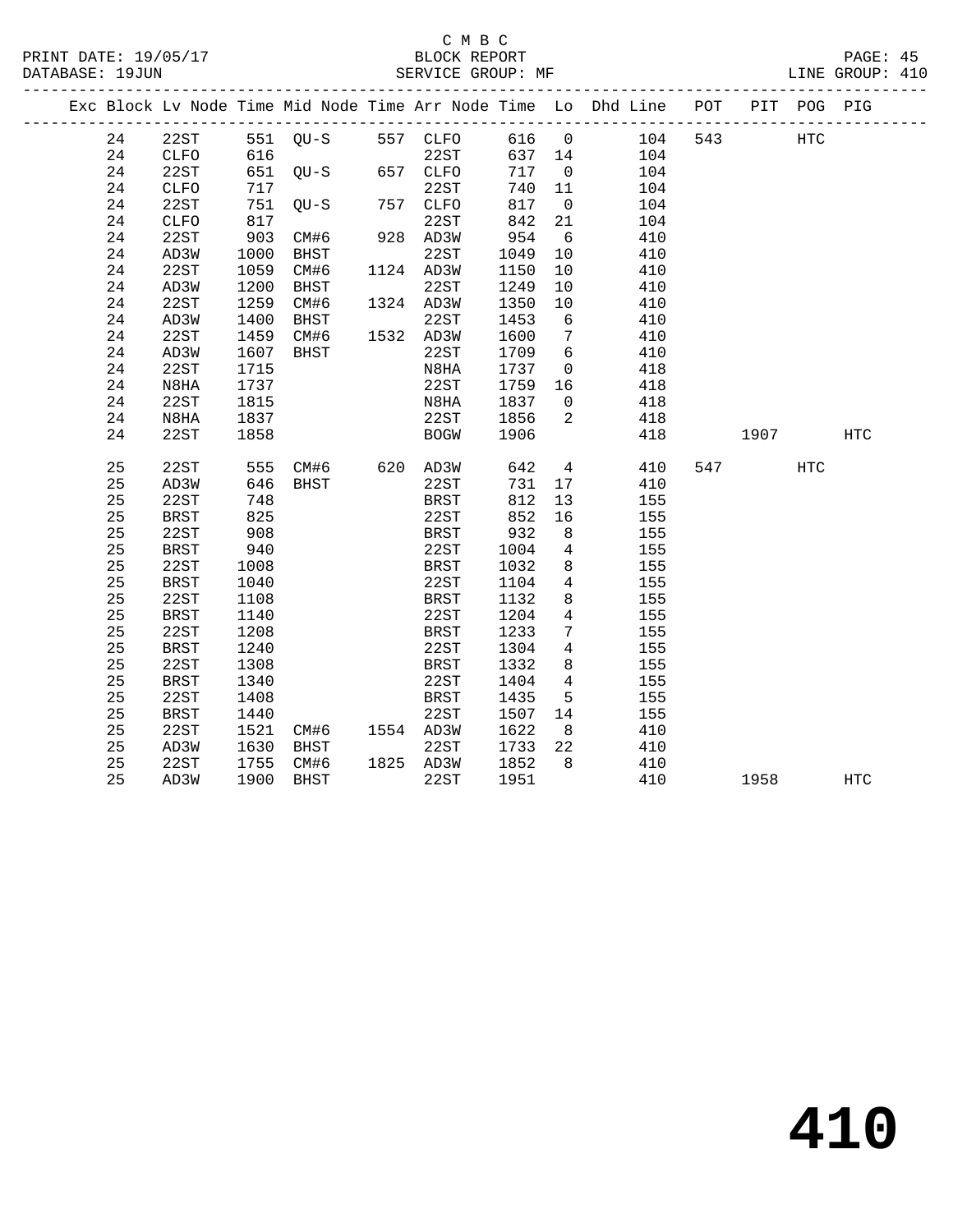|  |    |             |      |             |      |             |      |                | Exc Block Lv Node Time Mid Node Time Arr Node Time Lo Dhd Line POT |     |      | PIT POG PIG |            |
|--|----|-------------|------|-------------|------|-------------|------|----------------|--------------------------------------------------------------------|-----|------|-------------|------------|
|  | 26 | LOST        | 520  | 6&6W        | 540  | 22ST        | 549  | 12             | 101                                                                | 449 |      | <b>HTC</b>  |            |
|  | 26 | 22ST        | 601  | $QU-S$      | 607  | <b>CLFO</b> | 626  | $\overline{0}$ | 104                                                                |     |      |             |            |
|  | 26 | <b>CLFO</b> | 626  |             |      | 22ST        | 647  | 16             | 104                                                                |     |      |             |            |
|  | 26 | 22ST        | 703  | $OU-S$      | 709  | <b>CLFO</b> | 729  | $\Omega$       | 104                                                                |     |      |             |            |
|  | 26 | <b>CLFO</b> | 729  |             |      | 22ST        | 752  | 16             | 104                                                                |     |      |             |            |
|  | 26 | 22ST        | 808  | $OU-S$      | 814  | CLFO        | 834  | $\overline{0}$ | 104                                                                |     |      |             |            |
|  | 26 | <b>CLFO</b> | 834  |             |      | 22ST        | 856  | 19             | 104                                                                |     |      |             |            |
|  | 26 | 22ST        | 915  | $QU-S$      | 921  | CLFO        | 940  | $\mathsf{O}$   | 104                                                                |     |      |             |            |
|  | 26 | <b>CLFO</b> | 940  |             |      | 22ST        | 1001 | 9              | 104                                                                |     |      |             |            |
|  | 26 | 22ST        | 1010 | QU-S        | 1016 | <b>CLFO</b> | 1035 | $\overline{0}$ | 104                                                                |     |      |             |            |
|  | 26 | <b>CLFO</b> | 1035 |             |      | 22ST        | 1056 | 14             | 104                                                                |     |      |             |            |
|  | 26 | 22ST        | 1110 | $QU-S$      | 1116 | <b>CLFO</b> | 1135 | $\overline{0}$ | 104                                                                |     |      |             |            |
|  | 26 | <b>CLFO</b> | 1135 |             |      | 22ST        | 1156 | 14             | 104                                                                |     |      |             |            |
|  | 26 | 22ST        | 1210 | $QU-S$      | 1216 | CLFO        | 1235 | $\overline{0}$ | 104                                                                |     |      |             |            |
|  | 26 | <b>CLFO</b> | 1235 |             |      | 22ST        | 1256 | 14             | 104                                                                |     |      |             |            |
|  | 26 | 22ST        | 1310 | OU-S        | 1316 | <b>CLFO</b> | 1335 | $\Omega$       | 104                                                                |     |      |             |            |
|  | 26 | <b>CLFO</b> | 1335 |             |      | 22ST        | 1356 | 17             | 104                                                                |     |      |             |            |
|  | 26 | 22ST        | 1413 | OU-S        | 1419 | CLFO        | 1440 | $\mathbf 0$    | 104                                                                |     |      |             |            |
|  | 26 | <b>CLFO</b> | 1440 |             |      | 22ST        | 1504 | 8              | 104                                                                |     |      |             |            |
|  | 26 | 22ST        | 1512 | $QU-S$      | 1518 | <b>CLFO</b> | 1540 | $\mathbf 0$    | 104                                                                |     |      |             |            |
|  | 26 | <b>CLFO</b> | 1540 |             |      | 22ST        | 1608 | 7              | 104                                                                |     |      |             |            |
|  | 26 | 22ST        | 1615 |             |      | <b>BRST</b> | 1644 | 5              | 128                                                                |     |      |             |            |
|  | 26 | <b>BRST</b> | 1649 |             |      | 22ST        | 1712 | 4              | 128                                                                |     |      |             |            |
|  | 26 | 22ST        | 1716 | CM#6        | 1752 | AD3W        | 1822 | 8              | 410                                                                |     |      |             |            |
|  | 26 | AD3W        | 1830 | <b>BHST</b> |      | 22ST        | 1928 | 8              | 410                                                                |     |      |             |            |
|  | 26 | 22ST        | 1936 | CM#6        | 1958 | AD3W        | 2022 | 8              | 410                                                                |     |      |             |            |
|  | 26 | AD3W        | 2030 | BHST        |      | 22ST        | 2110 | 8              | 410                                                                |     |      |             |            |
|  | 26 | 22ST        | 2118 | CM#6        | 2138 | AD3W        | 2200 | 10             | 410                                                                |     |      |             |            |
|  | 26 | AD3W        | 2210 | <b>BHST</b> |      | 22ST        | 2252 | 7              | 410                                                                |     |      |             |            |
|  | 26 | 22ST        | 2259 | CM#6        | 2318 | AD3W        | 2340 | 10             | 410                                                                |     |      |             |            |
|  | 26 | AD3W        | 2350 | <b>BHST</b> |      | 22ST        | 2426 | 23             | 410                                                                |     |      |             |            |
|  | 26 | 22ST        | 2449 | CM#6        | 2508 | AD3W        | 2530 | $\Omega$       | 410                                                                |     |      |             |            |
|  | 26 | AD3W        | 2530 | <b>BHST</b> |      | 22ST        | 2606 |                | 410                                                                |     | 2613 |             | <b>HTC</b> |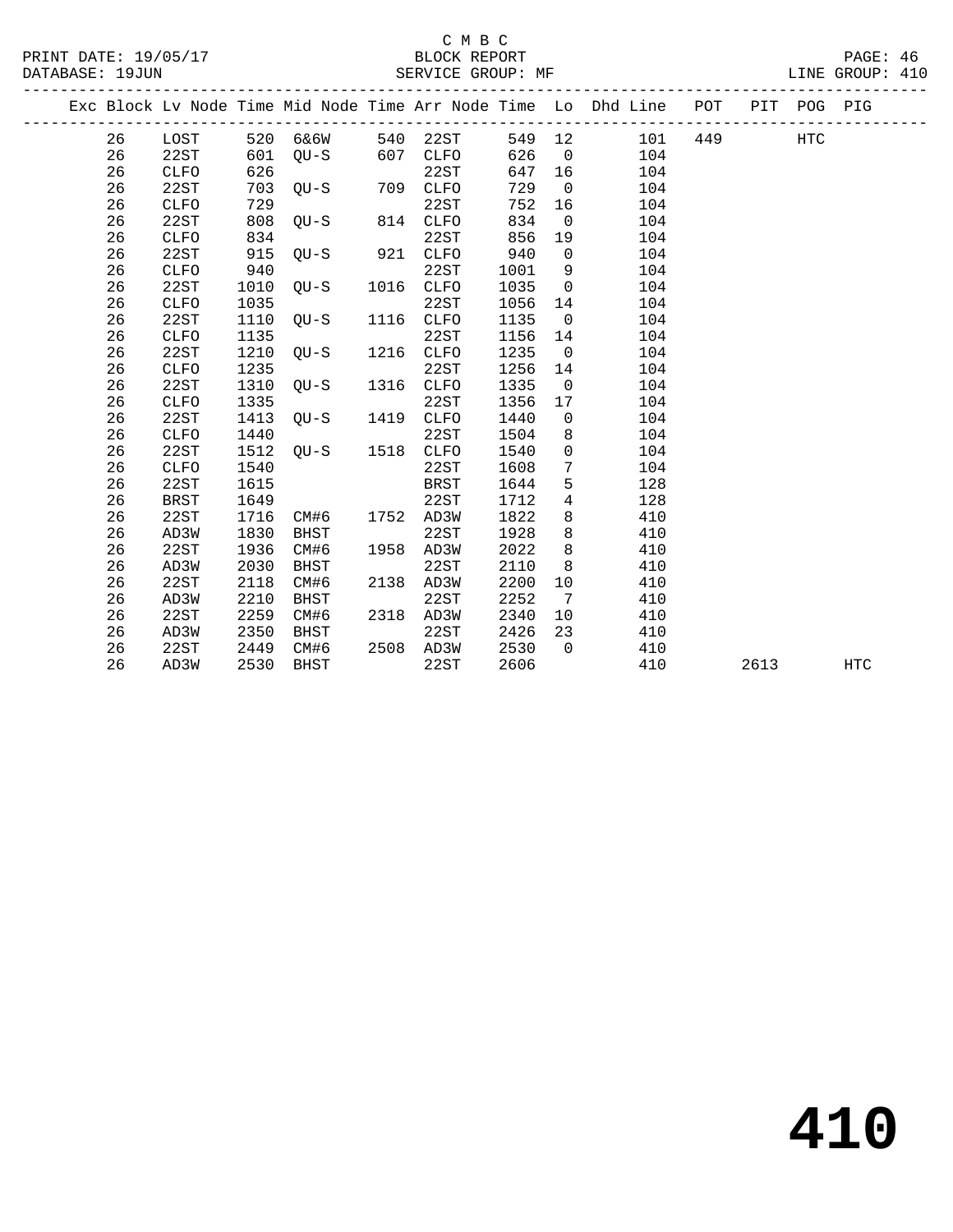|  |    | Exc Block Lv Node Time Mid Node Time Arr Node Time Lo Dhd Line POT |      |             |           |             |      |                 |     |     |      | PIT POG PIG |                   |
|--|----|--------------------------------------------------------------------|------|-------------|-----------|-------------|------|-----------------|-----|-----|------|-------------|-------------------|
|  | 27 | 22ST                                                               | 603  |             |           | BRST        | 621  | 9               | 128 | 551 |      | <b>HTC</b>  |                   |
|  | 27 | <b>BRST</b>                                                        | 630  |             |           | 22ST        | 650  | 13              | 128 |     |      |             |                   |
|  | 27 | 22ST                                                               | 703  |             |           | <b>BRST</b> | 721  | 9               | 128 |     |      |             |                   |
|  | 27 | BRST                                                               | 730  |             |           | 22ST        | 753  | 6               | 128 |     |      |             |                   |
|  | 27 | 22ST                                                               | 759  |             |           | <b>BRST</b> | 822  | $\mathbf{3}$    | 128 |     |      |             |                   |
|  | 27 | BRST                                                               | 825  |             |           | 22ST        | 848  | 6               | 128 |     |      |             |                   |
|  | 27 | 22ST                                                               | 854  |             |           | BRST        | 916  | 9               | 128 |     |      |             |                   |
|  | 27 | <b>BRST</b>                                                        | 925  |             |           | 22ST        | 944  | 9               | 128 |     |      |             |                   |
|  | 27 | 22ST                                                               | 953  |             |           | <b>BRST</b> | 1013 | 12              | 128 |     |      |             |                   |
|  | 27 | <b>BRST</b>                                                        | 1025 |             |           | 22ST        | 1044 | 9               | 128 |     |      |             |                   |
|  | 27 | 22ST                                                               | 1053 |             |           | <b>BRST</b> | 1113 | 12              | 128 |     |      |             |                   |
|  | 27 | <b>BRST</b>                                                        | 1125 |             |           | 22ST        | 1144 | 9               | 128 |     |      |             |                   |
|  | 27 | 22ST                                                               | 1153 |             |           | BRST        | 1213 | 12              | 128 |     |      |             |                   |
|  | 27 | <b>BRST</b>                                                        | 1225 |             |           | 22ST        | 1246 | $\overline{7}$  | 128 |     |      |             |                   |
|  | 27 | 22ST                                                               | 1253 |             |           | <b>BRST</b> | 1313 | 12              | 128 |     |      |             |                   |
|  | 27 | <b>BRST</b>                                                        | 1325 |             |           | 22ST        | 1346 | $7\phantom{.0}$ | 128 |     |      |             |                   |
|  | 27 | 22ST                                                               | 1353 |             |           | <b>BRST</b> | 1413 | 12              | 128 |     |      |             |                   |
|  | 27 | <b>BRST</b>                                                        | 1425 |             |           | 22ST        | 1448 | 7               | 128 |     |      |             |                   |
|  | 27 | 22ST                                                               | 1455 |             |           | <b>BRST</b> | 1523 | 5               | 128 |     |      |             |                   |
|  | 27 | <b>BRST</b>                                                        | 1528 |             |           | 22ST        | 1551 | 8               | 128 |     |      |             |                   |
|  | 27 | 22ST                                                               | 1559 | $QU-S$      | 1606 CLFO |             | 1627 | $\overline{0}$  | 104 |     |      |             |                   |
|  | 27 | CLFO                                                               | 1627 |             |           | 22ST        | 1654 | 11              | 104 |     |      |             |                   |
|  | 27 | 22ST                                                               | 1705 | $QU-S$      | 1713      | CLFO        | 1732 | $\overline{0}$  | 104 |     |      |             |                   |
|  | 27 | CLFO                                                               | 1732 |             |           | 22ST        | 1756 | 11              | 104 |     |      |             |                   |
|  | 27 | 22ST                                                               | 1807 | $QU-S$      | 1813 CLFO |             | 1831 | $\overline{0}$  | 104 |     |      |             |                   |
|  | 27 | CLFO                                                               | 1831 |             |           | 22ST        | 1853 | 10              | 104 |     |      |             |                   |
|  | 27 | 22ST                                                               | 1903 | $OU-S$      | 1909      | CLFO        | 1928 | $\Omega$        | 104 |     |      |             |                   |
|  | 27 | CLFO                                                               | 1928 |             |           | 22ST        | 1950 |                 | 104 |     | 1957 |             | HTC               |
|  |    |                                                                    |      |             |           |             |      |                 |     |     |      |             |                   |
|  | 28 | 22ST                                                               | 559  | CM#6        |           | 625 AD3W    | 648  | $4\overline{ }$ | 410 | 551 |      | HTC         |                   |
|  | 28 | AD3W                                                               | 652  | BHST        |           | 22ST        | 737  | 8               | 410 |     |      |             |                   |
|  | 28 | 22ST                                                               | 745  | CM#6        |           | 815 AD3W    | 842  | $\overline{4}$  | 410 |     |      |             |                   |
|  | 28 | AD3W                                                               | 846  | BHST        |           | 22ST        | 940  | 9               | 410 |     |      |             |                   |
|  | 28 | 22ST                                                               | 949  | CM#6        | 1014 AD3W |             | 1040 | 10              | 410 |     |      |             |                   |
|  | 28 | AD3W                                                               | 1050 | <b>BHST</b> |           | 22ST        | 1139 | 10              | 410 |     |      |             |                   |
|  | 28 | 22ST                                                               | 1149 | CM#6        | 1214 AD3W |             | 1240 | 10              | 410 |     |      |             |                   |
|  | 28 | AD3W                                                               | 1250 | BHST        |           | 22ST        | 1341 | 6               | 410 |     |      |             |                   |
|  | 28 | 22ST                                                               | 1347 | CM#6        | 1413 AD3W |             | 1440 | 10              | 410 |     |      |             |                   |
|  | 28 | AD3W                                                               | 1450 | BHST        |           | 22ST        | 1550 | $\overline{7}$  | 410 |     |      |             |                   |
|  | 28 | 22ST                                                               | 1557 | CM#6        | 1631      | AD3W        | 1700 | 7               | 410 |     |      |             |                   |
|  | 28 | AD3W                                                               | 1707 | <b>BHST</b> |           | 22ST        | 1808 | 14              | 410 |     |      |             |                   |
|  | 28 | 22ST                                                               | 1822 | CM#6        | 1848      | AD3W        | 1915 | 7               | 410 |     |      |             |                   |
|  | 28 | AD3W                                                               | 1922 | <b>BHST</b> |           | 22ST        | 2009 | 9               | 410 |     |      |             |                   |
|  | 28 | 22ST                                                               | 2018 | CM#6        | 2038      | AD3W        | 2100 | 10              | 410 |     |      |             |                   |
|  | 28 | AD3W                                                               | 2110 | <b>BHST</b> |           | 22ST        | 2150 | 10              | 410 |     |      |             |                   |
|  | 28 | 22ST                                                               | 2200 | 6&6N        | 2209      | LOST        | 2229 | 21              | 101 |     |      |             |                   |
|  | 28 | LOST                                                               | 2250 | HOLD        | 2316      | BW02        | 2321 | 9               | 136 |     |      |             |                   |
|  | 28 | BW02                                                               | 2330 | SPST        | 2350      | LKST        | 2359 | 11              | 134 |     |      |             |                   |
|  | 28 | LKST                                                               | 2410 | SPST        | 2417      | BW03        | 2436 |                 | 134 |     | 2501 |             | HTC               |
|  | 29 | 22ST                                                               | 751  | CM#6        | 821       | AD3W        | 848  | 4               | 410 | 736 |      | HTC         |                   |
|  | 29 | AD3W                                                               | 852  | <b>BHST</b> |           | 22ST        | 946  |                 | 410 |     | 955  |             | $_{\mathrm{HTC}}$ |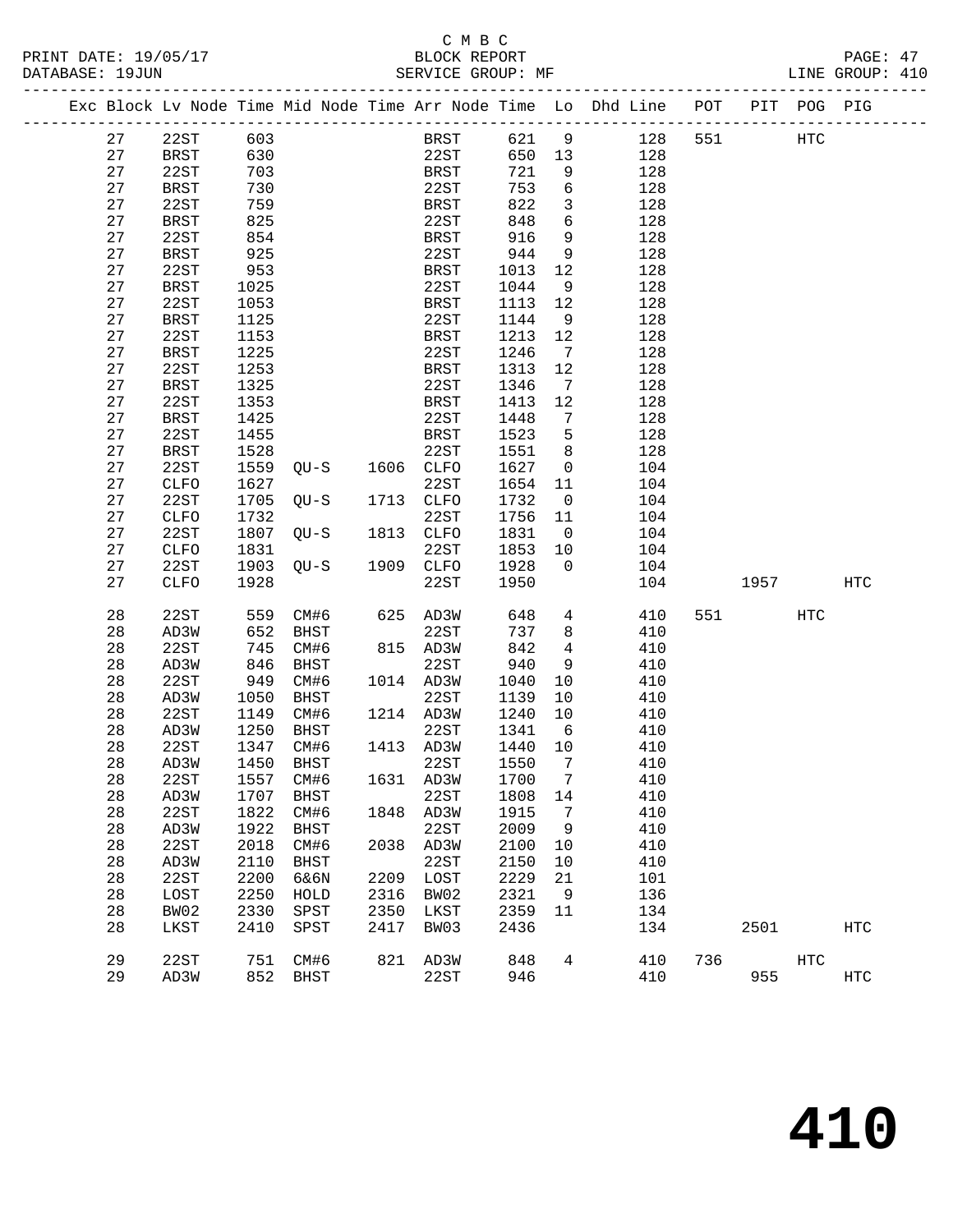### C M B C DATABASE: 19JUN SERVICE GROUP: MF

|  |    |             |      |             |      |             |      |                | Exc Block Lv Node Time Mid Node Time Arr Node Time Lo Dhd Line | POT |      | PIT POG PIG |            |
|--|----|-------------|------|-------------|------|-------------|------|----------------|----------------------------------------------------------------|-----|------|-------------|------------|
|  | 30 | 22ST        | 540  | 6&6N        | 549  | LOST        | 608  | 12             | 101                                                            | 532 |      | HTC         |            |
|  | 30 | LOST        | 620  | 6&6W        | 640  | 22ST        | 651  | 9              | 101                                                            |     |      |             |            |
|  | 30 | 22ST        | 700  | 6&6N        | 709  | LOST        | 732  | 14             | 101                                                            |     |      |             |            |
|  | 30 | LOST        | 746  | HOLD        | 819  | BW02        | 825  | 5              | 136                                                            |     |      |             |            |
|  | 30 | BW02        | 830  | SPST        | 859  | LKST        | 908  | 4              | 134                                                            |     |      |             |            |
|  | 30 | LKST        | 912  | SPST        | 920  | BW03        | 942  | 8              | 134                                                            |     |      |             |            |
|  | 30 | BW03        | 950  | PROD        | 1016 | LOST        | 1023 | 9              | 136                                                            |     |      |             |            |
|  | 30 | LOST        | 1032 | 6&6W        | 1054 | 22ST        | 1104 | 6              | 101                                                            |     |      |             |            |
|  | 30 | 22ST        | 1110 | 6&6N        | 1120 | LOST        | 1141 | 9              | 101                                                            |     |      |             |            |
|  | 30 | LOST        | 1150 | HOLD        | 1217 | BW02        | 1223 | $7\phantom{.}$ | 136                                                            |     |      |             |            |
|  | 30 | BW02        | 1230 | SPST        | 1256 | LKST        | 1307 | 3              | 134                                                            |     |      |             |            |
|  | 30 | LKST        | 1310 | SPST        | 1317 | BW03        | 1341 | 9              | 134                                                            |     |      |             |            |
|  | 30 | BW03        | 1350 | PROD        | 1415 | LOST        | 1424 | $\sqrt{6}$     | 136                                                            |     |      |             |            |
|  | 30 | LOST        | 1430 | 6&6W        | 1457 | 22ST        | 1507 | 15             | 101                                                            |     |      |             |            |
|  | 30 | 22ST        | 1522 | 6&6N        | 1535 | LOST        | 1601 | 15             | 101                                                            |     |      |             |            |
|  | 30 | LOST        | 1616 | HOLD        | 1648 | BW02        | 1654 | 6              | 136                                                            |     |      |             |            |
|  | 30 | BW02        | 1700 | SPST        | 1730 | LKST        | 1741 |                | 134                                                            |     | 1817 |             | HTC        |
|  | 31 | <b>BRST</b> | 622  |             |      | 22ST        | 646  | 5              | 155                                                            | 601 |      | HTC         |            |
|  | 31 | 22ST        | 651  |             |      | <b>BRST</b> | 713  | 9              | 155                                                            |     |      |             |            |
|  | 31 | <b>BRST</b> | 722  |             |      | 22ST        | 751  | 15             | 155                                                            |     |      |             |            |
|  | 31 | 22ST        | 806  |             |      | <b>BRST</b> | 830  | 10             | 155                                                            |     |      |             |            |
|  | 31 | <b>BRST</b> | 840  |             |      | 22ST        | 907  |                | 155                                                            |     | 916  |             | <b>HTC</b> |
|  | 32 | <b>BRST</b> | 545  |             |      | 22ST        | 604  | 7              | 128                                                            | 524 |      | HTC         |            |
|  | 32 | 22ST        | 611  |             | 637  | AD3W        | 700  |                | 410                                                            |     |      |             |            |
|  |    |             |      | CM#6        |      |             |      | 4              |                                                                |     |      |             |            |
|  | 32 | AD3W        | 704  | <b>BHST</b> |      | 22ST        | 749  | 15             | 410                                                            |     |      |             |            |
|  | 32 | 22ST        | 804  | CM#6        | 832  | AD3W        | 900  | 4              | 410                                                            |     |      |             |            |
|  | 32 | AD3W        | 904  | BHST        |      | 22ST        | 956  | 13             | 410                                                            |     |      |             |            |
|  | 32 | 22ST        | 1009 | CM#6        | 1034 | AD3W        | 1100 | 10             | 410                                                            |     |      |             |            |
|  | 32 | AD3W        | 1110 | <b>BHST</b> |      | 22ST        | 1159 | 10             | 410                                                            |     |      |             |            |

32 N8HA 1907 22ST 1924 418 1931 HTC

 32 22ST 1209 CM#6 1234 AD3W 1300 10 410 32 AD3W 1310 BHST 22ST 1401 3 410 32 22ST 1404 CM#6 1430 AD3W 1457 13 410 32 AD3W 1510 BHST 22ST 1610 6 410 32 22ST 1616 CM#6 1649 AD3W 1722 8 410 32 AD3W 1730 BHST 22ST 1830 15 410

32 22ST 1845 N8HA 1907 0 418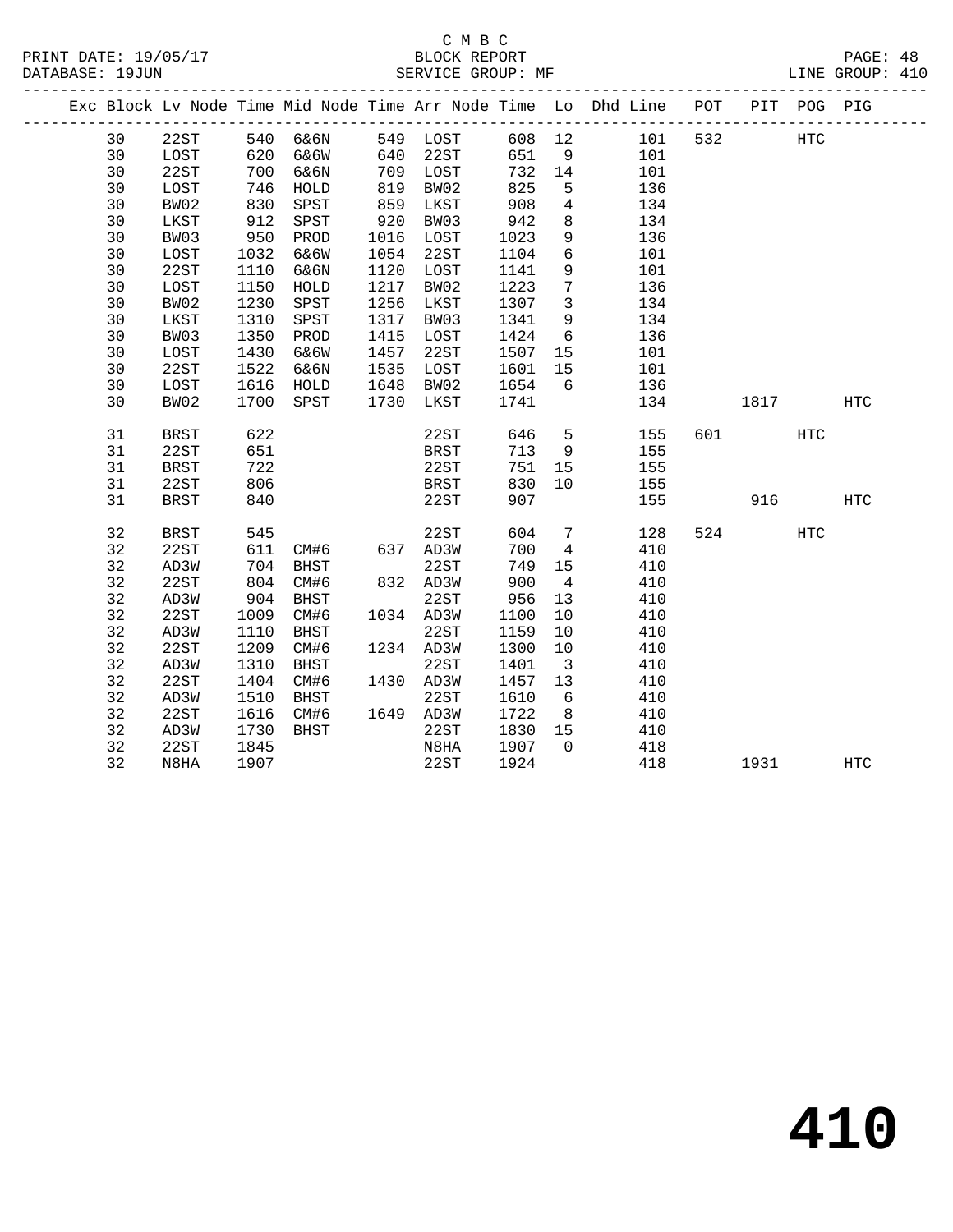|  |          |             |              |                   |      |                   |              |                          | Exc Block Lv Node Time Mid Node Time Arr Node Time Lo Dhd Line POT PIT POG PIG |     |                        |     |                   |
|--|----------|-------------|--------------|-------------------|------|-------------------|--------------|--------------------------|--------------------------------------------------------------------------------|-----|------------------------|-----|-------------------|
|  | 33       | 22ST        |              | 525 QU-S 531 CLFO |      |                   | 550          | $\overline{\mathbf{0}}$  | 104                                                                            | 517 |                        | HTC |                   |
|  | 33       | CLFO        | 550          |                   |      | <b>22ST</b>       | 611          | 9                        | 104                                                                            |     |                        |     |                   |
|  | 33       | 22ST        | 620          | 6&6N              |      | 629 LOST          | 649          | $\overline{\mathbf{3}}$  | 101                                                                            |     |                        |     |                   |
|  | 33       | LOST        | 652          | HOLD              |      | 721 BW02          | 727          | $\mathbf{3}$             | 136                                                                            |     |                        |     |                   |
|  | 33       | BW02        | 730          | SPST              |      | 757 LKST          | 806          | 6                        | 134                                                                            |     |                        |     |                   |
|  | 33       | LKST        | 812          | SPST              | 820  | BW03              | 846          | $\overline{4}$           | 134                                                                            |     |                        |     |                   |
|  | 33       | BW03        | 850          | PROD              |      | 916 LOST          | 925          | 5                        | 136                                                                            |     |                        |     |                   |
|  | 33       | LOST        | 930          | 6&6W              | 952  | 22ST              | 1002         | 8                        | 101                                                                            |     |                        |     |                   |
|  | 33       | 22ST        | 1010         | 6&6N              |      | 1020 LOST         | 1041         | 9                        | 101                                                                            |     |                        |     |                   |
|  | 33       | LOST        | 1050         | HOLD              |      | 1117 BW02         | 1123         | $7\phantom{.0}$          | 136                                                                            |     |                        |     |                   |
|  | 33       | BW02        | 1130         | SPST              |      | 1154 LKST         | 1203         | $7\phantom{.0}$          | 134                                                                            |     |                        |     |                   |
|  | 33       | LKST        | 1210         | SPST              | 1217 | BW03              | 1241         | 9                        | 134                                                                            |     |                        |     |                   |
|  | 33       | BW03        | 1250         | PROD              |      | 1315 LOST         | 1324         | $6\overline{6}$          | 136                                                                            |     |                        |     |                   |
|  | 33       | LOST        | 1330         | 6&6W              |      | 1354 22ST         | 1404         | 6                        | 101                                                                            |     |                        |     |                   |
|  | 33       | 22ST        | 1410         | 6&6N              |      | 1422 LOST         | 1447         | $\overline{\mathbf{3}}$  | 101                                                                            |     |                        |     |                   |
|  | 33       | LOST        | 1450         | HOLD              |      | 1522 BW02         | 1528         | $\overline{2}$           | 136                                                                            |     |                        |     |                   |
|  | 33       | BW02        | 1530         | SPST              |      | 1602 LKST         | 1613         | 23                       | 134                                                                            |     |                        |     |                   |
|  | 33       | LKST        | 1636         | SPST              |      | 1643 BW03         | 1711         | 9                        | 134                                                                            |     |                        |     |                   |
|  | 33       | BW03        |              | 1720 PROD         |      | 1748 LOST         | 1758         |                          | 136                                                                            |     | 1826                   |     | HTC               |
|  | 34       | <b>BOGE</b> | 602          |                   |      | 22ST              | 609          | 14                       | 418                                                                            |     | 601 000                | HTC |                   |
|  | 34       | 22ST        | 623          | CM#6 649 AD3W     |      |                   | 712          | $\overline{4}$           | 410                                                                            |     |                        |     |                   |
|  | 34       | AD3W        | 716          | BHST              |      | 22ST              | 806          | 10                       | 410                                                                            |     |                        |     |                   |
|  | 34       | 22ST        | 816          | CM#6              |      | 844 AD3W          | 912          | $\overline{4}$           | 410                                                                            |     |                        |     |                   |
|  | 34       | AD3W        | 916          | BHST              |      | 22ST              | 1005         | 14                       | 410                                                                            |     |                        |     |                   |
|  | 34       | 22ST        | 1019         | CM#6              |      | 1044 AD3W         | 1110         | 10                       | 410                                                                            |     |                        |     |                   |
|  | 34       | AD3W        | 1120         | BHST              |      | 22ST              | 1209         | 10                       | 410                                                                            |     |                        |     |                   |
|  | 34       | 22ST        | 1219         | CM#6              |      | 1244 AD3W         | 1310         | 10                       | 410                                                                            |     |                        |     |                   |
|  | 34       | AD3W        | 1320         | BHST              |      | 22ST              | 1411         | 6                        | 410                                                                            |     |                        |     |                   |
|  | 34       | 22ST        | 1417         | CM#6              |      | 1443 AD3W         | 1510 14      |                          | 410                                                                            |     |                        |     |                   |
|  | 34       | AD3W        | 1524         | BHST              |      | 22ST              | 1624         | 6                        | 410                                                                            |     |                        |     |                   |
|  | 34       | 22ST        | 1630         | CM#6              |      | 1706 AD3W<br>22ST | 1737<br>1845 | 8 <sup>8</sup>           | 410<br>410                                                                     |     |                        |     |                   |
|  | 34       | AD3W        | 1745         | BHST              |      |                   |              | 10                       |                                                                                |     |                        |     |                   |
|  | 34<br>34 | 22ST        | 1855<br>1952 | CM#6              |      | 1919 AD3W<br>22ST | 1945<br>2037 | 7                        | 410<br>410                                                                     |     |                        |     | HTC               |
|  |          | AD3W        |              | BHST              |      |                   |              |                          |                                                                                |     | 2044                   |     |                   |
|  | 35       | 22ST        | 625          | QU-S              |      | 631 CLFO          | 652          | $\overline{0}$           | 104                                                                            |     | 613                    | HTC |                   |
|  | 35       | <b>CLFO</b> | 652          |                   |      | 22ST              | 715 12       |                          | 104                                                                            |     |                        |     |                   |
|  | 35       | 22ST        |              | 727 QU-S 735 CLFO |      |                   | 755          | $\overline{0}$           | 104                                                                            |     |                        |     |                   |
|  | 35       | CLFO        |              | 755 22ST          |      |                   | 820 4        |                          | 104                                                                            |     |                        |     |                   |
|  | 35       | 22ST        |              | 824 QU-S 832 CLFO |      |                   | 851          | $\mathbf 0$              | 104                                                                            |     |                        |     |                   |
|  | 35       | CLFO        | 851          |                   |      | 22ST              | 913          |                          | 104                                                                            |     | 922                    |     | $_{\mathrm{HTC}}$ |
|  | 36       | 22ST        | 634          | CM#6              |      | 700 AD3W          | 724          | 4                        | 410                                                                            |     | 622 and $\overline{a}$ | HTC |                   |
|  | 36       | AD3W        | 728          | BHST              |      | 22ST              | 818          | 10                       | 410                                                                            |     |                        |     |                   |
|  | 36       | 22ST        | 828          | CM#6              |      | 855 AD3W          | 924          | 4                        | 410                                                                            |     |                        |     |                   |
|  | 36       | AD3W        |              | 928 BHST          |      | 22ST              | 1017         |                          | 410                                                                            |     | 1026                   |     | HTC               |
|  | 37       | <b>BOGE</b> | 626          |                   |      | 22ST              | 633          | 2                        | 418                                                                            |     | 625 000                | HTC |                   |
|  | 37       | 22ST        | 635          |                   |      | N8HA              | 657          | $\overline{\phantom{0}}$ | 418                                                                            |     |                        |     |                   |
|  | 37       | N8HA        | 657          |                   |      | 22ST              | 716          | 19                       | 418                                                                            |     |                        |     |                   |
|  | 37       | 22ST        | 735          |                   |      | N8HA              | 758          | $\overline{\phantom{0}}$ | 418                                                                            |     |                        |     |                   |
|  | 37       | N8HA        | 758          |                   |      | 22ST              | 820          | 15                       | 418                                                                            |     |                        |     |                   |
|  | 37       | 22ST        | 835          |                   |      | N8HA              | 858          | $\Omega$                 | 418                                                                            |     |                        |     |                   |
|  | 37       | N8HA        | 858          |                   |      | HTCE              | 910          |                          | 418                                                                            |     | 911                    |     | HTC               |
|  |          |             |              |                   |      |                   |              |                          |                                                                                |     |                        |     |                   |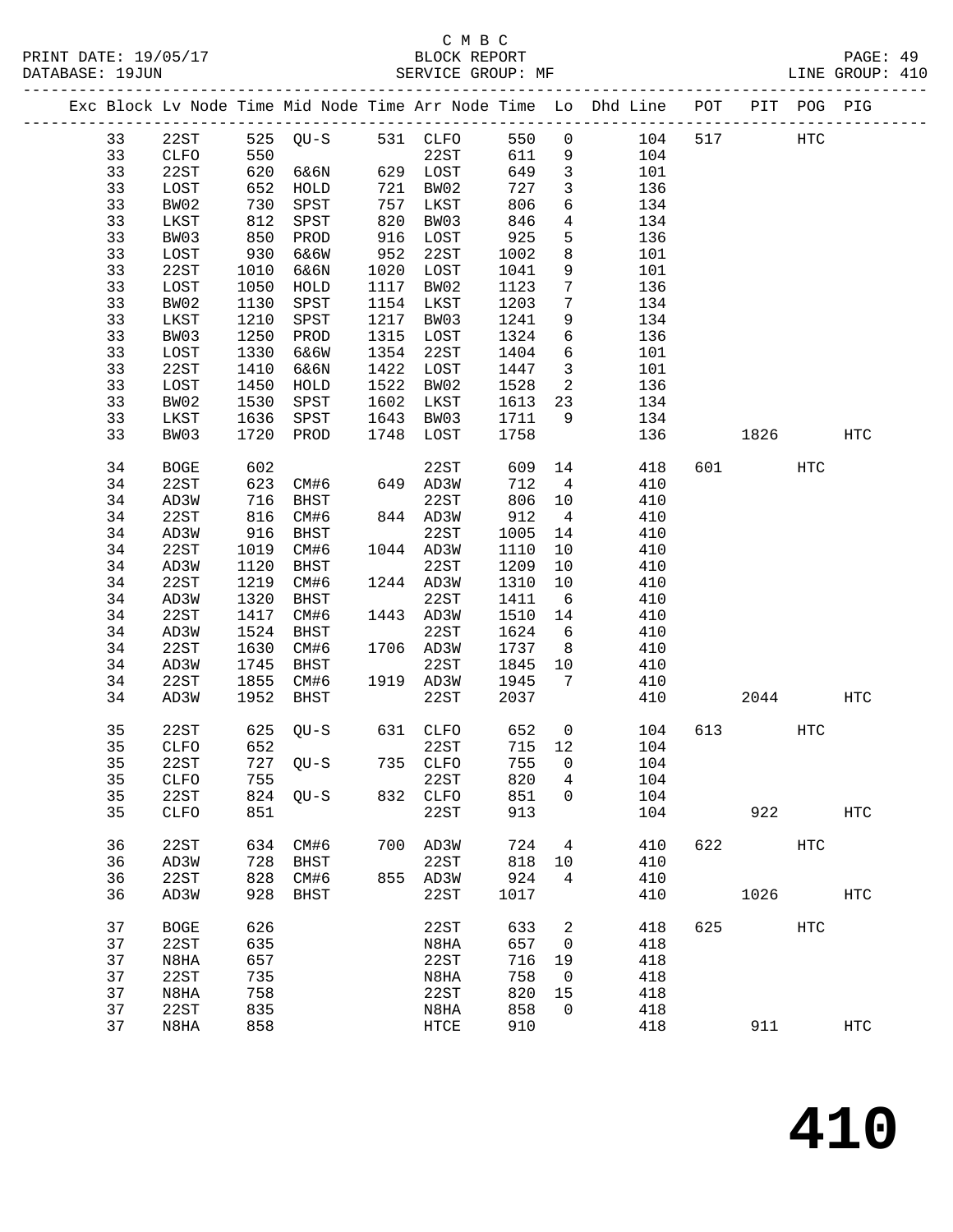# C M B C<br>BLOCK REPORT

PAGE: 50<br>LINE GROUP: 410

|    |             |      |           |      |              |         |                 | Exc Block Lv Node Time Mid Node Time Arr Node Time Lo Dhd Line POT PIT POG PIG |         |      |     |                   |
|----|-------------|------|-----------|------|--------------|---------|-----------------|--------------------------------------------------------------------------------|---------|------|-----|-------------------|
| 38 | BW03        |      | 527 PROD  |      | 551 LOST     | 558     | $\overline{a}$  |                                                                                | 136 452 |      | HTC |                   |
| 38 | LOST        | 600  | 6&6W      |      | 620 22ST     | 631     | 9               | 101                                                                            |         |      |     |                   |
| 38 | 22ST        | 640  | 6&6N      | 649  | LOST         | 709     | $7\overline{ }$ | 101                                                                            |         |      |     |                   |
| 38 | LOST        | 716  | HOLD      | 749  | BW02         | 755     | 5               | 136                                                                            |         |      |     |                   |
| 38 | BW02        | 800  | SPST      | 829  | LKST         | 838     | $4\overline{ }$ | 134                                                                            |         |      |     |                   |
| 38 | LKST        | 842  | SPST      | 850  | BW03         | 914     | 6               | 134                                                                            |         |      |     |                   |
| 38 | BW03        | 920  | PROD      | 946  | LOST         | 953     | $7\phantom{.0}$ | 136                                                                            |         |      |     |                   |
| 38 | LOST        | 1000 | 6&6W      | 1022 | 22ST         | 1032    | 8               | 101                                                                            |         |      |     |                   |
| 38 | 22ST        | 1040 | 6&6N      | 1050 | LOST         | 1111    | 9               | 101                                                                            |         |      |     |                   |
| 38 | LOST        | 1120 | HOLD      | 1147 | BW02         | 1153    | $7\phantom{.0}$ | 136                                                                            |         |      |     |                   |
| 38 | BW02        | 1200 | SPST      | 1226 | LKST         | 1237    | $\mathbf{3}$    | 134                                                                            |         |      |     |                   |
| 38 | LKST        | 1240 | SPST      | 1247 | BW03         | 1311    | 9               | 134                                                                            |         |      |     |                   |
| 38 | BW03        | 1320 | PROD      | 1345 | LOST         | 1354    | 6               | 136                                                                            |         |      |     |                   |
| 38 | LOST        | 1400 | 6&6W      | 1424 | 22ST         | 1434    | 6               | 101                                                                            |         |      |     |                   |
| 38 | 22ST        | 1440 | 6&6N      | 1453 | LOST         | 1518    | 22              | 101                                                                            |         |      |     |                   |
| 38 | LOST        | 1540 | 6&6W      | 1609 | 22ST         | 1620    | 6               | 101                                                                            |         |      |     |                   |
| 38 | 22ST        | 1626 |           | 1640 |              | 1706    |                 | 101                                                                            |         |      |     |                   |
|    |             |      | 6&6N      |      | LOST         |         | 10              |                                                                                |         |      |     |                   |
| 38 | LOST        | 1716 | HOLD      | 1748 | BW02         | 1754    | 6               | 136                                                                            |         |      |     |                   |
| 38 | BW02        | 1800 | SPST      | 1828 | LKST         | 1838    | 6               | 134                                                                            |         |      |     |                   |
| 38 | LKST        | 1844 | SPST      | 1851 | BW03         | 1914    | 6               | 134                                                                            |         |      |     |                   |
| 38 | BW03        | 1920 | PROD      | 1943 | LOST         | 1950    | 10              | 136                                                                            |         |      |     |                   |
| 38 | LOST        | 2000 | 6&6W      | 2020 | 22ST         | 2028    |                 | 101                                                                            |         | 2035 |     | HTC               |
| 39 | HTCW        | 509  | BHST      |      | AD3W         | 540     | $\overline{0}$  | 410                                                                            | 508     |      | HTC |                   |
| 39 | AD3W        | 540  | BHST      |      | 22ST         | 622     | 6               | 410                                                                            |         |      |     |                   |
| 39 | 22ST        | 628  | CM#6      |      | 654 AD3W     | 718     | 4               | 410                                                                            |         |      |     |                   |
| 39 | AD3W        | 722  | BHST      |      | 22ST         | 812     | 10              | 410                                                                            |         |      |     |                   |
| 39 | 22ST        | 822  | CM#6      |      | 849 AD3W     | 918     | $\overline{4}$  | 410                                                                            |         |      |     |                   |
| 39 | AD3W        | 922  | BHST      |      | 22ST         | 1011    | 18              | 410                                                                            |         |      |     |                   |
| 39 | 22ST        | 1029 | CM#6      |      | 1054 AD3W    | 1120    | 10              | 410                                                                            |         |      |     |                   |
| 39 | AD3W        | 1130 | BHST      |      | 22ST         | 1219    | 10              | 410                                                                            |         |      |     |                   |
| 39 | 22ST        | 1229 | CM#6      |      | 1254 AD3W    | 1320    | 10              | 410                                                                            |         |      |     |                   |
| 39 | AD3W        | 1330 | BHST      |      | 22ST         | 1423    | 11              | 410                                                                            |         |      |     |                   |
| 39 | 22ST        | 1434 | CM#6      |      | 1500 AD3W    | 1527    | 11              | 410                                                                            |         |      |     |                   |
| 39 | AD3W        | 1538 | BHST      |      | 22ST         | 1638    | $\overline{7}$  | 410                                                                            |         |      |     |                   |
| 39 | 22ST        | 1645 | CM#6      |      | 1721 AD3W    | 1752    | 8 <sup>8</sup>  | 410                                                                            |         |      |     |                   |
| 39 | AD3W        | 1800 | BHST      |      | 22ST         | 1900    | 14              | 410                                                                            |         |      |     |                   |
| 39 | 22ST        | 1914 | CM#6      |      | 1936 AD3W    | 2000    | $\overline{7}$  | 410                                                                            |         |      |     |                   |
| 39 | AD3W        |      | 2007 BHST |      | 22ST         | 2049 11 |                 | 410                                                                            |         |      |     |                   |
| 39 | 22ST        |      | 2100 6&6N |      | 2109 LOST    | 2129    |                 | 101                                                                            |         | 2153 |     | $_{\rm HTC}$      |
| 40 | LOST        | 720  | 6&6W      | 746  | 22ST         | 759     | 6               | 101                                                                            | 649     |      | HTC |                   |
| 40 | 22ST        | 805  |           |      | N8HA         | 829     | 0               | 418                                                                            |         |      |     |                   |
| 40 | N8HA        | 829  |           |      | 22ST         | 852     | 13              | 418                                                                            |         |      |     |                   |
| 40 | 22ST        | 905  |           |      | N8HA         | 928     | 0               | 418                                                                            |         |      |     |                   |
| 40 | N8HA        | 928  |           |      | ${\tt HTCE}$ | 940     |                 | 418                                                                            |         | 941  |     | $_{\mathrm{HTC}}$ |
| 41 | <b>BRST</b> | 542  |           |      | 22ST         | 601     | 9               | 155                                                                            | 521     |      | HTC |                   |
| 41 | 22ST        | 610  |           |      | <b>BRST</b>  | 631     | 11              | 155                                                                            |         |      |     |                   |
| 41 | <b>BRST</b> | 642  |           |      | 22ST         | 707     | 5               | 155                                                                            |         |      |     |                   |
| 41 | 22ST        | 712  |           |      | <b>BRST</b>  | 736     | 9               | 155                                                                            |         |      |     |                   |
| 41 | <b>BRST</b> | 745  |           |      | 22ST         | 812     | 16              | 155                                                                            |         |      |     |                   |
| 41 | 22ST        | 828  |           |      | <b>BRST</b>  | 852     | 3               | 155                                                                            |         |      |     |                   |
| 41 | <b>BRST</b> | 855  |           |      | 22ST         | 922     |                 | 155                                                                            |         | 931  |     | $_{\mathrm{HTC}}$ |
| 42 | 22ST        | 721  | CM#6      |      | 751 AD3W     | 818     | 4               | 410                                                                            | 706     |      | HTC |                   |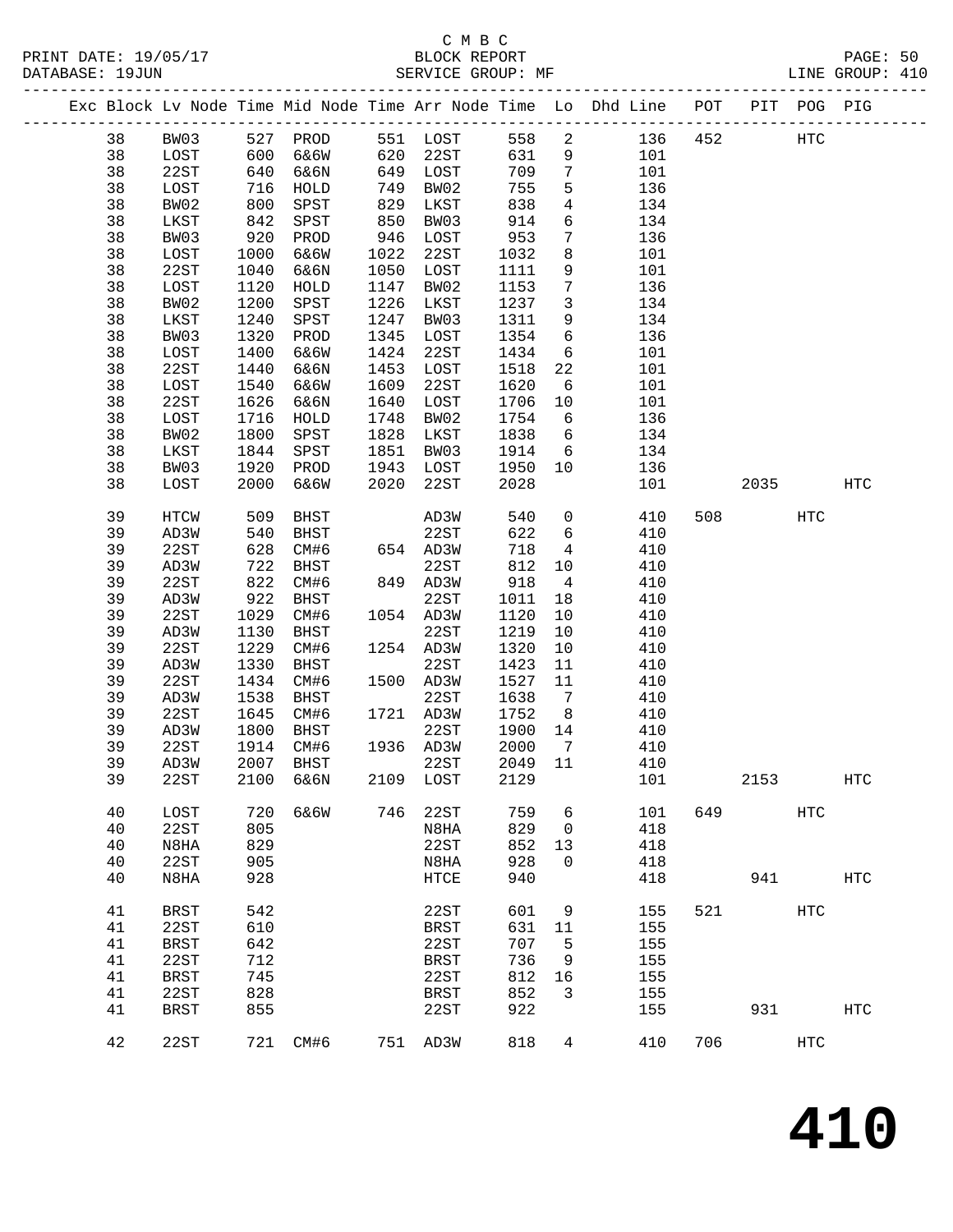PRINT DATE: 19/05/17 BLOCK REPORT PAGE: 51 DATABASE: 19JUN SERVICE GROUP: MF CALINE GROUP: 410

### C M B C<br>BLOCK REPORT

-------------------------------------------------------------------------------------------------

|          |              |              |             |      |              |              |                 | Exc Block Lv Node Time Mid Node Time Arr Node Time Lo Dhd Line | POT | PIT  | POG PIG    |                   |
|----------|--------------|--------------|-------------|------|--------------|--------------|-----------------|----------------------------------------------------------------|-----|------|------------|-------------------|
| 42       | AD3W         |              | 822 BHST    |      | 22ST         | 915          |                 | 410                                                            |     | 924  |            | HTC               |
| 43       | MTST         | 547          |             |      | EDST         | 600          | 4               | 119                                                            | 522 |      | <b>HTC</b> |                   |
| 43       | EDST         | 604          |             |      | MTST         | 622          | 9               | 119                                                            |     |      |            |                   |
| 43       | MTST         | 631          |             |      | EDST         | 646          | 2               | 119                                                            |     |      |            |                   |
| 43       | EDST         | 648          |             |      | MTST         | 708          | 8               | 119                                                            |     |      |            |                   |
| 43       | MTST         | 716          |             |      | EDST         | 732          | 2               | 119                                                            |     |      |            |                   |
| 43       | EDST         | 734          |             |      | MTST         | 755          | 6               | 119                                                            |     |      |            |                   |
|          |              |              |             |      |              |              |                 |                                                                |     |      |            |                   |
| 43       | MTST         | 801          |             |      | EDST         | 820          | 2               | 119                                                            |     |      |            |                   |
| 43       | EDST         | 822<br>850   |             |      | MTST         | 845<br>908   | 5<br>2          | 119                                                            |     |      |            |                   |
| 43<br>43 | MTST         | 910          |             |      | EDST         | 934          | $5\phantom{.0}$ | 119<br>119                                                     |     |      |            |                   |
| 43       | EDST         |              |             |      | MTST         | 957          | 5               |                                                                |     |      |            |                   |
| 43       | MTST         | 939          |             |      | EDST         |              |                 | 119                                                            |     |      |            |                   |
|          | EDST         | 1002         |             |      | MTST         | 1026         | 11              | 119                                                            |     |      |            |                   |
| 43       | MTST         | 1037         |             |      | EDST         | 1057         | 2               | 119                                                            |     |      |            |                   |
| 43       | EDST         | 1059         |             |      | MTST         | 1123         | 16              | 119                                                            |     |      |            |                   |
| 43       | MTST         | 1139         |             |      | EDST         | 1159         | 2               | 119                                                            |     |      |            |                   |
| 43       | EDST         | 1201         |             |      | MTST         | 1227         | 12              | 119                                                            |     |      |            |                   |
| 43       | MTST         | 1239         |             |      | EDST         | 1300         | 2               | 119                                                            |     |      |            |                   |
| 43       | EDST         | 1302         |             |      | MTST         | 1328         | 11              | 119                                                            |     |      |            |                   |
| 43       | MTST         | 1339         |             |      | EDST         | 1400         | 2               | 119                                                            |     |      |            |                   |
| 43       | EDST         | 1402         |             |      | MTST<br>EDST | 1428         | 11              | 119<br>119                                                     |     |      |            |                   |
| 43<br>43 | MTST         | 1439         |             |      |              | 1500         | 2<br>5          | 119                                                            |     |      |            |                   |
| 43       | EDST         | 1502<br>1533 |             |      | MTST         | 1528         |                 | 119                                                            |     |      |            |                   |
| 43       | MTST<br>EDST | 1555         |             |      | EDST<br>MTST | 1553<br>1621 | 2<br>12         | 119                                                            |     |      |            |                   |
|          |              |              |             |      | EDST         | 1654         | 2               | 119                                                            |     |      |            |                   |
| 43<br>43 | MTST         | 1633<br>1656 |             |      |              |              |                 |                                                                |     |      |            |                   |
| 43       | EDST<br>MTST | 1734         |             |      | MTST<br>EDST | 1721<br>1754 | 13<br>2         | 119<br>119                                                     |     |      |            |                   |
| 43       | EDST         | 1756         |             |      | MTST         | 1820         |                 | 119                                                            |     | 1842 |            | $_{\mathrm{HTC}}$ |
|          |              |              |             |      |              |              |                 |                                                                |     |      |            |                   |
| 44       | 22ST         | 739          | CM#6        | 809  | AD3W         | 836          | 4               | 410                                                            | 724 |      | <b>HTC</b> |                   |
| 44       | AD3W         | 840          | <b>BHST</b> |      | 22ST         | 934          |                 | 410                                                            |     | 943  |            | $_{\mathrm{HTC}}$ |
| 45       | 22ST         | 617          | CM#6        | 643  | AD3W         | 706          | 4               | 410                                                            | 605 |      | <b>HTC</b> |                   |
| 45       | AD3W         | 710          | <b>BHST</b> |      | 22ST         | 755          | 15              | 410                                                            |     |      |            |                   |
| 45       | 22ST         | 810          | CM#6        |      | 838 AD3W     | 906          | 4               | 410                                                            |     |      |            |                   |
| 45       | AD3W         | 910          | BHST        |      | 22ST         | 1002         |                 | 410                                                            |     | 1011 |            | $_{\mathrm{HTC}}$ |
|          |              |              |             |      |              |              |                 |                                                                |     |      |            |                   |
| 46       | 22ST         |              | 644 CM#6    |      | 711 AD3W     | 736          | 4               | 410                                                            | 632 |      | <b>HTC</b> |                   |
| 46       | AD3W         |              | 740 BHST    |      | 22ST         | 831 8        |                 | 410                                                            |     |      |            |                   |
| 46       | 22ST         | 839          | CM#6        | 905  | AD3W         | 936          | 4               | 410                                                            |     |      |            |                   |
| 46       | AD3W         | 940          | <b>BHST</b> |      | 22ST         | 1029         | 10              | 410                                                            |     |      |            |                   |
| 46       | 22ST         | 1039         | CM#6        | 1104 | AD3W         | 1130         | 10              | 410                                                            |     |      |            |                   |
| 46       | AD3W         | 1140         | <b>BHST</b> |      | 22ST         | 1229         | 10              | 410                                                            |     |      |            |                   |
| 46       | 22ST         | 1239         | CM#6        | 1304 | AD3W         | 1330         | 10              | 410                                                            |     |      |            |                   |
| 46       | AD3W         | 1340         | <b>BHST</b> |      | 22ST         | 1433         | 9               | 410                                                            |     |      |            |                   |
| 46       | 22ST         | 1442         | CM#6        | 1508 | AD3W         | 1535         | 10              | 410                                                            |     |      |            |                   |
| 46       | AD3W         | 1545         | <b>BHST</b> |      | 22ST         | 1645         | 9               | 410                                                            |     |      |            |                   |
| 46       | 22ST         | 1654         | CM#6        | 1730 | AD3W         | 1800         | 7               | 410                                                            |     |      |            |                   |
| 46       | AD3W         | 1807         | <b>BHST</b> |      | 22ST         | 1907         | 14              | 410                                                            |     |      |            |                   |
| 46       | 22ST         | 1921         | CM#6        | 1943 | AD3W         | 2007         | 8               | 410                                                            |     |      |            |                   |
| 46       | AD3W         | 2015         | <b>BHST</b> |      | 22ST         | 2057         | 6               | 410                                                            |     |      |            |                   |
| 46       | 22ST         | 2103         | CM#6        | 2123 | AD3W         | 2145         | 10              | 410                                                            |     |      |            |                   |
| 46       | AD3W         | 2155         | <b>BHST</b> |      | 22ST         | 2235         |                 | 410                                                            |     | 2242 |            | $_{\mathrm{HTC}}$ |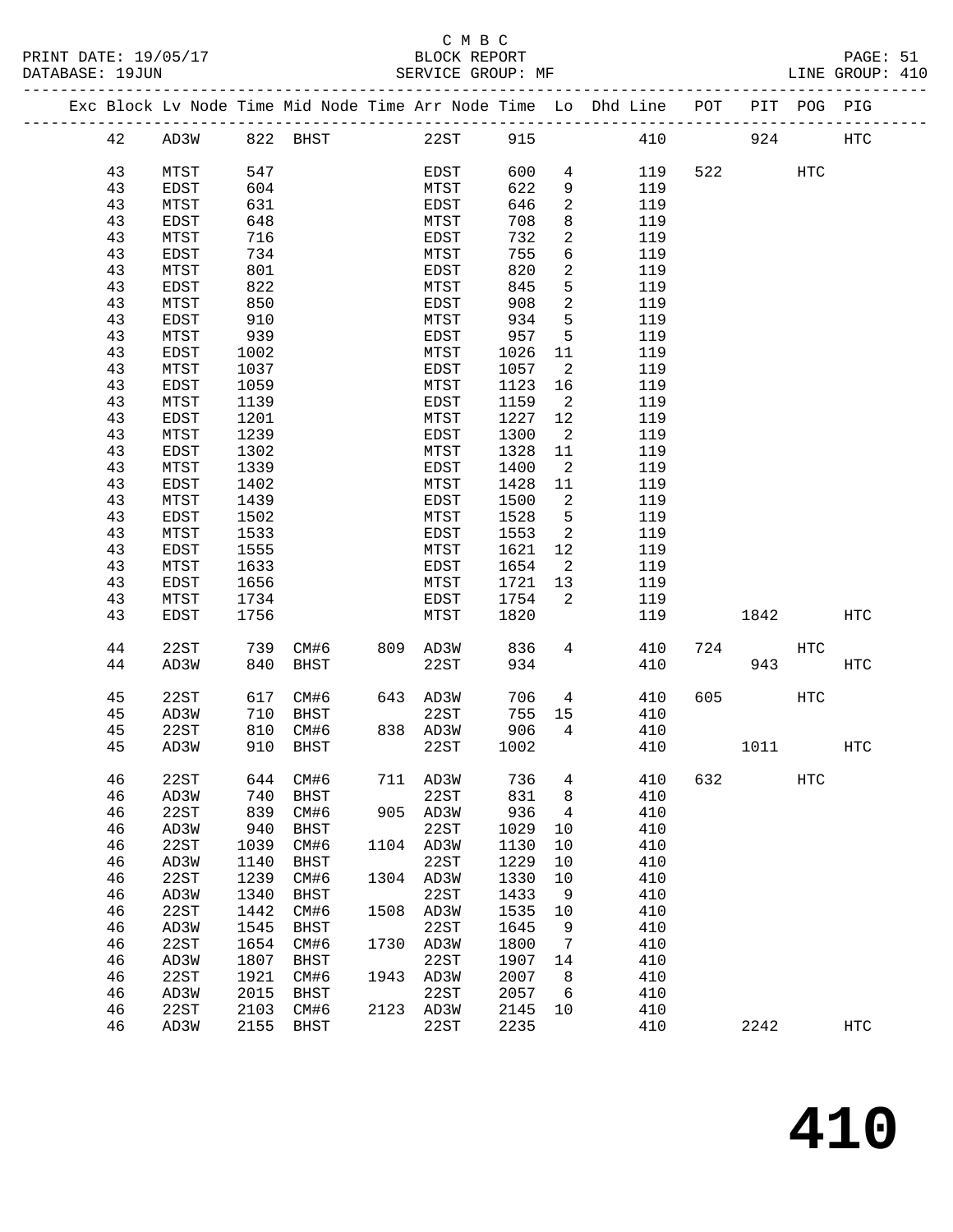|  |    |             |      |                            |                                                                                                                |             |        |                          | Exc Block Lv Node Time Mid Node Time Arr Node Time Lo Dhd Line POT PIT POG PIG |          |      |     |            |
|--|----|-------------|------|----------------------------|----------------------------------------------------------------------------------------------------------------|-------------|--------|--------------------------|--------------------------------------------------------------------------------|----------|------|-----|------------|
|  | 47 | 22ST        |      | 1444 CM#6 1516 AD3W 1544 8 |                                                                                                                |             |        |                          | 410 1428 HTC                                                                   |          |      |     |            |
|  | 47 | AD3W        |      | 1552 BHST                  |                                                                                                                | 22ST 1652   |        | 9                        | 410                                                                            |          |      |     |            |
|  | 47 | 22ST        |      | 1701 CM#6                  |                                                                                                                | 1737 AD3W   | 1807   | 8 <sup>8</sup>           | 410                                                                            |          |      |     |            |
|  |    |             |      |                            |                                                                                                                |             |        |                          |                                                                                |          |      |     |            |
|  | 47 | AD3W        | 1815 | BHST                       |                                                                                                                | 22ST        | 1915   | 14                       | 410                                                                            |          |      |     |            |
|  | 47 | 22ST        | 1929 | CM#6                       |                                                                                                                | 1951 AD3W   | 2015   | $\overline{7}$           | 410                                                                            |          |      |     |            |
|  | 47 | AD3W        | 2022 | BHST                       |                                                                                                                | 22ST        | 2104   |                          | 410                                                                            |          | 2111 |     | HTC        |
|  | 48 | 22ST        | 1452 | QU-S                       |                                                                                                                | 1458 CLFO   | 1519   | $\overline{0}$           |                                                                                | 104 1436 |      | HTC |            |
|  | 48 | <b>CLFO</b> | 1519 |                            |                                                                                                                | 22ST        | 1545   | 6                        | 104                                                                            |          |      |     |            |
|  | 48 | 22ST        | 1551 | CM#6                       |                                                                                                                | 1624 AD3W   | 1652   | 8 <sup>8</sup>           | 410                                                                            |          |      |     |            |
|  | 48 | AD3W        | 1700 | BHST                       |                                                                                                                | 22ST        | 1801   | 11                       | 410                                                                            |          |      |     |            |
|  | 48 | 22ST        | 1812 | CM#6                       |                                                                                                                | 1840 AD3W   | 1907   | 8                        | 410                                                                            |          |      |     |            |
|  | 48 | AD3W        | 1915 |                            |                                                                                                                | 22ST        | 2002   | 8                        | 410                                                                            |          |      |     |            |
|  |    |             |      | BHST                       |                                                                                                                |             |        |                          |                                                                                |          |      |     |            |
|  | 48 | 22ST        | 2010 | CM#6                       |                                                                                                                | 2030 AD3W   | 2052   | 9                        | 410                                                                            |          |      |     |            |
|  | 48 | AD3W        | 2101 | BHST                       |                                                                                                                | 22ST        | 2141   | 17                       | 410                                                                            |          |      |     |            |
|  | 48 | 22ST        | 2158 | CM#6                       |                                                                                                                | 2218 AD3W   | 2240   | 10                       | 410                                                                            |          |      |     |            |
|  | 48 | AD3W        | 2250 | BHST                       | $\begin{array}{c}\n\mathbf{1} & \mathbf{1} \\ \mathbf{2} & \mathbf{1} \\ \mathbf{3} & \mathbf{1}\n\end{array}$ | 22ST        | 2330   | 19                       | 410                                                                            |          |      |     |            |
|  | 48 | 22ST        |      | 2349 CM#6                  |                                                                                                                | 2408 AD3W   | 2430   | 10                       | 410                                                                            |          |      |     |            |
|  | 48 | AD3W        | 2440 | BHST                       |                                                                                                                | 22ST        | 2516   |                          | 410                                                                            |          | 2523 |     | HTC        |
|  |    |             |      |                            |                                                                                                                |             |        |                          |                                                                                |          |      |     |            |
|  | 50 | 22ST        | 1500 | 6&6N                       |                                                                                                                | 1513 LOST   | 1539   | 21                       |                                                                                | 101 1444 |      | HTC |            |
|  | 50 | LOST        | 1600 | 6&6W                       | 1629                                                                                                           | 22ST        | 1639   | $\overline{7}$           | 101                                                                            |          |      |     |            |
|  | 50 | 22ST        | 1646 | 6&6N                       | 1700                                                                                                           | LOST        | 1726   | 14                       | 101                                                                            |          |      |     |            |
|  | 50 | LOST        | 1740 | 6&6W                       | 1809                                                                                                           | 22ST        | 1819   | $\overline{4}$           | 101                                                                            |          |      |     |            |
|  | 50 | 22ST        | 1823 | 6&6N                       | 1833                                                                                                           | LOST        | 1856   | $\overline{4}$           | 101                                                                            |          |      |     |            |
|  | 50 | LOST        | 1900 | 6&6W                       |                                                                                                                | 1922 22ST   | 1930   | $\overline{\mathbf{3}}$  | 101                                                                            |          |      |     |            |
|  | 50 | 22ST        | 1933 | 6&6N                       | 1943                                                                                                           | LOST        | 2006   | 14                       | 101                                                                            |          |      |     |            |
|  | 50 |             | 2020 |                            |                                                                                                                | 2046 BW02   | 2052   | 8                        |                                                                                |          |      |     |            |
|  |    | LOST        |      | HOLD                       |                                                                                                                |             |        |                          | 136                                                                            |          |      |     |            |
|  | 50 | BW02        | 2100 | SPST                       | 2122                                                                                                           | LKST        | 2131   |                          |                                                                                | 134 2158 |      |     | HTC        |
|  | 51 | 22ST        | 1358 | OU-S                       |                                                                                                                | 1404 CLFO   | 1425   | $\overline{0}$           |                                                                                | 104 1346 |      | HTC |            |
|  | 51 | CLFO        | 1425 |                            |                                                                                                                | 22ST        | 1449   | 8                        | 104                                                                            |          |      |     |            |
|  | 51 | 22ST        | 1457 |                            |                                                                                                                | <b>BRST</b> | 1527   | $\overline{3}$           | 155                                                                            |          |      |     |            |
|  | 51 | BRST        | 1530 |                            |                                                                                                                | 22ST        | 1557   | 9                        | 155                                                                            |          |      |     |            |
|  | 51 | 22ST        | 1606 |                            |                                                                                                                | BRST        | 1637   | 13                       | 155                                                                            |          |      |     |            |
|  |    |             |      |                            |                                                                                                                |             |        |                          |                                                                                |          |      |     |            |
|  | 51 | BRST        | 1650 |                            |                                                                                                                | 22ST        | 1717   | $\overline{\mathbf{3}}$  | 155                                                                            |          |      |     |            |
|  | 51 | 22ST        | 1720 |                            |                                                                                                                | BRST        | 1751   |                          |                                                                                | 155 15   | 1812 |     | HTC        |
|  | 52 | <b>BRST</b> | 1550 |                            |                                                                                                                | 22ST        | 1617 9 |                          |                                                                                | 155 1529 |      | HTC |            |
|  | 52 | 22ST 1626   |      |                            |                                                                                                                | BRST        |        |                          | 1657 13 155                                                                    |          |      |     |            |
|  | 52 | BRST        | 1710 |                            |                                                                                                                | 22ST        | 1738   | $\overline{7}$           | 155                                                                            |          |      |     |            |
|  | 52 | 22ST        | 1745 |                            |                                                                                                                | BRST        | 1813   | $\overline{\phantom{a}}$ | 155                                                                            |          |      |     |            |
|  | 52 | BRST        | 1816 |                            |                                                                                                                | 22ST        | 1839   | $6\overline{6}$          | 155                                                                            |          |      |     |            |
|  | 52 |             | 1845 |                            |                                                                                                                |             | 1910   |                          | 155                                                                            |          |      |     |            |
|  |    | 22ST        |      |                            |                                                                                                                | BRST        |        | 23                       |                                                                                |          |      |     |            |
|  | 52 | <b>BRST</b> | 1933 |                            |                                                                                                                | 22ST        | 1954   | 15                       | 155                                                                            |          |      |     |            |
|  | 52 | 22ST        | 2009 |                            |                                                                                                                | <b>BRST</b> | 2031   | $\overline{4}$           | 155                                                                            |          |      |     |            |
|  | 52 | BRST        | 2035 |                            |                                                                                                                | 22ST        | 2056   | 13                       | 155                                                                            |          |      |     |            |
|  | 52 | 22ST        | 2109 |                            |                                                                                                                | <b>BRST</b> | 2130   |                          | 155                                                                            |          | 2151 |     | <b>HTC</b> |
|  |    |             |      |                            |                                                                                                                |             |        |                          |                                                                                |          |      |     |            |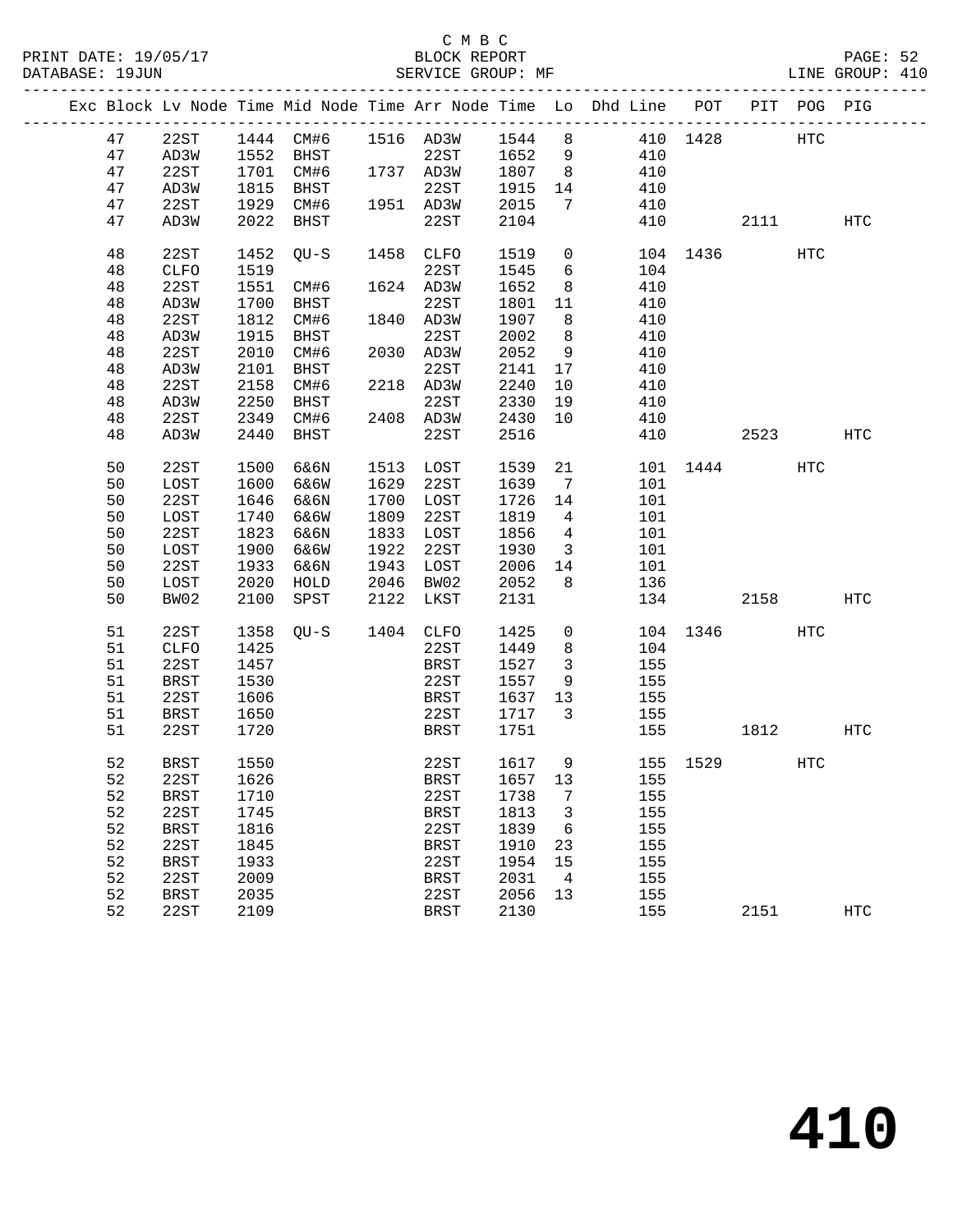PRINT DATE: 19/05/17 BLOCK REPORT<br>DATABASE: 19JUN BATABASE: 19JUN

### C M B C<br>BLOCK REPORT

PAGE: 53<br>LINE GROUP: 410

|  |          |                     |              |                     |      |                   |              |                   | Exc Block Lv Node Time Mid Node Time Arr Node Time Lo Dhd Line POT |          |      | PIT POG PIG |            |
|--|----------|---------------------|--------------|---------------------|------|-------------------|--------------|-------------------|--------------------------------------------------------------------|----------|------|-------------|------------|
|  | 53       | 22ST                |              | 1504 QU-S 1510 CLFO |      |                   | 1532         | $\overline{0}$    |                                                                    | 104 1448 |      | <b>HTC</b>  |            |
|  | 53       | CLFO                | 1532         |                     |      | 22ST              | 1600         | 15                | 104                                                                |          |      |             |            |
|  | 53       | 22ST                | 1615         | $QU-S$              |      | 1622 CLFO         | 1643         | $\overline{0}$    | 104                                                                |          |      |             |            |
|  | 53       | CLFO                | 1643         |                     |      | 22ST              | 1708         | 15                | 104                                                                |          |      |             |            |
|  | 53       | 22ST                | 1723         | QU-S                |      | 1729 CLFO         | 1747         | $\overline{0}$    | 104                                                                |          |      |             |            |
|  | 53       | CLFO                | 1747         |                     |      | 22ST              | 1811         | 14                | 104                                                                |          |      |             |            |
|  | 53       | 22ST                | 1825         | $QU-S$              |      | 1831 CLFO         | 1849         | $\overline{0}$    | 104                                                                |          |      |             |            |
|  | 53       | <b>CLFO</b>         | 1849         |                     |      | 22ST              | 1911         | 24                | 104                                                                |          |      |             |            |
|  | 53       | 22ST                | 1935         | $QU-S$              |      | 1941 CLFO         | 2000         | $\overline{0}$    | 104                                                                |          |      |             |            |
|  | 53       | CLFO                | 2000         |                     |      | 22ST              | 2022         | 15                | 104                                                                |          |      |             |            |
|  | 53       | 22ST                | 2037         | $QU-S$              |      | 2042 CLFO         | 2059         | $\overline{0}$    | 104                                                                |          |      |             |            |
|  | 53       | CLFO                | 2059         |                     |      | 22ST              | 2121         | 16                | 104                                                                |          |      |             |            |
|  | 53       | 22ST                | 2137         | $QU-S$              |      | 2142 CLFO         | 2159         | $\overline{0}$    | 104                                                                |          |      |             |            |
|  | 53       | CLFO                | 2159         |                     |      | 22ST              | 2221         | 16                | 104                                                                |          |      |             |            |
|  | 53       | 22ST                | 2237         |                     | 2242 |                   | 2259         |                   | 104                                                                |          |      |             |            |
|  | 53       | ${\tt CLFO}$        | 2259         | OU-S                |      | CLFO<br>22ST      | 2321         | $\mathbf 0$<br>16 | 104                                                                |          |      |             |            |
|  | 53       |                     |              |                     |      |                   |              |                   |                                                                    |          |      |             |            |
|  |          | 22ST                | 2337         | QU-S                |      | 2342 CLFO         | 2359         | $\overline{0}$    | 104                                                                |          |      |             |            |
|  | 53<br>53 | <b>CLFO</b>         | 2359<br>2437 | OU-S                |      | 22ST<br>2442 CLFO | 2419<br>2459 | 18<br>$\Omega$    | 104                                                                |          |      |             |            |
|  | 53       | 22ST<br><b>CLFO</b> | 2459         |                     |      | 22ST              | 2519         |                   | 104                                                                |          |      |             | HTC        |
|  |          |                     |              |                     |      |                   |              |                   | 104                                                                |          | 2526 |             |            |
|  | 54       | HTCW                | 1449         |                     |      | N8HA              | 1504         | $\overline{3}$    |                                                                    | 418 1448 |      | HTC         |            |
|  | 54       | N8HA                | 1507         |                     |      | 22ST              | 1534         | 11                | 418                                                                |          |      |             |            |
|  | 54       | 22ST                | 1545         |                     |      | N8HA              | 1607         | $\overline{0}$    | 418                                                                |          |      |             |            |
|  | 54       | N8HA                | 1607         |                     |      | 22ST              | 1636         | 9                 | 418                                                                |          |      |             |            |
|  | 54       | 22ST                | 1645         |                     |      | N8HA              | 1709         | $\overline{0}$    | 418                                                                |          |      |             |            |
|  | 54       | N8HA                | 1709         |                     |      | 22ST              | 1733         | 12                | 418                                                                |          |      |             |            |
|  | 54       | 22ST                | 1745         |                     |      | N8HA              | 1807         | $\mathbf{0}$      | 418                                                                |          |      |             |            |
|  | 54       | N8HA                | 1807         |                     |      | 22ST              | 1829         | 2                 | 418                                                                |          |      |             |            |
|  | 54       | 22ST                | 1831         |                     |      | <b>BOGW</b>       | 1839         |                   | 418                                                                |          | 1840 |             | HTC        |
|  | 55       | LOST                | 816          | HOLD                | 849  | BW02              | 855          | 5                 | 136                                                                | 745      |      | HTC         |            |
|  | 55       | BW02                | 900          | SPST                | 926  | LKST              | 935          | $7\phantom{.0}$   | 134                                                                |          |      |             |            |
|  | 55       | LKST                | 942          | SPST                | 949  | BW03              | 1011         | 9                 | 134                                                                |          |      |             |            |
|  | 55       | BW03                | 1020         | PROD                | 1046 | LOST              | 1053         | 7                 | 136                                                                |          |      |             |            |
|  | 55       | LOST                | 1100         | 6&6W                | 1122 | 22ST              | 1132         | 8                 | 101                                                                |          |      |             |            |
|  | 55       | 22ST                | 1140         | 6&6N                | 1150 | LOST              | 1211         | 9                 | 101                                                                |          |      |             |            |
|  | 55       | LOST                | 1220         | HOLD                | 1249 | BW02              | 1255         | 5                 | 136                                                                |          |      |             |            |
|  | 55       | BW02                | 1300         | SPST                | 1327 | LKST              | 1338         | $\overline{2}$    | 134                                                                |          |      |             |            |
|  | 55       | LKST                | 1340         | SPST                | 1347 | BM03              | 1411         | 9                 | 134                                                                |          |      |             |            |
|  | 55       | BW03                | 1420         | PROD                | 1447 | LOST              | 1457         | 23                | 136                                                                |          |      |             |            |
|  | 55       | LOST                | 1520         | 6&6W                | 1549 | 22ST              | 1600         | 5                 | 101                                                                |          |      |             |            |
|  | 55       | 22ST                | 1605         | 6&6N                | 1619 | LOST              | 1645         | 15                | 101                                                                |          |      |             |            |
|  | 55       | LOST                | 1700         | 6&6W                | 1729 | 22ST              | 1739         | 6                 | 101                                                                |          |      |             |            |
|  | 55       | 22ST                | 1745         | 6&6N                | 1759 | LOST              | 1823         |                   | 101                                                                |          | 1851 |             | <b>HTC</b> |
|  | 56       | 22ST                | 1535         |                     |      | <b>BRST</b>       | 1604         | 5                 | 128                                                                | 1519     |      | <b>HTC</b>  |            |
|  | 56       | <b>BRST</b>         | 1609         |                     |      | 22ST              | 1632         | 23                | 128                                                                |          |      |             |            |
|  | 56       | 22ST                | 1655         |                     |      | <b>BRST</b>       | 1724         | 5                 | 128                                                                |          |      |             |            |
|  | 56       | <b>BRST</b>         | 1729         |                     |      | 22ST              | 1752         | 5                 | 128                                                                |          |      |             |            |
|  | 56       | 22ST                | 1757         |                     |      | <b>BRST</b>       | 1822         | 7                 | 128                                                                |          |      |             |            |
|  | 56       | <b>BRST</b>         | 1829         |                     |      | 22ST              | 1851         | 12                | 128                                                                |          |      |             |            |
|  | 56       | 22ST                | 1903         | 6&6N                | 1913 | LOST              | 1936         | 14                | 101                                                                |          |      |             |            |
|  | 56       | LOST                | 1950         | HOLD                | 2016 | BW02              | 2022         | 8                 | 136                                                                |          |      |             |            |
|  | 56       | BW02                | 2030         | SPST                | 2052 | LKST              | 2101         | 9                 | 134                                                                |          |      |             |            |
|  | 56       | LKST                | 2110         | SPST                | 2117 | BW03              | 2137         | 13                | 134                                                                |          |      |             |            |
|  |          |                     |              |                     |      |                   |              |                   |                                                                    |          |      |             |            |

**410**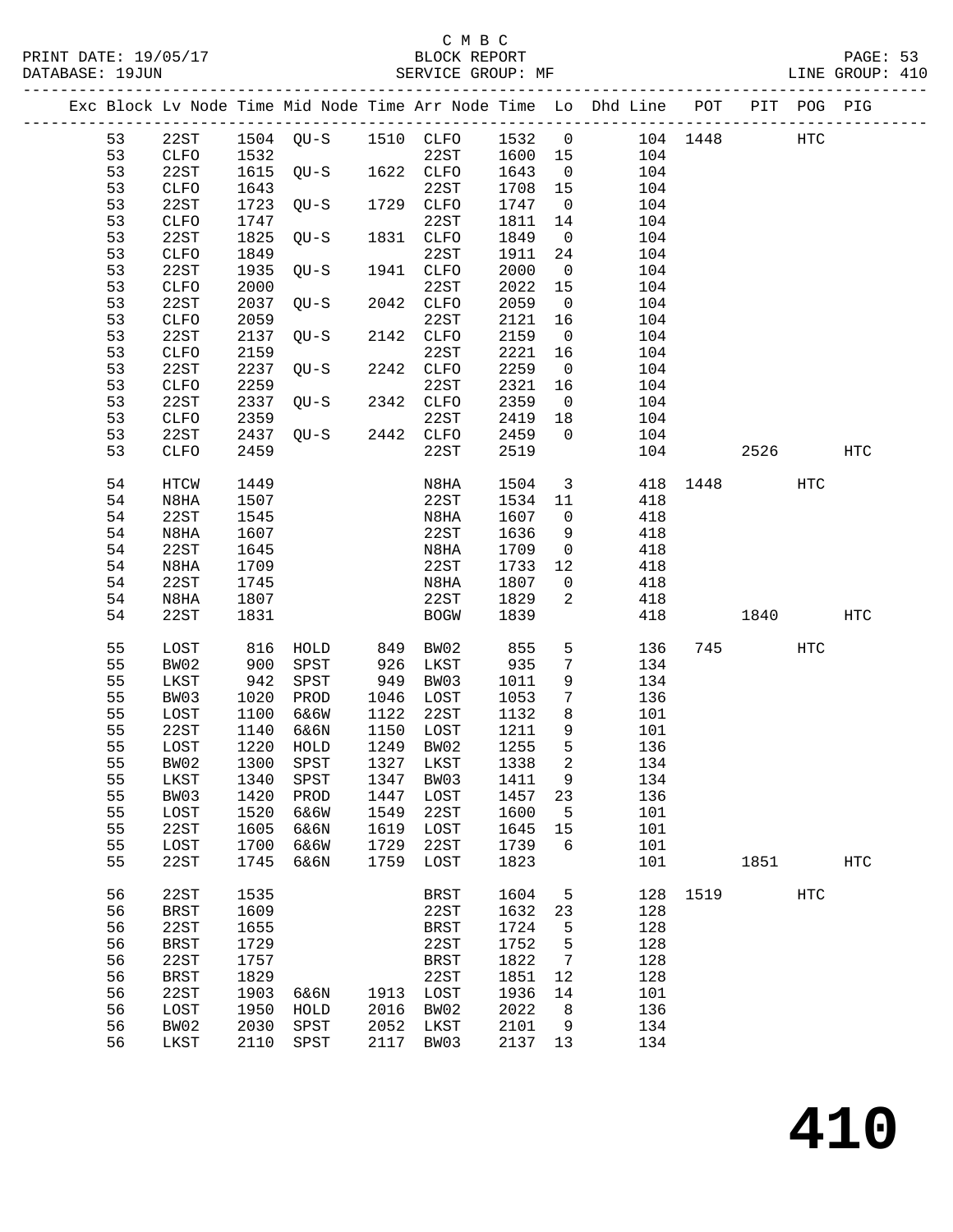|  |    |             |      |                   |     |                     |         |                         | Exc Block Lv Node Time Mid Node Time Arr Node Time Lo Dhd Line POT PIT POG PIG |              |      |     |            |
|--|----|-------------|------|-------------------|-----|---------------------|---------|-------------------------|--------------------------------------------------------------------------------|--------------|------|-----|------------|
|  | 56 | <b>BW03</b> |      |                   |     |                     |         |                         |                                                                                |              |      |     |            |
|  | 56 | LOST        |      |                   |     |                     |         |                         | 2150 PROD 2211 LOST 2218 2 136<br>2220 HOLD 2246 BW02 2251 136                 | 136 2316     |      |     | HTC        |
|  |    |             |      |                   |     |                     |         |                         |                                                                                |              |      |     |            |
|  | 57 | 22ST        | 1506 | CM#6              |     | 1539 AD3W           | 1607 8  |                         | 410 1450                                                                       |              |      | HTC |            |
|  | 57 | AD3W        | 1615 | BHST              |     | 22ST                | 1718 10 |                         | 410                                                                            |              |      |     |            |
|  | 57 | 22ST        | 1728 | CM#6              |     | 1800 AD3W           | 1830    | $\overline{7}$          | 410                                                                            |              |      |     |            |
|  | 57 | AD3W        | 1837 | BHST              |     | 22ST                | 1935    | 13                      | 410                                                                            |              |      |     |            |
|  | 57 | 22ST        | 1948 | CM#6              |     | 2008 AD3W           | 2030    | $\overline{7}$          | 410                                                                            |              |      |     |            |
|  | 57 | AD3W        | 2037 | BHST              |     | 22ST                | 2117    |                         | 410                                                                            |              | 2124 |     | HTC        |
|  |    |             |      |                   |     |                     |         |                         |                                                                                |              |      |     |            |
|  | 58 | 22ST        |      |                   |     | 1609 CM#6 1642 AD3W | 1715    |                         | 7                                                                              | 410 1557     |      | HTC |            |
|  | 58 | AD3W        |      | 1722 BHST         |     | 22ST                | 1823    |                         | 410                                                                            | 1832         |      |     | HTC        |
|  | 59 | HTCW        | 1519 |                   |     | N8HA                | 1534    | $\overline{\mathbf{3}}$ |                                                                                | 418 1518     |      | HTC |            |
|  | 59 | N8HA        | 1537 |                   |     | 22ST                | 1604 11 |                         | 418                                                                            |              |      |     |            |
|  | 59 | 22ST        | 1615 |                   |     | N8HA                | 1639    | $\overline{0}$          | 418                                                                            |              |      |     |            |
|  | 59 | N8HA        | 1639 |                   |     | 22ST                | 1706    |                         |                                                                                | 418          | 1715 |     | HTC        |
|  |    |             |      |                   |     |                     |         |                         |                                                                                |              |      |     |            |
|  | 60 | 22ST        |      |                   |     | 1536 CM#6 1609 AD3W | 1637 8  |                         |                                                                                | 410 1520 HTC |      |     |            |
|  | 60 | AD3W        |      | 1645 BHST         |     | 22ST                | 1748    |                         | 410                                                                            |              | 1757 |     | HTC        |
|  | 61 | 22ST        |      | 1411 CM#6         |     | 1437 AD3W           |         |                         | 1504 12                                                                        | 410 1359     |      | HTC |            |
|  | 61 | AD3W        | 1516 | BHST              |     | 22ST                | 1616    | $\overline{7}$          | 410                                                                            |              |      |     |            |
|  | 61 | 22ST        |      | 1623 CM#6         |     | 1659 AD3W           | 1730    | $7\phantom{.0}$         | 410                                                                            |              |      |     |            |
|  | 61 | AD3W        | 1737 |                   |     | 22ST                | 1837    | 6                       | 410                                                                            |              |      |     |            |
|  | 61 | 22ST        | 1843 | BHST<br>QU-S 1849 |     | 1849 CLFO           | 1906    | $\overline{0}$          | 104                                                                            |              |      |     |            |
|  | 61 | CLFO        | 1906 |                   |     | 22ST                | 1928    |                         |                                                                                | 104 1935     |      |     | HTC        |
|  | 62 | 22ST        |      | 1428 QU-S         |     | 1434 CLFO           | 1455    | $\overline{0}$          |                                                                                | 104 1416 HTC |      |     |            |
|  | 62 | CLFO        | 1455 |                   |     | 22ST                | 1519 14 |                         | 104                                                                            |              |      |     |            |
|  | 62 | 22ST        |      | 1533 QU-S         |     | 1540 CLFO           | 1602    | $\overline{0}$          | 104                                                                            |              |      |     |            |
|  | 62 | CLFO        | 1602 |                   |     | 22ST                | 1629    | 6                       | 104                                                                            |              |      |     |            |
|  | 62 | 22ST        | 1635 | QU-S              |     | 1642 CLFO           | 1703    | $\overline{\mathbf{0}}$ | 104                                                                            |              |      |     |            |
|  | 62 | CLFO        | 1703 |                   |     | 22ST                | 1727    | 15                      | 104                                                                            |              |      |     |            |
|  | 62 | 22ST        | 1742 | QU-S              |     | 1748 CLFO           | 1806    | $\overline{0}$          | 104                                                                            |              |      |     |            |
|  | 62 | CLFO        | 1806 |                   |     | 22ST                | 1829    | 10                      | 104                                                                            |              |      |     |            |
|  | 62 | 22ST        | 1839 | CM#6 1904 AD3W    |     |                     | 1930    | $\overline{7}$          | 410                                                                            |              |      |     |            |
|  | 62 | AD3W        | 1937 | BHST              |     | 22ST                | 2022 11 |                         | 410                                                                            |              |      |     |            |
|  | 62 | 22ST        |      | 2033 CM#6         |     | 2053 AD3W           | 2115 10 |                         | 410                                                                            |              |      |     |            |
|  |    |             |      |                   |     |                     |         |                         | 62 AD3W 2125 BHST 22ST 2205 13 410                                             |              |      |     |            |
|  | 62 | 22ST        | 2218 | CM#6              |     | 2238 AD3W           | 2300 10 |                         | 410                                                                            |              |      |     |            |
|  | 62 | AD3W        | 2310 | BHST              |     | 22ST                | 2346    | 14                      | 410                                                                            |              |      |     |            |
|  | 62 | 22ST        | 2400 | 6&6N              |     | 2409 LOST           | 2428    |                         | 101                                                                            |              | 2452 |     | <b>HTC</b> |
|  | 63 | 22ST        | 600  | 6&6N              | 609 | LOST                | 628     | 12                      | 101                                                                            | 548          |      | HTC |            |
|  | 63 | LOST        | 640  | 6&6W              | 700 | 22ST                | 711     | 9                       | 101                                                                            |              |      |     |            |
|  | 63 | 22ST        | 720  | 6&6N              | 729 | LOST                | 752     | 18                      | 101                                                                            |              |      |     |            |
|  | 63 | LOST        | 810  | SPST              | 833 | MTST                | 903     |                         | 110                                                                            |              | 925  |     | <b>HTC</b> |
|  |    |             |      |                   |     |                     |         |                         |                                                                                |              |      |     |            |